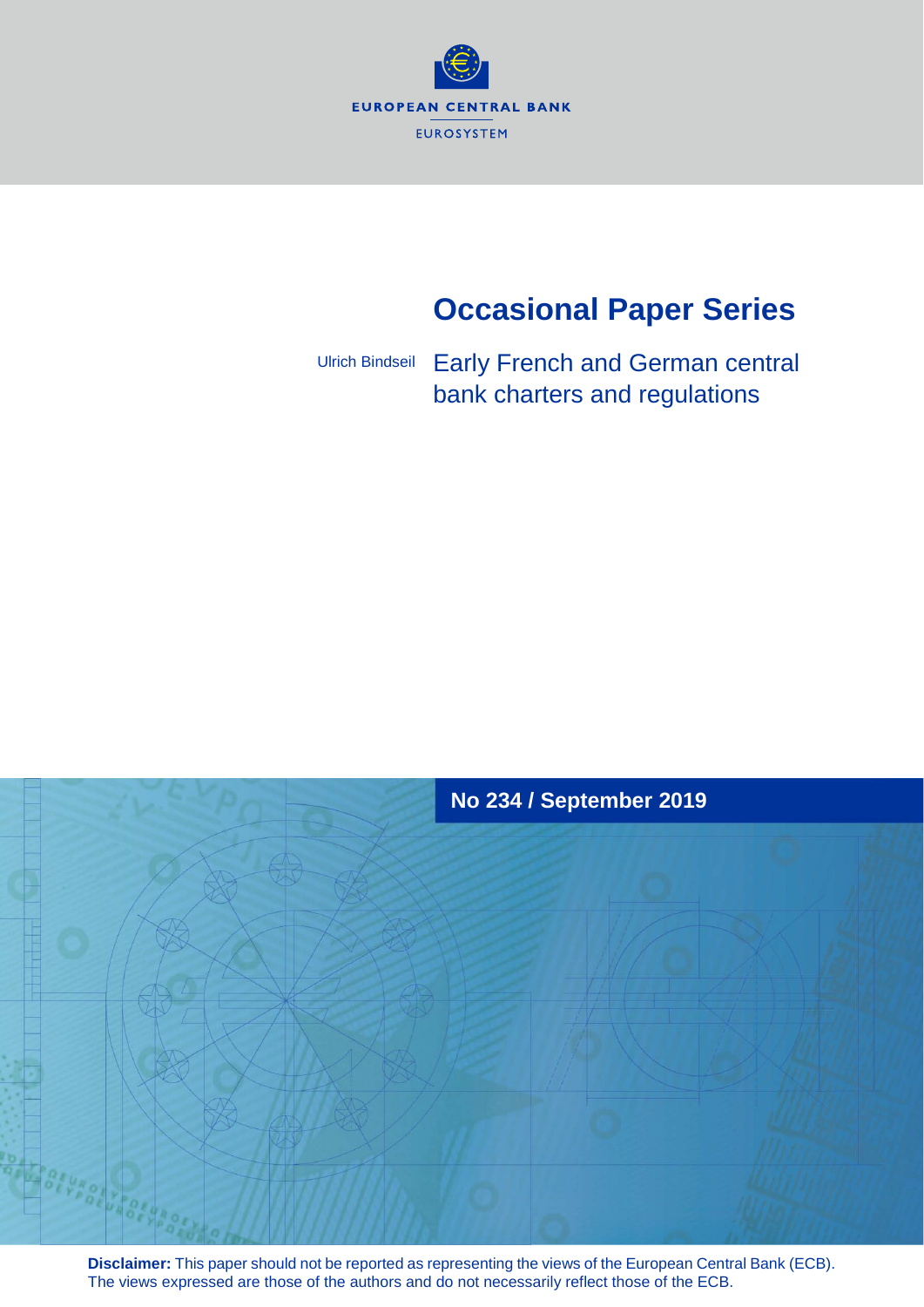# **Contents**

|   | <b>Abstract</b> |                                                                       | 3  |  |  |  |  |  |
|---|-----------------|-----------------------------------------------------------------------|----|--|--|--|--|--|
|   |                 | <b>Non-technical summary</b>                                          | 4  |  |  |  |  |  |
| 1 |                 | <b>Introduction</b>                                                   |    |  |  |  |  |  |
| 2 |                 | Nurnberg exchange and lending bank of 1498                            | 12 |  |  |  |  |  |
|   | 2.1             | <b>Schematic overview</b>                                             | 12 |  |  |  |  |  |
|   | 2.2             | Royal charter by Emperor Maximilian of 21 July 1498                   | 14 |  |  |  |  |  |
| 3 |                 | Hamburger Bank (1619-1875)                                            | 16 |  |  |  |  |  |
|   | 3.1             | <b>Schematic overview</b>                                             | 16 |  |  |  |  |  |
|   | 3.2             | Mandate of 22 February 1619                                           | 20 |  |  |  |  |  |
|   | 3.3             | Regulation of 31 December 1639                                        | 21 |  |  |  |  |  |
|   | 3.4             | Regulation of lending bank of 26 November 1619                        | 25 |  |  |  |  |  |
|   | 3.5             | Collateral-related additions to rules                                 | 26 |  |  |  |  |  |
| 4 |                 | Proposal of Stockholms Banco (1658-1668) by Johan Palstruch           | 28 |  |  |  |  |  |
|   | 4.1             | <b>Schematic overview</b>                                             | 28 |  |  |  |  |  |
|   | 4.2             | Outline and motivation of Stockholms Banco by J. Palmstruch<br>(1652) | 30 |  |  |  |  |  |
| 5 |                 | <b>Banco di Depositi of Leipzig (1698-1706)</b>                       | 36 |  |  |  |  |  |
|   | 5.1             | <b>Schematic overview</b>                                             | 36 |  |  |  |  |  |
|   | 5.2             | Charter of 28 December 1698                                           | 38 |  |  |  |  |  |
|   | 5.3             | Regulation of 10 May 1699                                             | 40 |  |  |  |  |  |
| 6 |                 | <b>Banque Générale (1716-1718/20)</b>                                 | 52 |  |  |  |  |  |
|   | 6.1             | <b>Schematic overview</b>                                             | 52 |  |  |  |  |  |
|   | 6.2             | Charter of 2 May 1716                                                 | 56 |  |  |  |  |  |
|   | 6.3             | Regulation of 20 May 1716                                             | 59 |  |  |  |  |  |
| 7 |                 | Royal Bank of Berlin (1766-1846)                                      | 63 |  |  |  |  |  |
|   | 7.1             | <b>Schematic overview</b>                                             | 63 |  |  |  |  |  |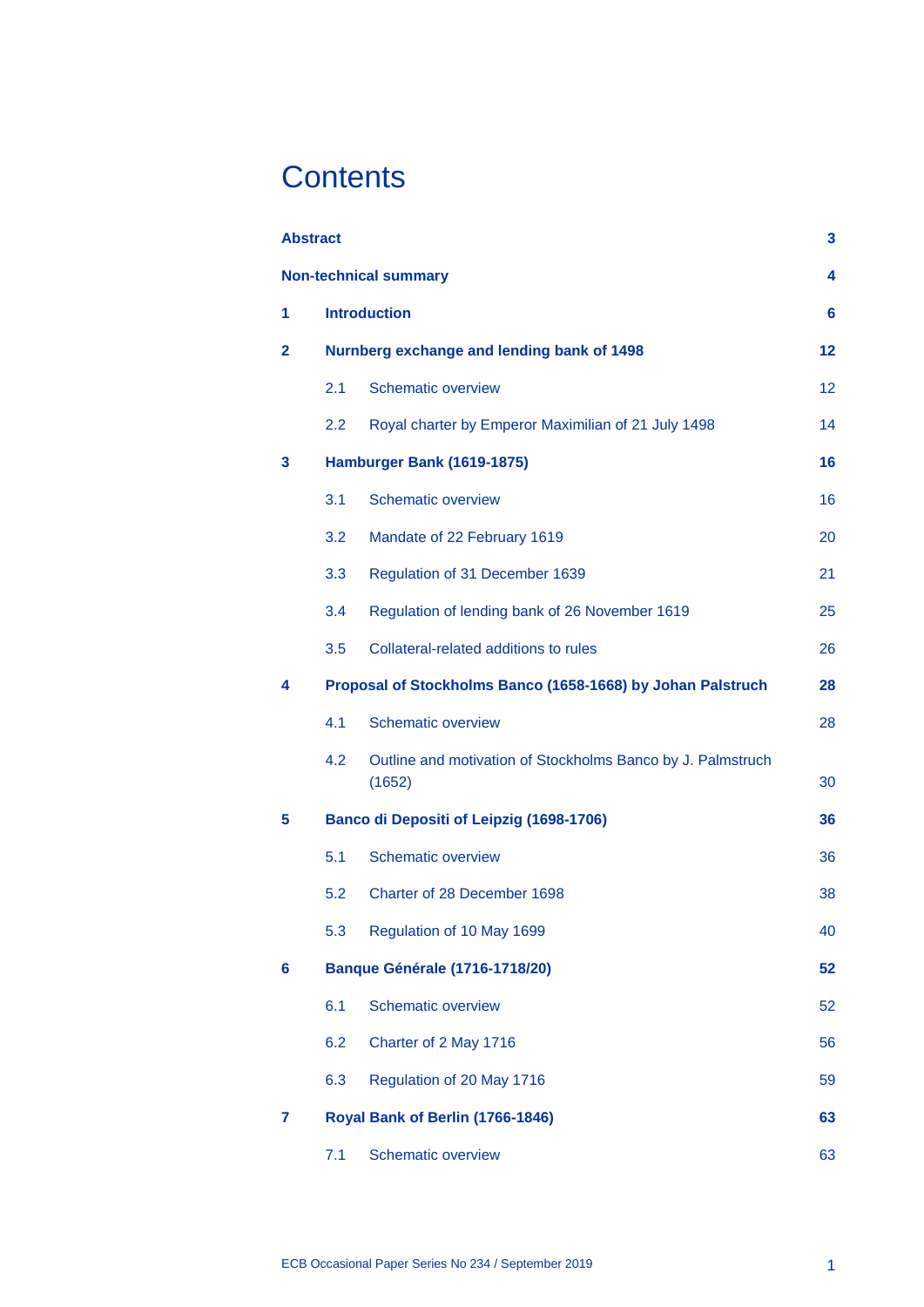|                   | 7.2 | Charter of 29 October 1766                                     | 66 |
|-------------------|-----|----------------------------------------------------------------|----|
|                   | 7.3 | Regulation of 29 October 1766                                  | 67 |
| 8                 |     | Caisse d'Escompte in Paris (1776-93)                           | 75 |
|                   | 8.1 | Schematic overview                                             | 75 |
|                   | 8.2 | Charter of 24 March 1776                                       | 78 |
|                   | 8.3 | Regulation of 14 July 1784                                     | 81 |
|                   | 8.4 | Regulation of the Internal Regime of 27 January 1784 – Excerpt | 85 |
| <b>References</b> |     |                                                                |    |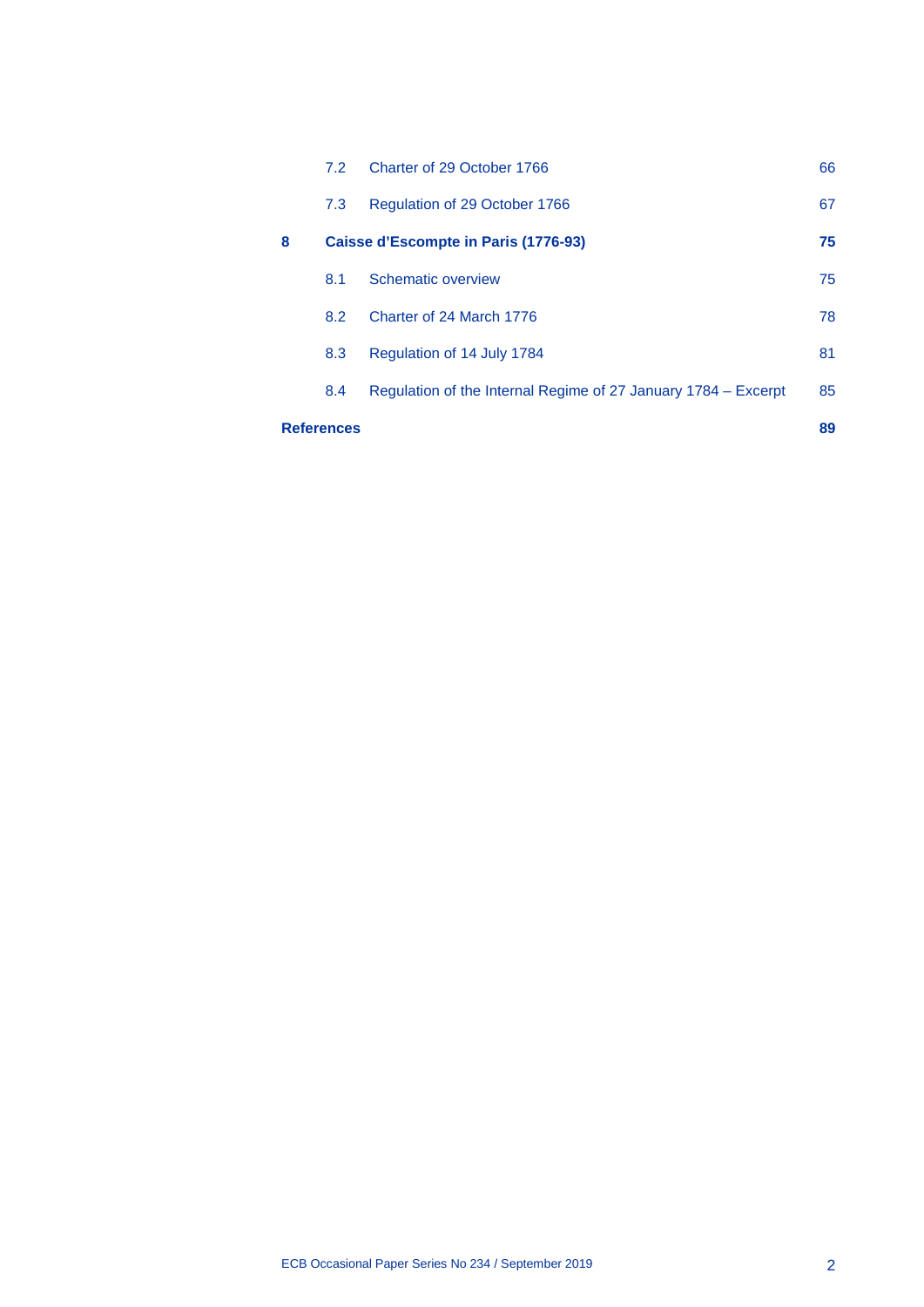## <span id="page-3-0"></span>Abstract

In some recent studies, the question of the origins of central banking has been revisited, suggesting that beyond Swedish and British central banking, a number of earlier European continental institutions would also have played an important role. However, it has often been difficult to access the charters and regulations of these early central banks – in particular in English. This paper contributes to closing this gap by introducing and providing translations of some charters and regulations of six pre-1800 central banks in France and Germany. The six early public banks displayed varying levels of success and duration, and qualify to a different degree as central banks. An overview table maps the articles of the early central banks' charters and regulations into key central banking topics. The texts also provide evidence of the role of central banking legislation, and of the distinction between, on the one side, the statutes and charters of the banks, and on the other side the operational aspects which tend to be framed by separate rules and regulations. Finally, the texts provide evidence of the policy objectives of early central banks, including in particular those of a monetary nature. To put these documents into context, the objectives, balance sheet structure, achievements and closure of each central bank are briefly summarised.

**JEL Code:** E32, E5, N23

**Keywords:** origins of central banking, central bank mandates, central bank regulations, central bank operations, central bank governance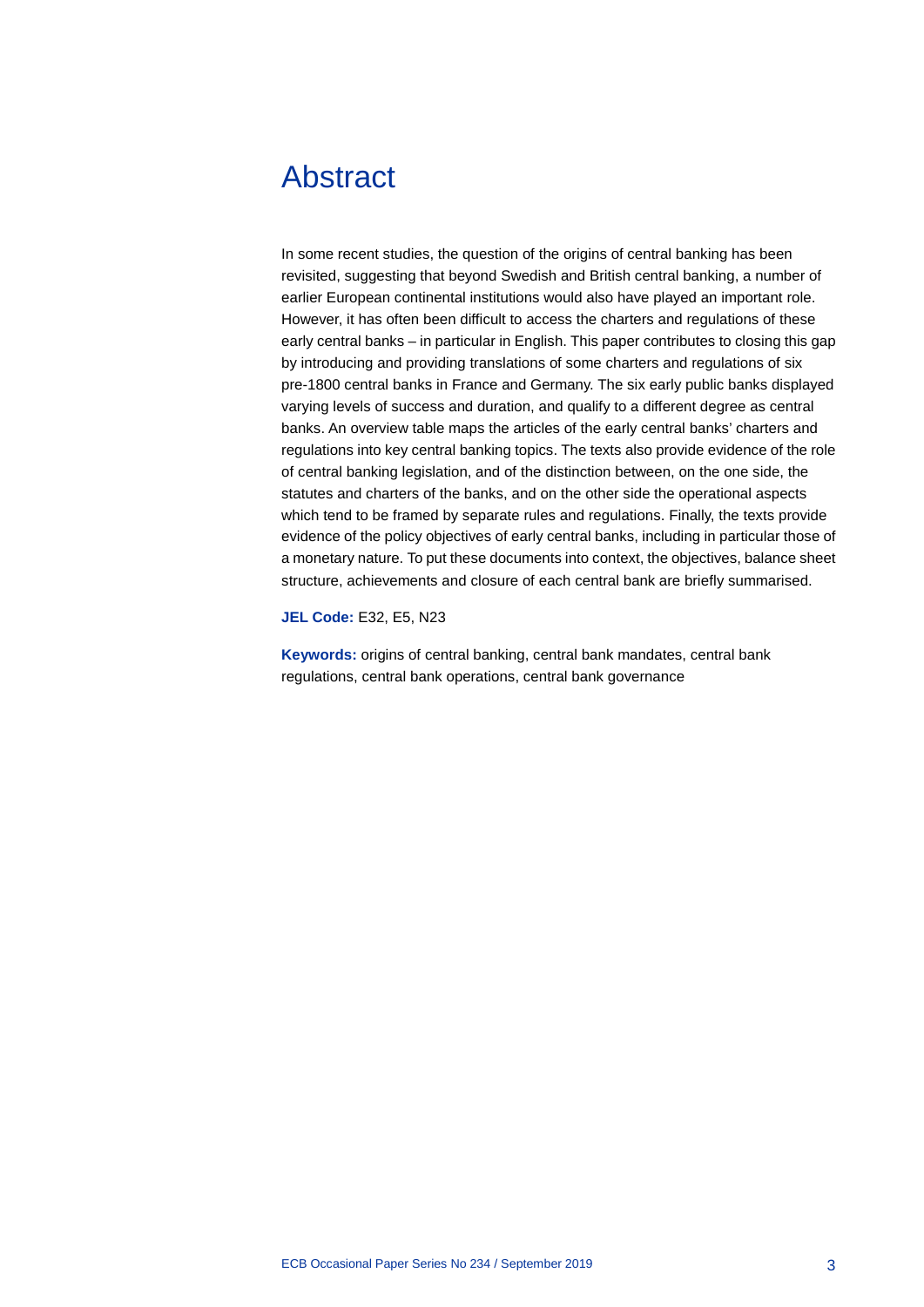### <span id="page-4-0"></span>Non-technical summary

At present, a view on the origin and nature of central banks prevails, according to which: (1) the Riksens Ständers Bank and the Bank of England would have been the first central banks; (2) the basic first financial operation of central banks would have consisted in government financing; (3) the lender of last resort (LOLR) function, which from today's perspective would be a key characteristic of a central bank, would have developed only in the second half of the 19th century, or even later; (4) the orientation towards public objectives would also go back only to the second half of the 19th century, and therefore, overall, central banking could be regarded as a 19th or even 20th century phenomenon. These views have been challenged more recently by, for example, Roberts and Velde (2014), Ugolini (2017) and Bindseil (2019) who argue that there had been European continental central banks meriting this term in earlier centuries (see also Van Dillen, 1934). Bindseil (2019, chapter 1 and 2) explains in particular why the necessary and sufficient financial operation qualifying a financial institution as a central bank should be the issuance of central bank money, i.e. liabilities of that financial institution which are widely used as means of payment and which are more liquid and considered having a higher credit quality than any other financial liability in the economy. The present paper also provides further evidence supporting these studies.

One important common element of these early central banks is that they were established through public charters and based on laws establishing rules and regulations that determined their objectives, governance and financial operations.

While the public charters and regulations of early central banks all tend to be preserved, they are often neither easily accessible, nor have they been translated into English. This paper provides a contribution to filling this gap by presenting translations of charters and regulations of six early French and German central banks, namely of the Nurnberg Bank of 1498, the Hamburger Bank of 1619, the Leipzig Banco of 1698, the Banque Générale of John Law of 1716, the Prussian Royal Bank in Berlin of 1766, and the Caisse d' Escompte in Paris of 1776. In addition, the 1652 outline of Stockholms Banco by Johan Palmstruch has been included as a complementary text. Each section of the paper covers one central bank. Each institution is first introduced through a schematic description, including further references to literature.

The selection of the six central banks covered in this paper reflects their relevance in the history of central banking.

- Nurnberg Bank of 1498: Oldest German public bank charter.
- Hamburger Bank of 1619: Maybe one of the first, if not the first complete central bank with lending operations acknowledged and specified in the legal acts establishing the bank. It achieved convertibility and stability of central bank money for more than 250 years and was the oldest central bank in the world between 1815 and 1875 when it was absorbed by the Prussian Bank which itself was transformed into the Reichsbank. It conducted full-scale LOLR operations as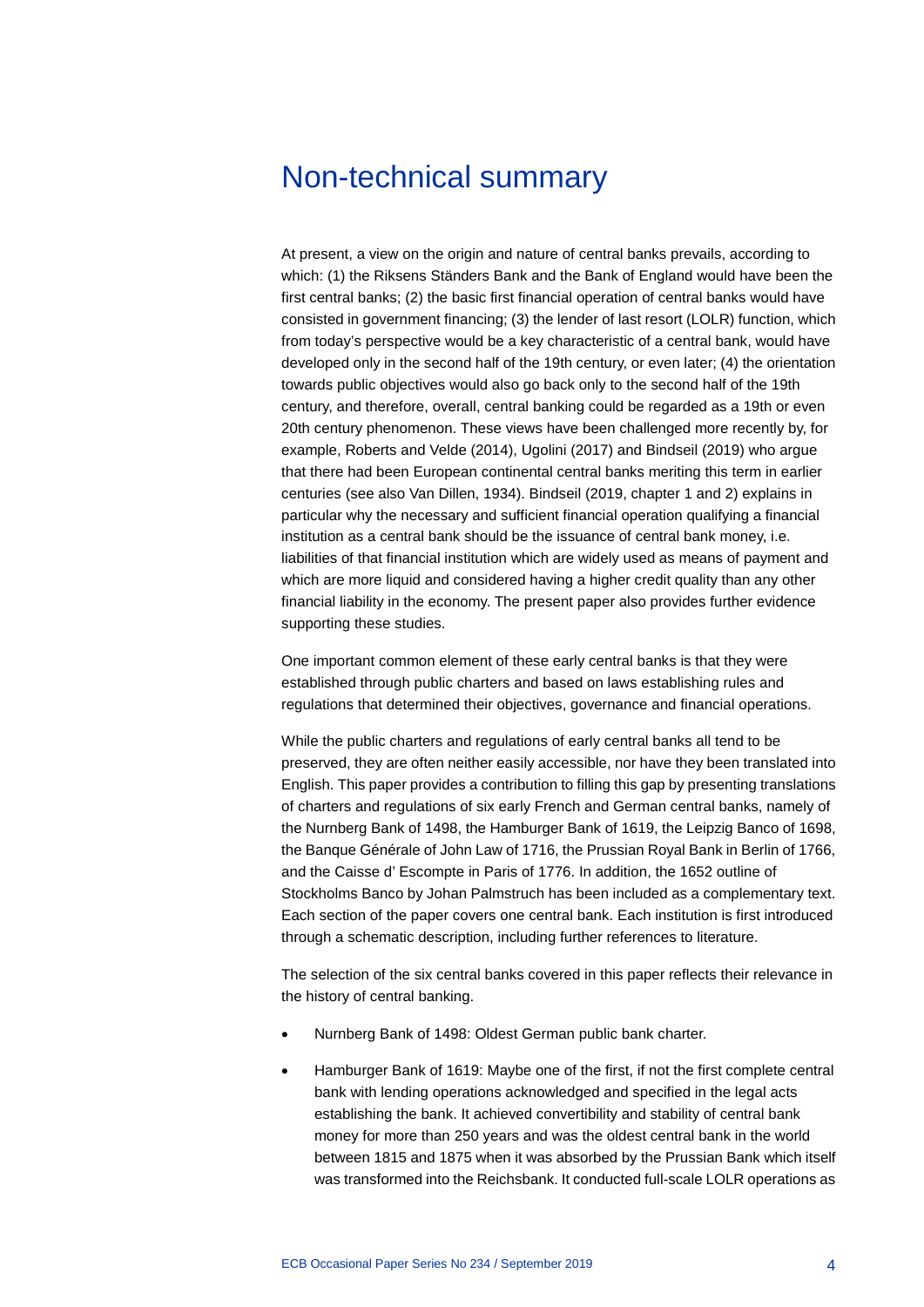early as 1763. The Hamburger Bank may, moreover, be regarded as the oldest origin of the Eurosystem balance sheet.

- Leipzig Banco of 1698: No real success as a central bank and closed after less than a decade, but the most comprehensive and maybe the most modern legal documentation of any 17th century central bank, reportedly designed by an Italian adviser.
- Banque Générale of 1716: First central bank in France and first on the continent following initially the Bank of England template in terms of private ownership. After an initial solid and successful phase, it was nationalised ("Banque Royale") and entered the domain of spectacular operations of refinancing the French public debt and integrating the French colonial trading companies of the time, ending in failure and ruining the reputation of central banking in France for 50 years. This failure does not call into question the solid foundations and operations of the bank over its first years.
- Prussian Royal Bank in Berlin of 1766: This bank, founded by Friedrich the Great, was the main predecessor of the Reichsbank and the Bundesbank (although, as mentioned above, it absorbed the Hamburger Bank in 1875). It provides an example of a badly designed charter which was not applied in practice. Its deposit business was significant, but deposits were not used for giro-payments (i.e. they were savings deposits) and banknote issuance remained limited.
- Caisse d'Escompte of 1776: After the failure of the Banque Royale in 1720, this institution was deliberately not called a bank although it was a modern and, as it would turn out, very successful central bank. Despite challenging times, it managed to avoid the fate of its predecessor. It has been argued convincingly that the Banque de France was essentially the reestablishment in 1800 of the Caisse d'Escompte, which had been closed in 1793 by the revolutionary regime of that time.

Obviously, Catalan, Italian and Dutch pre-1800 central banks are as important for the history of central banking, and a comprehensive collection of translations of central bank charters and regulations from these countries would be useful to complement the present text.

All texts in this paper, except the one of Palmstruch, are laws or other legal acts legislated in the respective jurisdiction, i.e. none of the texts is a delegated act, adopted for example by the central bank itself. The range of topics covered by the texts differs, not only because of the nature of the banks and of their operations, but also, presumably, because of different views on what aspects of central banking need specification in legal acts.

A table maps the various provisions in the charters and regulations of the six central banks across key central bank topics, providing evidence of the universality of central bank mandates and regulations over time. For the sake of illustration of this universality across time, the last column provides some (selective) references to the ESCB/ECB Statutes and ECB legal acts falling under the different themes.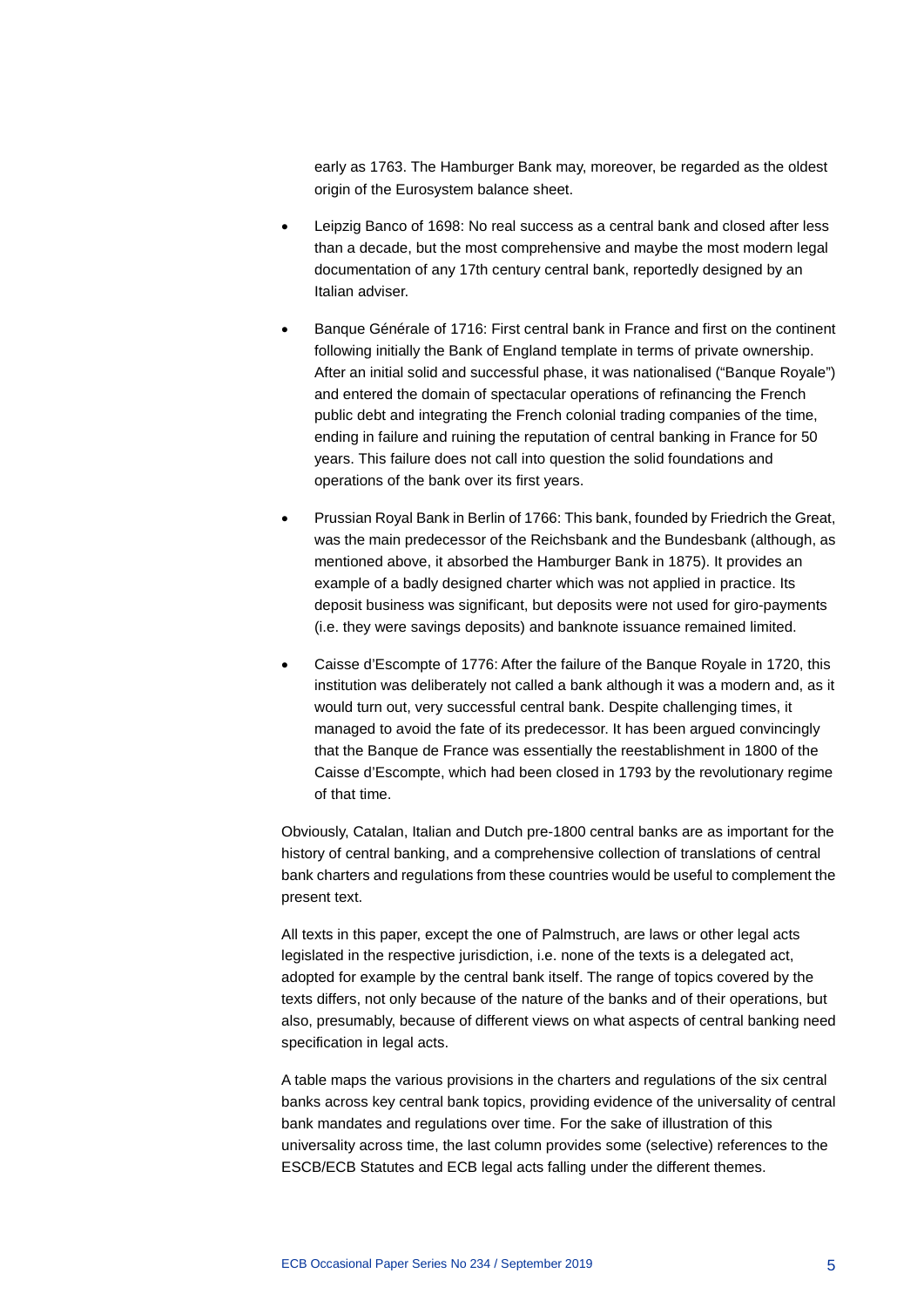## 1 Introduction

<span id="page-6-0"></span>At present, a view on the origin and nature of central banks prevails, according to which: (1) the Riksens Ständers Bank and the Bank of England would have been the first central banks; (2) the basic first financial operation of central banks would have consisted in government financing; (3) the LOLR function, which from today's perspective would be the key characteristic constituting a central bank, would have developed only in the second half of the 19th century, or even later; (4) the orientation towards public objectives would also go back only to the second half of the 19th century, and therefore, overall, central banking could be regarded as a 19th or even 20th century phenomenon. These views have been challenged more recently by, for example, Roberts and Velde (2014), Ugolini (2017) and Bindseil (2019) who argue that there had been European continental central banks meriting this term in earlier centuries (see also Van Dillen, 1934). Bindseil (2019, Chapters 1 and 2) explains in particular why the necessary and sufficient financial operation qualifying a financial institution as a central bank should be the issuance of central bank money, i.e. liabilities of that financial institution which are widely used as means of payment and which are more liquid and considered having a higher credit quality than any other financial liability in the economy. The present paper also provides further evidence supporting these studies.

One important common element of these early central banks is that they were established through public charters, and often also based on laws establishing rules and regulations that determined their objectives, governance and financial operations. Actually, being based on a public charter has been a universal characteristic of central banks ever since the 15th century. For example, the rules and regulations of the Leipzig Banco of 1698 or of the Caisse d'Escompte of 1776 are similar in their coverage to modern central bank statutes and regulations, such as the ECB Statute<sup>[1](#page-6-1)</sup> and the ECB's Guideline on the implementation of the monetary policy framework<sup>[2](#page-6-2),[3](#page-6-3)</sup> Why is central banking universally based on public charters and regulations?

- Central bank money issuance is a natural monopoly, and therefore should be provided either by the public sector or be regulated by the public sector.
- The use of central bank money as means of payment should benefit from a clear and stable framework such as to allow payments to operate effectively and efficiently, allowing maximum network externalities to materialise. Stability also benefits the investments of merchants and banks in related private payment instruments and infrastructures.

-

<span id="page-6-1"></span>Protocol (No 4) on the Statute of the European System of Central Banks and of the ECB (OJ C 202, 7.6.2016, p. 230).

<span id="page-6-2"></span><sup>2</sup> Guideline (EU) 2019/1032 of the ECB of 10 May 2019 amending Guideline (EU) 2015/510 on the implementation of the Eurosystem monetary policy framework (ECB/2019/11) (OJ L 167, 24.6.2019, p. 64).

<span id="page-6-3"></span>All modern central banks are based on specific legislation. The legal basis of the Federal Reserve System is the Federal Reserve Act of 23 December 1913 (amended on several occasions thereafter); the Bank of England's role is defined on the basis of the Bank of England Act of 23 April 1998 (also as amended afterwards); the Bank of Japan is based on the Bank of Japan Act of 18 June 1997; etc.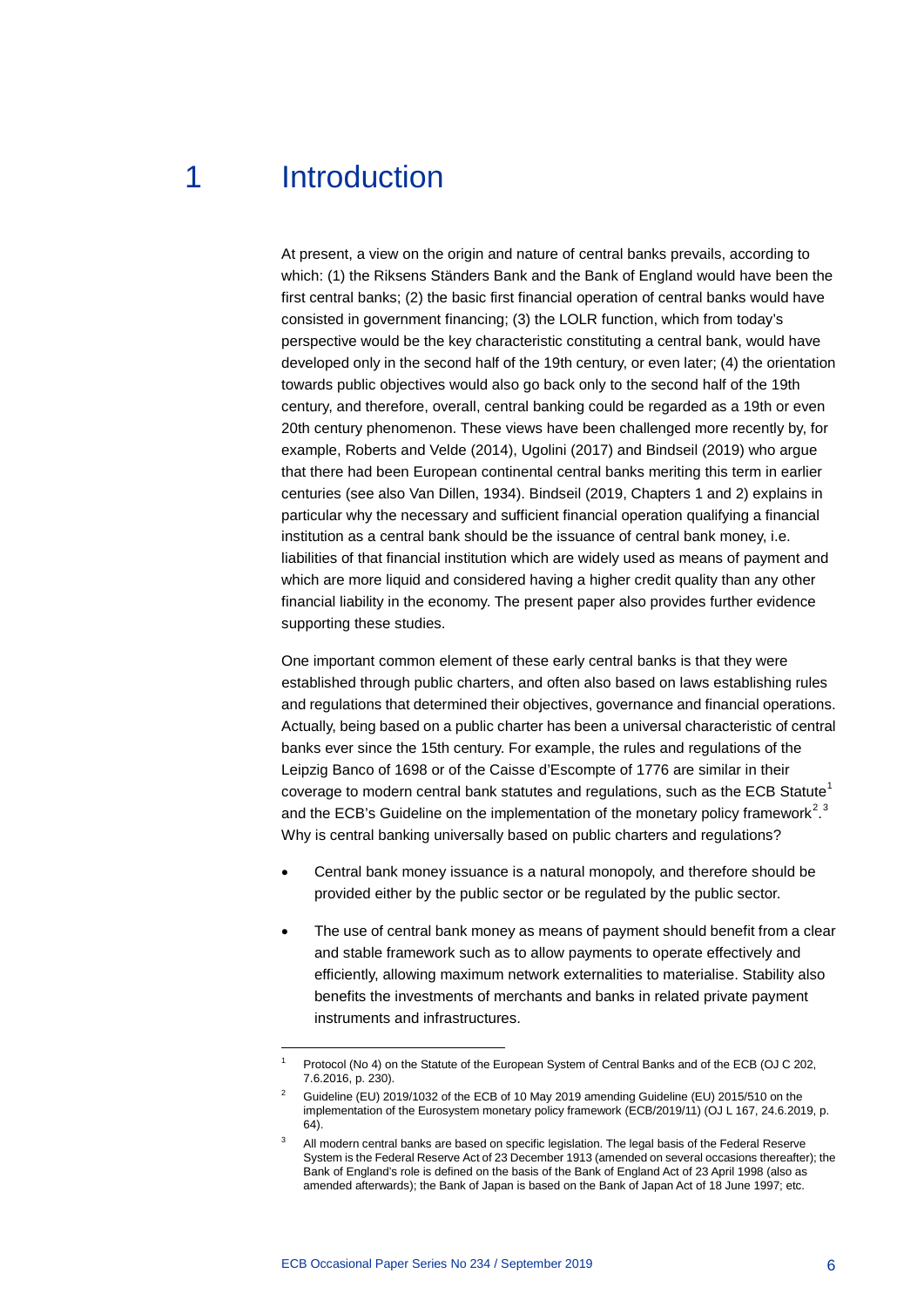- Central banking relies on trust of the users of money, and this trust may be supported by constraining the operations of the central bank.
- The systemic importance of central banks implies that mismanagement of a central bank has potentially large negative externalities. Again, this justifies devoting particular public attention to the design and the constraints to be imposed on central banks.
- The funding liquidity and stability of the financial system benefits from a rule-based central bank lending framework on which private firms can rely (as long as they can provide eligible collateral), at least under stressed circumstances. Clear rules also ensure equal access and the ability of borrowers to prepare accordingly.

While the public charters and regulations of early central banks all tend to be preserved, they are often neither easily accessible, nor have they been translated into English. This paper provides a contribution to filling this gap by presenting translations of charters and regulations of six early French and German central banks, namely of the Nurnberg bank of 1498, the Hamburger Bank of 1619, the Leipzig Banco of 1698, the Banque Générale of John Law of 1716, the Prussian Royal Bank in Berlin of 1766, and the Caisse d' Escompte in Paris of 1776. In addition, the 1652 outline of Stockholms Banco by Johan Palmstruch has been included as a complementary text for three reasons: first, it is written in German, i.e. it falls from a language perspective within the scope of this paper. Second, it provides evidence of which continental central banks Palmstruch considered to be relevant examples. Third, it contains a rich discussion of the policy merits of establishing a central bank, as perceived in the middle of the 17th century. The translations will make it easier for researchers with general interests in central banking, and not necessarily mastering French or German, to read these charters and look for the relevant provisions they are interested in, helping to overcome the misunderstanding that central banking began in Sweden and England.

All texts in this paper, except the one of Palmstruch, are legal acts legislated in the respective jurisdiction, i.e. none of the texts is a delegated act, adopted for example by the central bank itself. The range of topics covered by the texts differs, not only because of the nature of the banks and of their operations, but also, presumably, because of different views on what aspects of central banking need specification in public legal acts.

Obviously, translating the texts raises questions about the precise interpretation of old vocabulary and about the financial and legal context of the times, and how to phrase the statements in modern English while not innovating on the content, but making the texts easily accessible for today's reader. Paragraph titles in brackets were added (i.e. they are not included in the original texts) to help the reader promptly identify the purpose of paragraphs and thereby facilitate the reading. Only in four cases is some original text in German provided, as the translation was more challenging and subject to ambiguities (Nurnberg bank charter of 1498; mandate of Hamburger Bank of 1619; preamble to regulation of 1619 of the lending arm of the Hamburger Bank; Palmstruch's outline of the Stockholms Banco).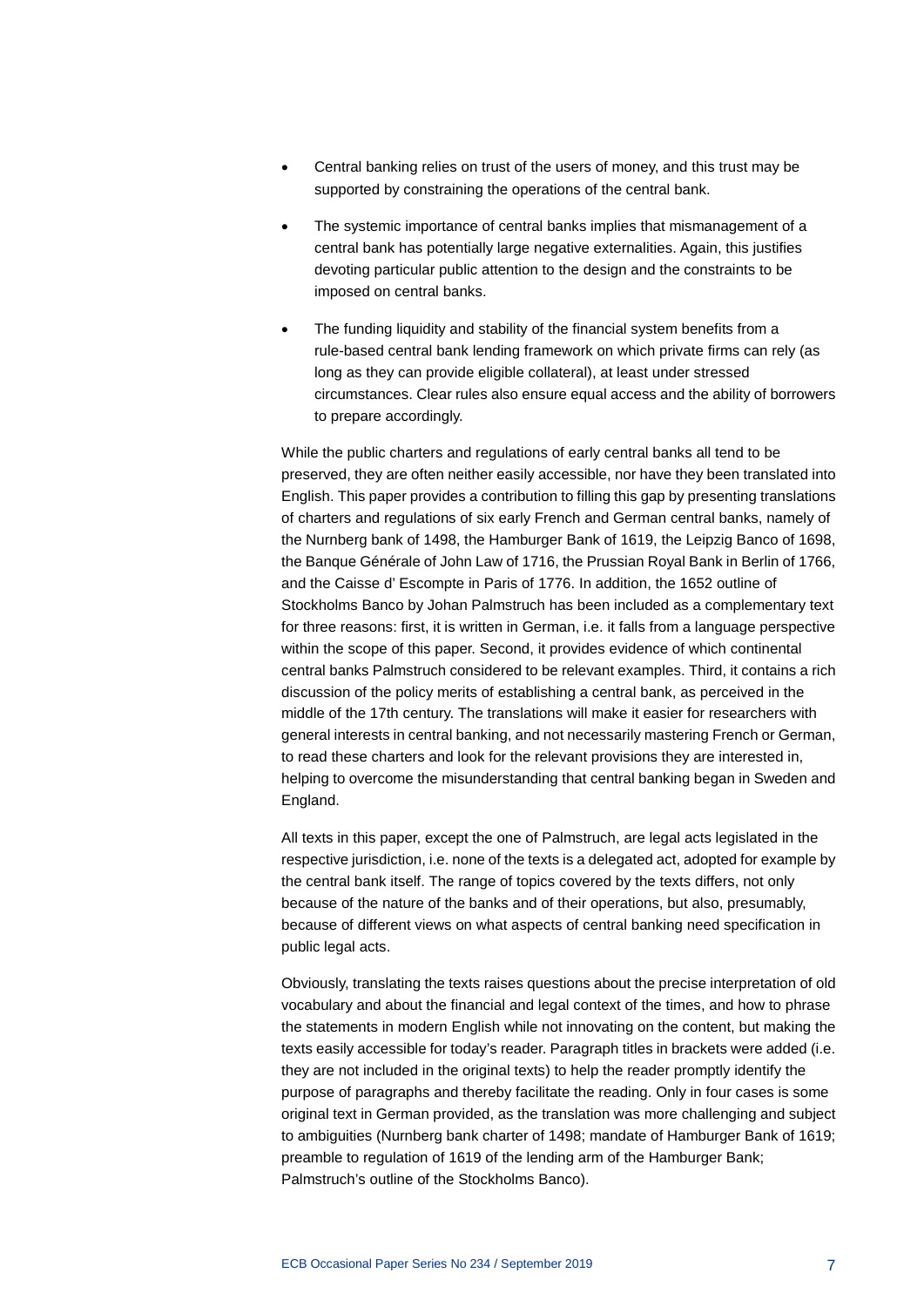The selection of the six central banks covered in this paper reflects their relevance in the history of central banking:

- Nurnberg Bank of 1498: Oldest German bank charter. As no evidence on actual operations of the bank has been preserved, and in view of the lack of information on its planned liabilities, it cannot be concluded that it was conceived as a central bank, i.e. that it would have intended to issue central bank money.
- Hamburger Bank of 1619: Maybe one of the first, if not the first complete central bank with lending operations acknowledged and specified in the legal acts establishing the bank. Remarkably, it achieved convertibility and stability of central bank money for a very long time. It was the oldest central bank in the world between 1815 and 1875 when it was absorbed by the Prussian Bank which itself was transformed into the Reichsbank. The Hamburger Bank conducted full-scale LOLR operations as early as 1763. The Hamburger Bank may moreover be regarded as the oldest origin of the current Eurosystem balance sheet: via the Prussian (1875) and Reichsbank (1876), it made it into the balance sheet of the Bank Deutscher Länder (1948), Bundesbank (1957), and Eurosystem (1999). The Eurosystem and the Bundesbank could thus have celebrated the 400th anniversary of their balance sheets in 2019 – in addition to the 20th anniversary of the euro.
- Leipzig Banco of 1698: No real success as central bank and closed after less than a decade, but the most comprehensive and maybe the most modern legal documentation of any 17th century central bank in the sense of following a clear structure along key themes of central bank operations, reportedly designed by an Italian adviser.
- Banque Générale of 1716: First central bank in France and first on the continent following initially the Bank of England template in terms of private ownership. After an initial solid and successful phase, it was nationalised ("Banque Royale") and entered the domain of spectacular operations of refinancing the French public debt and integrating the French colonial trading companies of the time, ending in failure and ruining the reputation of central banking in France for 50 years. This failure does not call into question the solid foundations and operations of the bank over its first years, implying that the first episode of successful French central banking has to be dated to the second decade of the 18th century.
- Prussian Royal Bank in Berlin of 1766: This bank founded by Friedrich the Great was the main predecessor of the Reichsbank and the Bundesbank (although, as mentioned above, it absorbed the Hamburger Bank in 1875). Its deposit business was significant, but deposits were not used for giro-payments (i.e. they were savings deposits) and banknote issuance remained limited. The bank was subject to a long period of negative capital and inconvertibility after the defeat of Prussia in 1806.
- Caisse d'Escompte of 1776: After the failure of the Banque Royale in 1720, this institution was deliberately not called a bank although it was a modern and, as it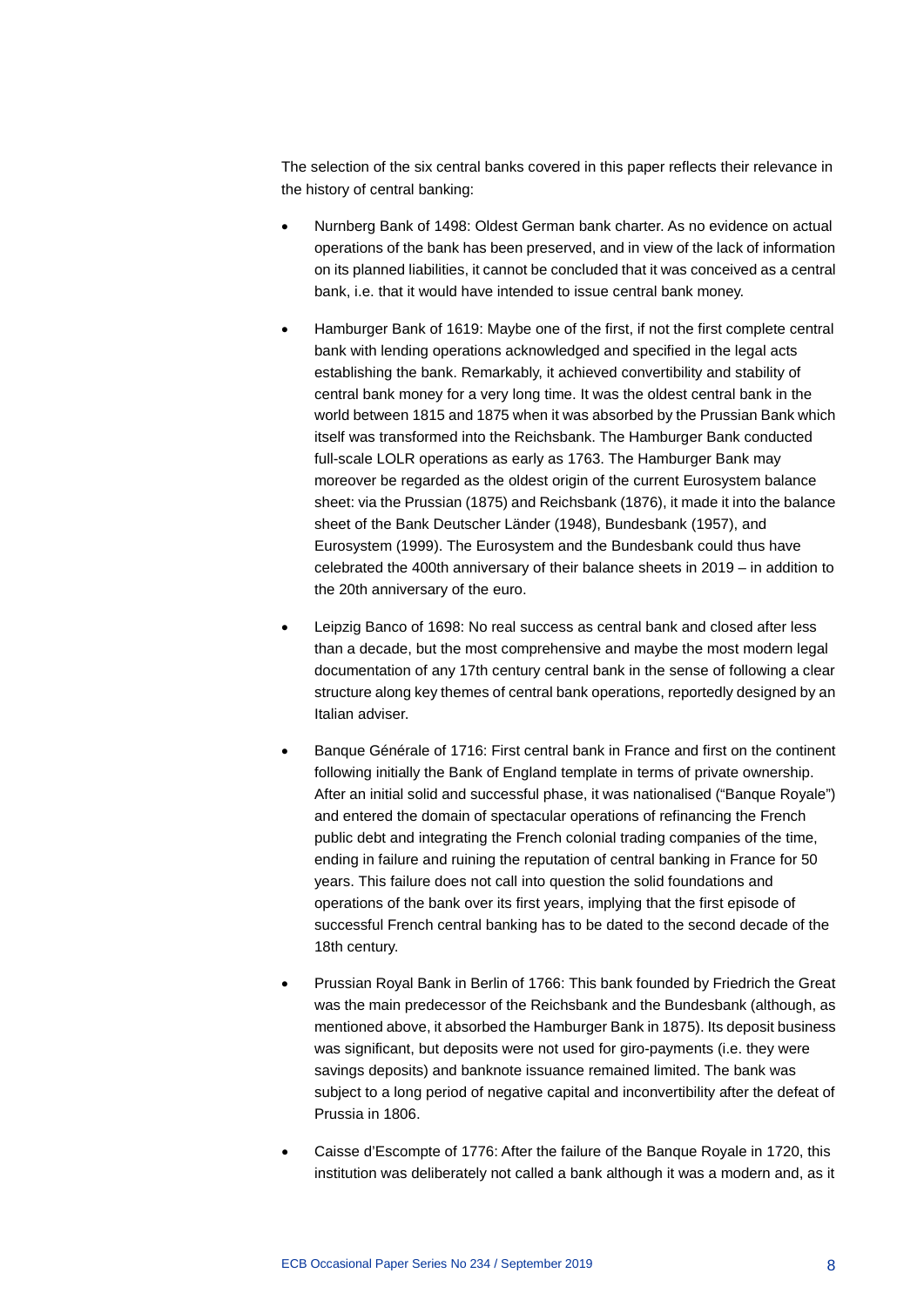would turn out, very successful central bank. Despite challenging times, it managed to avoid the fate of its predecessor. It has been argued convincingly (Plessis, 1992) that the Banque de France was essentially the reestablishment in 1800 of the Caisse d'Escompte, which had been closed in 1793 by the revolutionary regime of that time. In this respect, both the Caisse d'Escompte and the Banque Générale of John Law (before its nationalisation), provide evidence of modern and successful French central banking preceding the foundation of the Banque de France.

The following sections each cover one bank. Each institution is first introduced through a schematic description, including further references to literature. As mentioned above, in addition to the six early central banks, a further key text helping to understand the genealogy of European central banks has been included, namely the first proposal of Johan Palmstruch to the King of Sweden on establishing his Stockholms Banco, dated January 1652 and written in (Early) German.

Obviously, Catalan, Italian and Dutch pre-1800 central banks are as important for the history of central banking, and a comprehensive collection of translations of central bank charters and regulations from these countries would be useful to complement the present text. Dunbar (1892) and Usher (1943) partially provide translations of the charters and regulations of the Banco del Giro of Venice and of the Taula di Canvi of Barcelona, respectively. But no important work relying also on archives has been published recently in English (such as, for example, the work in Catalan of Feliu, 2016 on the first books of the Taula di Canvi, or the work of Felloni on the archives of the Casa San Giorgio, see e.g. Boland, 2009). Recent works celebrating the 400th anniversary of the Bank of Amsterdam (Van Nieuwkerk, 2009), or the 350th anniversary of the Riksbank (Edvinsson et al., 2018), were taken as opportunities for English publications to review the history of these central banks, but not to eventually publish English translations of their early charters and regulations.

Table 1a maps the various provisions in the charters and regulations of the six central banks across key central bank topics, providing further evidence of the commonalities of central bank mandates and regulations over time. For illustration, the last column provides some (selective) references to the ESCB/ECB Statutes and ECB legal acts falling under the different themes. A more detailed comparison of the various provisions across themes and time would go beyond the scope of this paper. Table 1a covers more general topics, such as policy objectives, governance, staff rules, and privileges of the banks, while Table 1b covers their financial operations. The note below table 1 explains the abbreviations used in the table for the different legal texts.

Most of the dimensions of central banking covered by the legal provisions contained in the texts provided in this paper are discussed in more detail in Bindseil (2019). For example, as a sub-item of governance, issues of central bank ownership (private versus public), central bank independence, and prohibitions on lending to the Government are discussed in Chapter 3 of Bindseil (2019).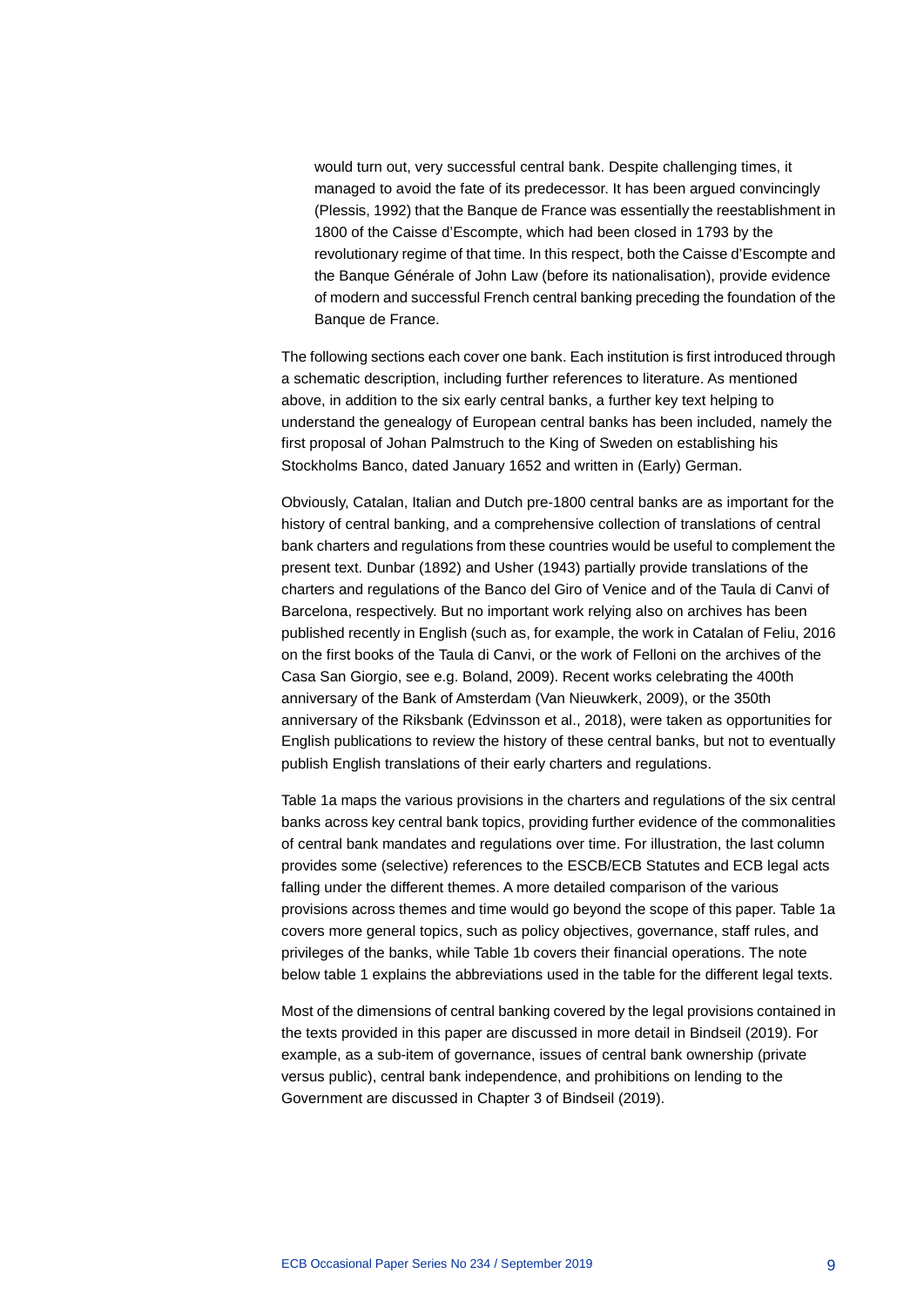#### **Table 1a**

|  |  |  |  | Mapping the provisions in the central bank charters and regulations into key topics |  |
|--|--|--|--|-------------------------------------------------------------------------------------|--|
|--|--|--|--|-------------------------------------------------------------------------------------|--|

| Central bank $\rightarrow$<br><b>Topic</b>                       | Nurnberg,<br>1498 | Hamburg,<br>1619                       | Leipzig,<br>1698                                                                       | Paris,<br>1716                                        | Berlin,<br>1766            | Paris,<br>1776                                                                                                        | Eurosystem,<br>1999                                                                                     |
|------------------------------------------------------------------|-------------------|----------------------------------------|----------------------------------------------------------------------------------------|-------------------------------------------------------|----------------------------|-----------------------------------------------------------------------------------------------------------------------|---------------------------------------------------------------------------------------------------------|
| <b>Policy</b><br>objectives                                      | $1 - 111$         | M.0<br>L.0                             | Reg. I.1                                                                               | Charter 0.I, II<br>Reg. Art. XV                       | Chart. I, II<br>Reg. 28    | Preamble<br>Charter                                                                                                   | Statute Art 2, 3                                                                                        |
| Governance,<br>types of<br>managers and<br>staff                 |                   | <b>XXIX</b>                            | Charter Art 3, 4,<br>7.10<br>Reg.l.5, 6, 7, 8,<br>9, 12, 14, 16,<br>$II.2-8$ ; $III.6$ | Charter 0.IV.<br>V, 1.IX<br>Reg. Art VI,<br>VIII, XXI |                            | Charter I, IV, VI,<br>IX, XXI, XII,<br>XIII, XV<br>Reg. VII, VIII,<br>IX, X, XI, XII,<br>XIV, XV, XVI,<br>XXVIII-XLII | Statute Art 7-14                                                                                        |
| Scope, limits of<br>bank,<br>prohibitions<br>and<br>requirements | IV, V             | <b>XXXII</b>                           |                                                                                        | Charter 0.III.<br>1.I. X<br>Reg. Art.<br>XVIII, XIX   |                            | Charter II, III,<br><b>XIX</b><br>Regulation III,<br>IV, XVII                                                         | e.g. Monetary<br>financing<br>prohibition in<br>Statute, Art<br>21.1; MPFIG<br>Parts Three<br>and Four. |
| Capital,<br>ownership,<br>profit<br>distribution                 | VII               | L.IX.                                  | Charter Art 1<br>Reg. I.2                                                              | Reg. Art I-III<br>Art XIV                             | Chart. V                   | Charter IV, VIII,<br>XIV, XVII<br>Reg.II, XXIV,<br>XXV, XXVI,<br>XVII<br>Internal<br>Regime Ch. X                     | Statute, Art<br>28-29, 32-33                                                                            |
| Accounting,<br><b>Reporting</b>                                  |                   | XXXV-XXX<br>VII                        | Reg. I.15                                                                              | Charter 1.V<br>Reg. Art VII                           | Reg. 42,43                 |                                                                                                                       | Statute, Art 15,<br>26, 27<br>Accounting<br>Guideline                                                   |
| <b>Staff rules</b>                                               |                   | I, XVI, XVII,<br>XXX, XXXI             |                                                                                        |                                                       | Reg. 41,44                 | Charter XIV<br><b>Regulation XIII</b>                                                                                 | Statutes, Art<br>36-37                                                                                  |
| <b>Opening hours</b>                                             |                   | L.I                                    |                                                                                        | Charter 1.VI<br>Reg. Art IV                           | Reg. 29                    | <b>Regulation XX</b>                                                                                                  | e.g. Art 19.2<br>and Art 19.5<br><b>MPFIG</b>                                                           |
| <b>Privileges of</b><br>bank                                     |                   | M4, M5, M7<br>XXVIII.<br><b>XXVIII</b> | Charter Art 9<br>Reg.I.10, 17,<br>XI.4.7                                               | Charter 1.II                                          | Reg. 2, 3, 4,<br>6, 11, 27 |                                                                                                                       | Statute, 9, 34,<br>39                                                                                   |

Notes: In the case of the Hamburger Bank, references starting with "L." refer to the charter of the Lending bank and "M" to the Mandate. No capital letter at the beginning means a reference to the regulation. For Leipzig, Paris (1716) and Berlin, the references are either to<br>the "Charter" or to the "Reg.", i.e. regulation. For Paris (1776), the reference is (ECB/2014/60), OJ L 91, 2.4.2015. The "Haircut Guideline" is the Guideline (EU) 2016/65 of the ECB of 18 November 2015 on the<br>valuation haircuts applied in the implementation of the Eurosystem monetary policy framework (EC "Banknote Decision" is the Decision of the ECB of 19 April 2013 on the denominations, specifications, reproduction, exchange and<br>withdrawal of euro banknotes (ECB/2013/10), OJL 118, 30.4.2013. "Target2 Decision" is Decisio of the ECB of 3 November 2016 on the legal framework for accounting and financial reporting in the European System of Central Banks (ECB/2016/34), OJ L 347, 20.12.2016.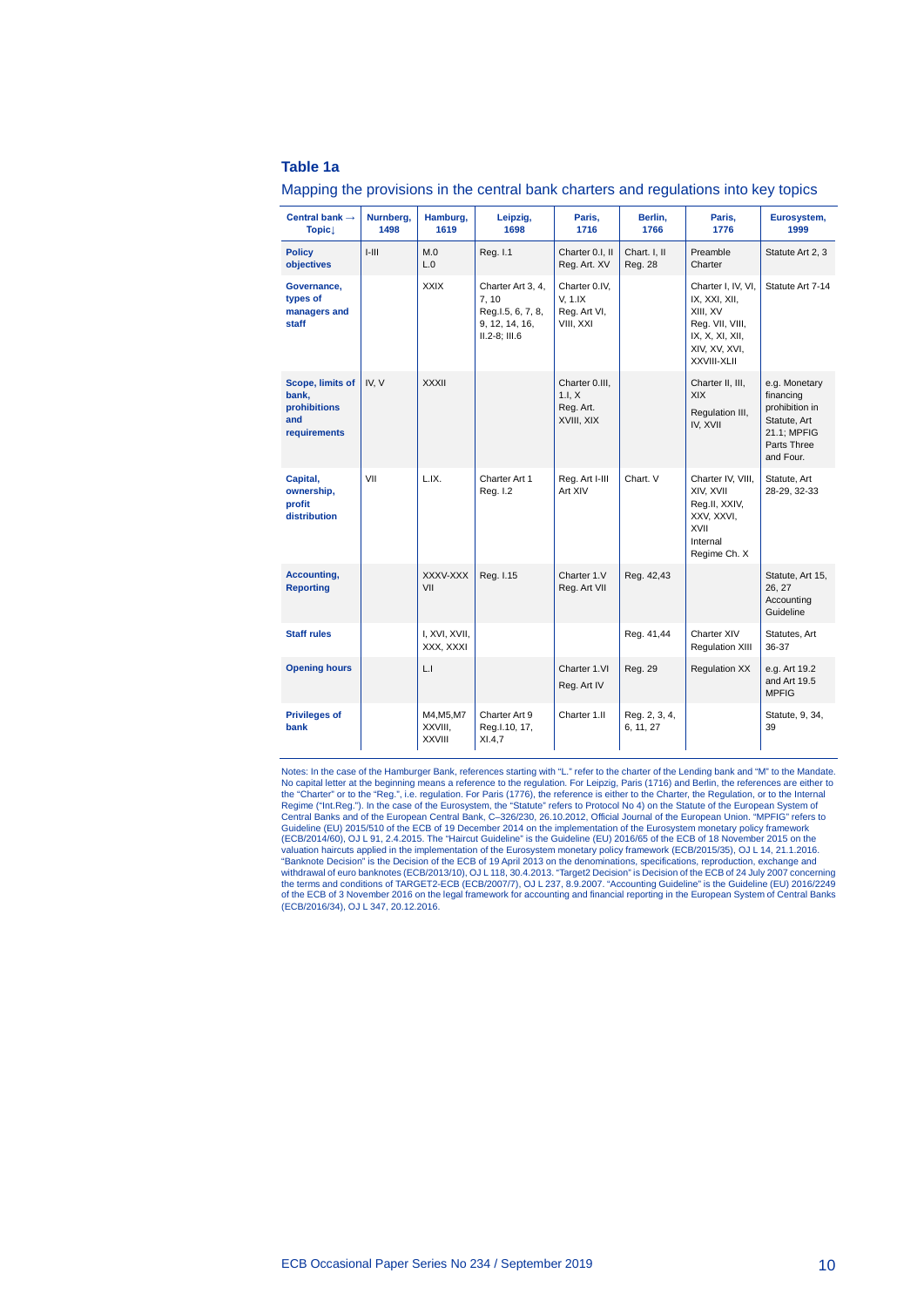## **Table 1b**<br>Objective

| Objective, governance, staff rules, privileges |  |
|------------------------------------------------|--|

**Banking operations**

| Central bank $\rightarrow$<br>$Topic\perp$     | Nurnberg,<br>1498 | Hamburg,<br>1619                                          | Leipzig,<br>1698                                                          | Paris,<br>1716                                          | Berlin,<br>1766                       | Paris,<br>1776                                      | Eurosystem,<br>1999                                           |
|------------------------------------------------|-------------------|-----------------------------------------------------------|---------------------------------------------------------------------------|---------------------------------------------------------|---------------------------------------|-----------------------------------------------------|---------------------------------------------------------------|
| <b>Deposits and</b><br><b>Giro-transfers</b>   |                   | M <sub>7</sub><br>$II-XV$ ;<br>XXIII-XXV,<br><b>XXXIV</b> | Charter Art 2,8<br>Reg. I.4, III1-4,<br>$V.1-2, V1.1-3,$<br>VII.1-6, XI.6 | Reg. Art. XVI                                           | Reg. 12,<br>13-26                     | Charter XVIII<br>Internal<br>Regime CH. IX          | Statute, Article<br>22<br>Target2<br>Decision                 |
| <b>Banknotes</b>                               |                   |                                                           | Charter Art 5<br>Reg. I.13, IV.1-4                                        | Chart. 1.III,<br>VII, VIII<br>Reg.Art. XI,<br>XII, XIII | Reg. 7, 8, 9,<br>10                   | Internal<br>Regime<br>Charter VIII                  | Statutes, Article<br>16<br>Banknote<br>Decision               |
| <b>Handling metal</b><br>reserve               |                   | M5,<br>XVIII, IX,<br><b>XXVI</b>                          | Charter Art. 6                                                            | Charter 1.IV<br>Reg. Art IX,<br>X, XX                   |                                       | Internal<br>Regime<br>Chapter VII                   | Statutes, Article<br>23, 30, 31                               |
| <b>Financing of</b><br>public sector           |                   |                                                           |                                                                           |                                                         |                                       | Charter<br>IV, V, VI                                | Statutes, Article<br>21                                       |
| Lending<br>operations                          | VI                | L.IV-L.VI                                                 | Charter Art. 6                                                            |                                                         | Reg. 29, 32,<br>33, 35, 36,<br>38, 39 |                                                     | Statutes, Article<br>18<br>MPFIG, Parts<br>Two and Three      |
| <b>Collateral</b>                              | VI                | XXXIII: L.II<br>Act of 1641                               | Reg. IX.1-4                                                               |                                                         | Reg. 32                               |                                                     | Statutes, Article<br>18<br>MPFIG, Part<br>Four                |
| <b>Collateral</b><br>valuation and<br>haircuts |                   | L.HI<br>Act of 1638                                       | Reg. X.1, 2, 3<br>$XI1-3$                                                 |                                                         | Reg. 32                               |                                                     | MPFIG, Part<br>Four, Title VI<br>Haircut<br>Guideline         |
| <b>Collateral</b><br>handling,<br>liquidation  |                   | L.VII, L.VIII                                             | Reg. VIII.5-6<br>X.6, XI.5                                                |                                                         | Reg. 33, 34,<br>37                    |                                                     | NCB's national<br>legal<br>documentation                      |
| Discounting,<br>guarantors                     |                   |                                                           | Reg. X.7                                                                  | Reg. Art XVII                                           | Reg. 29-31                            | Regulation<br>XVIII-XX<br>Internal<br>Regime Ch. VI | Guarantors of<br>collateral:<br>MPFIG, Part<br>Four, Title IV |
| <b>Metal</b><br>exchange,<br>species           |                   | XX-XXII                                                   | Reg. III.5                                                                |                                                         |                                       |                                                     | Statutes, Article<br>23                                       |
| <b>Other</b><br>operations                     |                   |                                                           | Reg. I.11                                                                 |                                                         | Reg. 12,<br>13-26                     | <b>Regulation VI</b>                                | Statutes, Article<br>24                                       |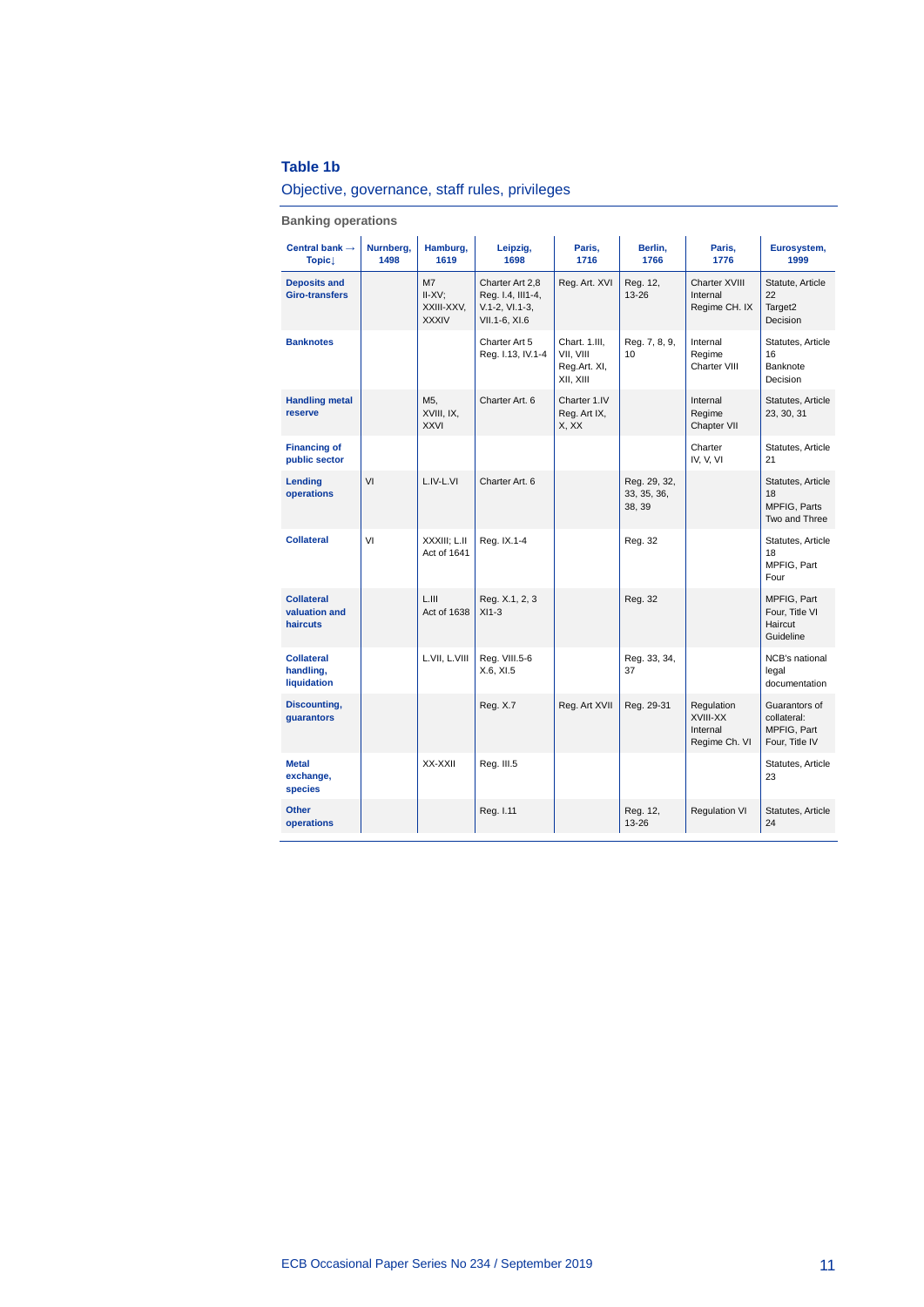# <span id="page-12-0"></span>2 Nurnberg exchange and lending bank of 1498

### 2.1 Schematic overview

- <span id="page-12-1"></span>• Genealogy: Probably partially inspired by Italian Monte di Pietas, initially charitable lending institutions, some of which in practice engaged in broader banking activities, including deposit banking (see e.g. Felloni, 2012, Section 3.2, and Arcelli, 2003, for a more detailed description of the banking activities of the Monte di Pieta of Rome established in 1539). Emperor Maximilian, who granted the charter, was exposed to Italian banking expertise not least because he was extensively financed and sponsored by Jakob Fugger (1459-1525), who had lived in Venice between 1473 and 1487. Nurnberg merchants also had extensive trading relationships with Italian cities and von Poschinger (1875, 5) notes that "in view of the close relationship between the two cities, there should be little doubt that Venice was the example that one had in mind". On the other side, the Nurnberg banking project of 1498 seems less oriented towards charitable lending than the Monte di Pietas (Felloni, 2012, Section 3.2 emphasises the exclusive focus of the Monte di Pietas on consumption credit), and Venice did not yet have a public bank in the 15th century (the Banco di Rialto being founded in 1587 and the Banco del Giro in 1619), which makes the Nurnberg bank look like a rather innovative project. That Maximilian granted a bank specifically to Nurnberg may have had a number of reasons: (i) the outstanding role of the city in commerce in Europe in the late 15th century (e.g. Ammann, 1970) and the implied business case for a bank, (ii) the fact that it was an imperial city; (iii) as the emperor was highly indebted, it may also well be that the grant was linked to some payments by the city, or to the expectation that the bank would provide loans to Maximilian.
- Place in history of central banking: The first charter of a public bank in Germany, although evidence of its operations has not been preserved. Since the charter is silent regarding the liability side of the bank, there is no evidence that the bank was intended to issue central bank money. It is still relevant in order to understand the history of central banking as it illustrates that, for example, the Hamburg lending bank of 1619 (see Section 3) was in itself not particularly original, but that Hamburg's contribution consisted in the explicit combination of central deposit banking with public lending bank activities. More generally, the focus of the Nurnberg bank on lending of a public bank to the private sector for the sake of developing commerce and industry seems very modern, and may appear to be the first such case since both the Taula di Canvi of Barcelona (founded in 1401) and the Casa San Giorgio of Genoa (founded in 1407) had no ambition to lend to the private sector for the sake of developing commerce and industry. Only the quasi-public Naples public banking system would, as of the 1580s, be extensively engaged in lending also for productive purposes. As noted by Felloni (2012, Sections 1.2 and 3.2), only the Papal bull of Leo X Inter Multiplices of 1690 changed "radically" the feasibility of productive credit by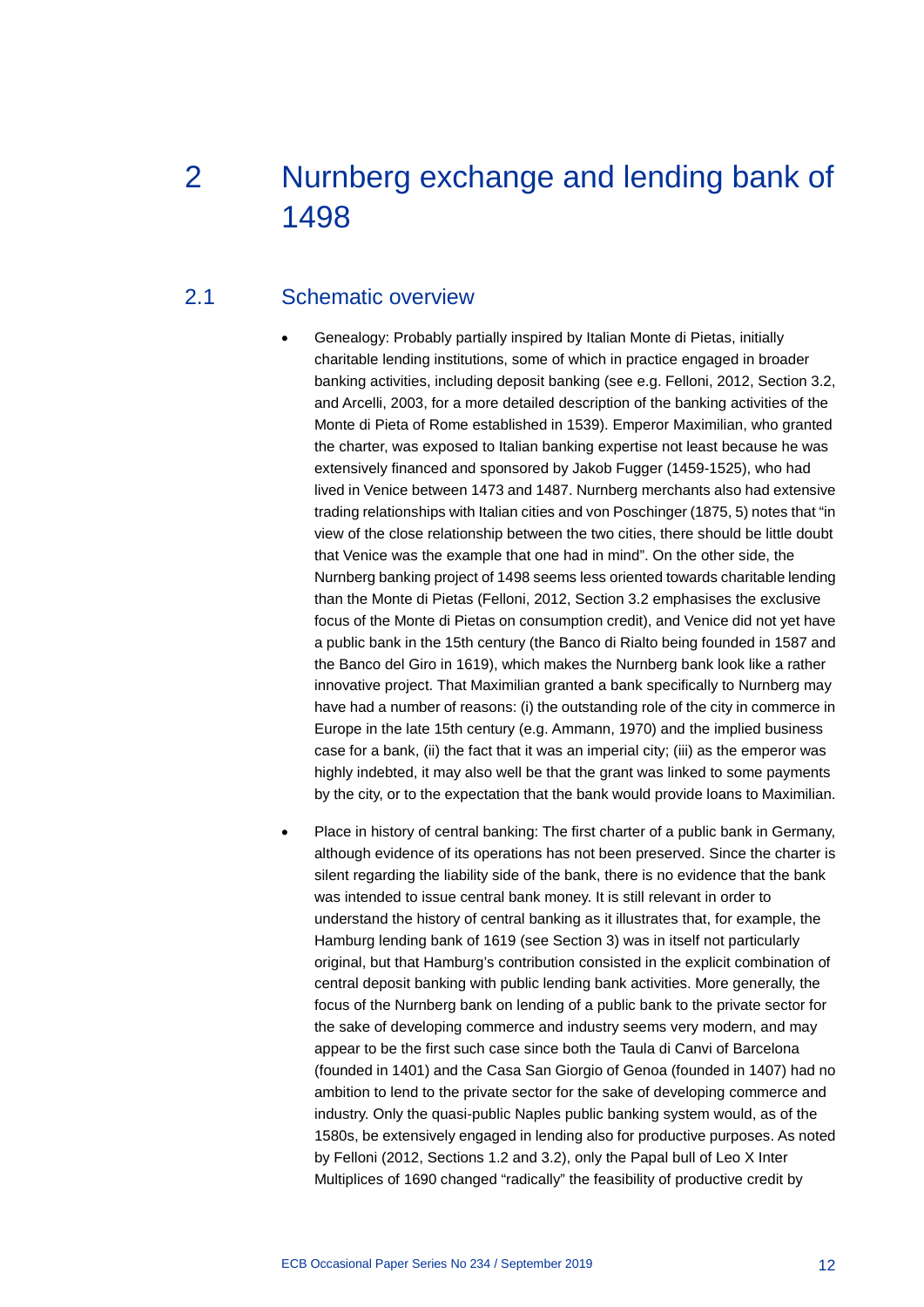softening the prohibition to impose interest (see also Arcelli, 2003, 4-5, and Kindleberger, 1984, 41-42).

- Policy objectives: According to the charter, support trade and industry by making available credit. As the bank is however called an exchange bank (Weckselbank), it must have had also other banking purposes, such as exchanging precious metals and coins, and presumably deposit banking (as the lending activities obviously required some funding source).
- Private or public ownership: Public, owned by the City of Nurnberg.
- Assets: Lending to craftsmen, merchants, manufacturers as well as to the poor. Presumably also a precious metal reserve was foreseen to ensure the liquidity of the bank – but this was not explicit in the charter.
- Liabilities: The charter is silent about the funding sources of the bank. If one considers the Monte di Pieta of Rome established in 1539 as an example to speculate about the intended funding sources of the Nurnberg bank of 1498, then, following Arcelli (2003, 22-23), one may expect donations, savings and giro-deposits as planned funding sources. As Nurnberg was a particularly rich city around 1500, it may also be that public funds were expected to be an important contributor to the funding of the bank. The lack of references to the funding of the Nurnberg bank might also be due to the fact that it was considered the uncontroversial part of banking, while lending against interest was delicate and easily in conflict with theological doctrines on usury. The relatively explicit economic justification of the lending activities in the charter, and the statement that the interest income would be used to cover administrative costs and any surplus after this would be used for the common good of the City of Nurnberg, may also be understood from this perspective.
- How and why the bank ceased operations: According to von Poschinger, no evidence for its actual establishment and operations has been preserved. However, 19th century German encyclopaedias (e.g. Brockhaus, 1831, term "Pfandhaus") refer to the bank without questioning that it actually operated.

Sources: Von Poschinger (1875, 4-5, and Annex 1), Denzel (2012, Section 2.1).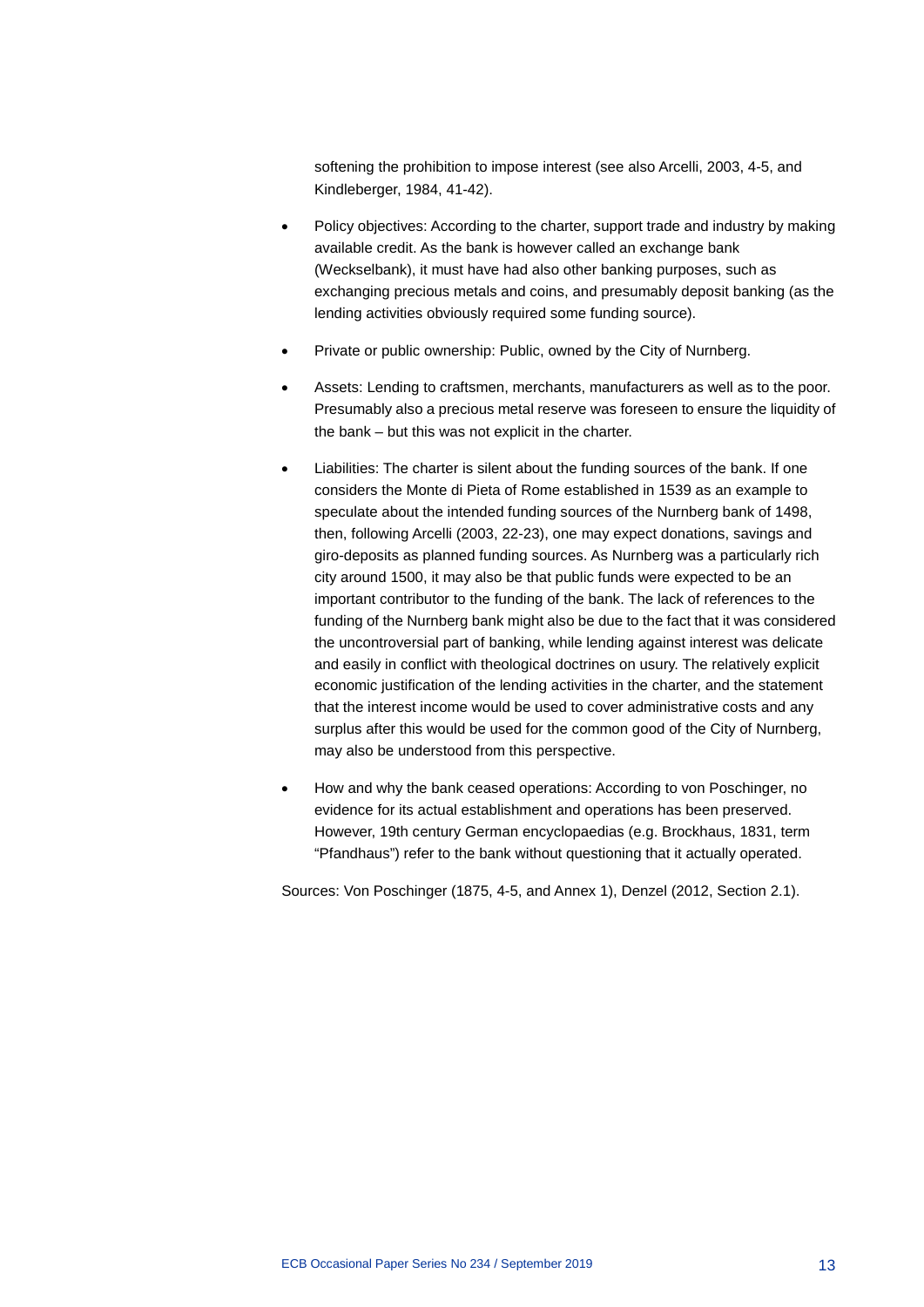### 2.2 Royal charter by Emperor Maximilian of 21 July 1498

<span id="page-14-0"></span>*The following royal charter is reported in Annex 1 of von Poschinger (1875). The separation into paragraphs and the titles and numbers of the paragraphs have been added*. [4](#page-14-1)

[I. Economic activity supported by external financing; problem of usury] as it has to be considered that much craft, industry and trade is not well feasible without borrowing and using other's people money and goods; that usury and dangerous conflict should be avoided and should not arise;

[II. Protection of poor from exploitation; social objective] also that the poor is not exploited by the rich, but that everyone can, next to each other, be as well off and nourish themselves;

[III. Relevance of trade and industry both in the City of Nurnberg itself and in the surrounding part of Germany] and that trade and industry is for themselves, and for the use and good of the general high-German lands, practised and exercised and known;

[IV. Grant for establishing a bank without time limitation; right to employ staff] for this purpose, we grant you the freedom, allow you by our Roman royal absolute authority, and make known through this letter, to establish an exchange bank in your town of Nurnberg…, and you and your successors can maintain it for all times, and equip it with clerks, officials, and other persons who are needed for such a project, depending on your need and will;

[V. Freedom to provide credit] in a way that you will, whenever you want, lend money to your co-citizens and inhabitants, who cannot conduct their crafts or trade without a credit…;

[VI. Modalities of lending: credit protection, repayment, interest] for that you will take collateral, guarantee and insurance; repayment will be required at a given date; you may beyond the principal payment, request and take interest;

<span id="page-14-1"></span>-

As the German of 1498 is more challenging to translate, the original German text is provided in the following (von Poschinger, 1875, annex 1): "Koniglicher Befehl… Item Wechselpanckh auffzurichten. … Unnd Nachdem Euer mittburger, wie obberürt werbend und Handtwercksleuth seind, der, alss wol zu bedencken ist, etwo viel ihr Handwerckh, Handthierung und gewerb, ohn entlehen und gebrauch anderleuth geldt und gut nicht getreiben mügen; damit dann Wucherlich geverlich Henndel Vermitten bleiben und nicht erwachssen noch aufferstehen, auch der Arm durch den Reichen nicht ubersetzt, Sonder sich jeder neben dem andern desto bass behelffen und ernehren, und Handthierung und gewerb bey Ihnen selbss, und Gemainen hochteutschen Lannden zu nutz und gutem, in Uebunge, gebrauch und wessen gehalten werde; So geben Wir Euch die ferrner gnad und Freyheit, Gönnen und erlauben Euch auch von obberürter Römischer Koniglicher macht Vollkommenheit, wissentlich in crafft diss brieffs, das Ihr Wechselbannckh bey Euch in der Statt Nürenberg an gelegenen ennden auffrichten, und Ihr und Ewer Nachkommen die nun hinfüro in ewig Zeitt haben, halten, und mit Schreibern, Amptleuthen und anderen persohnen die solchem Vorsein und nottürfftiglichen ausswarten, nach Euere nottdürfften willen und wolgefallen, wie ihr zu Zeitten gelegenheit der sachen erfordert, besetzen, fürsehen und ordnen mögen, dermassen, das Ihr Euvern Mittburgern und Innwohnern, die Ihre Hanndtwerckh Handthierung und gewerb ausserhalben ohne lehens und fürsetzen stattlich nit wohl getreiben oder gearbieten können, wann und so offt Ihr wollend, auff Ihr ansuchen und begehren nach gelegenheit Ihrer Handtlung, und wessens zu Ihrer notturfft geldt leyhen und darumb pfand, pürgschaft und Versicherung nehmen, auff Zeitt und Ziel zu betzahlen, und dann zu gesetzter Frist, uber bezahlung der Hauptsumma ein zimblichs zu Zinnss erfordern und einnehmen, und von denselben Zinssen die obberürten Ampteuthen und auffrichter solcher Wechselbannckh ihres solds und arbeit entrichten, unnd ob alssdann derselben Zinnssen dermass were, diesselben Ubermass zu gemeinen Nutz und gutem der Statt Nürnberg obgemelt wenden und kehren mügend, alss andere derselben Statt gemeine gütter. Geben zu Freyburg im Briessgaw …"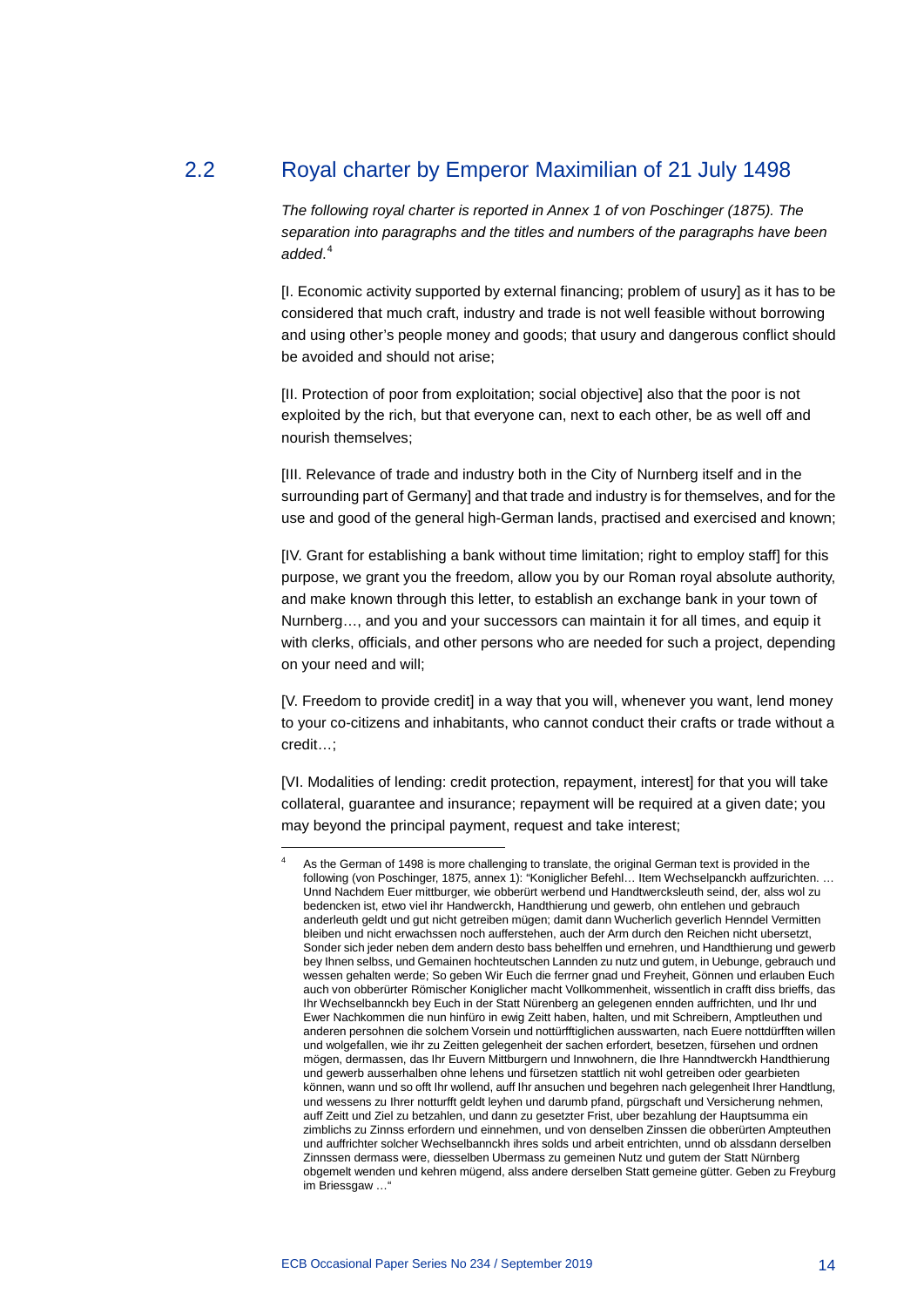[VII. Use of interest income] with this interest income, pay the officials of the exchange bank for their work, and if the interest income goes beyond this, pay this excess for the general use and good of the City of Nurnberg.

Done in Freiburg im Breisgau on 21 July 1498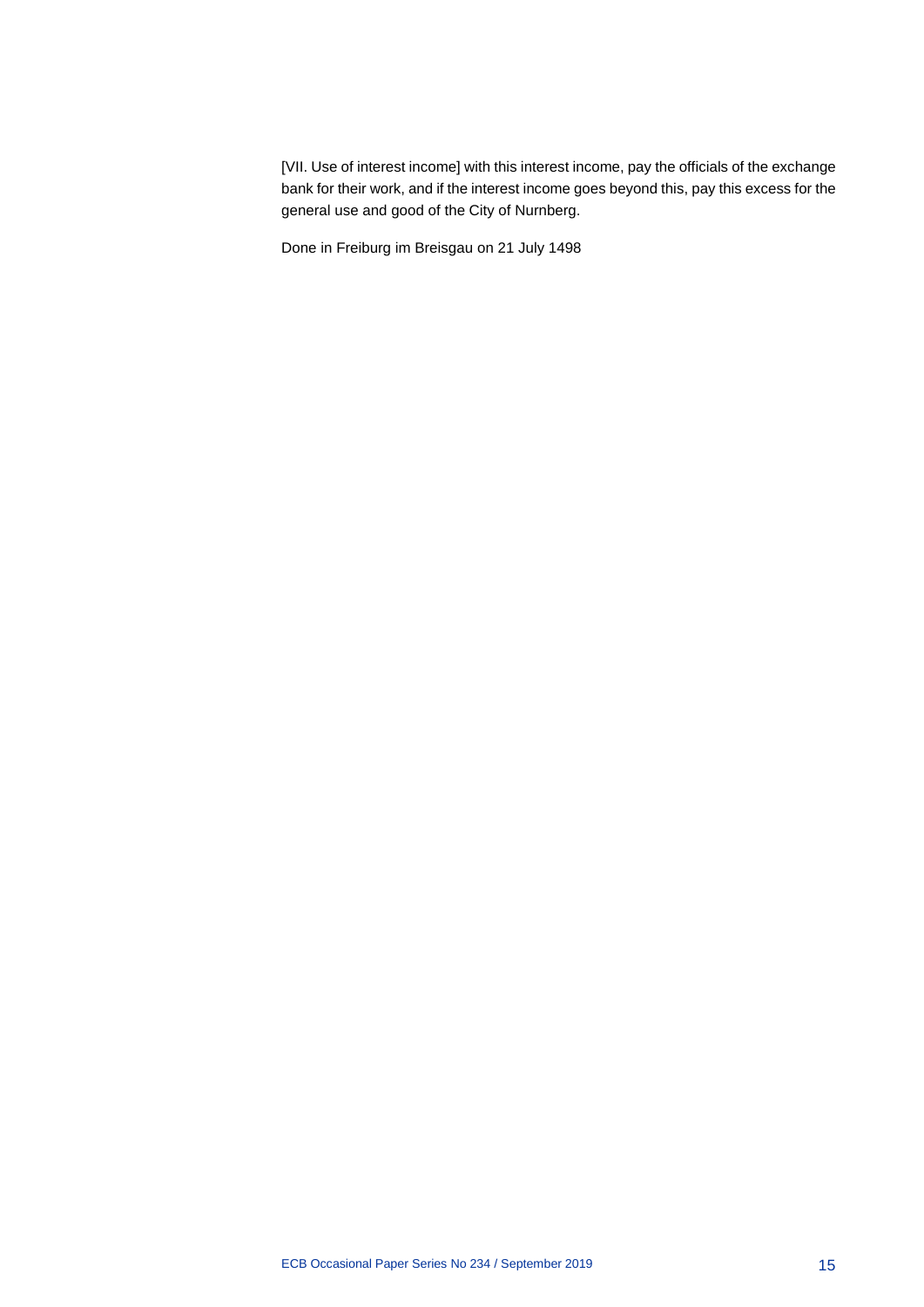## <span id="page-16-0"></span>3 Hamburger Bank (1619-1875)

#### 3.1 Schematic overview

- <span id="page-16-1"></span>• Antecedents: Inspired mainly by the Bank of Amsterdam but innovating in terms of simultaneous establishment of an integrated lending bank, and explicit inclusion of lending operations within the legal acts. The first depositors would have been, in particular Dutch, English, Portuguese, Spanish and local merchants (Sieveking, 1933, 30).
- Place in history of central banking: Successful early central bank in terms of stability, convertibility and longevity; first central bank which foresaw Lombard lending in its statutes (with some sort of separation between a deposit and a lending bank). Often praised for its commitment to stick to rules and for its implied exceptionally high credit. First central bank for which a full LOLR operation can be observed, and with the central bank having safe haven status. According to Roberds and Velde (2014, 78-82), the Hamburger Bank was, in terms of deposits, the second largest on the European continent in most of the 18th century, however clearly behind the Bank of Amsterdam, and only slightly larger than Venice. In the last decade of the century, it surpassed Amsterdam. In terms of balance sheet size, it was however surpassed already around 1770 by a number of note-issuing central banks (like the Caisse d'Escompte). Büsch (1801, 256-261) highlights the following key strength of the Hamburger Bank: (i) openness for all interested parties to open an account, including foreigners, and same rights for foreigners as for locals with regards to unconditional convertibility; (ii) absence of uncertainty regarding the value of deposits because of denomination in silver, and not in terms of any species (particularly after 1770); (iii) less risk for depositors because of better governance as more members of relevant committees see the annual accounts: in Amsterdam only 6 persons, elected for their lifetime would have known the accounts of the bank, while in Hamburg there would have been 55-90; (iv) absence of incentives for risky operations because of the lack of private ownership and the absence of a profit objective. As also Denzel (2014) highlights, the Hamburger Bank was the only early 17th central bank that survived the Napoleonic age and that operated successfully until the 1870s, and it maintained the same silver content of its currency (Mark Banco) over the 250 years of its existence. Another recent author noting the role of the Hamburger Bank in the evolution of central banking is Tarkka (2009, 40):

"As early as 1619, long before the British Bank Charter Act, the Bank of Hamburg was divided into two departments: the bank of exchange, creating the underlying bank money and operating the payment system, and the loan bank, which created credit against appropriate collateral security."

Tarkka also considers that the Stockholms Banco seems to have been inspired even more by the Hamburger Bank than by the Bank of Amsterdam, as indeed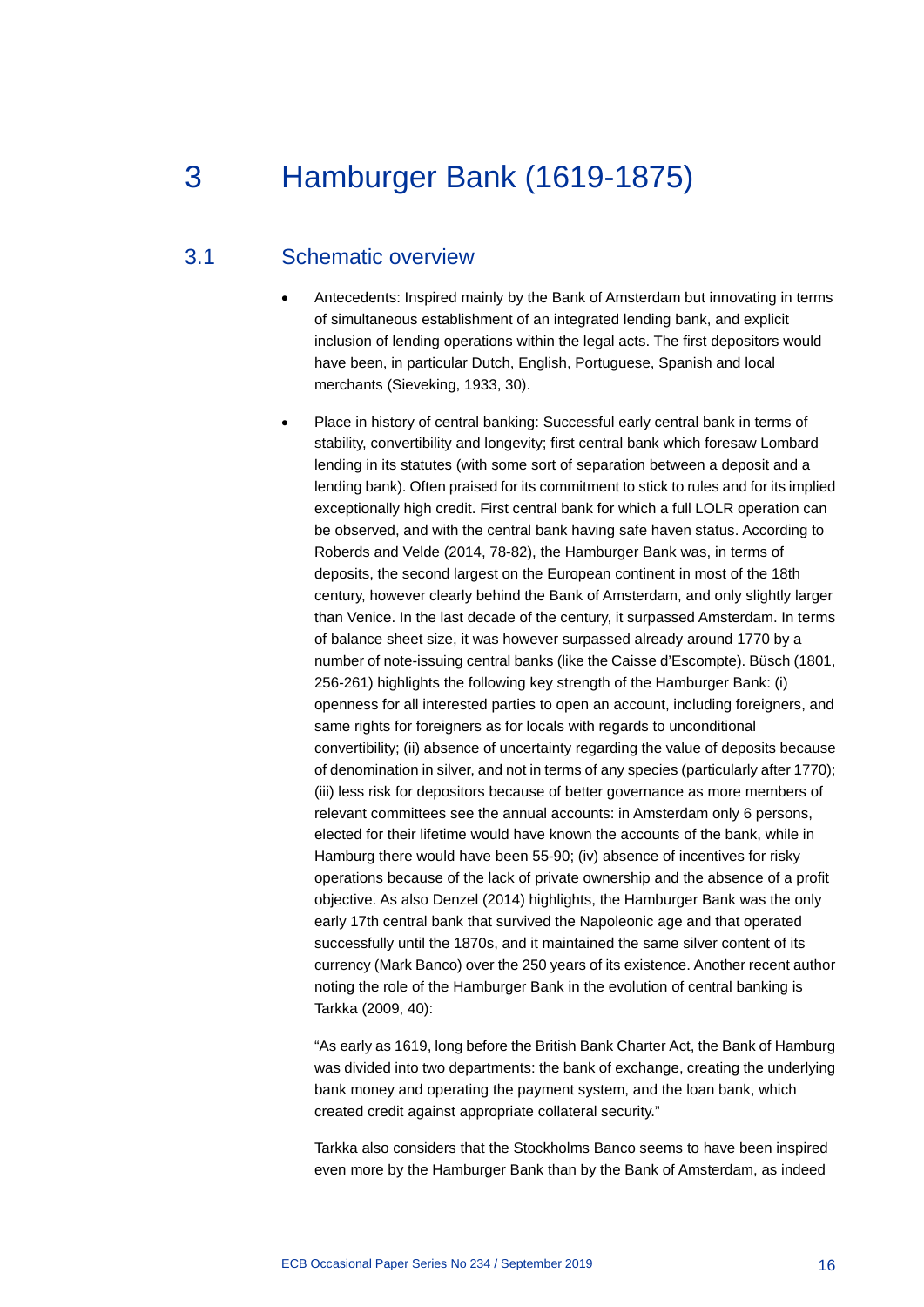the Stockholms Banco foresaw the same separation into a deposit and a lending bank. In Amsterdam, loans from the deposit bank to the lending bank were made, but without a legal basis, and therefore in a secretive manner.

Finally, the Hamburger Bank as founded in 1619 may be considered to be the oldest origin of today's Eurosystem balance sheet. After continuous operations until 1875, the Hamburger Bank was transferred in that year into the Prussian Bank, which itself became on 1 January 1876 the Reichsbank (Levy von Halle, 1891). The Reichsbank balance sheet, although subject to rather extreme accounting operations and monetary reforms in 1924 and in 1948 (after, in both cases, years of extensive inflationary war financing) made its way to the balance sheet of the Bank Deutscher Länder (in 1948) and the Deutsche Bundesbank (in 1957), see for example Deutsche Bundesbank (1976). The balance sheet of the Deutsche Bundesbank became part of the Eurosystem balance sheet in 1999. In contrast, the early public giro-banks of Catalonia/Spain (Barcelona), Italy (Genoa, Venice), or Holland (Amsterdam) were closed before or shortly after 1800 and liquidated and therefore have no balance sheet continuity with the national central banks that emerged in the 19th century and still exist today.

• Policy objectives: Founded by the City of Hamburg in 1619, following the example of the Bank of Amsterdam in terms of aiming at overcoming the inefficiencies of specie payments in an environment of particularly bad and fragmented coinage. According to the bank's mandate of 1619 (see Section 3.2), its ultimate aim was to "develop commerce and trade". As Adam Smith noted, the problem of heterogeneous species was particularly acute in small free states such as Amsterdam or Hamburg, in which various foreign coins unavoidably circulated and any domestic coinage would not dominate. The Hamburger Bank also established its own currency unit, the Mark Banco. Initially the Mark Banco was defined as 1/3 Reichstaler, which, according to the 1566 German coinage convention consisted in 25.98 fine gram silver, implying that a Mark Banco would have a fine silver content of 8.66 gram (see also Pohl, 1986, 27). The changes over time of the Taler fine silver content created difficulties for the bank, which were eventually solved by the reform of 1770 in which the Marc Banco was no longer defined by reference to any species, but in terms of fine silver content only (8.40 gram). This reform made the Mark Banco the most important European unit of account in the last decades of the 18th century (see for example. Pohl, 1986, 27; Tarkka, 2009, 46).

Moreover, the lending bank had, according to its 1619 charter, the purpose to "help the deserving poor and anyone else" who would otherwise "have to borrow substantial amounts of money in emergency for their business" at "excessive interest rates" from "egoistic, advantage-seeking" lenders (see Section 3.4).

- Private or public ownership: Public bank; located in the city hall. Like the Bank of Amsterdam, the Hamburger Bank was governed by citizens and merchant users, and was not a profit-seeking entity maximising some return on investment.
- Assets: In contrast to Amsterdam, the Hamburger Bank had from the beginning an official asset side business arm, i.e. it provided collateralised credit to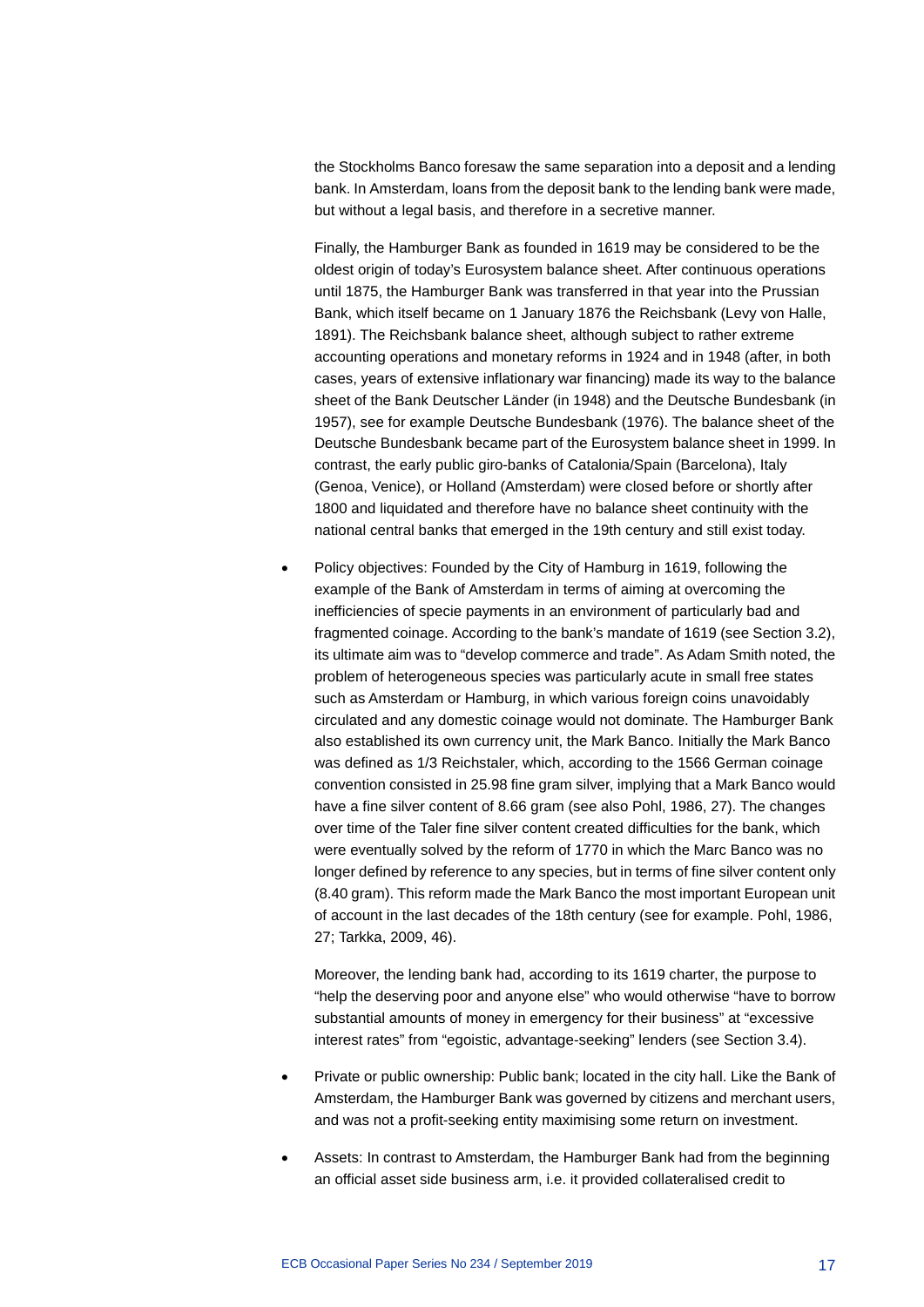merchants ("Lombard loans" or "advances"). The bank was separated (similarly to the 1657 Palmstruch Bank in Stockholm and the Bank of England in 1844), into two entities, a giro-bank and a lending ("Lehns") bank. According to Sieveking (1933, 33-34), it provided parties credit against a wide range of collateral: gold and silver coins, later on jewels, gems, durable goods, municipal securities, or real estate. A minimum haircut of 25% was applied to the estimated collateral value. Sieveking (1933, 34) also reports about decisions to broaden the eligible collateral set. In 1638, it would have been decided to extend it to current goods and merchandise. A decree of the city of 1641 legalises ex post and for the future a broadened collateral set, also including obligations issued by the city of Hamburg (see Section 3.5). Various further changes to the collateral framework were made over subsequent years. The fact that bills of exchange were cleared with the bank does not mean that the bank was discounting bills. Actually, the bank never discounted bills, but always limited its lending to the private sector to Lombard operations (advances). Sieveking reports about debates on whether the Hamburger Bank should engage in the discounting of bills or not. For example, in 1729, a detailed proposal had been prepared with reference to the case of the Bank of England's practice to discount bills, and also with a view to strengthen the position of Hamburg as a place for drawing bills of exchange, relative to Amsterdam. The proposal foresaw to dedicate up to 200 thousand Mark Banco to this business. The proposal was renewed in 1755, when, because of the earthquake of Lisbon, the discount rate in Hamburg reached exceptionally high levels. The Admiralty was foreseen to act as guarantor, and for that receive 2/3 of the interest rate earned. The maximum maturity should have been 6 months, and only bills with two good names should have been accepted. The issue was discussed further over several years, but eventually ended nowhere and the Hamburger Bank never engaged in the discounting of bills, i.e. its sole lending technique to the private sector remained Lombard credit. The bank also provided credit to the government, which however always remained relatively moderate. The precious metal reserves would have fluctuated in a range between 50% and 85% over the 120 years (1650-1770) for which Sieveking (1933) reports detailed balance sheet data, with an average of 67%. Lombard loans were on average 19% and loans to the city 14%.

- Liabilities: Deposits only, i.e. the bank never issued banknotes. At the beginning, all profits were disbursed to the city. After the crisis of the bank in 1673 (in which it suffered from considerable deposit outflows), a decision was taken that profits of the bank would no longer be paid out annually to the city, but that they could be kept to some extent as capital in the bank, i.e. as a buffer against future losses (Sieveking, 1933, 47). Sieveking reports capital figures for a number of years. In 1701, the bank would have had a capital shortfall of 1292 Mark, between 1704 and 1708 average capital would have been on average around 20,000 Mark. Between 1711 and 1725, the capital level was considerably higher, on average above 200,000 Mark, i.e. around 5% of the balance sheet.
- Special measures to support its role: The mandate of the Hamburger Bank of 1619 (Section 3.2) states that three functions are exclusively assigned to the bank as of the date of its establishment: (i) settlement of all bills of exchange of at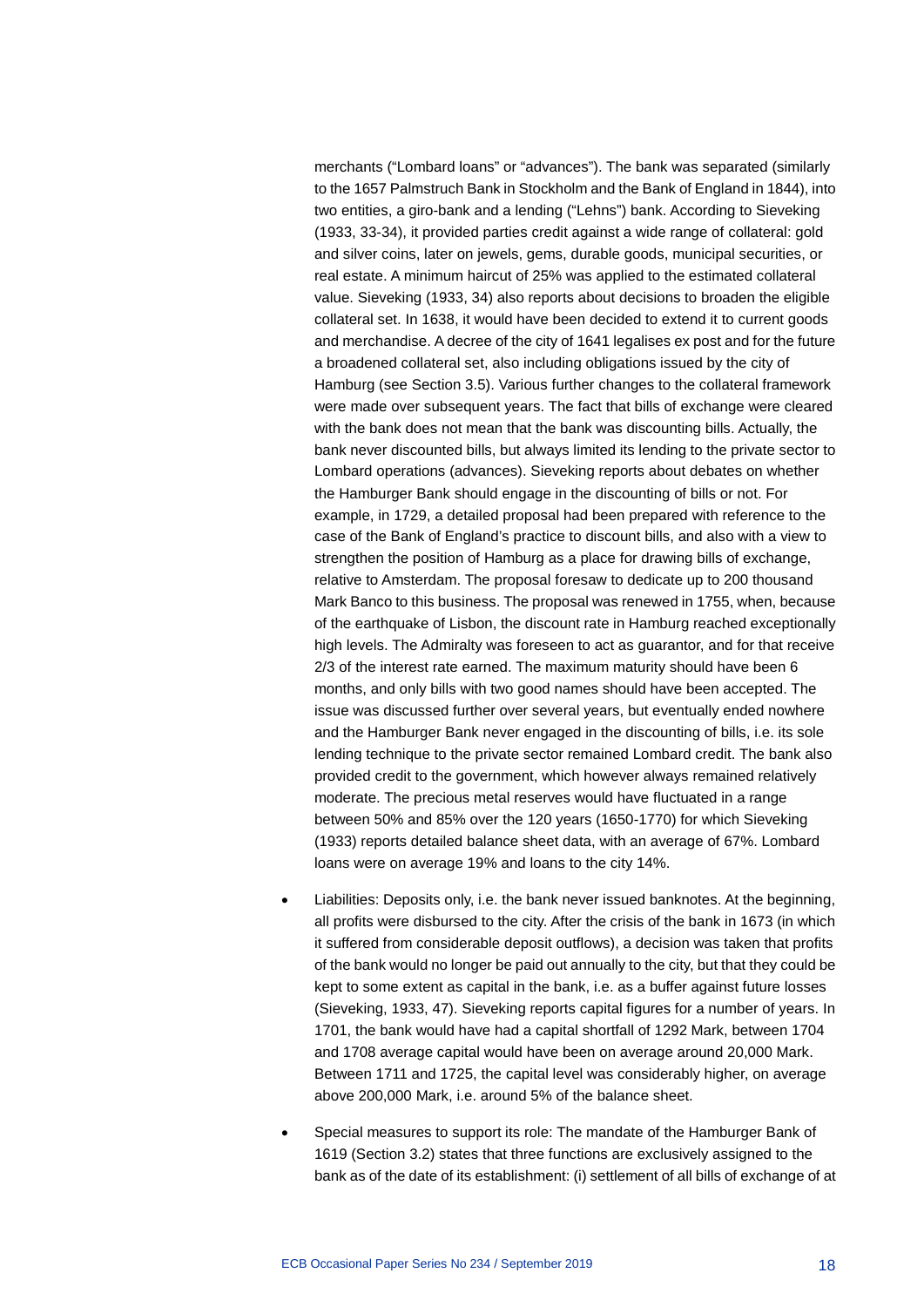least 400 Mark Banco (i.e. around 3.4 kg of fine silver); (ii) species and precious metal exchange (a key business at the time of fragmented and poor-quality species); (iii) debt re-assignments and transfer orders (including giro-banking). Moreover, the bank benefited from a guarantee by the city of Hamburg.

- History of convertibility: According to Roberds and Velde (2014, 44-45), convertibility would have been interrupted between May 1672 and June 1673, from 1755 to 1761, and from 1766 to 1768. However, the bank always returned to the previous parity. Levy von Halle (1891, 5) notes that the bank had to be saved by city decrees freezing its deposits (i.e. preventing withdrawals) on 4 occasions: in 1672, 1734, 1755 and 1766.
- How and why the bank ceased operations: The bank continued to operate with its old business model until 31 December 1875, when it was closed in the context of the establishment of the Reichsbank, as it was considered obsolete in the new German monetary system. According to a contract of 7 October 1875, the Prussian Bank, which would itself become the Reichsbank, bought the land and the building of the Hamburger Bank including all equipment to establish in its place a Reichsbank branch (Levy von Halle, 1891, 80). Moreover, the Reichsbank would take over the "usable" bank officials of the bank (p. 81). A public announcement of 19 November 1875 specified the treatment of the deposit accounts and outstanding Lombard operations and pending bill settlements. Deposit that would not have been withdrawn by year-end would automatically become deposits with the Reichsbank (Levy von Halle, 1891, 82).

Sources: Marperger (1717, 142-160); Hamburg (1765); Büsch (1801, 251-298); Soetbeer, (1866); Levy von Halle (1891); Sieveking, K. (1818/1918); Sieveking, H. (1933), (1934b); Pohl (1986); Tarkka (2009); Roberds and Velde (2014, 43-46).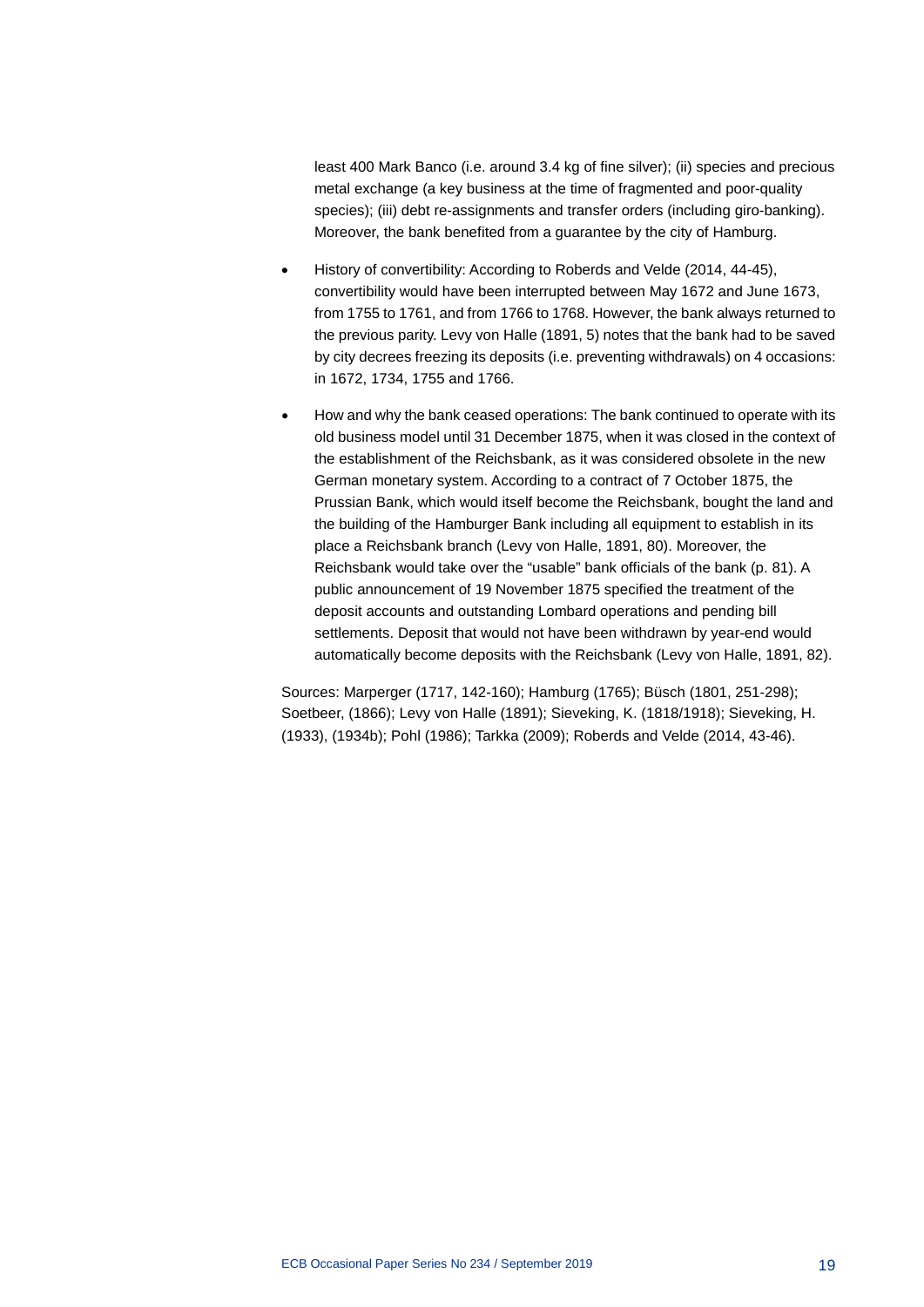#### 3.2 Mandate of 22 February 1619

<span id="page-20-1"></span>-

#### <span id="page-20-0"></span>*The text translates the one provided by von Halle (1891, 99-100).*[5](#page-20-1)

M1. [Policy purpose and origin of initiative to establish a Banco] After the City Council considered recommendable to establish a Banco in this City to develop commerce and trade, and then, upon persistent requests of the traders and merchants residing here, has considered right to now proceed with such Banco.

M.2 [Guarantee of the City] Thus, and in order to make the Banco even more trusted, the Council of the City has declared itself that the City will cover for every damage that will arise to the Banco.

#### M.3 [The Banco will be established on 1 March]

M.4 [Obligations of settlement of all bills of exchange above 400 Mark at the Banco; penalty of 25 Mark in case of infringement] Accordingly, the Council of the City hereby orders and reminds all citizens, inhabitants and subjects and everyone that after this, all bills of exchange payable here [in Hamburg], maturing after this date, if the sum is 400 Mark Luebisch or more, are to be registered and paid in the said Banco, with the warning that, in case of non-obedience, each time bills of exchange are settled outside the Banco, 25 Mark are to be paid to the Banco, and will be requested by the masters who have been tasked to do so.

<sup>5</sup> The German text as provided by von Halle is reproduced below, in view of the difficulties of interpreting some aspects of the mandate, such as the guarantee: "Nachdem E. E. Rath zu Beförderung der Commerzien und Handlung nöthig und ratsam befindet, daß ein Banco in dieser guten Stadt angerichtet werden möge, und dann, auf beschehenes inständiges Anfordern der allhier residierenden Kauf- und Handelsleute, mit allsolcher Banco nunmehr zu verfahren für gut angesehen wird; also, und damit gedachter Banco männiglich um so viel mehr und sicherer zu getrauen haben möge, so tuth E.E. Rath sich zuvorderst hiermit erklären, daß diese Stadt für bemeldte Banco und allen Schaden, so derselben zuwachsen möchte, wolle gehalten sein. Und sintemal mit allsolcher Banco der wirkliche Anfang über 8 Tage, am Montage nach Oculi, wird sein der Iste nächstkünftigen Monat März, gel. Gott, gemachet werden soll. Demnach will E.E. Rath allen dieser Stadt Bürgern, Einwohner und Unterthanen und männiglich hiermit erinnert, ermahnet und denselben geboten haben, nach allsolcher Zeit alle Wechsel, es sei im Geben und Nehmen, oder so auch allhier zu bezahlen von anderen Orten remittieret werden, und nach obbemeldter Zeit verfallen, wenn die Summe all solcher Wechsel 400 Mark Lüb. und darüber ist, in berührter Banco schreiben und bezahlen zu lassen, mit der Verwarnung, wo jemand dawieder handeln würde, daß von allsolchen außerhalb der Banco bezahlten Wechselgeldern jedesmal 25 Mark an bemeldte Banco verfallen, und von den dazu verordneten Herren eingefordert werden sollen. Es soll auch dieser Stadt Bürgern, Einwohnern und männiglichen hiermit verboten sein, nach gedachtem Termin einig gebrochen Gold, Silber, Grenoullien oder dergleichen an sich zu kaufen, noch auch Gelder, so allhier nicht gangbar, oder wieder umgemünzet werden müssen, wie denn auch einige allhier gangbare güldene oder silberne Münze an sich zu wechseln und zu bringen, sondern solches alleine, nebenst dieser Stadt Münze, der Wechsel-Banco reservieret und vorbehalten sein, und allda der billige Wert dafür gegeben werden. Wer auch hierwieder handeln und darüber betreten würde, der soll von jedem 100 Mark, so er dergestalt gekauft, gewechselt und an sich gebracht, 10 Mark Strafe gedachten verordneten Herren zu zahlen schuldig sein; Jedoch soll dem Amte der Goldschmiede allhier, was sie zu ihrer eigenen Arbeit von Gold und Silber bedürfen, wie denn auch dieser Stadt Bürgern, was sie selbst zu ihrer eigenen Notdurft vermachen lassen wollen, zu kaufen hiermit unbenommen, sondern denen solches, wie von Alters hergebracht, frei stehen. Und weil E.E. Rath die Assignationes vor diesem gänzlich verboten und abgeschafft, als tuth derselbe die wegen Verbietung allsolcher Assignationen hiebevor publicierte unterschiedliche Mandata hiermit repetieren und erwiedern, und wo jemand sich dagegen außerhalb der Banco einiges Assignierens anmaßen oder dieselbe annehmen würde, wider denselben soll mit der berührten Mandatis einverleibten Strafe verfahren werden. Damit auch ein jeder, wie es sonst bei berührter Banco gehalten werden soll, wissen möge, als sind zu allsolcher Notdurft gewisse Artikel beliebet und abgeschaffet, so hiebenebenst ebenmäßig unter dieser Stadt Signet publicieret, auch männiglich darnach zu richten hiermit mandieret und auferleget wird, und hat nach obigen allen und jeden sich männiglich zu richten und für Schaden zu hüten. Urkundlich hat E.E. Rath dieser Stadt Signet hierunter zu drucken befohlen. Decretum in Senatu etc. publicatum am Tage Petri den 22. Febr. 1619."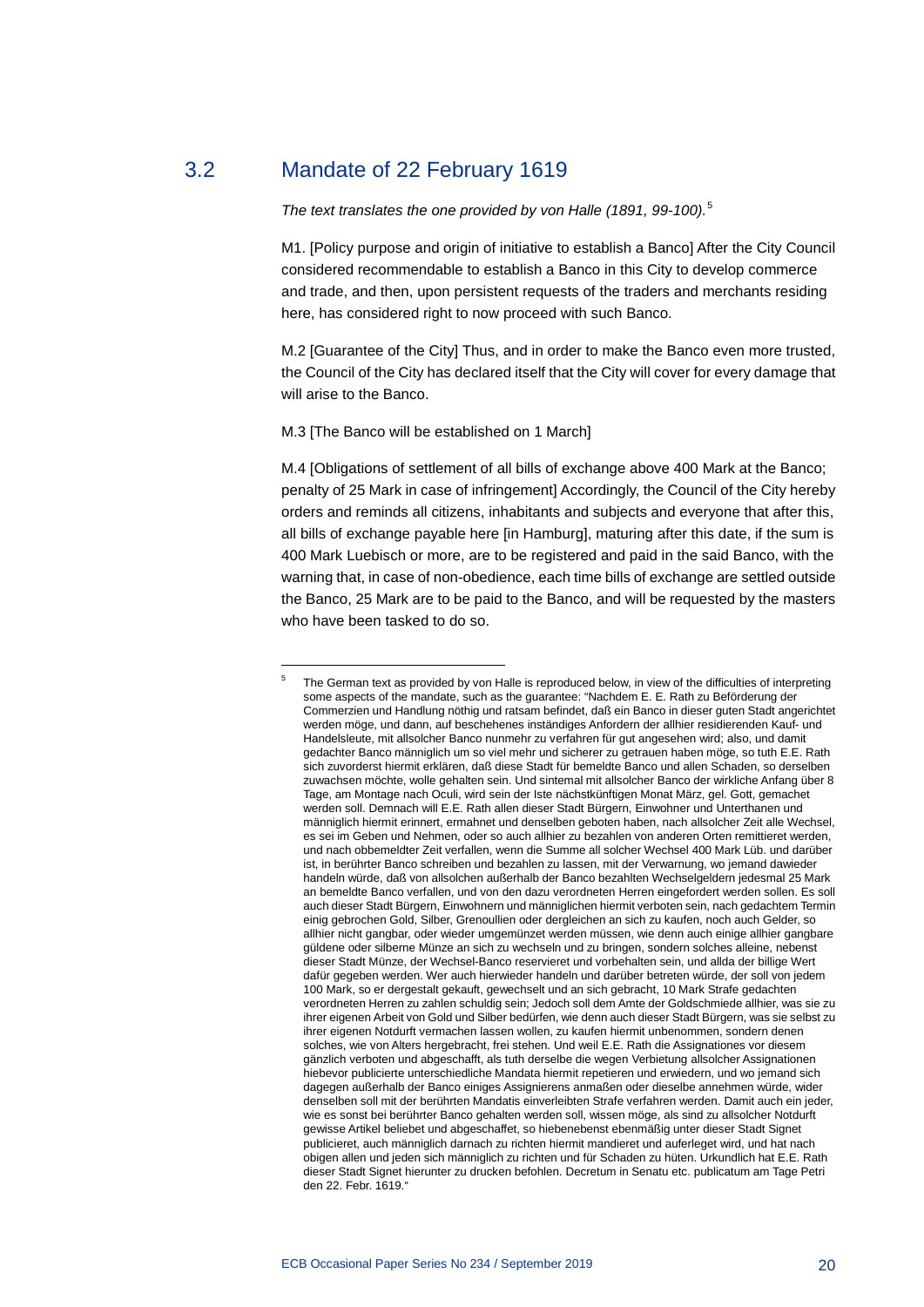M.5 [Prohibition on anyone except the Banco to engage in species and precious metal exchange; penalty of 10%]. It will be hereby prohibited that the citizens, inhabitants and everyone, after the said date, purchase broken gold, silver, … or similar things, or exchange monies, which are not common here and need to be re-coined, or exchange gold and silver species which are common here. Instead, this is reserved, next to the city mint, for the Banco, which will also provide the right exchange rates. Whoever also acts against this and contravenes this rule should, for every 100 Mark purchased and exchanged, pay 10 Marks to the Masters designated for this.

M.6 [Exceptions to the latter rule]. However, this should not apply to what the appointed goldsmiths need in terms of gold and silver for their own work, nor to the citizens of this town for what they personally need to buy; this should remain free as it has been for a long time.

M.7 [Assignations (Transfer orders, re-assignments of debt) outside the Banco remain prohibited]. And as the City Council had completely prohibited and discontinued assignations, it hereby repeats and renews the previously published diverse decrees. And whoever dares to undertake or accept assignations outside the Banco will be subject to the punishments foreseen according to these decrees.

[Legal formula stating the applicability of these rules to everyone]

<span id="page-21-0"></span>[Decided and published by the Council on 22 February 1619]

#### 3.3 Regulation of 31 December 1639

#### *The text was translated from the German text reported in Marperger, (1717, 144-150).*

I. [Presence of managers and employees] The delegated Citizens and Masters should be available on a daily basis, when necessary. The accountant and cashier should be available every day, except on Sundays and public holidays. They should sit in the rooms of the Banco and be available, everyone at his place.

II. [Paying in cash] The money that is deposited in the Banco should be handed over to a cashier and be counted in the other room. The cashier should specify the sum twice on a note, once in plain letters, and once in numbers, and he should hand over this note on the same day to the accountant.

III. [Making transfers; relying on agents] All transfers of deposits in the Banco should be done in writing through the handing over of a note to the accountant (if he is available). The one who wants to make the transfer should come in person. If he cannot or does not want to, he needs to ask the ordered accountant to issue a power of attorney (with no more than the names of the authorised persons) valid for the year in which it is issued and which the authorised person should always bring with them.

IV. [Recording transfers in ledger] The transfers should be written first in letters and then in numbers. Everyone should sit and watch that his name is written on the page in the deposit ledger. The accountant should allow this to be verified any time. Whoever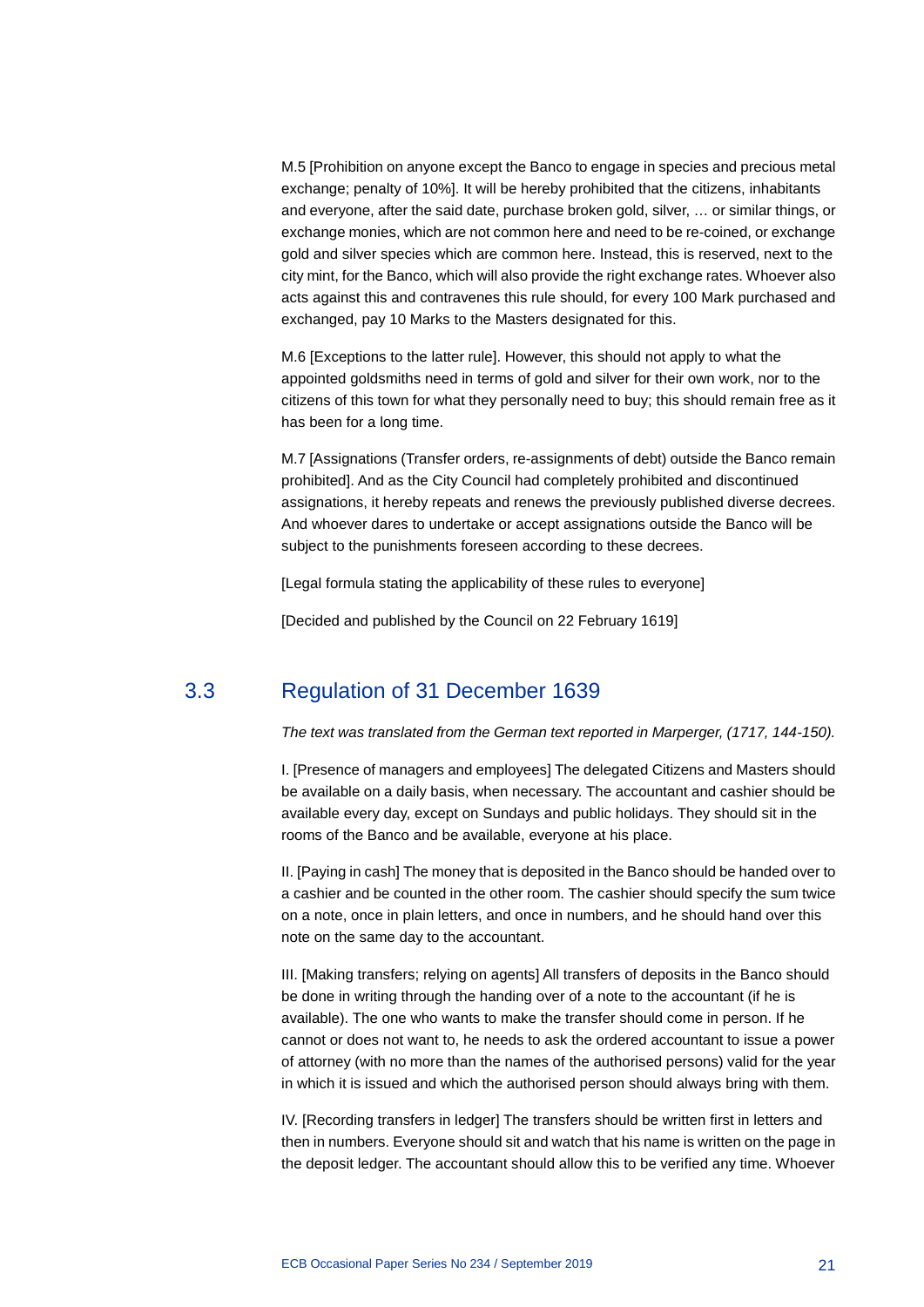does not fill in the notes in conformity with the rules and the does not correctly set the numbers and the folio should pay a penalty of 1%.

V. [Access of heirs to deposits of deceased depositor] If someone dies, his heirs should determine one authorised person, such that the widow and minor heirs can have access to the account. A widow without an attorney should not be allowed to access the accounts.

VI. [Deposit accounts of companies] If two or more have a company and have an account in the Banco in the name of the company, then the deposit orders of one should be treated as if the note had been signed by all of them.

VII. [Daily hours during which transfers can be ordered] Every morning from 7 to 8.30, the contra-accountant should be available in the first room with the rescontra-books. He should willingly provide information to everyone who asks regarding his accounts. And if someone desires to make a transaction this should be offered.

VIII. [Secrecy of account information] If someone asks about someone else's account sum or detail, the accountant must not say anything. The accountant and all others who work for the Banco are forbidden from revealing anything that is happening in the Banco and what is written there. They have been sworn in accordingly and would be severely punished.

IX. [Checking of transfer orders by accountants] The accountant, while sitting in the front, should accept the transfer notes in the order that they come in, without regard to the persons. He should carefully monitor whether the written sums or characters and numbers match and whether the transferee has enough funds. Then he should transmit the transfer notes to the other accountants who will write them down.

X. [Procedure in case of insufficient account coverage] If the accountant becomes aware that someone wants to transfer more than he has in deposits, then he should keep silent by his oath and notify immediately the citizens delegated to the Banco.

XI. [Penalty in case of insufficient account coverage] If someone orders a transfer exceeding his deposits in the Banco, he should owe a penalty of 3% to the Banco.

XII. [Cut-off time for transfer orders in morning] When the bell of St Nicolai strikes 10 o'clock, then neither the first nor the other accountants should accept further transfer orders nor cash notes, to avoid any misuse.

XIII. [Notification in case of errors in transfers] No transfer orders must be accepted in the afternoon. The accountant should notify the delegated citizens every morning of any errors possibly committed. If they do not do so, and it is found out later on, then they should pay a penalty of one Reichstaler for every such error.

XIV. [No intra-day re-transfer of deposits] It is not possible to transfer deposits before they have been in the transferee's account for one night.

XV. [Safe book-keeping rules] The accountants should ensure that in both the contract book and the deposit ledger all calculations have one and the same page number.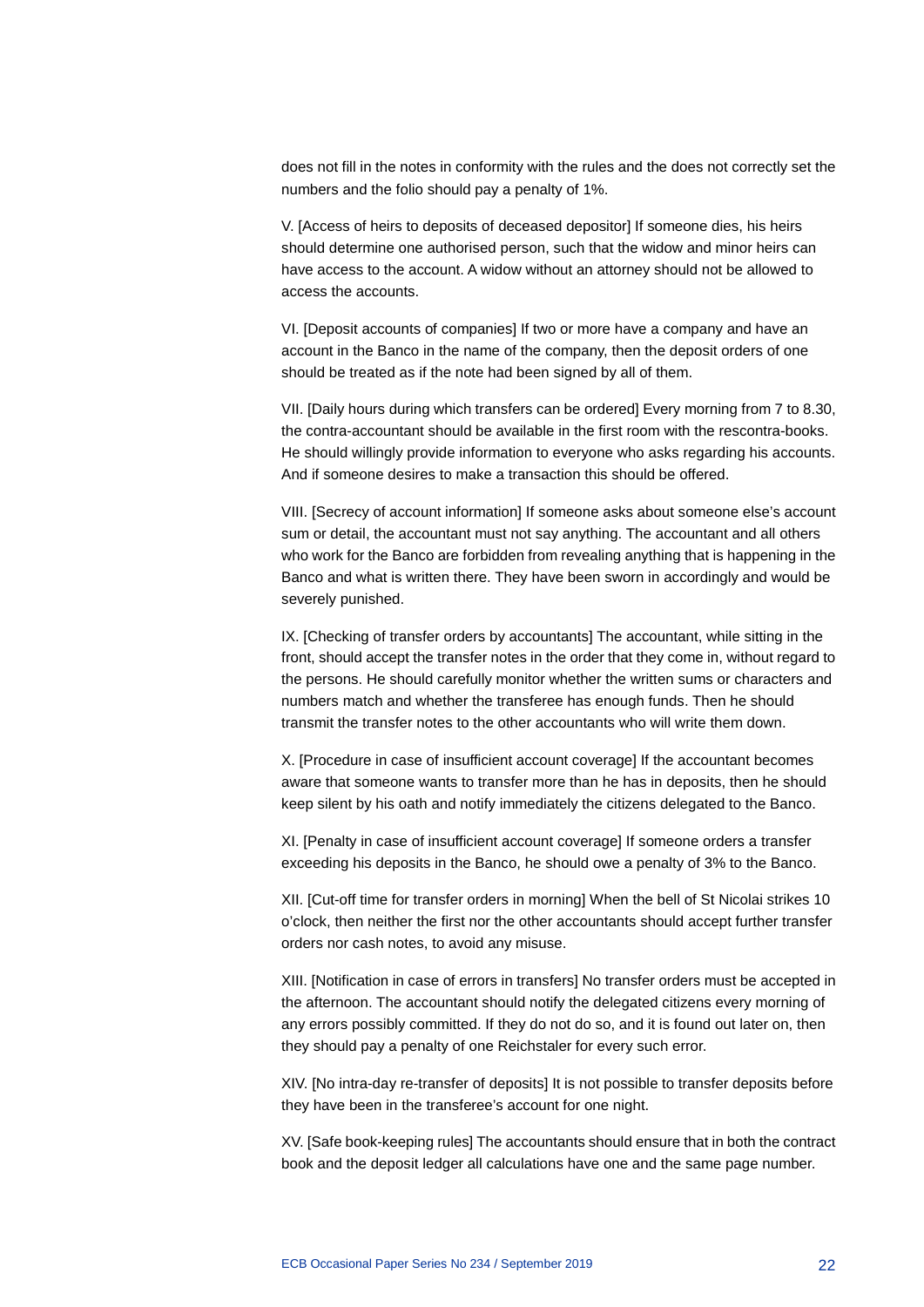XVI. [Rotation of accountants] The accountants should be permuted as often as the Masters and Citizens consider it useful.

XVII. [Ethics rules: prohibition of own financial activities of staff] The cashiers, as long as they sit in the room of the Banco, must not change moneys from within or outside the Banco on their own account, nor should they benefit from the money in any way directly.

XVIII. [Closing and verifying content of cash boxes] The Masters and Citizens should have the right to close the cash boxes, to count their content and to settle the cashier's accounts.

XIX. [Maximum content of small cash boxes] The cashiers must not have more than 5000 Reichstaler in their small cash boxes; anything beyond this amount should be handed over to the Masters and Citizens, such that the counting and closing of the cash boxes can always be done quickly. Whoever does not comply should pay a penalty of 10 marks.

XX. [Acceptance of non-preferred species] If someone brings money in forms different from the species that the Banco prefers, and the money is to be transferred to someone else, then it may be accepted for the sake of expedient processing. However, the cashiers should record such money in their accounts as if they would have received such money themselves [i.e. at market prices].

XXI. [Maximum acceptance of small coins] No more than 5 Mark out of 100 Mark should be accepted in the form of small coinage, i.e. shillings and sextuplets. Pennies and other moneys should not be accepted at all.

XXII. [Paying out money in current species] The Banco should pay out everyone his deposits in current money, without any excuses. He who wants to have a particular specie has to accept what can be provided to him in an equitable manner.

XXIII. [Withdrawing cash from a deposit account] He who wants to withdraw money from the Banco should complete a printed cash-note as it should always be made available by the accountant. He should personally complete, execute and sign it and should then hand it over to the cashier. If the cashier confirms that the person has as many deposits as the cash-note states, then he should debit the account, sign the cash-note and pay out the money to the person.

XXIV. [Obligation to implement withdrawal on same day] He who withdraws cash should take the cash on the same day from the cashier. If he does not do so, he should pay for the first day half a percent, for the next day one percent, and for every further day the double as penalty.

XXV. [Latest pay-in for same-day giro-transfer] Whoever wants to make a payment in Banco money, should pay into the Banco the required money by 11 a.m.

XXVI. [Daily closing of vaults and reopening of cash operations] When the Masters and Citizens go home, they should close the relevant cash boxes with their keys so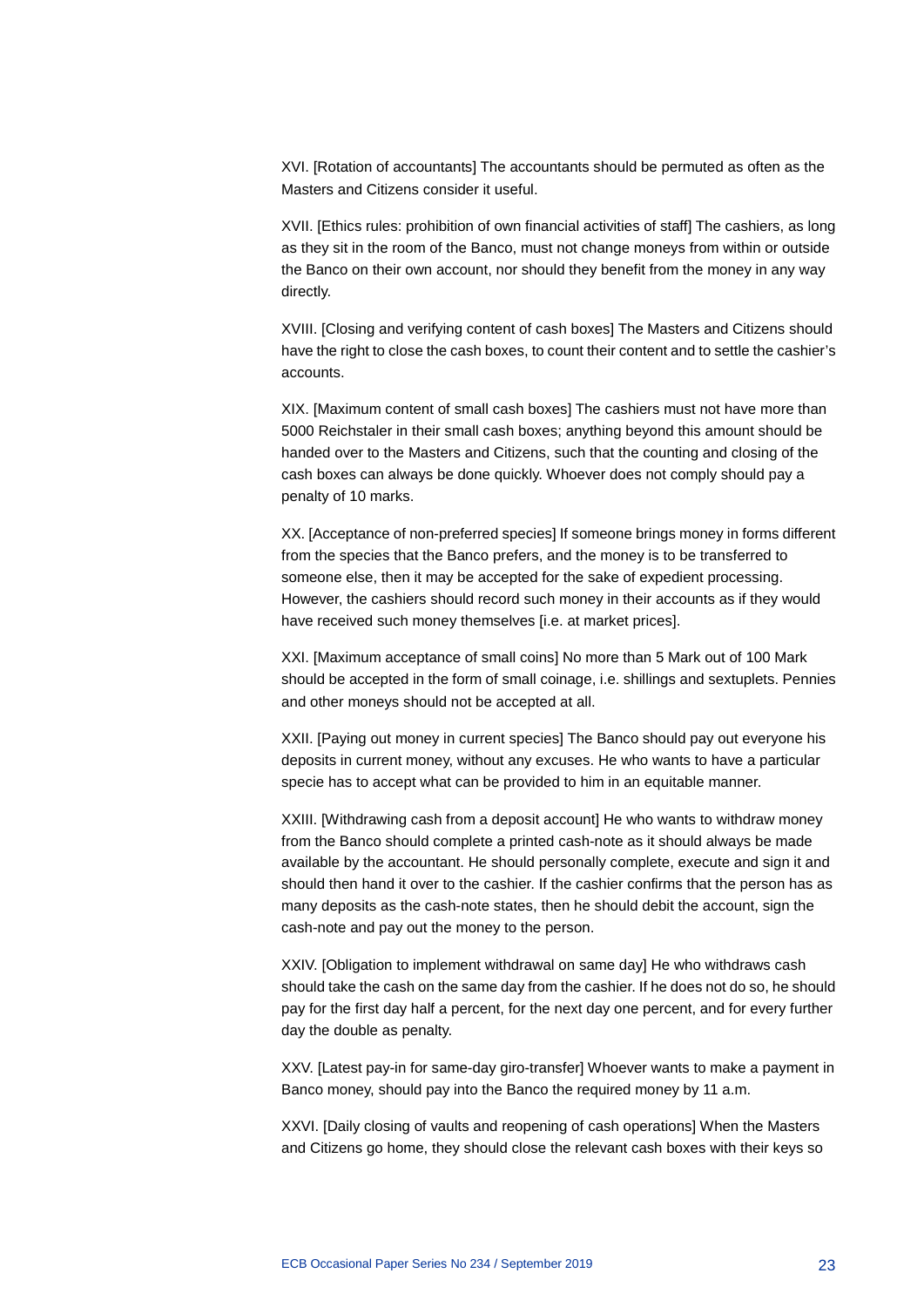that they are well kept. The cashiers may receive cash payments in the morning once the accountants are present.

XXVIII. [No deposit seizure] Deposits with the Banco cannot be blocked or confiscated in any way. If however someone publicly defaults, then his deposits should become due to the creditor's common claim book.

XXVIII. [Obligatory settlement of bills of exchange above 400 Mark] The previous regulation should continue to apply, according to which bills of exchanges with a value above 400 Mark must not be settled outside the Banco. The penalty should be 25 Mark out of 100 Mark. If some issues arise with the payment of the bill of exchange, the payment should be considered invalid. Also, the broker who allows himself to be used for such transactions should be punished.

XXIX. [Administration of the bank and rotation of administrators] Two Masters of the City Council, two persons deputised from the Finance Department, and two from the City Assembly should administrate the Banco. Every year, two of them should resign, one Master and one Citizen, and new ones should be chosen and be deputised.

XXX. [Ethics rules for Administrators: prohibition for Administrators to borrow from bank] These persons, whatever men they are, must not grant themselves credits or make payments or exchange money beyond what they have as deposits with the Banco.

XXXI. [Ethics rules for Administrators: acceptance of deposits subject to special consent] They should not accept deposits without the consent of one Council member and one delegate from the Finance Department.

XXXII. [Prohibition of grain trade other than on behalf of city] The Banco must not be involved in grain trade, other than what is purchased on behalf of the city.

XXXIII. [Credit provision – collateral and own liquidity restriction] The Banco must give credit only against collateral in the form of gold or silver, and only when the cash reserves of the Banco are good.

XXXIV. [Minimum size of transactions and minimum rounding] The minimum amount of 400 Mark for transfers or for crediting someone's account should be lowered from now on to 200 Mark. Pennies, except 6 penny pieces, must never be debited or credited.

XXXV. [Production of accounts every 8 days; once a quarter, and once a year] The accounts of the commercial Banco should correctly draw the accounts every eight days. Once a quarter they should make a rough calculation encompassing the lending and exchange Banco. Every year in December the Banco should be closed for drawing the final accounts. The money should be counted and the collateral should be reviewed. A report and a correct balance sheet should be submitted at the beginning of the next year to the City Council and to the Finance Department.

XXXVI. [Annual closing period] To ensure that everything is done correctly, the Banco should close every year in December for several days.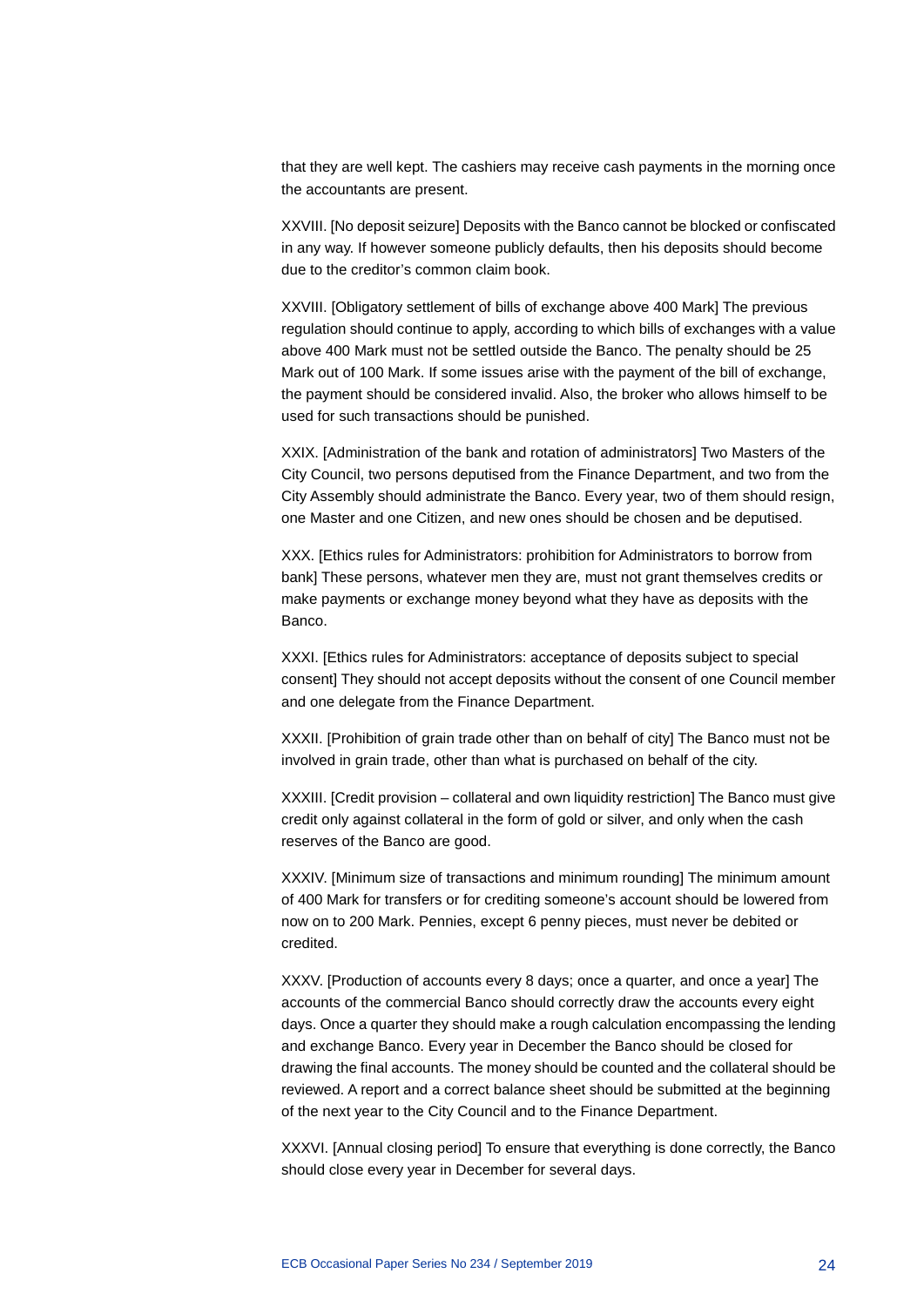XXXVII. [Reconciliation of accounts after annual reopening] Every new year, when the Banco reopens, the depositors should appear in the Banco in front of the table, and the Masters and Citizens should be present, and the deposits should be reconciled before new transactions are undertaken.

The wise Council has reserved its right to amend this regime occasionally, to reduce or extend it. We the citizens-Master and the Council have instructed the town of Hamburg to apply these articles to avoid the specified penalties. We have ordered our Town Seal to be imprinted at the end of the charter. 31 December 1639.

#### 3.4 Regulation of lending bank of 26 November 1619

<span id="page-25-0"></span>*Hamburg (1765, 564-566) covers the charter of the Lending Bank of 1619, which at this time was kept separate from the charter of the deposit and exchange bank. Hamburg (1765, 575-590) also covers the bank charter of 1710, which is a consolidated version of the charters of the deposit and exchange bank and of the lending bank. The following is the translation of the separate 1619 version of the lending bank charter. In Table 1, the provisions from the lending bank regulation are numbered with an L at the beginning.*

[Preamble and objectives] According to experience, which also has been reported bitterly to the City Council, people who need to borrow substantial amounts of money in emergency or for their business have to pay excessive interest rates, and pledge collateral, to egoistic, advantage-seeking individuals, in contradiction with Christian love. Therefore, the City Council, to help the deserving poor and anyone else, has decided to establish a lending bank (Lehn Banco) with the following specification, such that everyone can as of now get funding there at a fair interest rate. $6$ 

I. [Opening hours, and reporting duties to the main bank] The accountant who has been delegated to the lending bank, and the guardian [Wardein<sup>[7](#page-25-2)</sup>] should be every day from 9 a.m. to 11 a.m. at the specified place of the bank, except on Sundays and public holidays. If anything happens that needs to be reported, this should be done without delay to the persons of the merchants' bank [the main Hamburger Bank].

<span id="page-25-1"></span>-

<sup>6</sup> The German text of the preamble reads: "Nachdem die Erfahrung bezeuget, auch E.E. Rath klagend vorgebracht worden, wasmaassen viele bedürftige Leute von etlichen eigennützigen vorteilhaftigen Personen, wider die christliche Liebe, beschweret, und wann sie etliche Gelder zu ihrer Nothdurft und sonsten zu ihrer Handlung bedürftig, grosse übermäßige Zinse, mit Darsetzung ihrer Pfänder, geben müssen; als hat E.E. Rath, gedachten dürftigen Personen und sonsten jedermänniglich zu gute, eine Lehn-Banco auf folgende Maaß und Weise beliebet, und vermittelst derselben Versehung gethan, dass ein jeder um leidliche Zinse sothane Gelder daselbst habhaft werden kann". The term "zu ihrer Nothdurft" is translated above as "in emergency", but could also be translated as "in distress" or "for their survival". The preamble puts emphasis on helping "the poor", while e.g. Sieveking (1933, 33-34) suggests that the pledged collateral in the first decades were typically precious metal coins and objects, and later merchandise, which one would rarely expect to be owned by poor people (but more by wealthy individuals in need of additional funding, be it for new projects or to close unplanned funding gaps). The insistence on charitable objectives of the lending bank may relate to the necessity to protect it from the allegation of practising usury itself (see also section 2.1 discussing the same issue for the Nürnberg bank of 1498).

<span id="page-25-2"></span><sup>7</sup> The German term "Wardein" originates from French, "guardien", and was a term for the expert evaluating precious metals and coins, including their finesse and weight, so as to, for example, value them before they were used as collateral. See e.g. Schindler (1705).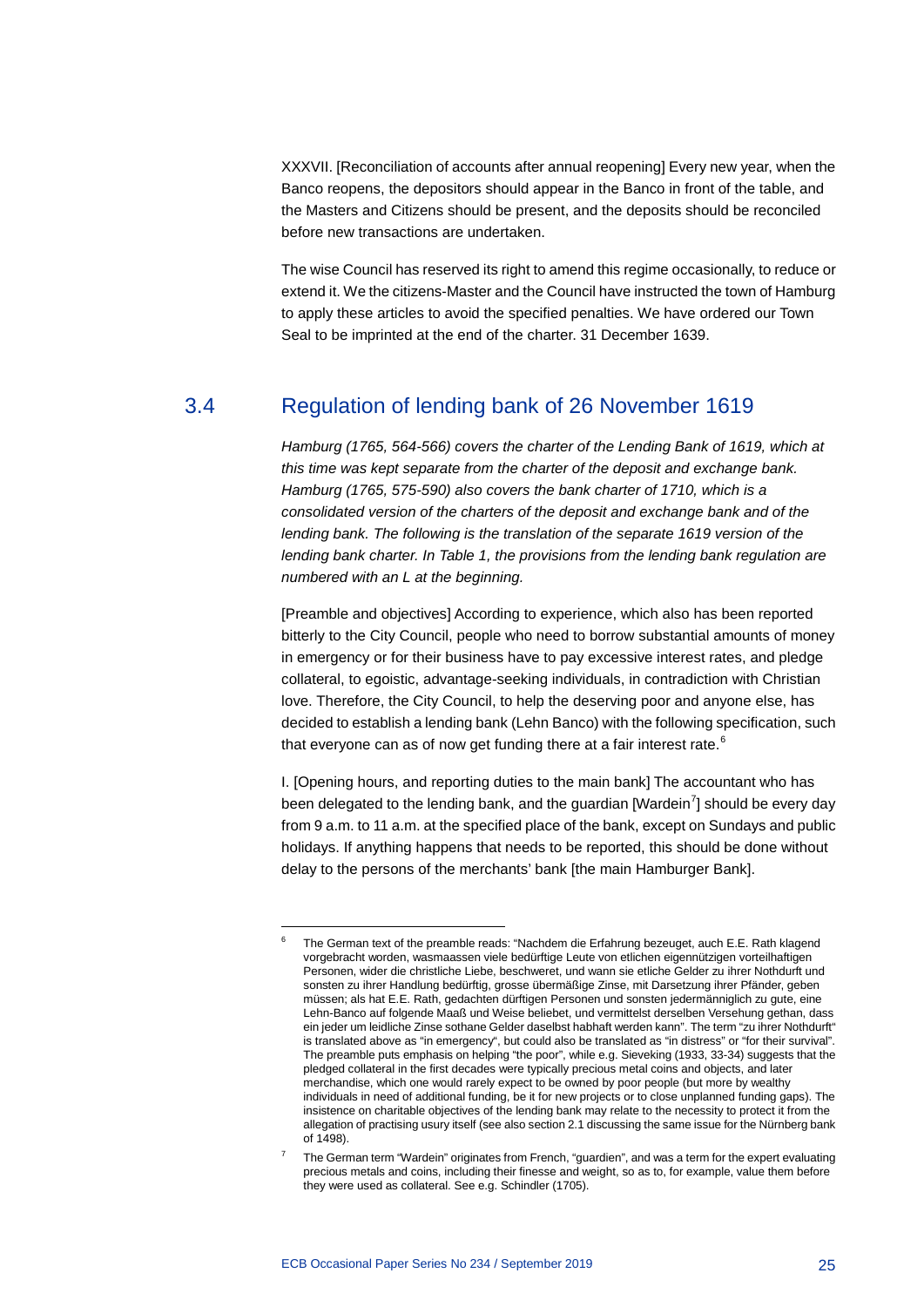II. [Initially only gold and silver as collateral] Unless the City Council decides something else, the bank should lend only against collateral in the form of gold and silver, and not below ten Mark Banco, to citizens of this town, for themselves and for others, and not for less than 6 months.

III. [Examination of collateral submitted; minimum haircut of 25%] All gold and silver collateral should be examined, weighted and taken into custody [wardiert] by the guardian, and if deemed to be appropriate, up to three-quarters of the value can be provided as credit. If jewels and pearls are part of the collateral, then only the gold should be counted.

IV. [Interest rate] For one Mark Banco Lübisch, borrowed from the bank, the monthly interest rate should be 1 [Shilling], or 6 Mark Banco and 4 [Shillings] for 100 Mark Banco.<sup>[8](#page-26-1)</sup>

V. [Rollover of loans by not withdrawing collateral] If someone pays the interest in time, then he may leave the collateral for as long as he wants in the bank.

VI. [Automatic prolongation by one month after three days] If the collateral is left for three more days after the maturity date, then the interest has to be paid for one more month.

VII. [Returning collateral to borrower] The collateral which has been pledged will be returned to the borrower if the borrower returns the lending-note and if he has paid both the capital and the interest and if no obvious deceitfulness was noted.

VIII. [Conditions and process for collateral liquidation] If for one year and six months, no interest has been paid on a loan, and if no new agreement has been reached with the representatives of the bank, then, without a court submission, or without the debtor being summoned, the guardian will, through his oath, and taking into account the collateral evaluation [Wardierung], sell the collateral in a public auction against cash to others, or in the absence of other buyers, purchase it on behalf of the bank itself. What remains as surplus after deduction of interest and costs will be returned to the owner.

IX. [Possible surplus is donated after three years] If such surplus has not been collected within three years, be it for omission or obstruction, whatever one calls it, then the surplus is given to the poor, making the best use of it.

<span id="page-26-0"></span>We have ordered, as documentary evidence, to put the town seal below. Decided by the Senate and published 26 November 1619.

### <span id="page-26-1"></span>3.5 Collateral-related additions to rules

-

*The necessity of valuation (which is not totally clear in the 1619 charter of the lending bank) and the acceptance of the valuation by the collateral pledger was prescribed in a legal act of 11 April 1638 (see Hamburg, 1765, 570)*

Implying according to Sieveking (1933) a 6.25% interest rate per annum.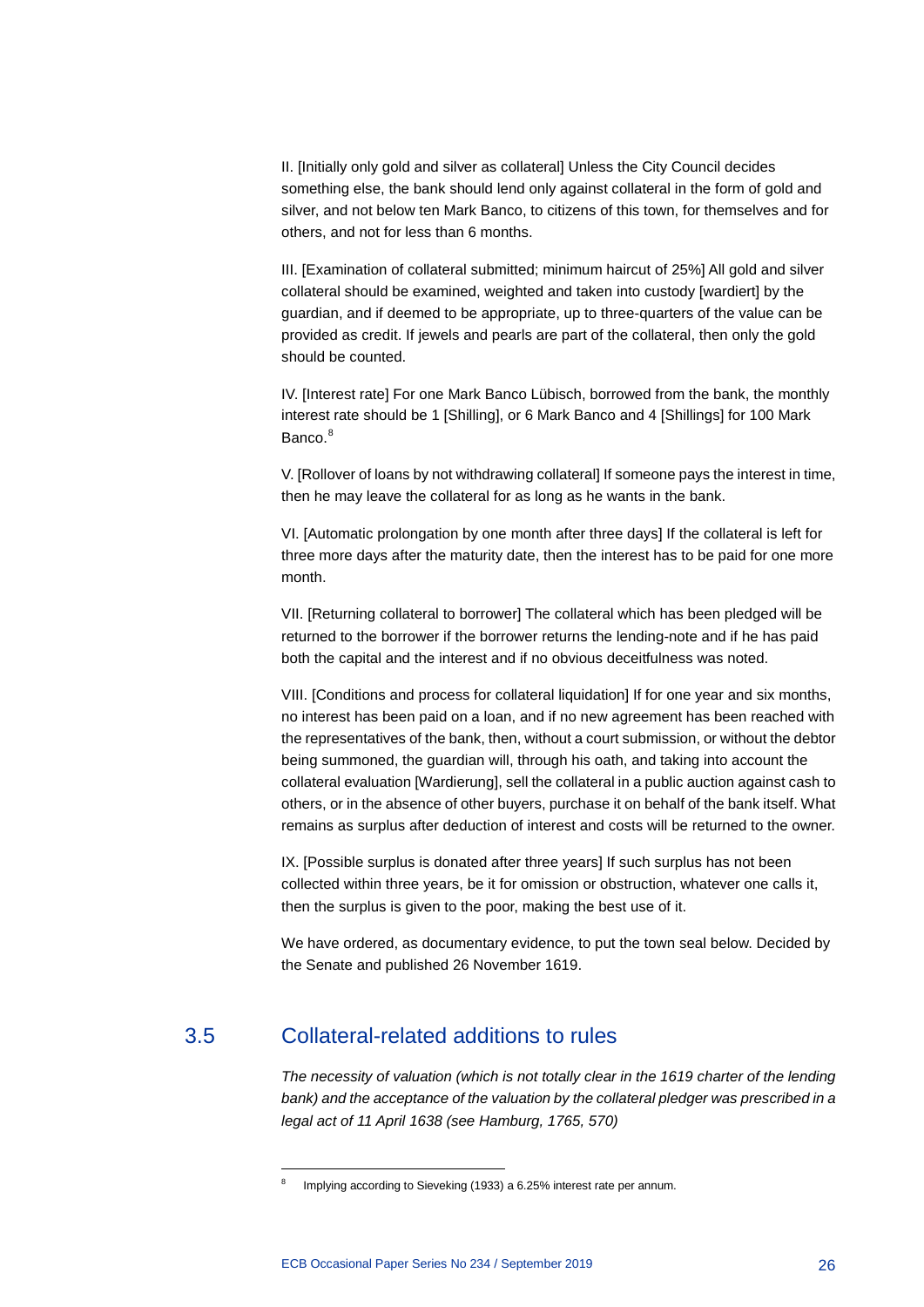" … the City Council has ordered that for preventing lengthy procedures and difficult objections, no collateral should be accepted and no credit should be provided without the collateral having been examined, assessed and valued, in the presence of both those who would pledge the collateral and of the Banco-guardian [Wardein]. An agreement should be established regarding the price at which the collateral would be liquidated or kept by the Banco in case of non-repayment [of the loan at maturity]. ..."

*The broadening of the collateral set is made explicit in a legal act of the Senate of 14 October 1641 (Hamburg, 1765, 568), also recognising that an effective broadening of the collateral set had already occurred in practice:*

"While Article 33 of the Banco charter specified that lending is only possible against silver and gold collateral, it has been a practice to lend many thousands against other things, such as jewels, obligations of the city, copper, saltpetre, and other merchandise. This requires a declaration. The City Council therefore declares that loans can be provided not only against silver and gold, but also, in a measured way, against transferable obligations issued by the City, and unperishable goods, as presumably this will not be detrimental to the bank. Act of the Senate, 14 October 1641."

*Hamburg (1765, 568-570) also contains the template for the form to be filled in for pledging collateral. The specifications on the lending bank in the consolidated version of the charter of 1710 (in Hamburg, 1765, 589) are rather similar to the ones in the 1619 charter, but the provision that only silver and gold collateral are eligible has been removed. A new Article 55 specifies that collateral has to be valued.*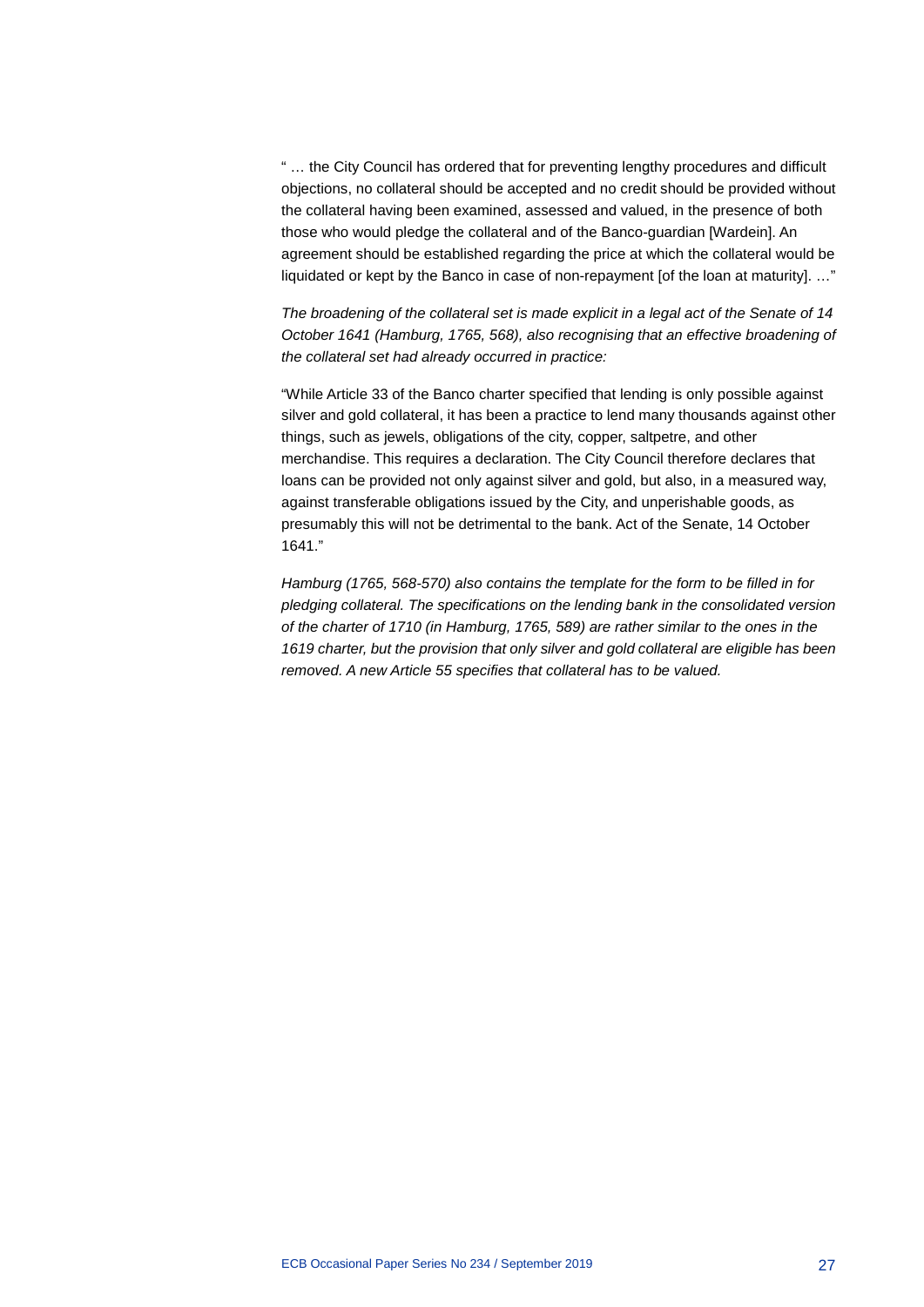# <span id="page-28-0"></span>4 Proposal of Stockholms Banco (1658-1668) by Johan Palstruch

As explained in Section 1, this text of 1652 has been included here because it is in German and because of its interest in terms of outlining the policy objectives of the Stockholms Banco and related references to European continental central banks. As for the other early central banks, a schematic overview of the institution is provided.

#### 4.1 Schematic overview

- <span id="page-28-1"></span>• Antecedents: According to Heckscher (1934, 162), like "all banking activities in the 17th century, at least in the North of Italy, it was largely influenced by the Bank of Amsterdam, and this influence went even farther than usual in the case of the Swedish undertaking… Dutch immigrants dominated almost everything that was new in the economic life of Sweden at that time." Palmstruch, a Riga-born Dutchman who had lived for some years in Amsterdam, "tried to copy his model even to minute particulars, though he took some elements of the Bank of Hamburg also. But his view of the Bank of Amsterdam differed widely from the official one". Indeed, Stockholms Banco extensively lent to private borrowers, not only in the form of Lombard credit but also against real estate, going even beyond the lending activities of the Hamburger Bank (see also Van Dillen, 1934; Tarkka, 2009). In the 1652 text of Johan Palmstruch presented below, he refers explicitly to the examples of "Venice, Amsterdam and Hamburg" (point 3), but then more extensively refers to the case of Amsterdam (points 8 and 9), even though what he describes seems to be closer to the case of Hamburg.
- Place in the history of central banking: Palmstruch Invented modern banknotes in 1661, the most important form of central bank money since the 18th century. The text of 1652 reported below is already remarkably explicit on the role Palmstruch assigns to paper money. Stockholms Banco however also damaged the reputation of banknote issuance, as it went bankrupt after less than five years in operation. Finally, its assets and liabilities were partially transferred into the opening balance sheet of the Riksens Ständers Bank in 1668, which still operates today.
- Policy objectives: Stockholms Banco would (i) provide a more efficient means of payment in view of Sweden's inconvenient copper standard (points 2, 3, 5, 6 and 12.3 in Palmstruch's text of 1652, see Section 4.2); (ii) improve the availability of credit (points 8 and 12.4 in the text); (iii) generate profit for its owner and for the crown (points 9 and 12.5 in the text); (iv) improve the terms of trade and Swedish wealth by supporting the appreciation of copper (points 11 and 12.2 in the text).
- Private or public ownership: Based on a royal charter. "Formally and in accordance with the banking privileges granted to Palmstruch, the Bank was a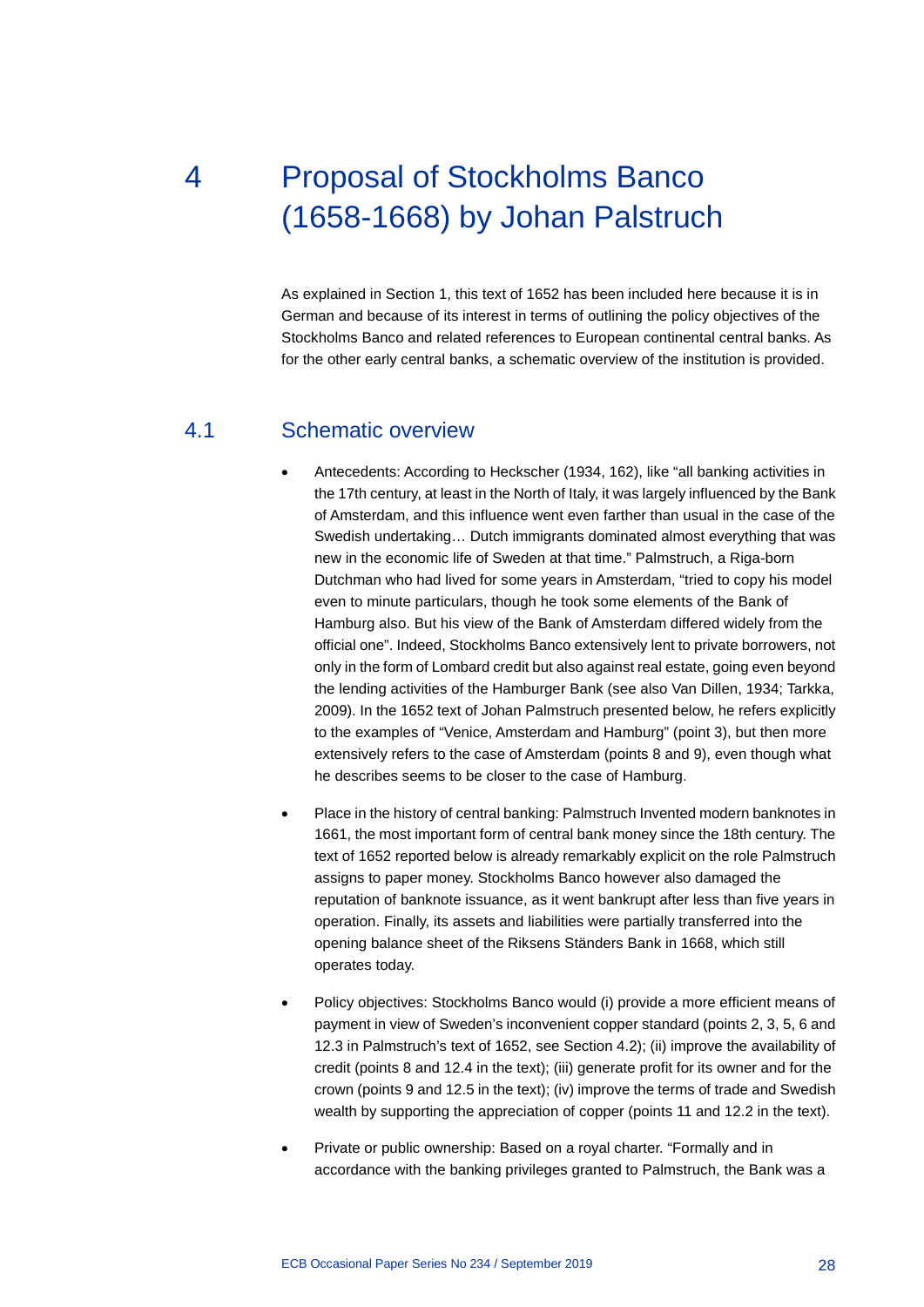private enterprise, but through various measures taken by the Government, it acquired a character not unlike that of a government office…. One half of the net profits of the bank were to be delivered to the crown. The Chancellor of the Exchequer, Baron Gustaf Bonde, was appointed the Bank's Chief Inspector" (Platbarzdis, 1960, 223-224).

- Assets: As Palmstruch was profit-oriented, he allowed relatively aggressive credit provision, allowing reserve ratios to fall below those maintained by the banks of Amsterdam and Hamburg. The popularity of banknotes allowed him to pursue this for a while. As Heckscher (1934) reports, Palmstruch had convinced the Government that the Bank of Amsterdam was involved heavily in profitable Lombard lending and modelled his bank according to this distorted picture of the Bank of Amsterdam, which is also suggested in the text reported below. In contrast to Amsterdam, the Stockholms Banco would not hide its lending operations (following the example of Hamburg).
- Liabilities: Its major innovation was the issuance of modern banknotes, starting in 1661. Banknotes were created in the context of banks' lending operations and were a great success, also because of the inconvenient copper standard prevailing at that time in Sweden (point 2 in the 1652 text reproduced below). The bank also issued deposits, but it did not play an important role as a giro-bank, i.e. deposits were rarely transferred through giro-transfer instructions (Heckscher, 1934, 169). In the text reported below, Palmstruch refers to paper-based payments ("Bank brieflein"). According to Platbarzdis (1960, 225), the paper money outlined by Palmstruch in the text of 1652 would have been in the form of notes with round denominations "to be transferable from one bearer to another by means of endorsement", i.e. like bills of exchange. This means that they were still linked to an initial deposit recorded in the books of the bank until the note was returned to it. Once the note would return to the bank, depending on the wishes of its last bearer, there would either be a deposit transfer from the previous holder to the final bearer of the note, or the note would be paid out in copper money. Having to record every endorsement in the books of the bank, i.e. every change of bearer of the notes, would obviously have much reduced the convenience of the circulation of the notes and would have been inconsistent with the way Palmstruch describes payments with notes in the text below (namely in points 5 and 6 of the text of 1652). In this respect, it seems that the notes were relatively close to certificates of deposits (the fede di credito) as pioneered in Naples, which could be used for payments without each time returning to the bank and having the transaction be recorded immediately in the books of the bank.
- How and why the bank ceased operations: In 1663 doubts of banknote holders emerged, leading to a reflux of banknotes to the bank, which was unable to redeem them due to a lack of metal reserves. Loans provided were not sufficiently short-term, i.e. the bank had an unsustainable maturity mismatch. In 1664 the bank needed to be closed and put into liquidation, with Palmstruch being condemned to death (which was however not carried out and he was released from jail after around three years). The first issuance of banknotes by a central bank (i.e. actual to-the-bearer liabilities of the central bank) therefore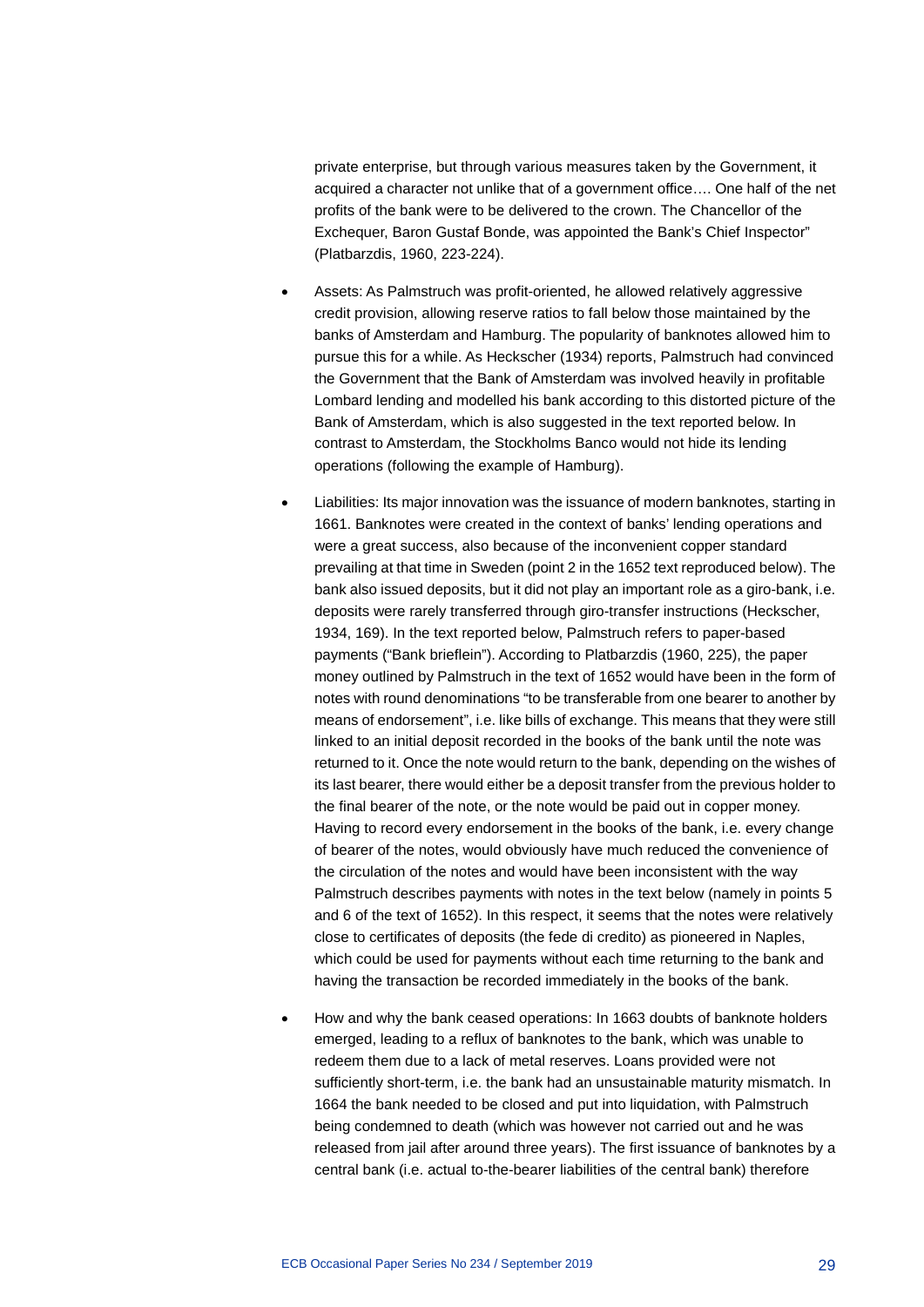ended rapidly in a disaster, raising doubts about the sustainability of banknote issuance that would be reinforced some 50 years later by the bankruptcy of John Law's Banque Royale.

<span id="page-30-0"></span>Sources: Brisman (1918), Heckscher (1934), Platbarzdis (1960), Wettenberg (2009), Roberds and Velde (2014, 51-52).

### 4.2 Outline and motivation of Stockholms Banco by J. Palmstruch (1652)

*The following English translation is based on the transcription of the text provided by Brisman (1918, Annex 2 "Palmstruch's first proposal for establishing a bank"). The German text is shown subsequently (as taken from Brisman, 1918) since the Early German remains ambiguous on some occasions, such that the German-speaking reader can verify the translation. The German of Palmstruch may have been somewhat non-standard as he was a Riga-born Dutchman (although German anyway lacked at that time well-established rules of orthography). The numbering was added for easier reference.*

[1. Seignorage from minting copper and hope expressed on appreciation of copper<sup>[9](#page-30-1)</sup>] Since around one half of the annual copper production of 14 to 16 thousand is being coined into money, and remains in the Kingdom [of Sweden] and in the subordinated countries and towns, his Royal Majesty will not only benefit from the seignorage, but copper will in itself and also in Holland and elsewhere appreciate again, as a few years ago, to 50, 60 or 70 Reichstaler<sup>[10](#page-30-2)</sup> per ship-pound<sup>[11](#page-30-3)</sup>.

[2. Merchants consider it inconvenient to rely on copper money] It is true that the merchants here, both domestic and foreign, initially argued that it will be harmful for commerce, and will lead to an appreciation of the Reichstaler, if the country and in particular Stockholm is flooded with such large quantities of inconvenient [copper] money.

[3. Solution of this problem through the establishment of a bank and payments in bank notes] But soon everyone could be relieved from this wrong fear, namely by establishing an exchange bank and by paying each other with banknotes in the same way as done in Venice, Amsterdam Hamburg<sup>[12](#page-30-4)</sup> etc.

<span id="page-30-1"></span>-

It is not entirely clear how this paragraph on the seignorage from copper minting, and copper's perspectives to appreciate, relate to the establishment of the bank. The exchange rate between copper and silver was in any case an important issue at the time (see e.g. Platbarzdis, 1960, 224).

<span id="page-30-2"></span> $10$  The Reichstaler was a silver coin of around 26 grams of fine silver.

<span id="page-30-3"></span><sup>&</sup>lt;sup>11</sup> A ship-pound was a weight unit common in the Baltic sea, weighting around 136 kg. Platbarzdis (1960, 224) explains the exchange rate developments between the ship-pound of copper and the silver Reichstaler in the decade before 1652.

<span id="page-30-4"></span><sup>&</sup>lt;sup>12</sup> Remarkably, none of these early central banks really issued banknotes. Either Palmstruch is downplaying here the innovative nature of his intentions in order to defuse possible worries of the King about establishing an untested scheme, or he has in mind some form of certificates of deposits, or paper instructions to the bank for giro-transfers. See also the discussion in Section 4.1 on the bank's liabilities and footnote 15 which may suggest that actually Palmstruch did not yet have modern banknotes in mind at this stage, i.e. banknotes which would no longer be assigned to individual holders in the books of the bank.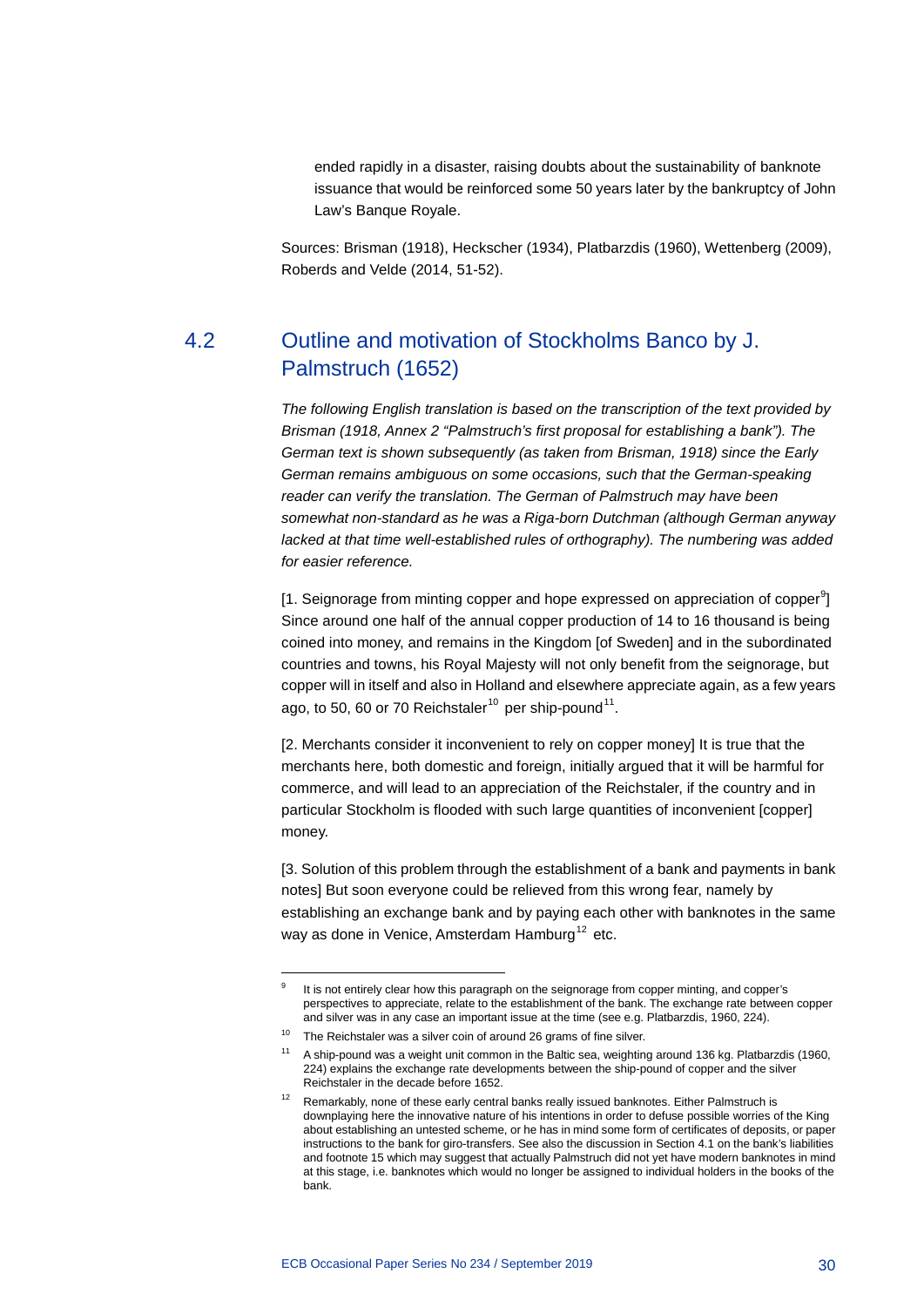[4. Bank would be equipped with initial royal deposit of 100,000 Reichstaler in copper]. His Royal Majesty could start by depositing one hundred thousand Reichstaler in copper money in the bank, and pay out in the way mentioned<sup>[13](#page-31-0)</sup> to the royal officers, soldiers, as well as grocers and merchants.

[5. Banknotes can be used as means of payment and can circulate forever]. Anyone who receives in this way bank money can again pay the grocer, baker, brewer, shoemaker, tailor, etc. for sums of 1000-500 and 100 copper coins, and these can again pay someone else, and this someone else a third person, and so on in eternity<sup>[14](#page-31-1)</sup>.

[6. Banknotes will be used substantially and facilitate payments]. In this way thousands of his Majesty's subjects, as well as foreign merchants operating here, will be invoiced in, and will receive payments in bank money and will hold it, … until eternity, or for as long as trade and commerce do not end. In the meantime, it is unlikely that … someone will again feel like carrying, counting, and re-counting [copper money $^{15}$ ].

[7. The copper money withdrawn from the bank for use as means of payment will have a tendency to be re-deposited in the bank] The little copper money that some may want to take out of the bank for daily expenses relating to their household, or also what will be paid by some to the soldiers of the Admiralty, workers and day-labourers, will, if not in the 1st, then certainly in the 2nd, 3rd or 4th week be collected from bakers, brewers, hawkers, etc. and will return in sum to the bank, in a way that the bank will be a permanent and inexhaustible source of copper, silver and gold.

[8. Lombard lending by the Bank of Amsterdam; its advantages<sup>[16](#page-31-3)</sup>] The regents of the City of Amsterdam, to support industry and commerce (the first pillar on which the welfare of a republic or kingdom rely) provide from the exchange bank to the Lombard or lending bank as much money as the latter lends against good silver, gold- or other collateral, even to total strangers, against a just interest rate… Otherwise, the money deposited in the exchange bank would lie silently and fruitlessly.

[9. Interest earned is used to cover costs of banks and allows profit disbursements to the city of Amsterdam] From the interest income received by the above-mentioned lending bank, not only all the employees of both banks are paid, but a significant profit remains, to the great benefit of the city.

[10. Bank's credit provision supports the development of industry and commerce]. And this can promote and support commerce and industrial development, as well as

-

<span id="page-31-0"></span><sup>&</sup>lt;sup>13</sup> "In the way mentioned" presumably means: in banknotes. In other words, the initial copper equipment of the bank would not be matched on the liability of the initial balance sheet with capital, but with banknotes as the King would, instead of making the usual payments to his employees and suppliers in copper money, make them in paper money, and use the saved copper to match in the bank's balance sheet the issued notes

<span id="page-31-1"></span><sup>&</sup>lt;sup>14</sup> This does not seem to suggest that transfers of notes had to be registered in the folio of the bank. Moreover, it seems that Palmstruch has in mind some round denomination of the notes in terms of copper coin units.

<span id="page-31-3"></span><span id="page-31-2"></span><sup>&</sup>lt;sup>15</sup> This sentence is ambiguous.

<sup>&</sup>lt;sup>16</sup> What Palmstruch assigns here to the Bank of Amsterdam seems to be closer to the practice of the Hamburger Bank.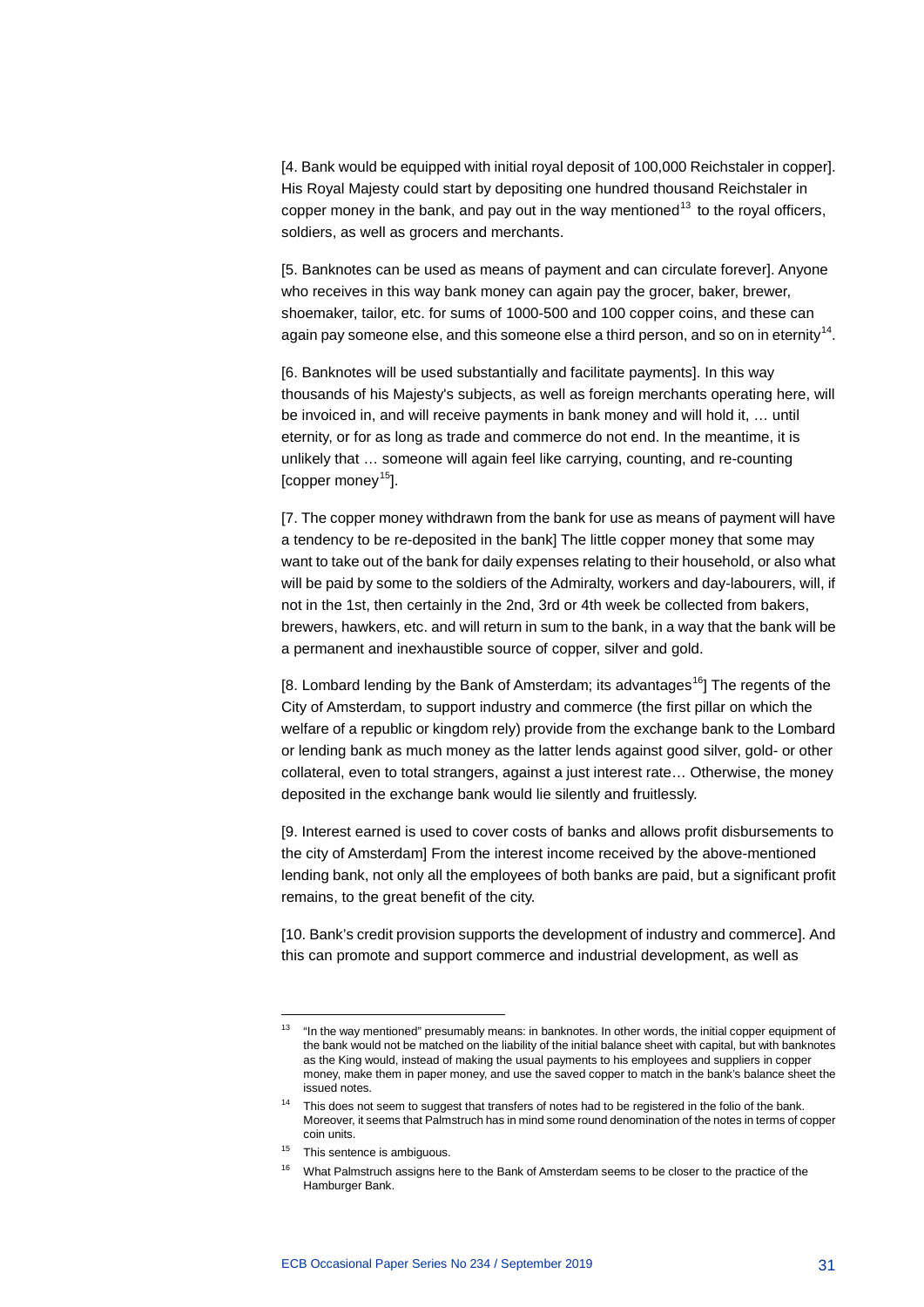commerce in general, not only in Stockholm, but also in his Majesty's all other great commercial towns, at least to the extent that it is beneficially practised in Amsterdam.

[11. Bank will support royal specie imports and thereby exchange rates] When, through the above-mentioned device, the difficulty and inconvenience of copper money is addressed, and thereby the same would become in all royal territories as current as silver money, then good sums of Reichstaler coins earned by the royal export duties in Riga, Stettin, Stralsund, and other prime commercial towns, could be brought over and because of their quantity, the Ducats<sup>[17](#page-32-0)</sup> and Reichstaler could be exchanged on better terms.

[12. Summary of key advantages] Therefore, with god's blessing, the following advantages can certainly be hoped for:

- 1. Significant increase of his majesties' seignorage.
- 2. Appreciation of copper in Holland and everywhere in Europe, and therefore more money and wealth in the country.
- 3. Contracting and commerce will be done as conveniently in copper moneys, as in Ducats and Reichstaler.
- 4. [Convenient Lombard lending facility available to private economy; inscription of loan in bank folio] Excellent accommodation of craftsmen, merchants, and all sorts of people in all of his Royal Majesty's commercial towns; any day, whenever these persons see an advantage, they can borrow money from the lending bank against silver, gold, and other mobile collateral, as well as against … stone houses and land estates, etc., at a just interest rate, whereby they will actually not receive money, but only a note to the exchange bank, … and they will again satisfy their creditors with a banknote in the bank (i.e. the exchange bank), being named in the folio or page for example in the following way:  $18$
- 5. Folio 260: The bank masters will pay to Jan Janson, the sum of two thousand five hundred copper coins. Dated: Stockholm, 12th January 1652.
- D. 2500. Class Claeson

-

6. [Profits of the bank to be disbursed to public authorities] The municipal authorities in all commercial towns of his Royal Majesty, and in particular the distinguished commercial and royal residence town Stockholm, could have a profit of many thousand Reichstaler

<span id="page-32-1"></span><span id="page-32-0"></span><sup>&</sup>lt;sup>17</sup> Ducat: standard gold coin of a fine gold content of around 3.4 grams.

<sup>&</sup>lt;sup>18</sup> This paragraph raises the question of whether Palmstruch really had yet in mind modern banknotes (which are not earmarked to holders of the banknotes in the books of the bank), or some sort of certificates of deposits, which would have to be eventually registered in the giro-book of the central bank, closer to the examples of the Fede di Credito invented in Naples but then adopted by other Italian early deposit banks. Presumably, to be consistent with Palmstruch's vision of a simple payment with paper money, the inscription in the portfolio described here refers to the initial Lombard loan provided to a fictitious Jan Janson. The signer, an equally fictitious Claes Claeson, would be a Bank Master or a book keeper of the bank. Subsequent transfers of the banknote would either be through endorsement on the back of the banknote (like in the case of a bill of exchange), or even only through simple transfer. The truly modern banknotes of Stockholms Banco issued as of 1661 had no initial bearer name, and could be used without endorsement.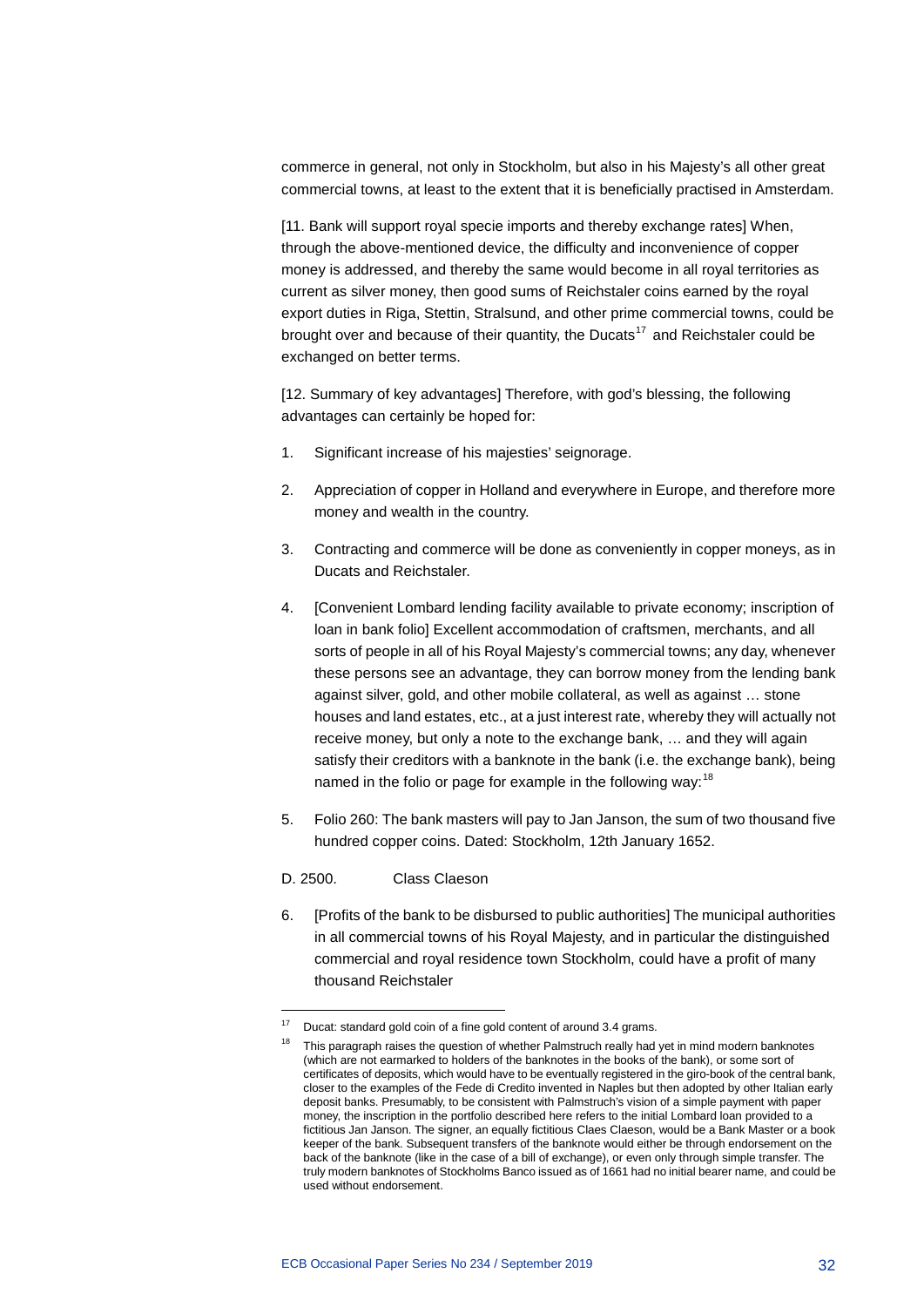Stockholm, 12th January 1652 Johan Palmstruch

German text as taken from Brisman (1918, Annex 2)

[1] Da nemlich Von denen 14 a 16 Tausent Jährlich ausgehenden Schipfunden Kupfer etwan die helffte in gelt vermuntzet wurde, undt im Reich, wie auch in andern Ihr Königl: Maij:tz Untergebenen ländern undt Stetten bliebe, so wurden Ihr König!: Maij:tz wegen des schlägschatzes, nicht allein guten nutzen haben, sondern dass Kupfer an sich selbsten wurde auch i[n] Hollandt undt anderswo unfehlbaer aufslagen undt im kurtzen alhie zu Stockholm wiederumb, wie vor wenig Jahren, auf 50., 60. a 70 Reichzthaler dass Schipfundt steigen

[2] Zwar die kaufleute alhier, so woll einheimische als frembde, wurden anfangz da für halten, das es der handelung schädlich sein, undt die Rthl: steirent machen wurde, wan dass landt undt vornemblich Stockholm mit so groser menge unbeqwemen geldtes solte überhauffet werden.

[3] Aber dieser wahn könte einen jedweden bald werden benommen, nemblich mit oder durch anstell- undt einrichtung einer Wechsel Bancq, umb nach der Venetianer, Amsterdammer, Hamburger etc. gebrauch undt weise ein ander mit Banq brieflein zu bezahlen.

[4] Ihr Königl: Maij könten strax zum ersten anfange, Hundert tausendt Rthl: an Kupfergeldt in der Bancq deponiren, undt aufbesagte weise an dero Königl: bediente Officirer, Soldatesqva, als auch Krämer Kaufleute undt andere, die zu Königl: Maij:tz Hof Staats liefrung thuen, ausszahlen lassen.

[5] Ein jedweder Herr auch particulaer Persohn, der solcher massen, geldt in Banco bekompt könte mit ein Banckbrieflein den krämer, Kaufman, Becker, Brauwer, Schuster, Schneider, etc. beij Summen vom 1000-500 undt 100 D:r Kupfermuntz wieder betzahlen, undt dieser wiederumb einen andern, der ander den dritten undt so fort an unendlich.

[6] Welcher gestalt in kurtzer zeit etzliche tausendt Ihr Königl: Maij:ten Untersasen, als frembde hieselbsten handelende Kaufleute, Rechnungen undt gelder in Banco überkommen werden, und nur unter Verenderunge der nahmen, biss in ewigkeit, oder solange Handel undt Wandel nicht aufhöret, behalten; Aldieweilen nicht leicht jemand der mühe undt beschwer kan über hoben seijn, om[!] den hin undt wiederschleppen wie auch zehlen undt wiederzehlen plaijsier undt lust wurde haben wollen.

[7] Dass wenige Kupfergeldt, so etwan dieser oder jener zur teglichen aussgabe zu seiner Hauss- oder Hoffhaltunge auss der Banck möchte nehmen, wie auch dassjenige, was der Admiralitet Soldatesqva, arbeitzleuten, taglönern etc. von diesem undt jenem, beij wenigen aussgezahlt solte werden, wurde doch, wo nicht in der ersten, doch gewiss in der 2. 3 oder 4:ten wochen, beij Beckern, Brauwern, Hökern etc. eingesamblet, beij Summen wiederumb in die Banco kommen undt dergestalt, diese Banco eine stetzwerende undt unerschöfiiche Kupferne, ia auch Silberne undt Guldene fundt gruben sein und bleiben.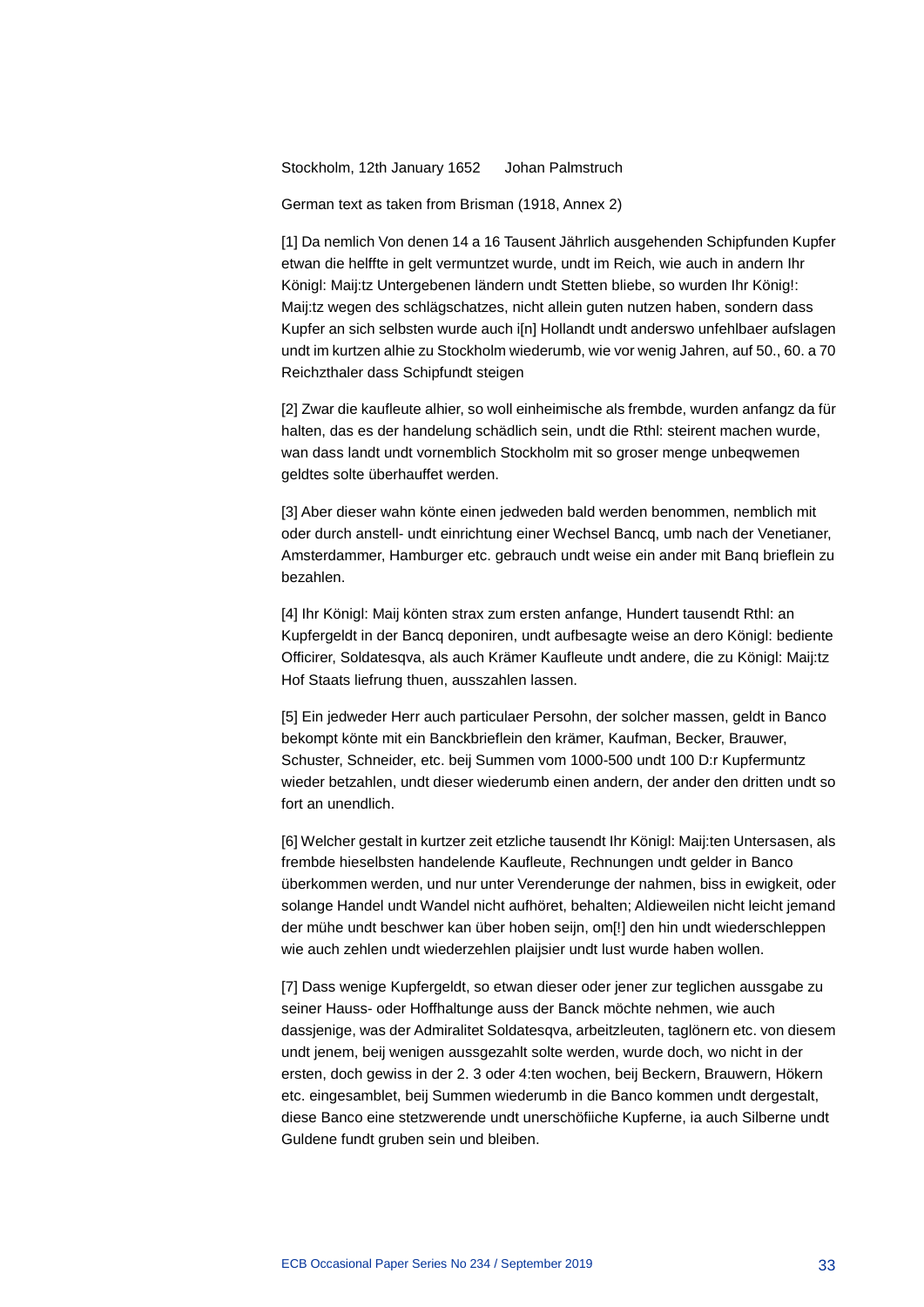[8] Die Regenten der Stadt Amsterdam, umb daselbsten die Manufactur wärke undt Commercien (: 2. der fürnembsten stützen worauf einer Republiq: oder Königreichs aufnehmen undt wohlfahrt beruhet:) zu befördern, fourniren auss der wechsel Bancq der Banc von lehninge oder lombaert so viel geldt als daselbsten auf guth- Silber- Golt undt ander pfandt, auch von den alderwildtfrembdesten für eine billiche Interesse erfördert wirdt; Aldieweil doch sonsten die in der Wechsell Banck gedeponirten gelder stille undt fruchtloss liegen.

[9] Von denen in besagte Amsterdamische Leen-Bancq einkommenden Interesse geldern, werden nicht allein alle die bedienten der beiden Bancqven gehalten undt bezahlet, sondern es schisset von denselben, zu. grosen nutzen der Stadt, Jährlich noch ein merchliches über.

[10] Undt solches könte zu beförderung undt sterckung Handels undt wandels in den Manufactur werken, als auch gantzen kauff Handels in gemein, nicht allein hie zu Stockholm, sondern auch in allen andern Ihr Königl: Maij:tz grose Kauff undt handel Stetten nicht unfüglicher, sondern fast füglicher, als zu Amsterdam in practiq undt nutzlichen gebrauch gebracht werden.

[11] Wan durch obgedachtes Hülfmittel, der schwerde undt unbeqwemligkeit des Kupfergeldes geholfen, undt daselbe solcher massen in alle Ihr Königl: Maij:tz Reiche undt landen den silbergelte gleich geeb- undt gangbaer werden so könten auch von denen zu Riga, Stettin, Stralsundt, etc. Vornehmen Handels Stetten in der Königl: Licent eingenommenen Specie Rthl: Jährlich guthe Summen herüber gebracht, undt durch derselben quantitet, die Ducaten undt Rthl: in etwas besser kauff eingewechselt werden.

[12] Welcher massen dan vermittelst Götlichen segens, diese nachfolgender Ava[n]tagen unfehlbaer zu hoffen.

1. Ihr Königl: Maij:tz Schlägschatz nutzens merchIiche Vermehrung.

2. Aufschlag des Kupfers in Hollandt undt gantz Europa, undt dahero mehr Geldt undt Reichtumb im Lande.

3. Dass eben so fueglich undt beqwem auf Kupfer geldt, als auf Ducaten undt Reichsthaler zu Contrahiren undt zu Handellen.

4. Vertrefliche Accommodation vor die Handtwerckzleute, kaufleute undt allerhandt Sort Menschen in alle Ihr Königl: Maij:tz kauf-und Handel Stetten, umb teglich, wan dieselbe etwa in der Handelung einen Vortheil ersehen auf Silber- Goldt oder Ander guth beweglich pfandt, ia auch auf guthe, unterfewer Contracten stehendhe steinerne heuser, lantguther etc: umb eine billiche Interesse auss der Bancq von leeninge geldt können bekommen, wie woll nicht in der that geldt sondern nur ein brieflein an die wechsel Bancq, dass so undt so viel diesem undt jenem in Credit auf seinen Rechnungen in Banco gestellet werde umb seinen Creditoren ebener massen wiederumb mit nur ein Bancq briefiein in der Bancq (: sage Wechsel Bancq:) zu Contentiren stellende dass Banck briefiein mit seinen im Buch, habenden folio oder bladt zu benennen etwa folgender gestalt: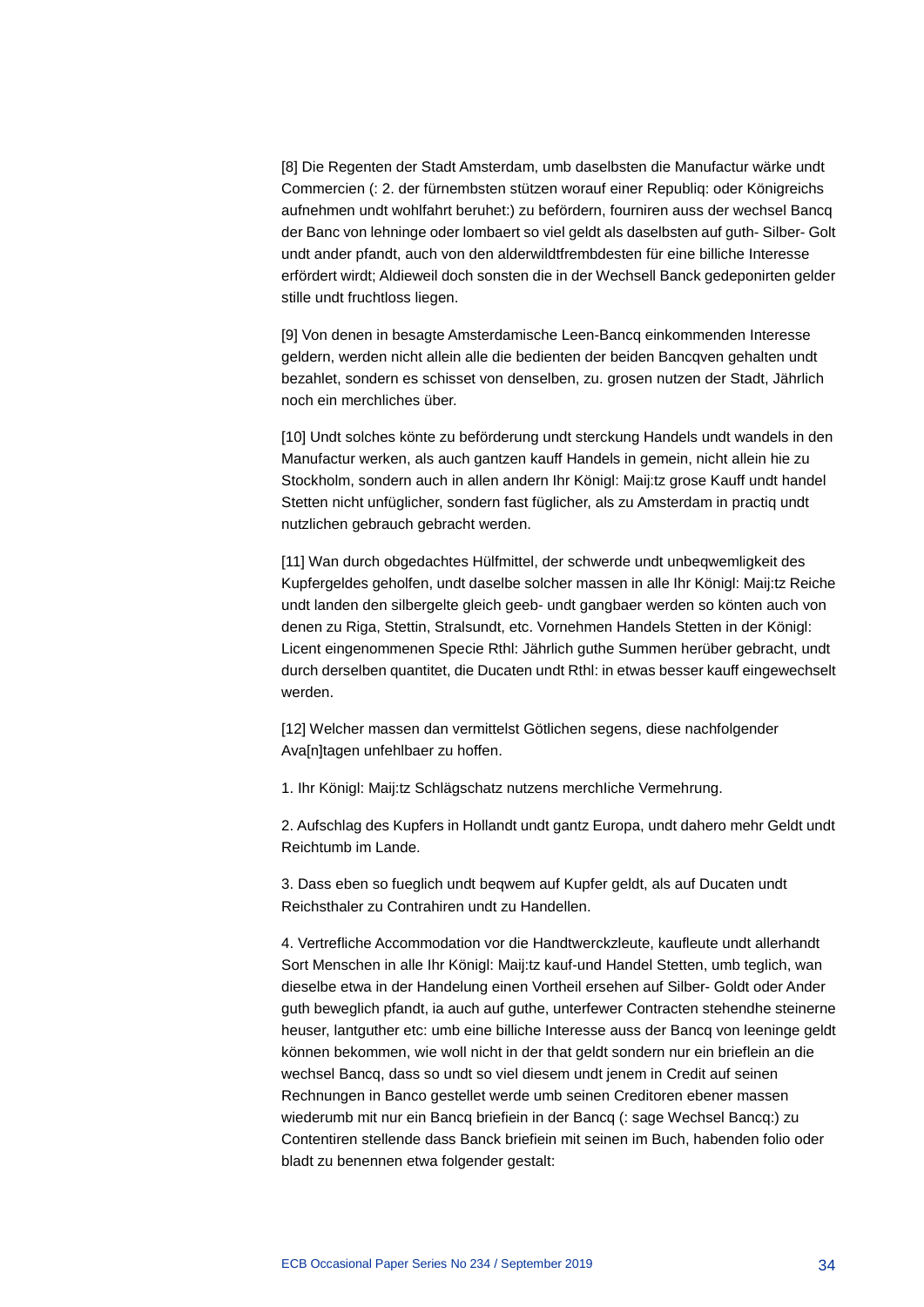Fol: 260 Die Herren in Bancen belieben zu gezahlen an Jan Janson, die Summa von zwetausendt funf Hundert thaler Kupper muntz. Dat: Stockholm d: 12 Januarij A:o 1652.

D. 2500. Class Claeson.

5. Könten die Magistraten in alle Ihr KönigI: Maij:tz kauf- undt Handel-Städten, undt vornemblich Ihr Königl: Maij:tz Residents undt vornehmen Handels-Stadt Stockholm an dem uberschuse der Interesse-Geldern auss der Leen Bancq Jährlich einen nutzen von etzlich tausendt Reichzthaler haben.

Stockholm Den 12 Januarij: Anno 1652. Johan Palmstruck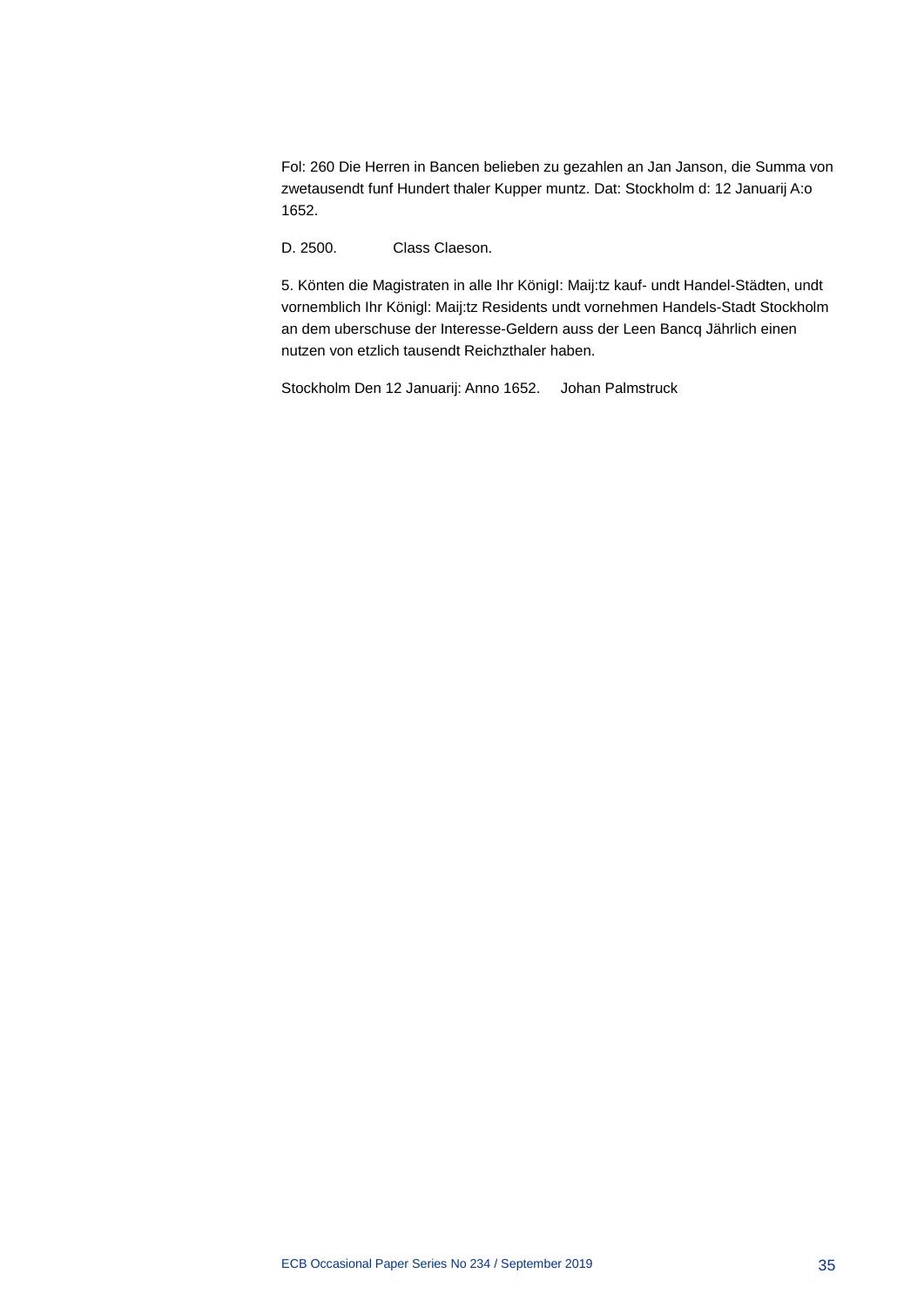# 5 Banco di Depositi of Leipzig (1698-1706)

# 5.1 Schematic overview

• Genealogy: Von Poschinger (1876, 305) notes the Italian origins of the Leipzig Banco project and highlights its "well-thought out and intelligent" design:

"All of our oldest German banks are imitations of foreign institutions. This also holds for the oldest Saxonian bank, of which the father is an Italian named Theodor Franciscus Reyna… As an Italian he had in mind in particular Italian banks, and amongst those preferably the one that Pope Alexander had founded at that time… Reyna refers to this bank frequently in his reports, and even presents this bank as a template… One could bet that the plan of Pope Alexander regarding his bank was developed in the brain of a Jesuit, so well-thought out and intelligent the provisions and so subtle is everything towards attracting substantial funds into the bank"

Presumably, von Poschinger refers to the Banco del Santo Spirito of Rome, which would therefore have been the main template for the Leipzig Banco.

- Place in the history of central banking: a failed project with an initially plausible design but a prince that was eventually unable or unwilling to stick to the "well-thought out" rules. Instead, he took extensive credit recourse to the bank from the outset, such that the bank never gained the necessary credibility. The mandate is also interesting in terms of injecting public capital and constraining access of the sovereign to the resources of the bank. The rules and procedures are particularly detailed and well-structured, coming closest to today's corresponding texts of central banks.
- Policy objectives: The bank represents the first attempt of a German prince (in contrast to a free town, such as Hamburg or Nurnberg) to establish a bank. In the preamble, the establishment of the bank is justified by the merits it has for the development of commerce, i.e. it was meant to pursue public policy objectives. Von Poschinger (1876) asserts that the bank was actually endorsed by the Arch-Elector as a means of solving his public finance issues, and indeed, the establishment of the bank suffered from the outset from a lack of willingness on his side to actually inject the promised capital, and his immediate wish to borrow from it.
- Private or public ownership: The bank was public and to be led by a director nominated by the Arch-Elector of Saxony. At the same time, merchants were to play a role in the Governance, as explicitly stated in the statutes. Article 4 of the Charter of 28 December 1698 specifies the governance of the Bank. Article 7 of the Charter of 28 December 1698 is aimed at ensuring the availability of sufficient expertise by stipulating that international merchants should be part of the council of the bank. Title 1 Art. 2 provides for what today would be equivalent to financial independence of a central bank i.e. financial independence of the Banco from the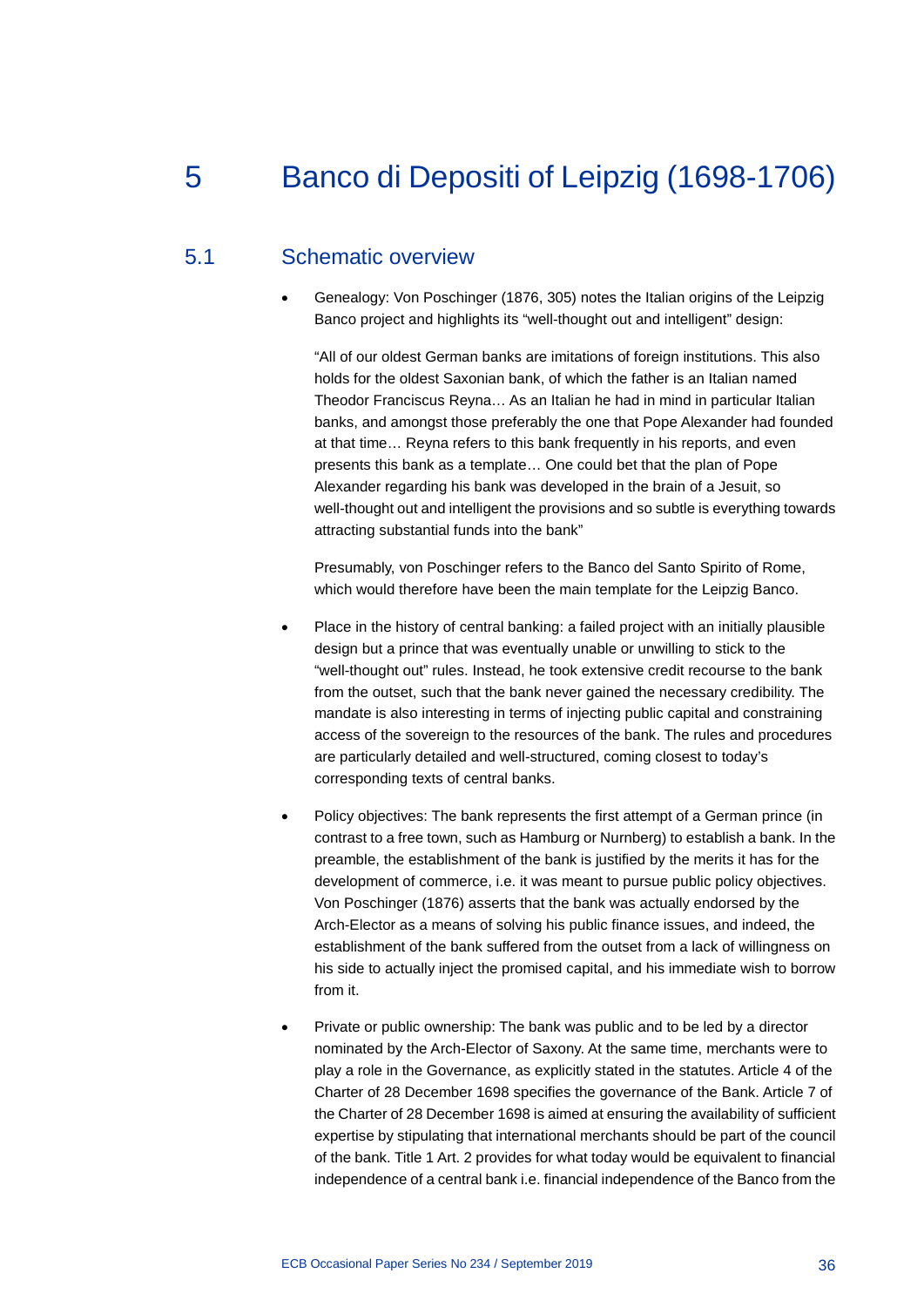Government in that the Banco is not obliged to transfer profits as long as the amount of its capital is not preserved.

- Assets: Article 1 of the Charter of 28 December 1698 contained a sort of "monetary financing prohibition", at least with regards to the bank's capital: The Arch-Elector declares, also in the entire name of his house and his successors, that he will never access the wealth and treasury of the Banco. It also provided guarantees for its financial independence by specifying the obligation of recapitalisation by his Majesty if the capital drops under a certain amount. Article 3 of the Charter of 28 December 1698 clarifies that the merchants will be involved in establishing the rules on the asset side activities of the bank, such as to ensure the liquidity of the bank. It also reveals the intention that the bank will provide credit to merchants. The Regulation of 10 May 1699 contains specifications on eligible collateral (title IX – the collateral set was broad and included common merchandise and real estate), valuation (title XI) and haircuts (title X: 25% haircut on precious metals, 50% on land and real estate, flexible, but not more than 50% for merchandise) applicable to collateral in Lombard lending, suggesting that the theoretical intention was to have the bank engage substantially in Lombard lending.
- Liabilities: Deposits, banknotes and capital. As the name also emphasises, the bank was in principle supposed to be a deposit bank. Article 8 establishes a long-term deposits segment of the bank, presumably to strengthen further its funding stability. Article 5 makes clear that the bank is also supposed to issue some sort of banknotes, by specifying, inter alia, who amongst the Bank's managers need to sign them. Moreover, the bank was equipped with an initial capital, as specified in Article 1 of the statutes.
- Special measures to support its functioning: Article 9 of the statutes provides for the hardship exemption of the bank as well as for the immunity from enforcement, except for crimes against his Majesty. Title XI, Art. 4 of the rules and procedures specifies that in case of borrower default, the bank ranked always senior to any other creditor.
- History of convertibility: It never really took off as a central bank. However, depositors were fully reimbursed when the bank was closed, losses were covered by the Arch-Elector.
- How and why the bank ceased operations: The bank was not successful and was closed again after 8 years, i.e. in 1706, after cumulating losses of 11,276 Taler. Its main problem would have been the lack of willingness and credibility of the Arch-Elector in obeying the rules of the bank (Poschinger, 1876).

Source: Marperger (1717), von Poschinger (1876).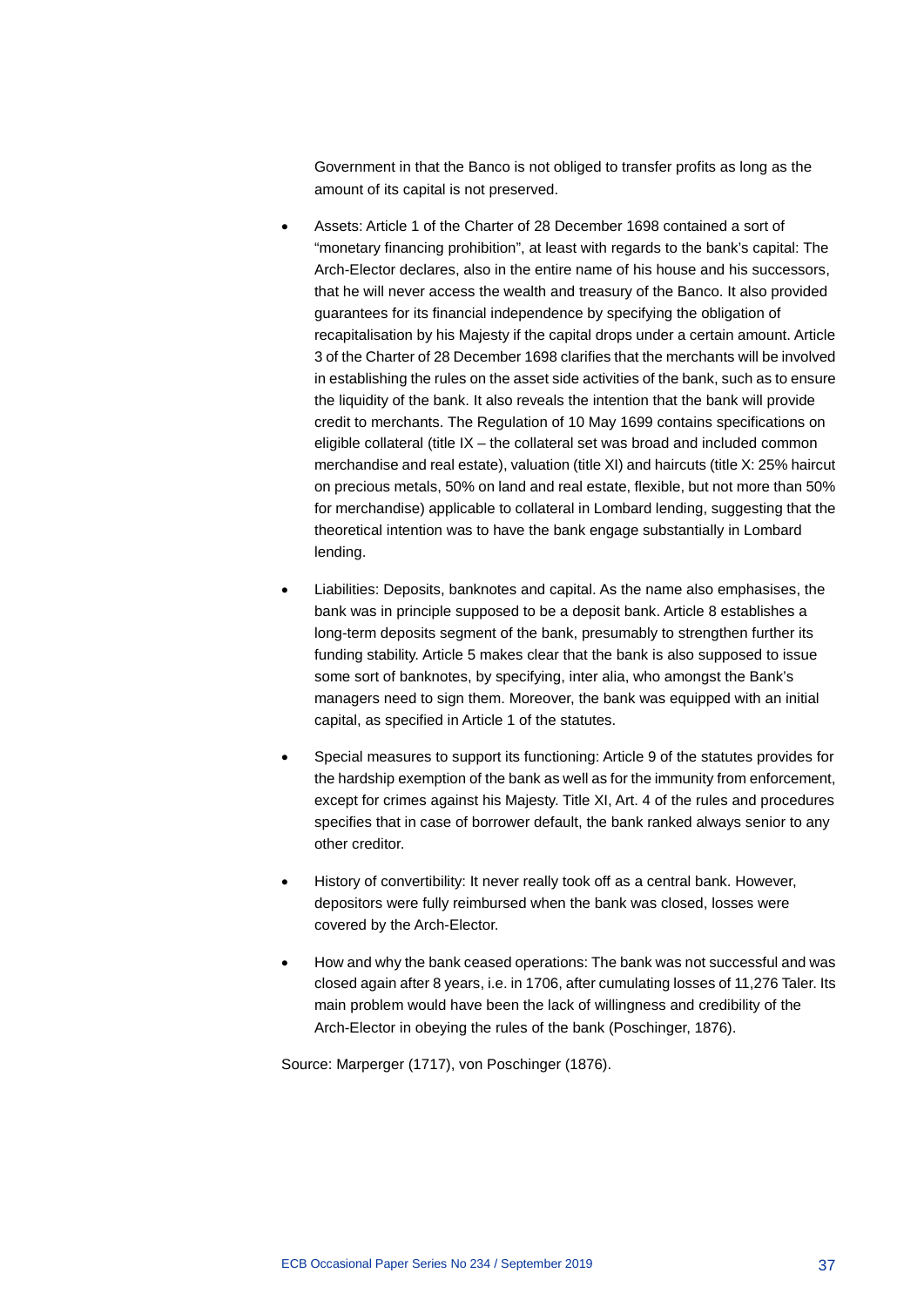# 5.2 Charter of 28 December 1698

*The English text below is the translation of the German text as provided in Marperger (1717, 257-261), which is identical to the texts provided in alternative sources, such as the print of the mandate of 1698 or the reproduction in Lünig (1724a).*

His Royal Majesty in Poland and Arch-Elector Highness in Saxony most gracious declaration, how and in which way a Banco de Depositi should be established in the commercial town of Leipzig.

[Preamble] His Royal Majesty in Poland and Arch-Elector in Saxony, etc. considers it useful to establish, in the commercial town of Leipzig, with its famous fairs and established commercial rights for many centuries, a deposit bank [Banco de Depositi] and to grant it a considerable capital of 120,000 Reichstaler of annuities, being at 6% equal to a capital of 2,000,000 Reichstaler of [Regalien, Ämter] and goods. The Royal Majesty discussed the matter with the Prince of Fürstenberg and the foreign and local merchants at the last Michaelis-market and he will now make public his thoughts, so please note:

Article 1 [Capitalisation of the bank through assignment of royal prerogatives] For every creditor willing to deposit his money, the first question is what the security of his investment is. For that reason, his Majesty has established a capital of two million Reichstaler (each at 24 good Groschen Meissner currency) based on annual royal prerogatives consisting in:

- First 47350 Taler of the escorts
- Then 28125 Taler of the acquisitions
- Moreover 26250 Taler of the metallurgical industries, blue colours, … and other mining revenues
- Finally, 21875 Taler of all the rafts

All of those actually are able to deliver more income, and all of them are fully assigned to the Banco, according to an irrevocable and eternal order. They are totally segregated from any disposal, order and from the supervision by the finance department. The Arch-Elector declares that he will not, in an irrevocable manner, forever and in the name of the entire Arch-house, either themselves, or through someone else, under no excuse or pretended special order, decree or violence, intervene in the above-mentioned prerogatives and incomes. If ever someone attempts to contradict this order, which should never happen, and would insinuate so towards the Directors or Administrators of the Bank, such insinuations should be void and must not be executed by the Directors and Administrators, who must not be made liable for this non-execution, and cannot fall into disgrace for it, or worse.

And although the capital has been determined in a way to be sufficient, if ever because of unavoidable coincidence the revenue would fall short of the 120,000 Taler, his Majesty will immediately contribute the difference and let the Banco be treated in a privileged manner relative to all other expenses."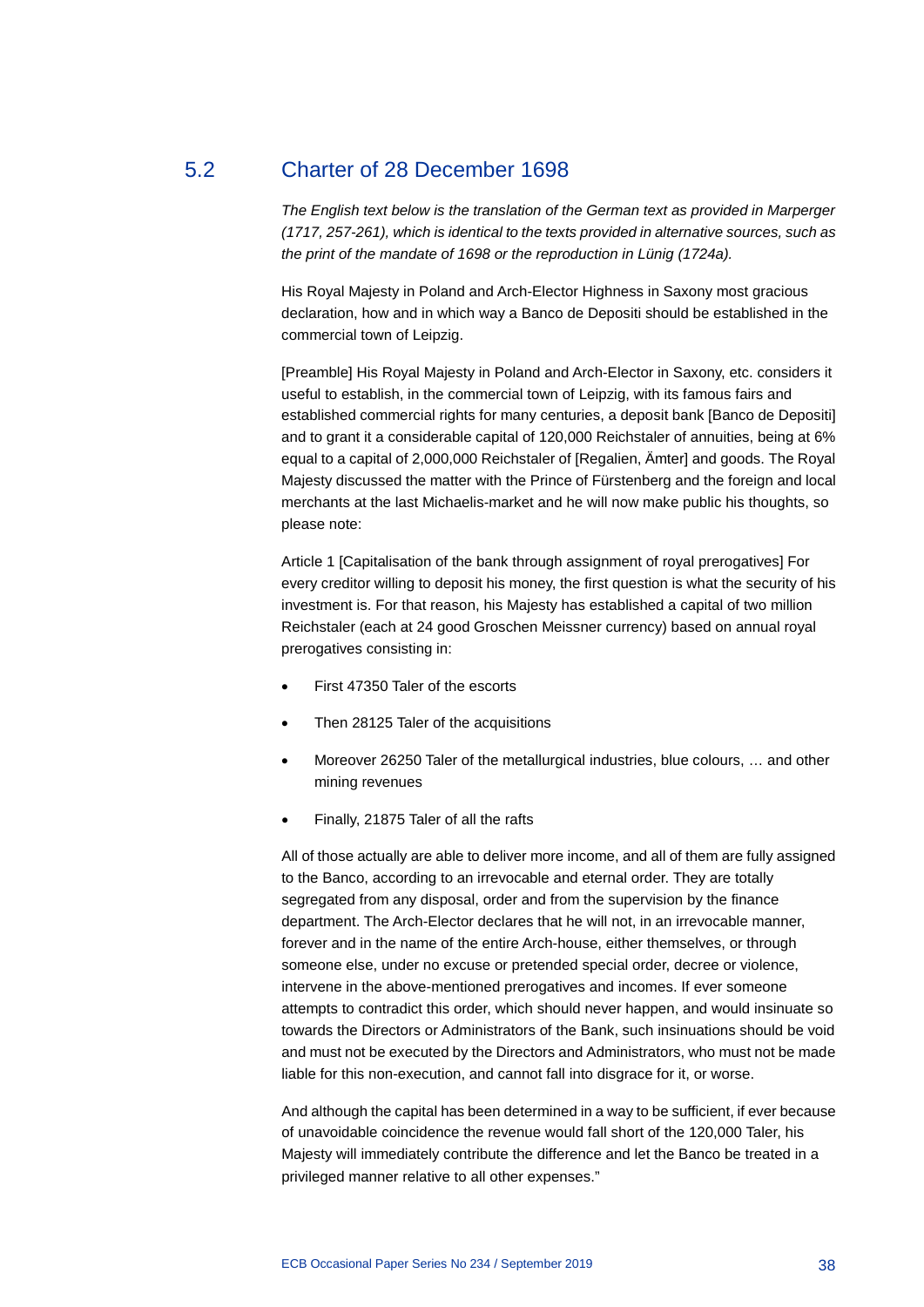Article 2 [Remuneration of deposits] Depositors should expect an interest of six percent from their deposits, payable on two dates, or at the Eastern and Michaelis fairs.

Article 3 [Credit operations of the bank to be determined in consultation with merchant community] His Majesty will consult the domestic and foreign merchants on how to make use of the funds of the Banco, i.e. how the Banco will extend itself. There is no doubt that through secured credit provision to merchants, a good commercial advantage can be achieved whereby the cash reserves of the Banco can be used for this while at the same time the payment of the depositors can still be ensured in the event that some deposits are withdrawn.

Article 4 [Administrators of the bank] The persons who will administrate the bank under the highest authority of the Majesty and the oversight of the baronial Governor are a Director and six associates, amongst whom one highly qualified and experienced lawyer, a cashier, a secretary, and all of whom honest and established people.

Article 5 [Banknotes/Certificates of deposits] The banknotes, which the creditors of the bank need to receive as documentation and security, are to be identified by the symbol of the Banco, and are to be signed by the Governor or in his absence by the General Revision Council and the directors of the Banco.

Article 6 [Three keys to the vaults of the bank and their assignment] To ensure the highest security, three keys should be made to access the treasure of the Banco: one to be entrusted to one of the Directors, one to one of the assessors, and one to the cashier.

Article 7 [Contact group of foreign merchants to be established to advise the bank] To make sure that the Banco will have the occasion to have relations with foreign countries for the benefit of commerce, persons should be nominated to the Bank Council (Collegium) from Venice, Genoa, Florence, Bolzano, Amsterdam, London, Lyon, Hamburg, Frankfurt am Main, Augsburg, Nurnberg, Gdansk and similar famous trade places within and outside Germany, who should be committed to carefully observe and collect information that would be useful for supporting its affairs.

Article 8 [Minimum maturity of deposits; exceptional early withdrawal] In relation to the issue of notice of withdrawals of the paid-in deposits and capital, the proposal has been made that whoever pays in 10 to 30 thousand should leave the money in the Bank for at least one year and whoever pays in 30-60 thousand for two years, and beyond that, for three years. In case of need, an exceptional early withdrawal of one-third may also be possible; the desire to withdraw should be announced early and with a specification of the day and hour. The pay-out is done in an equitable way in coins as they are current at the time of the payment, or in coins of equivalent value.

Article 9 [Freedoms granted to the bank and no deposit seizure] As privileges make a place of commerce and a Bank convenient and practical, the freedoms which have been granted to other banks will also be given to the Leipzig Banco, and it will be exempt from all ordinary and extraordinary hardships. Everyone, regardless of his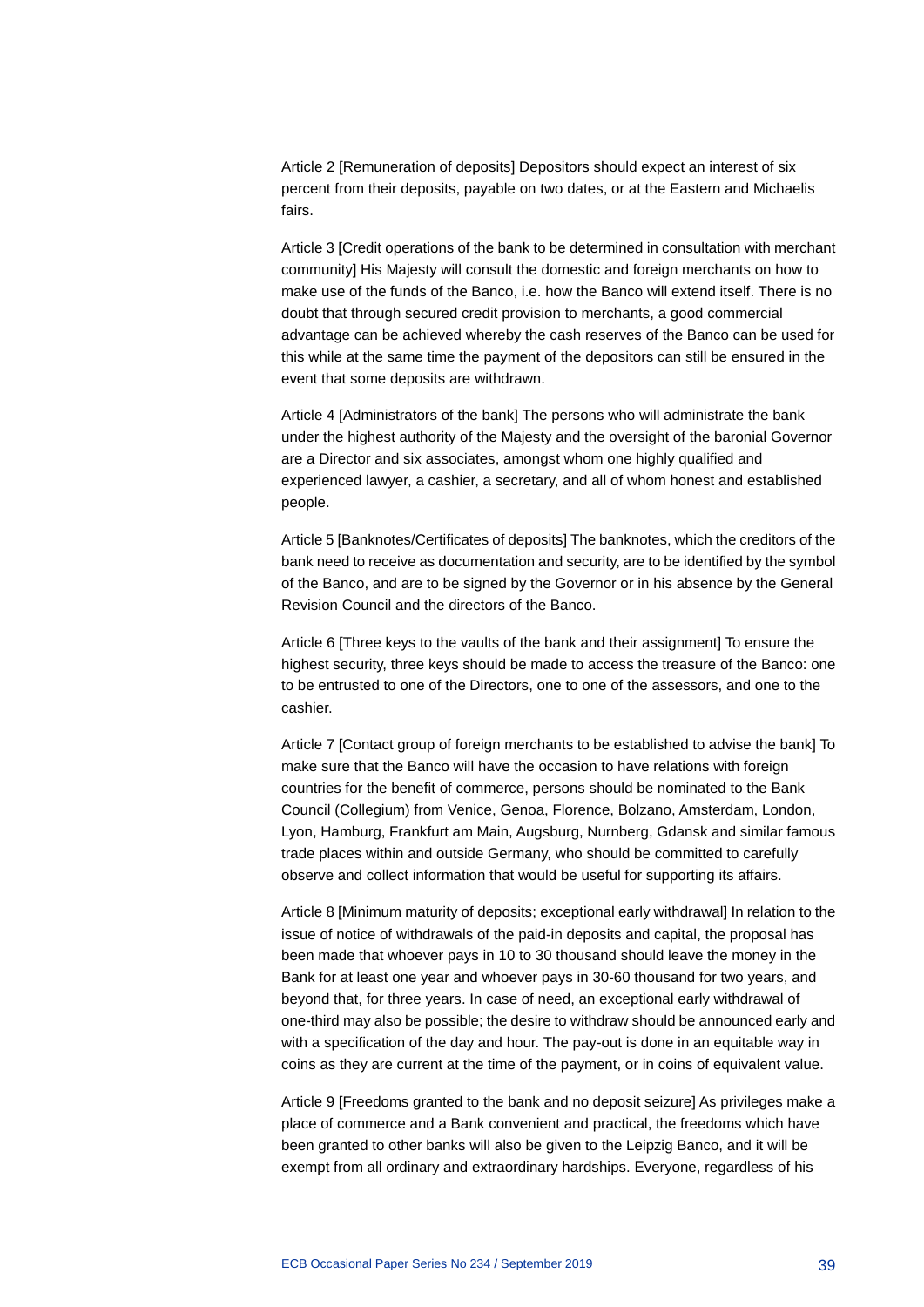religion and rank and nature should be free to deposit his money with the bank. No execution towards, or seizure of deposits will be permissible (with the exception of the case of crimes against his Majesty).

Article 10 [Further details on governance and operations to be provided in separate Regulation] Anything concerning the functions of the Directors, Assessors, Cashiers, and Secretary, such as the valuation, privileging, and custody of collateral securing the loans provided, as well as … the place and time of the congregation and expedition, moreover the acceptance of the accounts, the cession of the Banco's capital and interest, and whatever else can and should be considered, taken into account, and prescribed to the advantage of the Banco's security and scope, should not be extensively reported here, but should await the Banco Regulation which will be printed and distributed.

Signed, Dresden on 28 December 1698, Egon Baron zu Fürstenberg.

## 5.3 Regulation of 10 May 1699

*The English text below is the translation of the German text as provided in Marperger (1717, 265-288), which again is identical to the text provided by Lünig (1724b).*

Accordingly, his Royal Majesty of Poland had most graciously decided to establish for the use of his faithful subjects a deposit bank in the commercial town of Leipzig. Subsequently the governor of his Royal Majesty and most highly esteemed Anton Egon Fürst zu Fürstenberg has done everything in a tireless, elaborate and eager manner to support this most fruitful project and has considered necessary to provide it with rules and procedures. Thus, he has, after considering the advice of the Congregation and the original expertise, assembled the following points for the composing of this work; and in the name of most honoured Royal Majesty has issued such rules and procedures as Law and has published it to make it known to everyone.

Title I. The establishment of the Banco and the nomination of the management.

The foundation-mandate of this Banco does contain the reasons for its establishment, what is to achieve its sufficient security, and what persons should be nominated to represent and manage the Banco. It has therefore been considered to cover these issues in the rules and procedures, to ensure that it is established in an adept manner.

[1. Establishing a public deposit bank in Leipzig] We Friedrich August, by grace of god King in Poland, [list of other titles] declare: We found useful to establish for our faithful subjects and merchants, in our commercial town of Leipzig which had for many hundreds of years fairs and special commercial rights, a Banco de Depositi based on the sum of two million Reichstaler, and our Governor, the Prince von Fürstenberg has discussed this so commendable project with the foreign and domestic merchants, and has considered their thoughts. After this, we want now, based on our royal and arch-electoral powers, to establish the bank in the best and durable way, and with all requisites that are necessary for the establishment, through this Diploma (being a Lex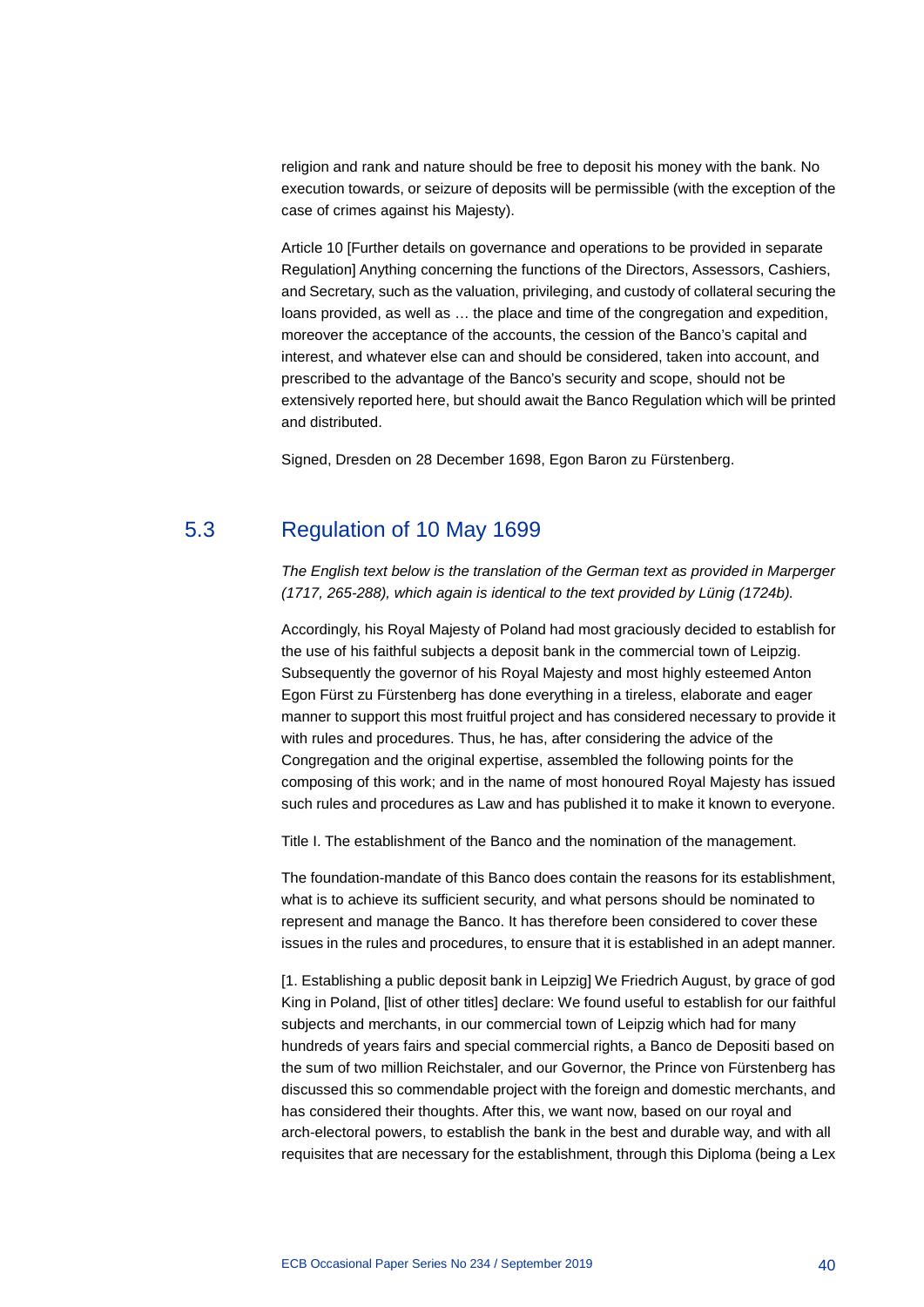fundamentalis aeternum valitura in vim sanctionis pragmaticae and a pact to be respected and applied) to establish, constitute and make it firm.

[2. Capitalisation of the bank to ensure its security] To make our will and opinion even more clear and obvious, and ensure that everyone who will deposit now or in the future in this Banco feels and enjoys the security, we have issued two instructions to our Arch-Electoral finance department under the date Terespol near Brest, 28 November 1698 and Warsaw, 14 April 1699, which assigns to the Capital of the deposit bank some annual incomes and prerogatives, [repeats list as already stated in the mandate of the bank, Article 1], which all generate a much higher income, fully assigned, forever devoted and committed. These incomes will be fully exempted from the orders and control of our finance department, and the administrators, tenants and officials are given order to not provide anything to the finance department as long as the Banco has not received in its entirety its annual 120,000 Reichstaler, and the finance department has no rights to request them.

[Repetition of last two paragraphs of Article 1 of the mandate]

[3. Own funds can be pledged if required for liquidity purposes] Sooner or later it may happen that some of the deposits made with the bank could be withdrawn, such that, against expectations, the bank may be short of funds to pay out these in cash. We allow for such cases that the Banco would sell or pledge the above-mentioned revenues which have not yet been received, such that the indispensable credit of the Banco is always fully conserved.

[4. Capital will support ability of bank to pay 6% interest on deposits] These annual, secure and certain incomes and privileges of 120,000 Taler will be used for paying interest of six percent to everyone depositing money with the Banco, for as long as he leaves his funds with the bank.

[5. Responsibilities of the Governor in overseeing and managing the bank] To ensure that our will is executed punctually, we have given the oversight and of our Banco to the Governor the Prince von Fürstenberg. We have instructed him to do everything suitable for the promotion and augmentation of this Banco. He is also instructed to carefully monitor it and have full power to issue the banknotes and promissory notes of the Banco which the creditors obtain for their security, which should be as obliging as if we would ourselves have executed them in the most solemn way, such that the Banco will preserve its credit.

[6. Members of the governing body of the bank] The persons who will have to administer the Banco under the oversight of our Governor, the Prince von Fürstenberg, will comprise two representatives of the Council of Leipzig, besides which stands the Directorate and five assessors, including a qualified person and the treasurer, to which in addition a Secretary is assigned – all being honest, accredited and autochthonic persons. These persons should obtain a honorary rank immediately after the members of the Council of Leipzig, if they do not have such honorary positions beforehand. They should be treated in Council, court, and other chambers with seating and plight in the same way as other dignitaries. This honorary rank applies also to their widows, and to themselves after they have resigned but would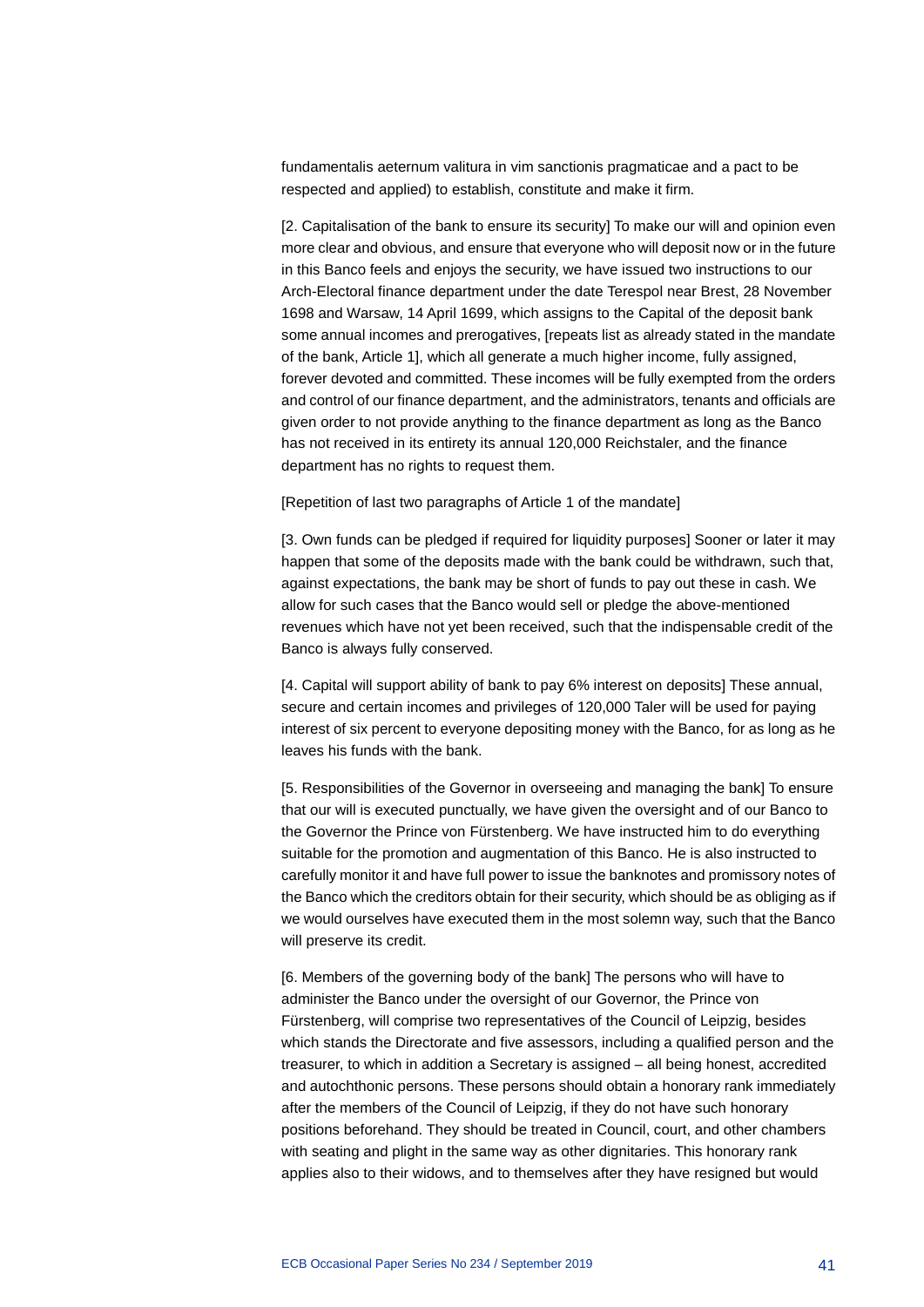have had their merits with regards to the Banco. We would like to mandate the Council of Leipzig to nominate its members of the Directorate, in the certain confidence that it will make keen efforts to let the Banco be led by skilled and able people from its midst. We will give the City Council and its delegates to the Directorate of the Banco, as well as to the other officials of the Banco certain instructions.

[7. Nomination of members of the governing body of the bank, the Congregation or Collegium] Therefore, the Congregation or Collegium of the Banco will be composed of the following persons: The [two] directors who have been designated by the Council of Leipzig; Franciscus Conradus Romanus, D. Counsel and Assessor; Friedrich Weiß, Treasurer and Assessor; Thomas Richter, Assessor; Leonard Zoller, Assessor; Johann Philipp Küstner, Assessor; and Johann Job, Secretarius.

[8. Limited liability of the members of the Congregation] We assume that the above Council delegates to the Directorate and the other Assessors will with effort and vigilance create and maintain the credit of the Banco perceived by externals. Despite their functions, they will neither be obliged to advance or invest in the Banco, nor are they liable to the creditors of the Banco with their own wealth, nor should they replace losses that have been arising to the Banco from its collateralised loans or for other reasons, if it was not through their fault or negligence.

[9. Jurisdiction applicable to members of the Congregation in execution of their functions] The persons who have been designated to manage the bank will remain under their authorities' jurisdiction. However, in everything which concerns the Banco, they should only answer to our Commercial Collegium, which we will establish, as well as in particular the Prince von Fürstenberg, and the General Revision Court in Dresden, and not on any other court in our land, be it a low or high court. However, none should be allowed to make any changes which would call into question the security and constitution of the Banco.

[10. Courts in Saxony should be supportive to bank] We would also like to instruct all our courts that they contribute to the increment of the Banco in all occurrences and no one should allow for obstacles.

[11. Further guidance on asset side activities of the bank to be given to Congregation] We would also like to devise a certain regulation and deliver it to the Congregation of the Banco such that it provides guidance with regard to how the funds deposited with, and raised by the Banco will be used to support commerce, and how the Banco is thus expanded. If it is not always possible to invest the funds in this manner and with security, then the Congregation should not be made responsible for it.

[12. Role of bank Regulation in providing further specifications] To ensure that everything with regard to the Banco will be orderly, and that everyone knows how funds are deposited, revoked, and paid out, a complete Banco regulation is composed and published.

[13. Signing of banknotes] We want to see respected what has already been instructed through the Banco-mandate of Dresden of 28 December 1698, namely that the banknotes which should be given to the creditors of the bank should be confirmed with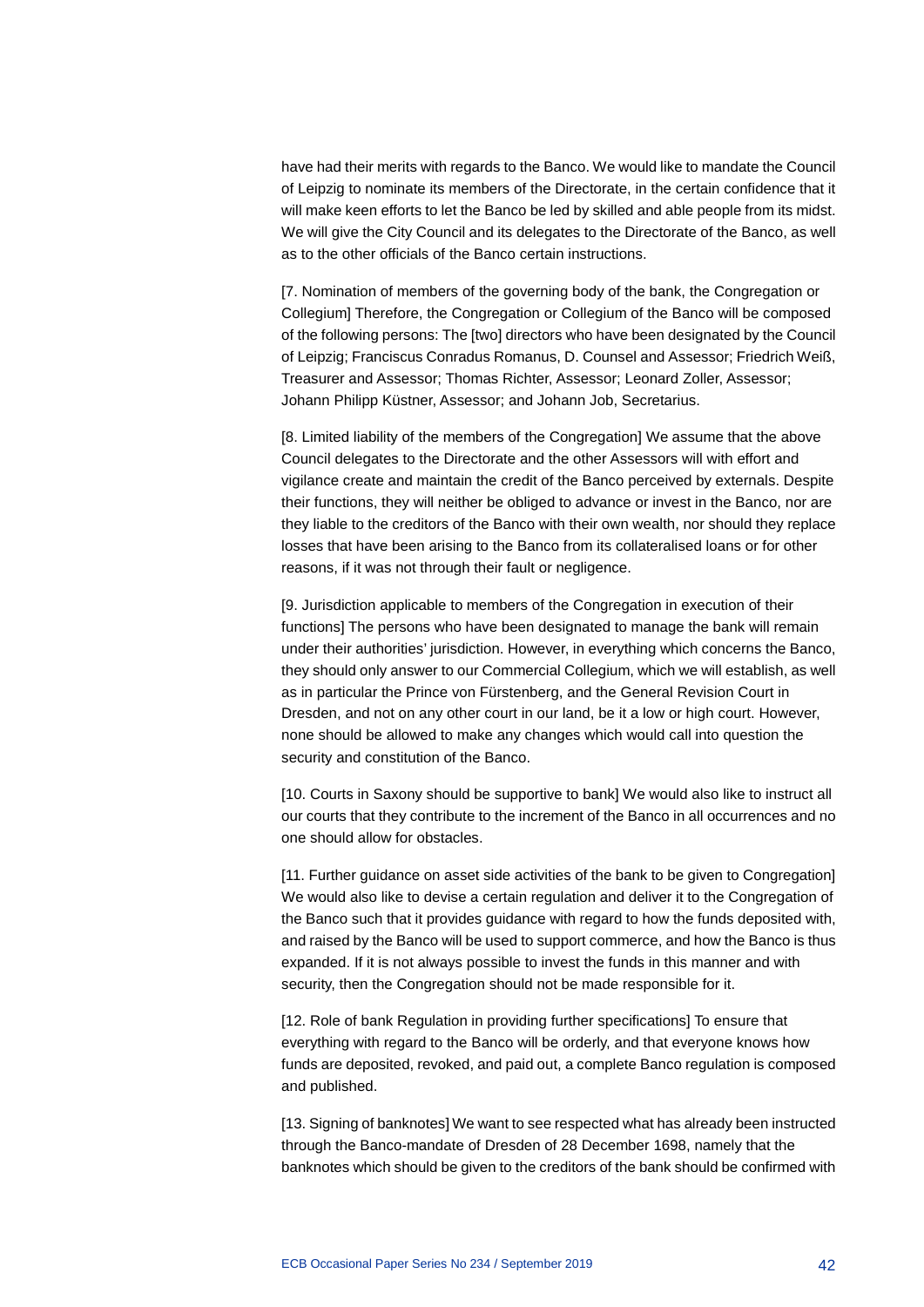our graciously provided Banco-sign, and the signature of our Governor Prince von Fürstenberg, or in his absence the signatures and authorisations of the General Revision-Council next to one designated member of the Directorate of the Banco.

[14. Congregation invited to submit proposals to improve the bank further] If the Congregation were in the future to identify ways and means to further improve the utility of the Banco, it should note these down together with its thoughts, and submit them in obedience. If they are approved by the Governor the Prince von Fürstenberg and endorsed by our General Revision Council, then they should be as valid as if they were integrated into the present diploma and be executed by ourselves most graciously.

[Repetition of Article 6 of the initial mandate, regarding keys]

[15. Need for approval for expenses of Banco, semi-annual reporting of accounts, their approval and finality] Concerning the accounts of the Banco, and the payments of large sums, but also of ordinary expenses, nothing should be done without the written order of a City Council representative, Director or Assessor, or without the presence of the concerned persons, or should anything be taken out of the cash reserve. When the Congregation submits once every half year the drawn balance sheet, together with an obedient report, and the Governor, the Prince von Fürstenberg has approved, acknowledges and signed those, then this should be enough and they should be final, and nothing should be changed any longer, and the assessors and other officials must not make other commitments, nor should there be any separate bills. If after six months the approval has not been granted, and no issues have been raised, then any claims towards the Congregation relating to the balance sheet should expire, and no further objection can be raised. If within six months an error in the balance sheet is identified, then within six months from the discovery of the error the case should be investigated and clarified. The one who has been the source of the error has to provide damage compensation, while all the others should not be charged, provided they have, as soon as they became aware of the error, exercised enough care towards it.

[16. Replacement of members of Congregation in case of resignation or death] If an Assessor or the Secretary resign for important reasons and this is accepted, or in case of death, our Governor will without delay fill again the vacant position.

#### [Repeats Article 9 of the Mandate]

[17. Execution against deposits; case of default of depositor] The execution against a debtor's deposits with the Banco cannot take place before the execution against a debtor's other property, and this includes the interest on the deposits. Only when the insolvency proceedings have ended, and the distribution has been specified, can the claim be submitted to the Congregation. The implied segregation of the deposits will have no other effect than to create a right in rem.

#### [Repeats Article 10 of the Mandate]

[18. Issuance of this Regulation, distribution of copies] We have issued this founding diploma in two copies and provided one exemplar to our Governor the Prince von Fürstenberg, and the other to the Congregation. We have provided for their relieve and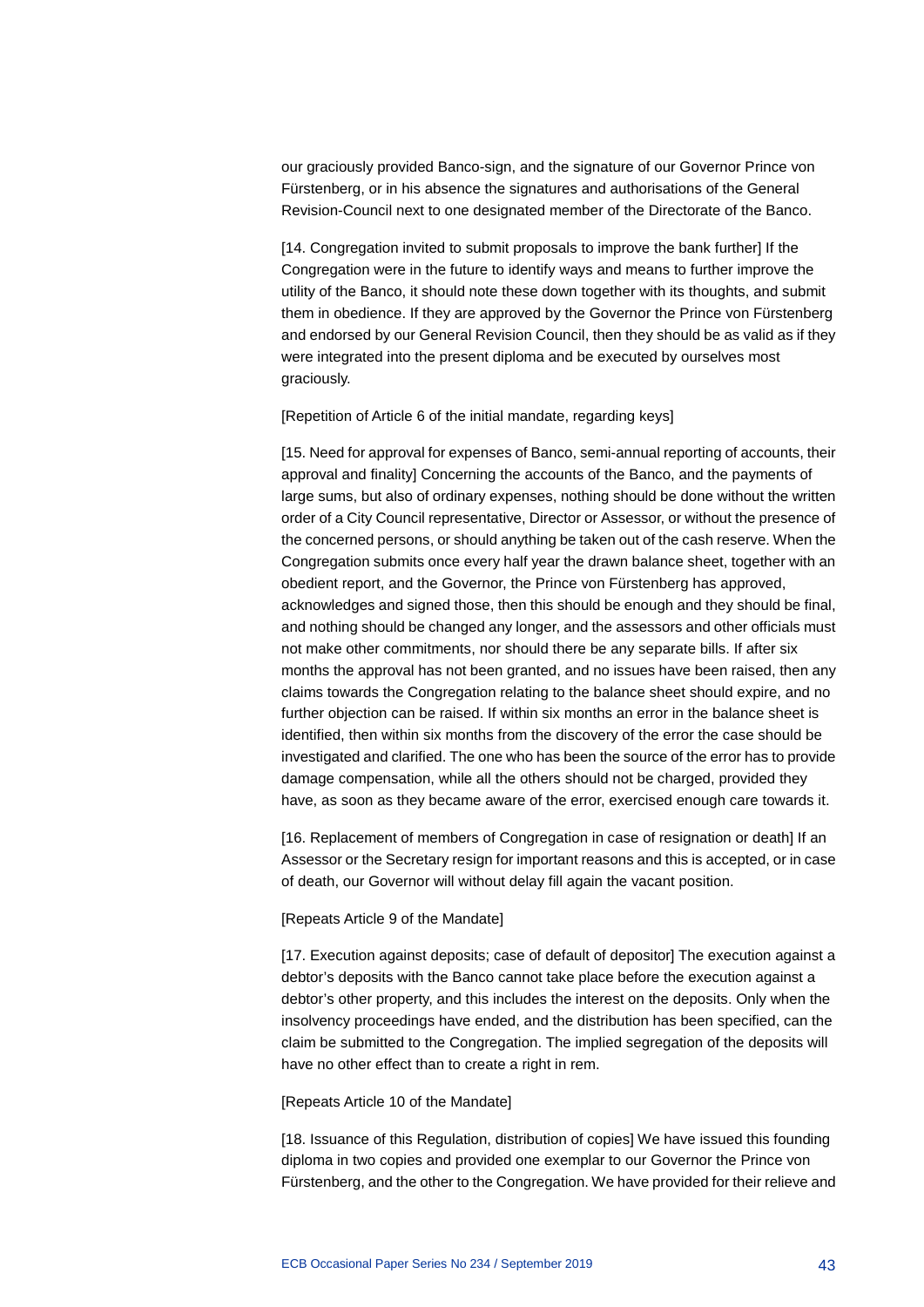custody, one copy with our royal seal to our friendly loved cousins of the Albertinian line, and one to our Finance Department in Dresden, because of the privileges and incomes establishing the Capital, as specified under the date Terespol near Brest, 28 November 1698 and Warsaw, the 14 (4) April 1699. This diploma and foundation-letter has been signed personally by us and has been confirmed by our royal seal. Done in Warsaw on 4 April 1699.

Title II. The tasks of the Directors, the Assessors, the Treasurer and the Secretary

1. [Purpose of this regulation] His Royal Majesty has clearly instructed all those to which the management of the Banco has been entrusted. This is to inform those who plan to deposit money with the Banco by providing them with a summary of it.

2. [Regular meetings of the Congregation] The Congregation should meet every Monday and Friday morning, during and outside the Fairs, and deliberate about the issues of interest for the Banco.

3. [Functions of the Directorate] The Directorate should convoke regular and extraordinary meetings and sets the agenda. The conclusions are based on the votes and are to be recorded in the protocol. It has one key to the cash reserve, and thereby to the documents and archive and the seal of the Banco: it co-signs the Banknotes; and it opens the instructions and other correspondence addressed to the Banco. It ensures with care that the balance sheet is drawn every half year correctly and submits it. It takes care that everything that serves the Banco is respected.

4. [Functions of the Legal Counsel] The tasks of the Assessors consist, as far as the Legal Counsel is concerned, in particular in the following: to prepare writings in the service of the Banco, or to carefully consider and revise writings prepared by the Secretary. To keep safe the key to the cash reserve and other repositories. Oversee carefully the archives and the writings, and ensure that the rules and procedures of the Banco are carefully observed.

5. [Functions of the Treasurer] The task of another Assessor, the Treasurer, is to raise the payments related to the Capital of the Banco, and to acknowledge them, to receive the deposits of the depositors, to pay out to depositors the due principals and interest, to pay out credits, to carefully maintain the cash account book that is entrusted to him according to the instructions, to safe-keep one of the three keys for the main cash treasure, and do support everything that helps the Banco's increment.

6. [Functions of the other Assessors] The other Assessors should relentlessly support the interests of the Banco and ensure that all employees, in particular the Accountant, do what they are supposed to. In particular they should be preset when the collateral against which the bank lends is received or returned, such that, through their presence, all disorder is avoided, and the collateral is correctly valued and in custody. Moreover, they should ensure that on the specified dates the balance sheets are prepared and submitted.

7. [Functions of the Secretary] The Secretary should keep all the writings of the Congregation in good order and archive them; he should prepare the minutes of the meetings and describe there in the most precise manner all issues presented and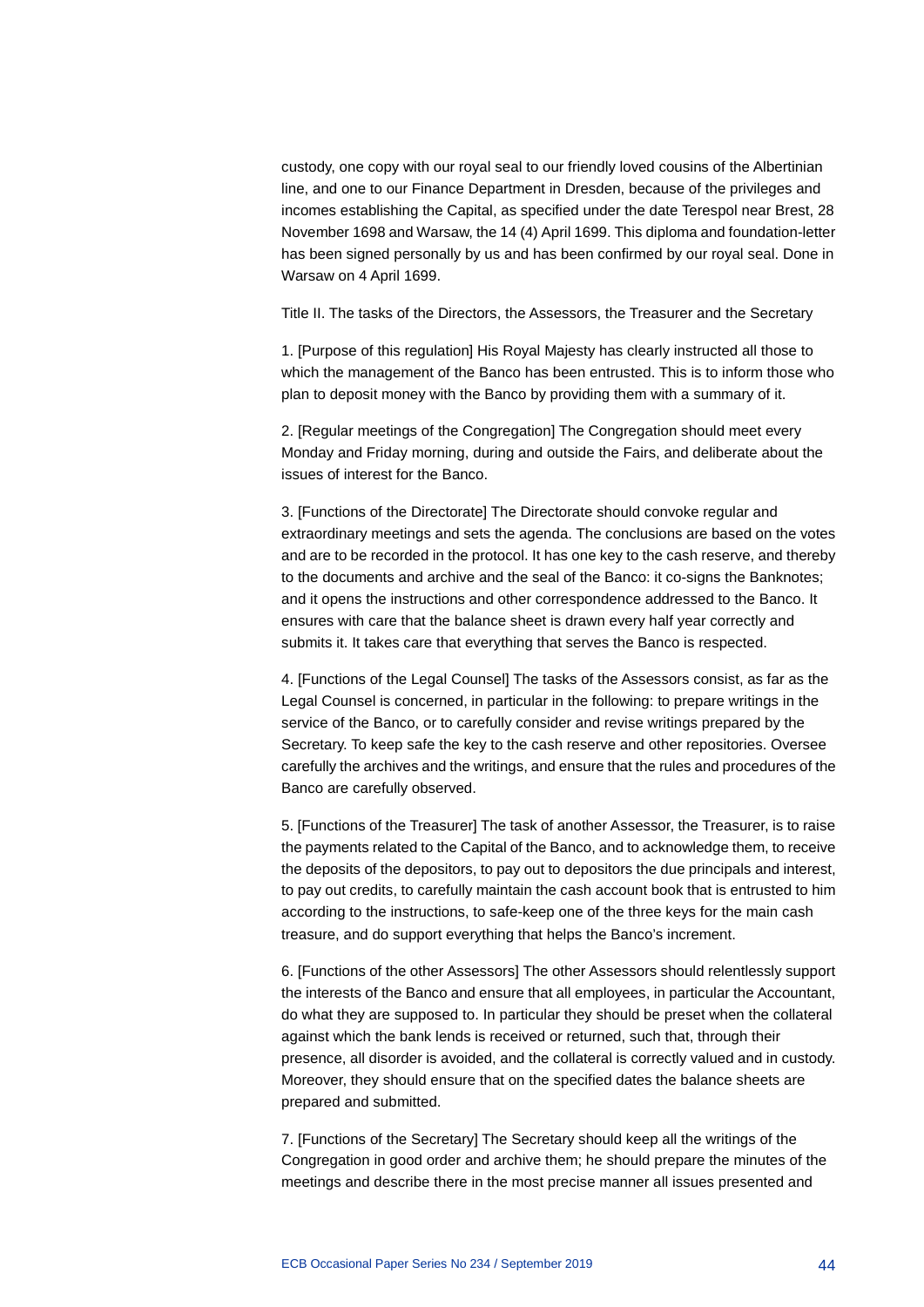resolved. Moreover, he should maintain a journal of all relevant reports, and one with all correspondence, and he should collect there also all notes and evidence which serve the understanding of a report. He should also diligently undertake all the correspondence and he should prepare carefully and thoughtfully all writings and should submit them to the Congregation for their viewing and consideration. He should also sign everything that is issued by the Banco.

8. [Functions of the Accountant] The Accountant is required to execute everything that is suggested to him with diligence; he should maintain full confidentiality and should avoid forbidden correspondence. He should be present in the places necessary in the morning and afternoon to execute his tasks and to register everything orderly in the main and subsidiary books. He will submit the books monthly to the Congregation so that they can be compared with the protocols of the Directors and the Cash Reserve book of the Treasurer. He should also maintain a collateral book, in which the receipt and return of collateral is always correctly noted down. Finally, he will draw a correct balance sheet every time 14 days before the Eastern and Michaelis Fair and will submit them to the Congregation and will do everything else required in his instructions.

Title III: Depositing money with the Banco

1. [Depositing with the bank – procedure] He who intends to deposit with the Banco has first to register with the Congregation, and to signal the amount that he wants to entrust to the Banco. Then this is reported by the Congregation to the Governor such that the necessary banknotes are issued, in order to be able to hand them out to the creditor.

2. [Depositors to provide their signature and seal for future identification] Whoever makes a deposit with the Banco should leave with it his signature and seal; the domestic depositors should do so in a dedicated book for it, the foreign depositors should send them on a separate paper and send them in with the subject: for the recognition of my writing and signet. This is to prevent fraud to the detriment of the Banco or of the true owner through the submission of wrong signatures or seals at the time of repayment or interest.

3. [Custodian services provided by bank] It should be free to everyone to deposit something, as often as he wants, with the Banco. The City halls vault and the cellar under the stock exchange should be available for this anytime.

4. [Minimum deposit size] The minimum deposit one should be able to make with the Banco is 300 Reichstaler.

5. [The monetary standard and guarantee of its maintenance in future] Nobody should worry that someone's deposits would suffer sooner or later from a reduction of the monetary standard. Everyone should have the freedom to deposit his money with the Banco in the form of irreproachable entire Taler coined according to the Reich's raw and fine content ["Schrot und Korn"] of 14 Loth and 4 Grän [i.e. 88.889% finesse], or other sound and current species. It is promised with all force that when the deposits are repaid, those who paid in Reichstaler species should obtain such back, and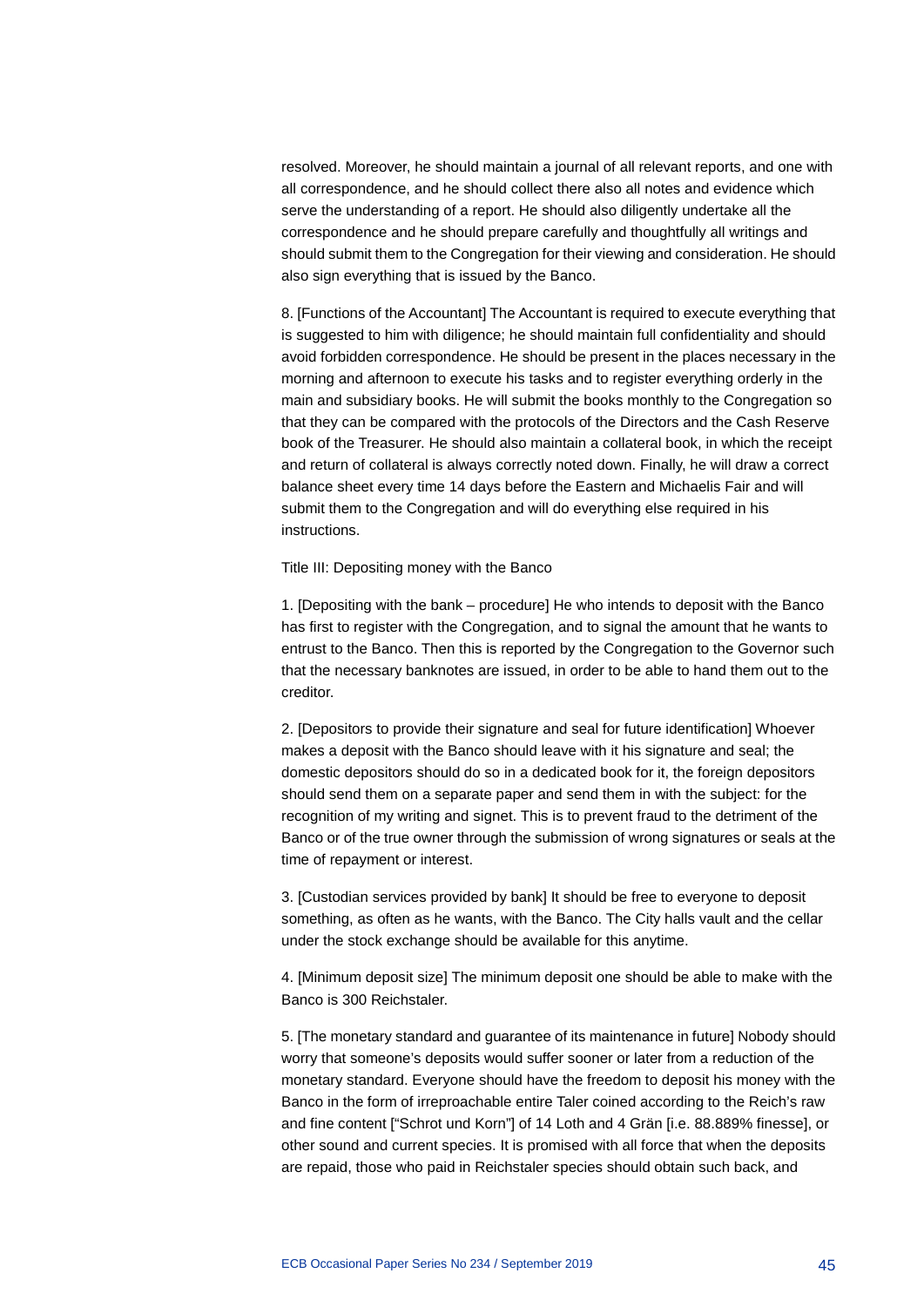whoever deposited [other] current money should receive similar types of coins, as valid and usual at the time of the deposit, or coins equal in terms of value and proportion.

6. [Contact persons to promote the bank in other European commercial cities] So that everyone knows about the establishing of the Banco and about its entire constitution, it has been considered necessary to nominate in the most distinguished cities of Europe persons to which the Banco-constitution will be transmitted in a credible form, and whom those who consider depositing their funds with the Banco can contact to satisfy their needs to obtain necessary information. These persons are: [list of persons/firms, one each in Prague, Vienna, Bolzano, Venice, Florence, Genoa, Milano, Lyon, Paris, London, Amsterdam, Brussels, Cologne, Frankfurt, Nurnberg, Augsburg, Strasbourg, St. Gallen, Zürich, Hamburg, Copenhagen, Stockholm, Berlin, Gdansk, Warsaw, Breslau.

### Title IV: About banknotes

1. [Format of banknotes] All banknotes should be written on parchment and be in accordance with the following single template:

"In the name of his Royal Majesty in Poland etc. We from God's grace Anthon Egon Prince von Fürstenberg etc of the Arc-Princedom of Saxony, also Governor of other countries, I profess in virtue of his Royal Majesty's otherwise identified pledge, that N on the below specified date has made a deposit in Species Reichstaler to the said Banco. Reichstaler which in total will bear an interest of 6%, with the same content as the deposited money, paid half at the Leipzig Easter fair, and half at the following Michaelis market. The deposit itself will be repaid in same value and sort after it becomes due and when the precisely specified conditions for termination have been respected."

(L.S.) Egon Prince von Fürstenberg

(L.S.) N.N. The directors

N.N. Secretary

2. [Signing of banknotes, seal, referencing them in main ledger] And as the banknotes document the debt that his Royal Majesty as sponsor of this Banco assumes, they have to be signed by the high Governor and by the Directors from the Council of Leipzig; be stamped with the seal of the Banco; contain a reference to the place where in the Main Books the banknote is registered, with page number, and finally be signed by the Secretary.

4. [Case of loss of banknotes] The banknotes have to be preserved with particular care. If they were lost through unfortunate coincidence, such that one is no longer able to prove one's claim through the banknote, and the Banco could not discharge itself by taking back the banknote, then the following should be done. The interested creditor, to allow him to obtain again what is his, should duly register with the Congregation, and have this being looked up in the debt-ledgers. If one can find there the stated facts, and everything is right, then he should receive, against the issuance of a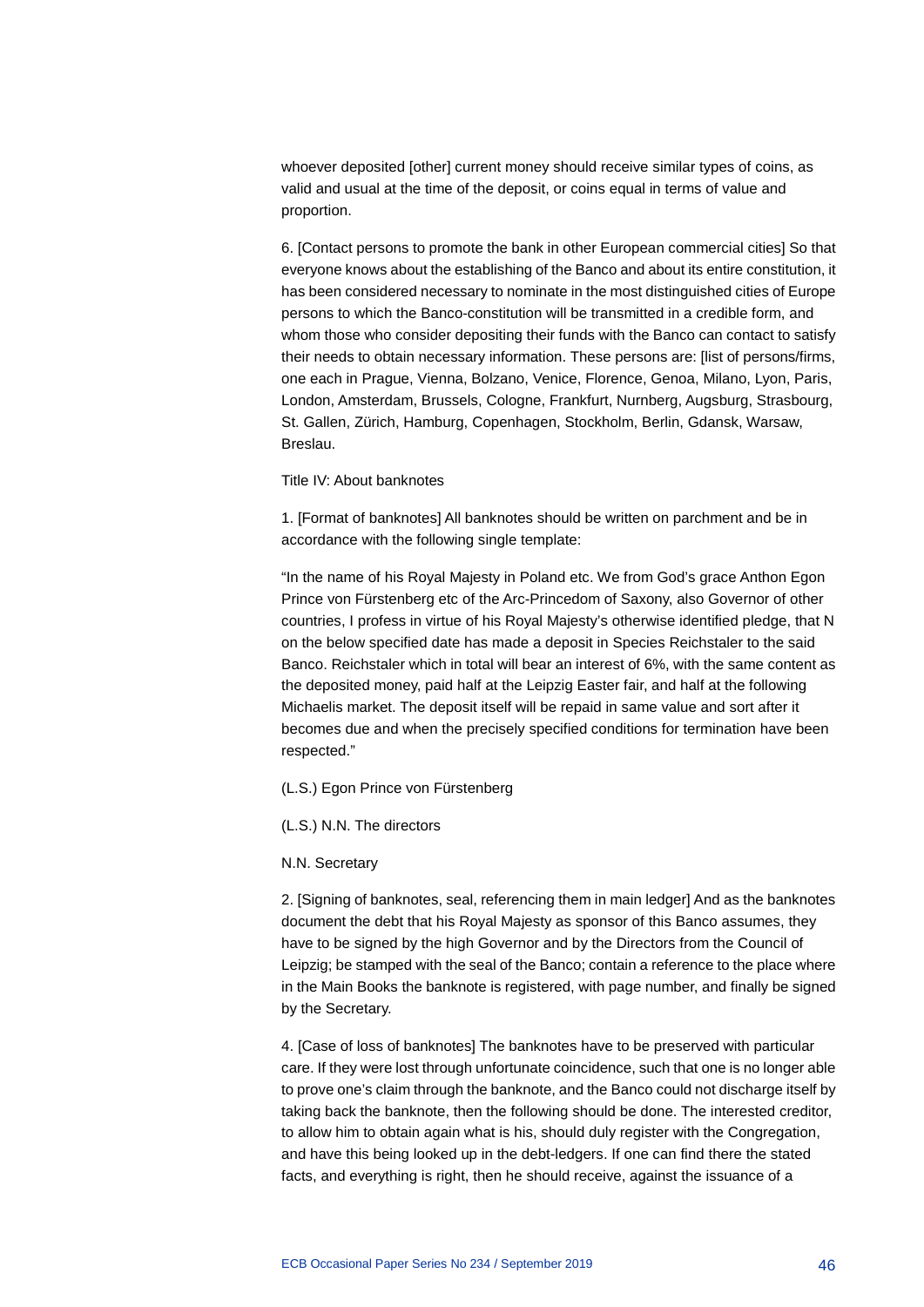mortification-paper regarding the lost banknote, a new banknote of the usual above-described form. A detailed protocol should be made to register all the circumstances in a diligent and clear manner.

Title V: The payment of interest for the deposited money and the receipts to be issued

1. [Interest rate on deposits and their payment] The interest that arises to the depositors is 6% and is to be paid on two dates, every six months, namely at the Leipzig Easter and Michaelis fairs at the latest on Thursday in the payment week.

2. [Format of receipts for interest payments] For the receipts, the following template will be used and will be printed in German and Latin language: "I having signed below this document confirm that the Congregation of the Banco in Leipzig of his Royal Majesty in Poland has paid me in cash today for my deposits of == Reichstaler interest of == Reichstaler; I therefore give up the excuse of not having received the money, and have therefore issued this receipt."

Title VI: The transfer and reassignment of deposits

1. [Transfers of deposits as reflected by renewed banknote issuance] Whoever wants to transfer and reassign his deposits should be free to do so at any time, but it needs to be notified to the Congregation, so that afterwards this is respected. A decree has to be mandated in which the deposit and the person who benefits from the transfer is stated. Afterwards the Secretary prepares a new banknote, to be signed in the due manner and be registered in the books. Then the old banknote is returned and the new one is handed out, so that the creditors of the Banco are satisfied.

2. [Case of death of depositor / banknote holder] In case of the death of the owner of a banknote the re-assignment to the heirs is necessary. For this to happen, the heirs and in particular the guardians of minor heirs should legitimate themselves through the relevant official documents and afterwards, when being recognised as the legitimate and sole heirs, they should register at the Banco with regard to the interest payments to ensure that they can receive them.

3. [Case of dispute between heirs of depositor] In case of a dispute over who amongst several is the right heir, the money should remain with the Banco until the dispute has been clarified and all interest and deposits can be paid out at once.

Title VII. The repayment of deposited money

1. [Minimum duration of deposits and exceptional partial early repayment] With regard to the termination and recalling of deposits, the notification published on 28 December 1698 already ordered that whoever deposits a basis of 10 to 30 thousand Reichstaler should do so for at least one year, whoever deposits 30 to 60 thousand should do so for two years, and whoever deposits more, for three years. It is possible to exceptionally recall earlier up to one-third of the deposits.

2. [Notice period for withdrawing deposits] Whoever has deposited less than 10,000 Taler in the Banco should give notice 1/4th of a year in advance, whoever has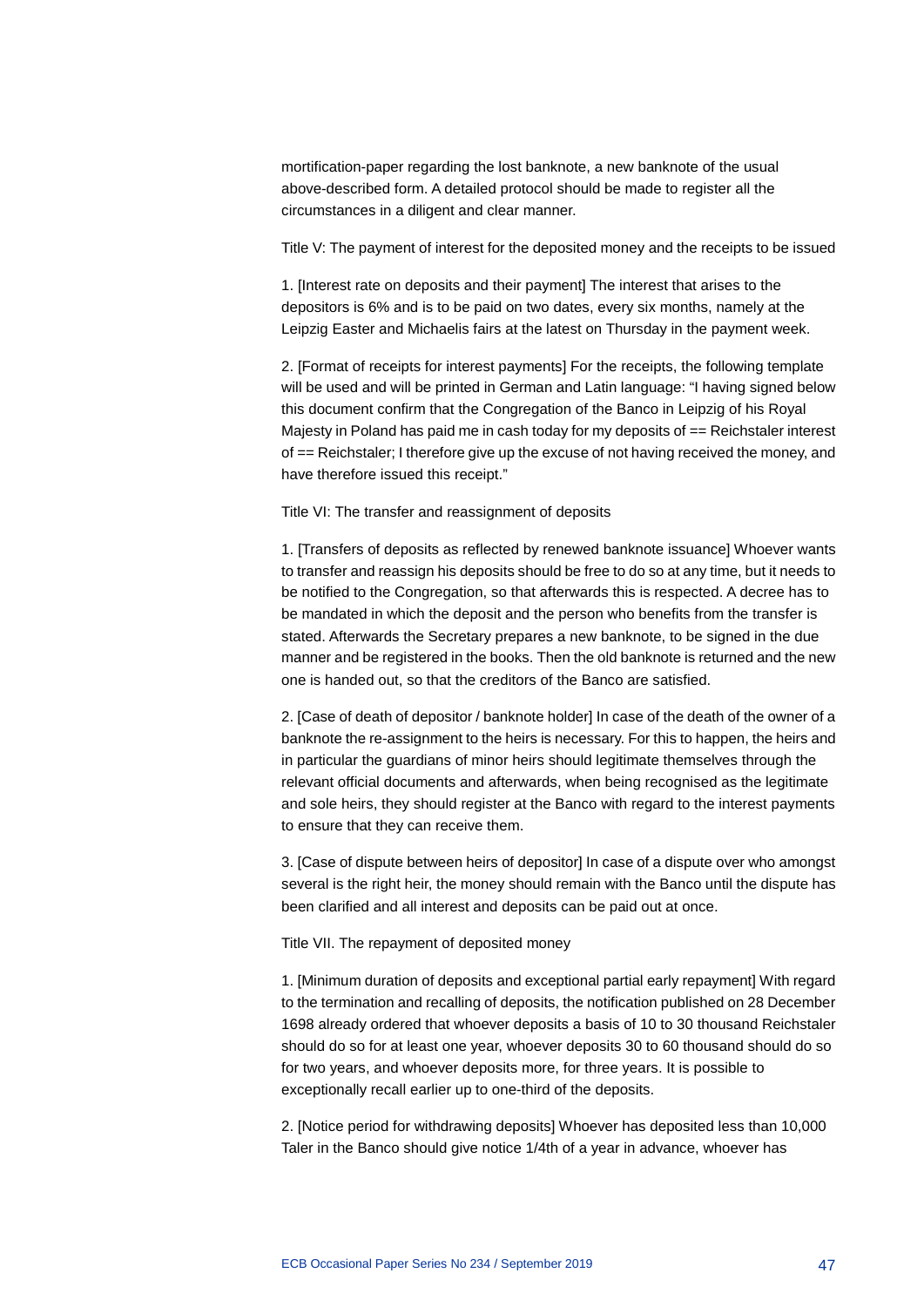deposited below 30,000 Taler, half a year, and whoever has more, one year in advance.

3. [Duty to withdraw matured deposits, otherwise automatic prolongation] If the specified notice period has passed, the money should be paid out in a timely way. If however the money is not received and the creditor lets the maturity date pass, then it should be implicitly assumed that the money is deposited for another year with the Banco. A renewed notice would need to be given to withdraw the money, or otherwise a renewed prolongation will automatically take place. A new banknote will be issued to him and should be accepted by him wherever he is.

4. [Termination of deposits by bank] The Banco explicitly reserves its right to terminate the deposits of her creditors in a similar manner.

5. [Written acknowledgement of deposit termination notice] To avoid any confusion, he who wants to withdraw his deposits should obtain from the Congregation a recognition of his termination notice with day, hour and year.

6. [Payment of money by an authorised agent] If someone wants to receive his money or interest back and cannot himself be present, then the one to whom he gives order to receive the money should be sufficiently legitimated through the authorisation confirmed by a court and he should hand over a receipt that is signed by the principal.

Title VIII: About who can obtain loans from the Banco and provides collateral

1. [Eligible borrowers] Cities, municipalities, churches, schools, village and craftsmen associations, factories and such like, according to the legal prescriptions; domestic and foreign merchants; and everyone can be helped with money from the Banco, conditional on them giving protection to the Banco through sound collateral.

2. [Minors and women as borrowers] As also usual for other banks, minors and women without curator, sons still under the force of their father, regardless of the Macedonian Council decision, can borrow money against collateral, so it shall also be for this Banco.

3. [Legal guardians borrowing for their ward and with ward's collateral] Legal guardians may borrow for their ward against collateral, if necessity or utility requires it. If they want to provide as collateral real estate, they however need to obtain consent of the public authorities.

4. [Borrowing under covered name is possible] If someone wants to borrow against sound collateral money from the Banco, but for substantial reasons cannot reveal his name and rank and instead wants to borrow under a covered name, this may be allowed.

5. [Safeguard against pledge of stolen goods] To avoid that this is not misused by the submission of stolen goods being pledged as collateral with the Banco, persons from whom something has been stolen have the option to inform the Banco about it, such that he can be helped if his things surface.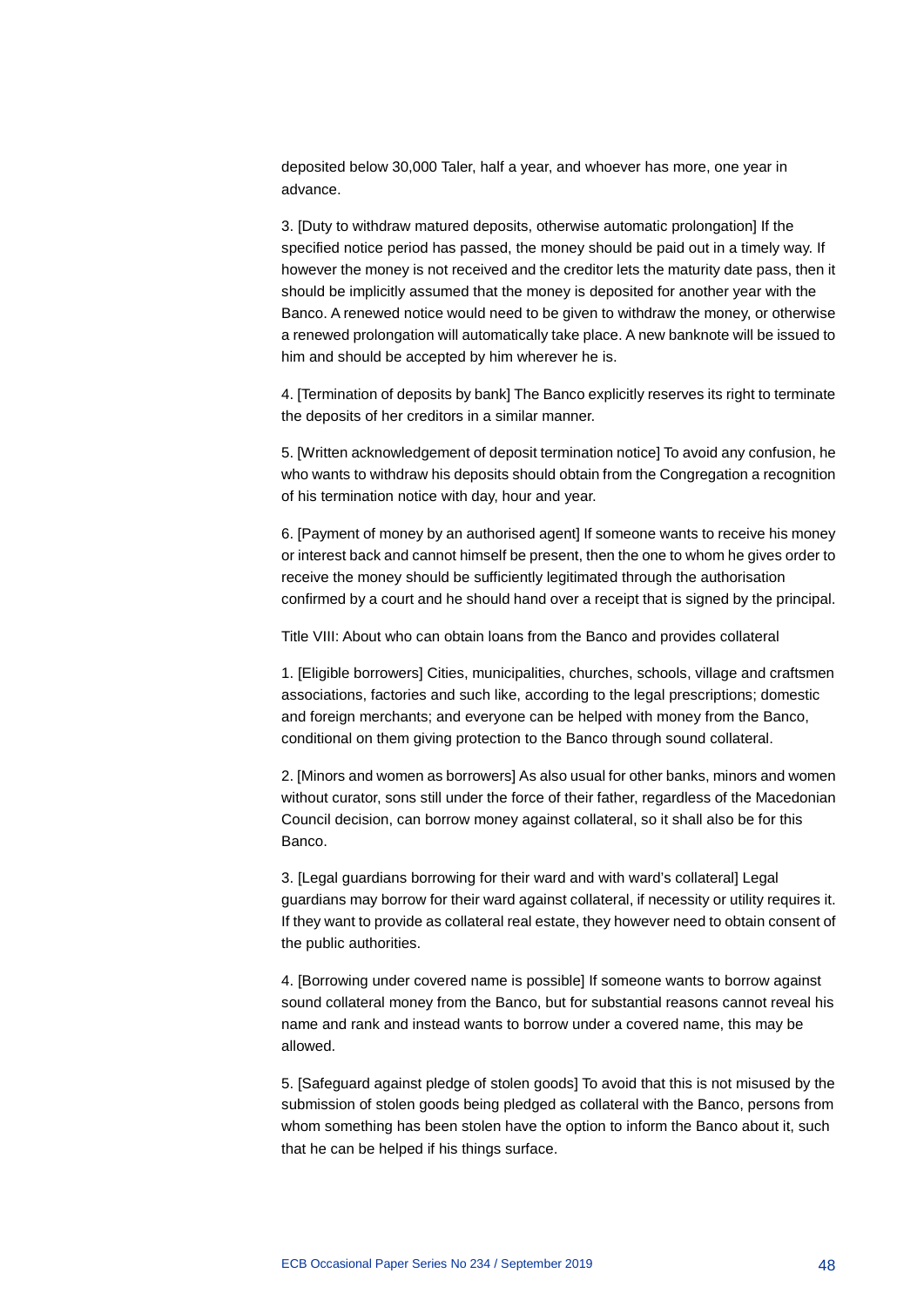6. [If collateral has been pledged by non-owner] If it materialises that collateral, on the basis of which someone has borrowed, was not owned by this borrower, and the real owner declares himself, then he should receive the collateral, but he should previously pay back the loan and the interest.

Title IX: About eligible collateral

1. [Eligible types of collateral] The Banco can provide advances against all jewellery, gold, silver-tableware, tin, copper, etc. and various current merchandise, however subject to the conditions below.

2. [Land property as collateral] Similarly one will lend against land property, if it is in the Electorate, the included countries or the other lands of his Royal Majesty, in a manner as prescribed below. The property can consist in entire estates or in segregated fields, grassland, woods, or similar.

3. [Discounting of bills of exchange] To make sure that the merchants will be helped even more by this Banco, one has found good that merchants can also obtain money without collateral but on bills of exchange, if such a letter has been endorsed by one further merchant, and if the borrowing merchant owns unpledged land property within the country.

4. [Deposits as collateral] As it can easily happen that someone who has deposited money and according to the amount cannot withdraw it before 1, 2 or 3 years, in the meantime however unavoidably needs a part of it, and would leave another part in the Banco, then a loan can be provided to him without additional collateral as he remains a net creditor to the Banco. The loan will be provided against an as high interest rate as possible, but at least 8%.

Title X: How much to lend on various types of collateral and about the repayment of money

1. [50% Haircut on land property] On land property, half of the value that they have at this place, and an official certificate must provide evidence that it is not yet encumbered with another mortgage.

2. [Haircuts on mobile goods between 2/3 and 1/4] On mobile goods the following loan values should be applied: for gold and silverware three-quarters of the correct value but excluding labour cost; on usual merchandise one half, or in case their quality is confirmed two-thirds; on non-usual merchandise and jewellery one-third. In the case that the jewels have good weight, the Banco may, depending on circumstances, grant him one half.

3. [Haircut on gallant object subject to discretion] What to lend against gallant objects and related merchandise is left to the assessment of the Congregation, because of the variability of fashion.

4. [Minimum loan size] The smallest loan amount should be 50 Taler.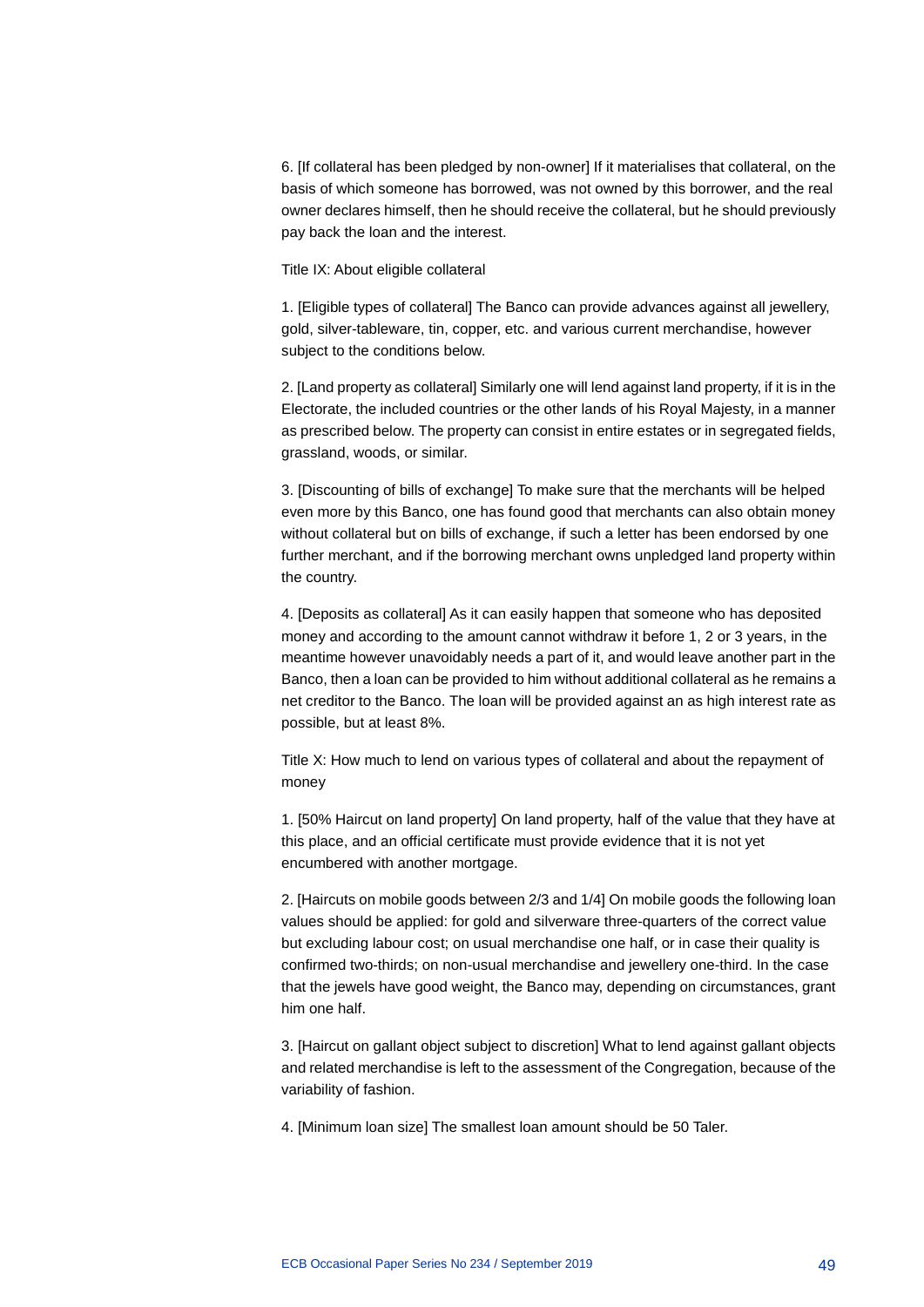5. [Maximum maturity of loan] The pledged collateral should be cashed in again after one year at the latest. The Congregation can allow an extension if it is duly requested, and the interest has always been paid.

6. [Collateral liquidation when loan is not repaid at maturity] If the repayment date approaches, and is not respected, then on a publicised date the collateral will be auctioned at the bourse if a mobile good, or in the case of land property the foreclosure will begin. No prior execution, nor valuation are required, but at the fixed date the proclaimed pieces will be directly attributed to the highest bidder. An explicit derogation applies to the requirement of valuation foreseen in the code of procedures. The surplus of the proceeds can be paid out, after subtraction of interest and costs, to the previous owner, or if in the context of an insolvency, according to the royal laws, also to the creditors.

7. [Recourse to guarantor if no collateral was provided and loan is not repaid] In case no collateral had been provided, one has to act as follows: if a merchant had submitted a bill of exchange that another third domestic person had endorsed, execution applies to the Principals according to the law of bills of exchange, towards the endorser, but in case of amicable payment with subsequent liability of the hypothecated land property, as necessary. The latter is also to be taken from the members of craftsmen unions and municipalities, if they have committed as guarantor jointly and separately.

Title XI: How the collateral is to be valued, and what to be done in case of unexpected failure

1. [Valuation to be done by sworn in experts] Every collateral needs to be valued by one or two persons that have been explicitly mandated to do so by the Banco and who have the best expertise and need to have been sworn in under the royal authority, and in particular for precious objects need to attest the value. The Congregation is not bound to any valuation other than this one. The statement of the valuators is to be made in the full assembly so that the Secretary can record duly the entire context. The ones who have submitted the collateral have to accept the diligent and final valuation.

2. [Collateral pledger to pay valuation costs] The one who submits the collateral has to pay the valuation and custody fees, the letter relating to the suitable separated place. The amount of the fee will be specified each time in an equitable manner by the Congregation, and the valuators must accept it.

3. [For pledged land property, Banco to seek confirmation from public authorities] To avoid that the Banco makes losses in case of unexpected failures and is even better protected, it will, when lending against land property, seek the consensus and confirmation of the relevant public authority, which should, without imposing fees, comply with the request.

4. [Claims of Banco senior to all other claims] All other creditors are junior to the Banco, whatever the other creditors may want to have as privileges.

5. [Pledging of fief] He who wants to borrow money from the Banco while pledging fief, had to receive and submit the consent of the liege lord and the co-feoffed.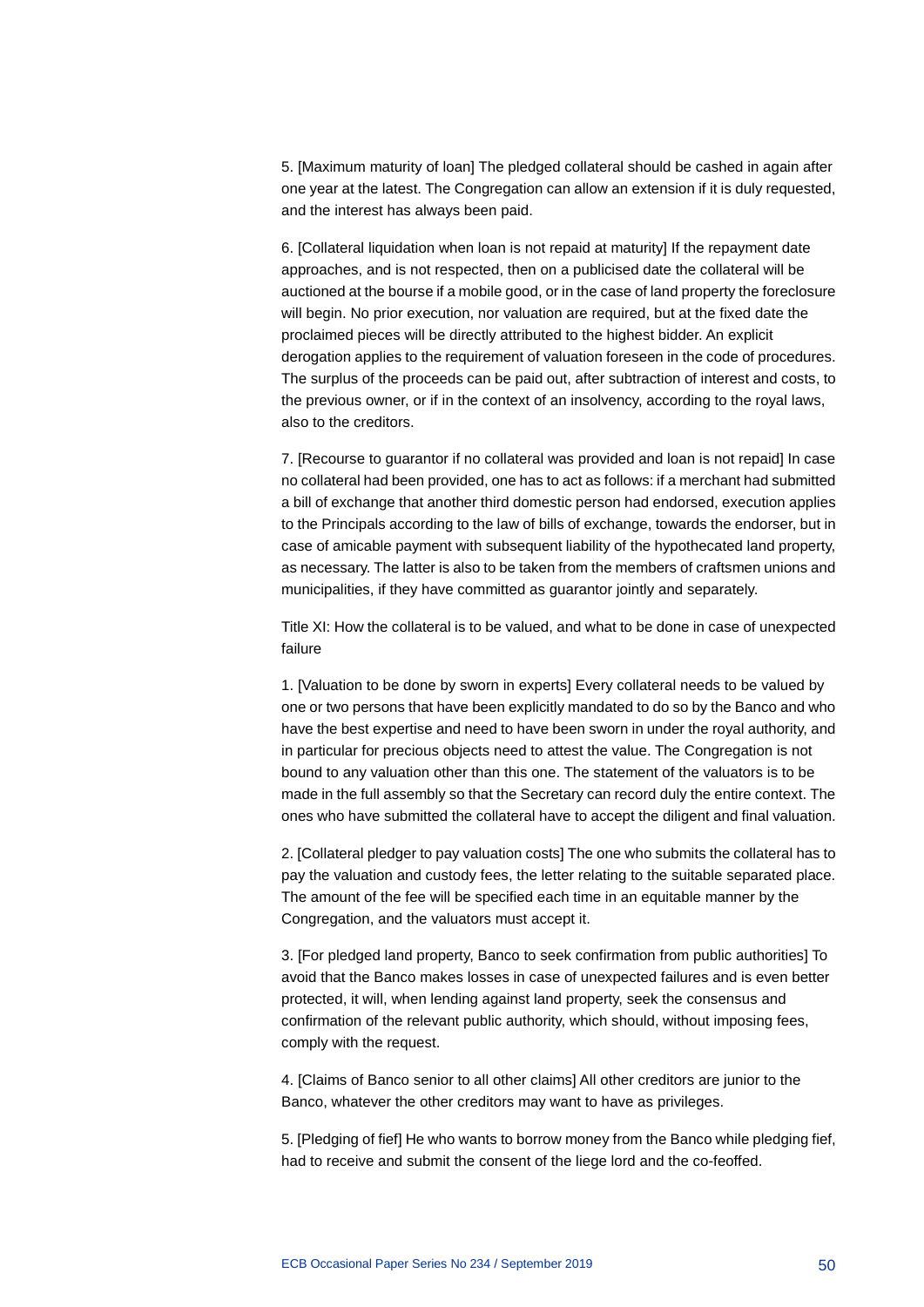6. [Case of depositor's default] If in case of a default, money remains as deposit with the Banco and fruitlessly remains there, then the creditors should be informed [and be given banknotes] and interest of 2 to 3 percent should be paid depending on the circumstances, but once the court's designation decision has become legally binding, the assigned money and interest is to be paid out immediately.

7. [Banco not subject to normal legal court proceedings] Finally, the Banco should not be involved in any lawsuits, nor should appeals be permitted in its affairs, which should proceed irrespectively. The protest should be considered to be solved outside legal proceedings and a subservient report on the matter and its development should be prepared. If someone believes that his complaint would still not be solved by that, he should be permitted to seek his relief obediently with the Council for General Revision [General-Revisions-Rath] and will have to see its rapid resolution there.

Title XII: What the Banco is allowed to take as interest

1. [Interest rate on loans] Since the Banco will remunerate deposits with six percent annually, his Royal Majesty has allowed the Banco to take 7, 8, and 9 percent or even more depending on things and circumstances and should not Be concerned about being liable for having thereby committed usury.

His Royal Majesty's most gracious will and opinion is that this Banco regime is being applied in the highest obedience, in all points and articles, in terms of content and meaning, and that nothing is being done nor performed against it. Hence several copies have been issued and been given his Royal Majesty's highest General Revisions Council's seal and been signed by the highly esteemed Governor. Given in Leipzig, Pleissenburg Castle, the 10th (20th) May 1699.

Egon Prinz von Fürstenberg (L.S.); Bernhard Zech; Heinrich Dauderstadt/S.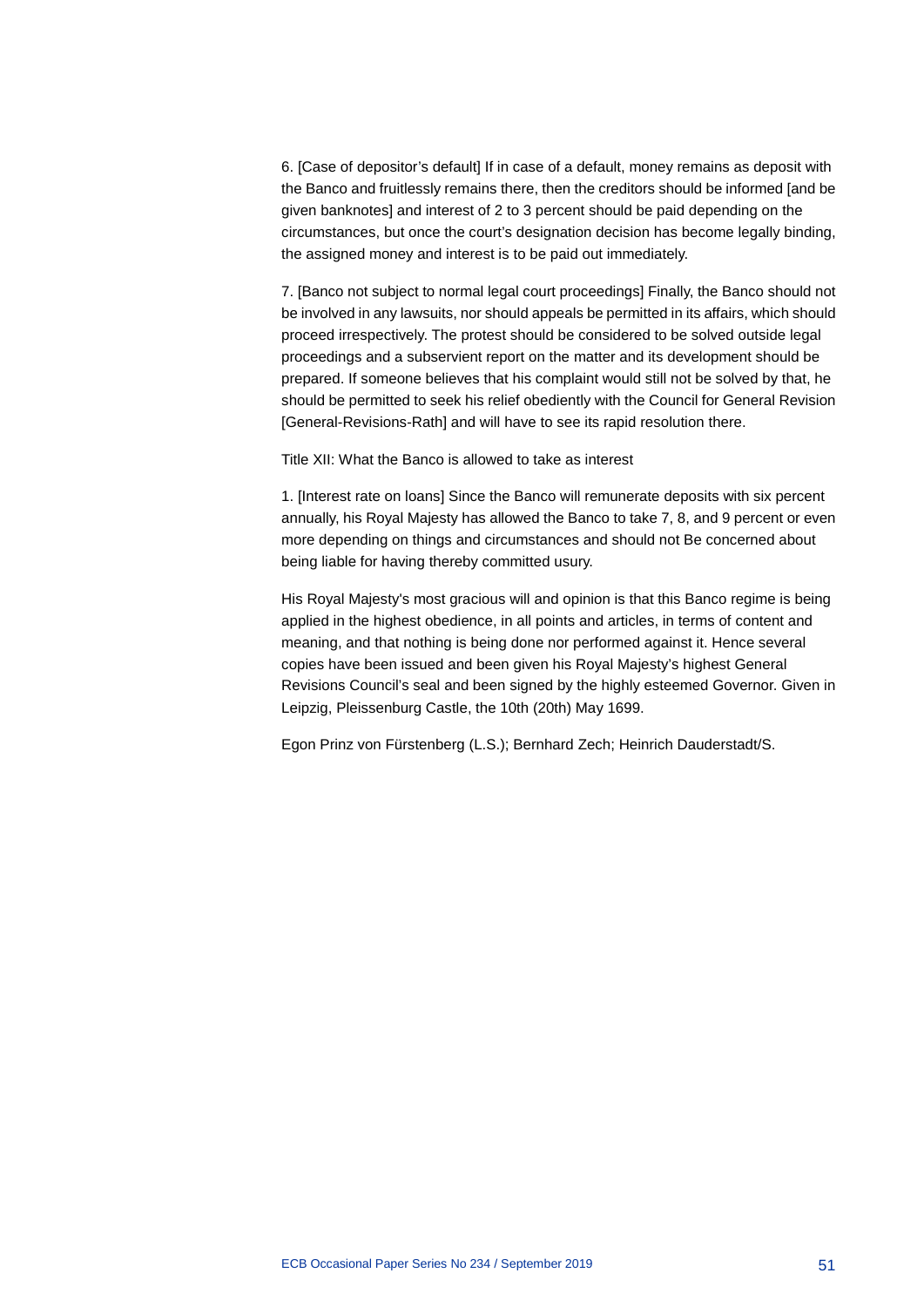# 6 Banque Générale (1716-1718/20)

### 6.1 Schematic overview

• Genealogy: Courtois (1875, 1) believed that there had been no trace of any attempt to found a central bank up till the end of the reign of Louis XIV, because in France "the arbitrariness in financial matters was too much the rule … to allow for the possibility of an institution based on trust, order and equitableness." The comprehensive study by Paul Harsin (1933) corrected this view, providing evidence of a number of projects of national public banks since the middle of the 16th century. A first project of a central state bank failed in 1548, mainly because of a negative assessment by theologians, who emphasised that the planned interest charged on loans would be usurious, and that the bank would likely accumulate excessive power in economic life (Harsin, 1933, 5-9). A second such project was rejected in 1566, again despite royal support (Harsin, 1933, 9). A third project, this time explicitly aimed at establishing a "Banque de France", was even approved by the Conseil royal on 20 December 1608, but again did not reach the implementation stage (Harsin, 1933, 10-11). For all three of these state bank projects, there was however no evidence that they would have aimed at issuing central bank money in the form of either deposits or paper notes. The first true central bank project, namely a state giro-bank following the Venetian example, was proposed in 1644 (Harsin, 1933, 11-14), with a rather detailed document issued that year in French, outlining the project (provided by Harsin in an annex, p. 95-98). The bank would have had privileges similar to those of the successful central banks of that time (monopoly in settling bills of exchange, payment in bank money would be commanded and acceptance could not be refused, bank money could not be seized by authorities; Harsin, 1933, 95). The project document explains the strong efficiency advantages of giro-payments relative to the ones of specie payments and the positive impact on commerce (p. 96). Finally, the document of 1644 extensively describes the advantages of the project for the King, namely in terms of the regular profit that the bank would generate (such that the King could reduce taxes), and as source of credit for the King (p. 97-98). The bank would have been managed by an experienced banker from Venice who would have moved to Paris for this purpose (p. 98). Evidence on how the project was received, and why it did not reach the implementation stage is missing, although it would have been extensively debated (p. 13).

The next wave of projects for a Banque de France started in 1701 and continued almost without interruptions until John Law was eventually successful in launching the Banque Générale in 1716 (Harsin, 1933, 15-53). All were heavily inspired by the Bank of England, created in 1694. An outstanding project in terms of preserved documentation was the one promoted by a Frenchman from London, on the basis of a design by an unidentified non-French person. The Frenchman described the project in three letters dated January/February 1702, presumably addressed to Louis XIV's morganatic wife Madame de Maintenon, and in a detailed annex entitled the "Mémoire au sujet de l' établissement d'une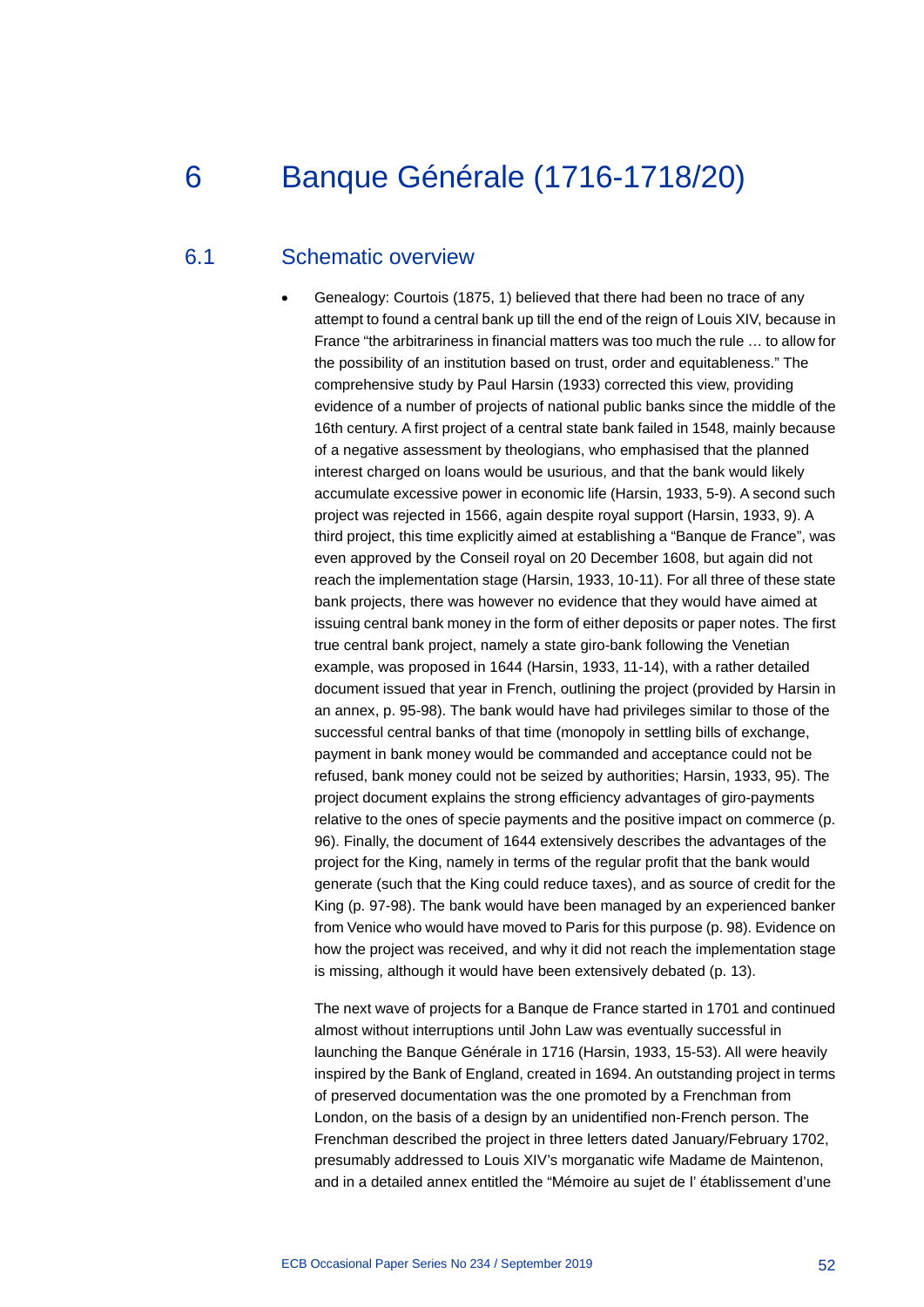Banque de France", covering all key aspects of the envisaged bank, such as its capital, governance, liabilities, assets, economic advantages, and benefits to the crown. Like the Bank of England, it would have issued banknotes and would have conducted both discount and collateralised lending operations, i.e. it would have been a complete and modern 18th century central bank. Harsin (1933, 26-30) believes that the non-French person behind the project to whom the French author of the letters refers to would likely have been no-one else than John Law, but e.g. Murphy (1997) does not take up this hypothesis.

Instead of implementing the "Banque de France" project of 1702, France issued between 1701 and 1711 non-convertible "billets de monnaie", a form of state paper money to address the scarcity of species and the poor financial situation of the crown (e.g. Murphy, 1997, 116-117). A number of further banking projects launched between 1702 and 1715 all did reach the implementation phase (Harsin, 1933, 37-53).

John Law, the intellectual father and founder of the first central bank of France in 1716 was a Scottish gambler, economist and banker who had spent, before coming to Paris, years of his life in London, but also had been for extensive periods in Amsterdam and Northern Italy, and was thus well aware of the central banks in those places (e.g. Murphy, 1997). In addition, Law was obviously an original thinker himself, and author of a book which is often regarded as the most advanced one on money and finance of the early 18th century (Law, 1705; Murphy, 1997, 77). In his first years as an economist, he was a prominent proponent of land-based central banking, but at the latest with his proposal for a bank in Turin (with similarities to the Banque Générale proposal) he had given up the land bank idea. As summarised in detail in Murphy (1997) or more concisely in Roberds and Velde (2014, 62), Law, after moving to Paris in 1713, submitted first a proposal for a public bank to the King in 1715, designed to be both the fiscal agent of the Government and issuing notes. Initially, this bank was conceived as a 100% reserve bank, but its eventual objective would presumably also have been to improve credit conditions and increase the money supply (Murphy, 1997, 138-148; Roberds and Velde, 2014, 62). The proposal was however rejected as premature (as 9 out of 13 bankers and merchants in a hearing opposed the scheme) and the Government solved its acute fiscal issues instead by a devaluation and debt conversion into perpetual bonds. Instead, in 1716, Law was granted the right to establish a private bank, close to the example of the Bank of England, with initial capital to be provided in the form of government debt. As Velde (2007, 276) notes, "the bank's business was to discount merchant bills and bills of exchange and to issue notes", which all resembles the Bank of England.

• Place in the history of central banking: It was effective as a note-issuing bank at the beginning and until sometime in 1719 a true success in terms of improved payments and credit conditions in France. According to contemporaneous reports, it "succeeded, inter alia, in increasing the money supply, reducing the interest rate, improving France's exchange rate with other countries, and helping to re-animate a moribund commercial sector" (Murphy, 1997, 149). According to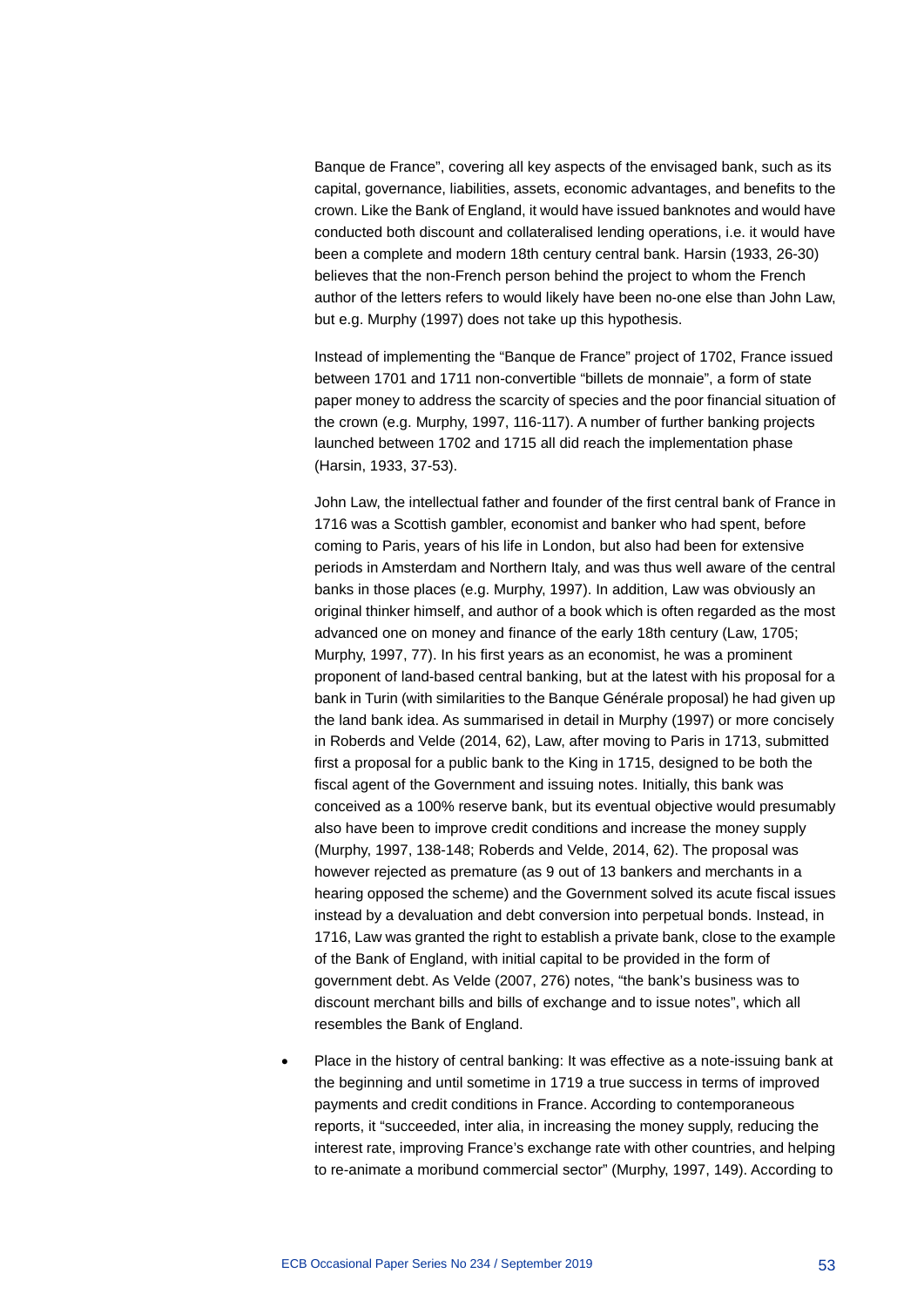Steuart (1767, Book IV, Part 2, chapter XXV) the bank "obtained great credit" and all relevant writers would have "abundantly" certified the "incredible advantage produced by the operations of Mr Law's Bank". The 1716 bank also was innovative in a number of details, such as that notes were denominated and payable on demand in silver coins of a specific weight, defining the unit of account of the bank, rather than in units of account established by the Government (see Steuart, 1767, Book IV, Part 2, Chapter XXV; Roberds and Velde, 2014, 63). This aimed at protecting the central bank money holders from the Government debasing the currency. Later on, the bank innovated in various aspects, although unfortunately ending in the "banqueroute de Law". According to Velde (2007, 278) it would have been the first full-scale implementation of a fiat currency in Europe. It destroyed the reputation of banking and banknote issuance in France for at least 50 years. The note circulation in mid-1719 would have been 40 million livres, comparable to the one of the Bank of England (Roberds and Velde 2014, 64).

• Policy objectives: Initially the idea of the Banque Générale was to support the economic development of France by making it benefit from a central bank, as other commercial places had one, as described in detail and clarity in Law (1715a), (1715b) and briefly in the preamble of the charter itself: "The advantages that public banks have provided to several states in Europe, of which they have sustained the credit and re-established trade and supported the manufacturers have convinced us of the utility that our people will benefit from of such an institution". Also Velde (2007, 278) considers that "the primary purpose was not deficit financing, but stimulating the economy by the provision of credit and an efficient payments system". The miserable state of France in 1715, that Law wanted to redress through his bank, is described openly in Law (1715b):

"France is reduced to a weak and depressed state. The people are overloaded, the state debt has increased strongly, the crown is forced to fail on its promises, the navy is neglected, the species are exported, the industry and commerce are abandoned, the merchants reduced to bankruptcy, the population and royal revenues reduced, luxury expenses strongly increased, considerable economic inequality, on one side extreme wealth, while the others can hardly survive: eventually the state withered and neglected from the high rank which it should hold amongst the powers, while the other nations have augmented in strength and wealth, by supporting the public trust and the industry of their people."

He also assesses the French fiscal system as bad ("mauvais") while the English one would only be "mediocre" (1715b, 566) and notes that "the English understand money, credit and commerce better than the French" (1715b, 564). The remedy that Law proposes is the establishment of a bank that would, similarly to the Bank of England, eventually also lower the funding costs of the Government and thereby make it possible not only to redress commerce, but also the state, as "the experience of all commercial nations has confirmed the utility of banks" (1715b, 564) and as "money is for the state what blood is for the human body" (1715b, 567). The "fiscal" intentions of Law are already rather clear in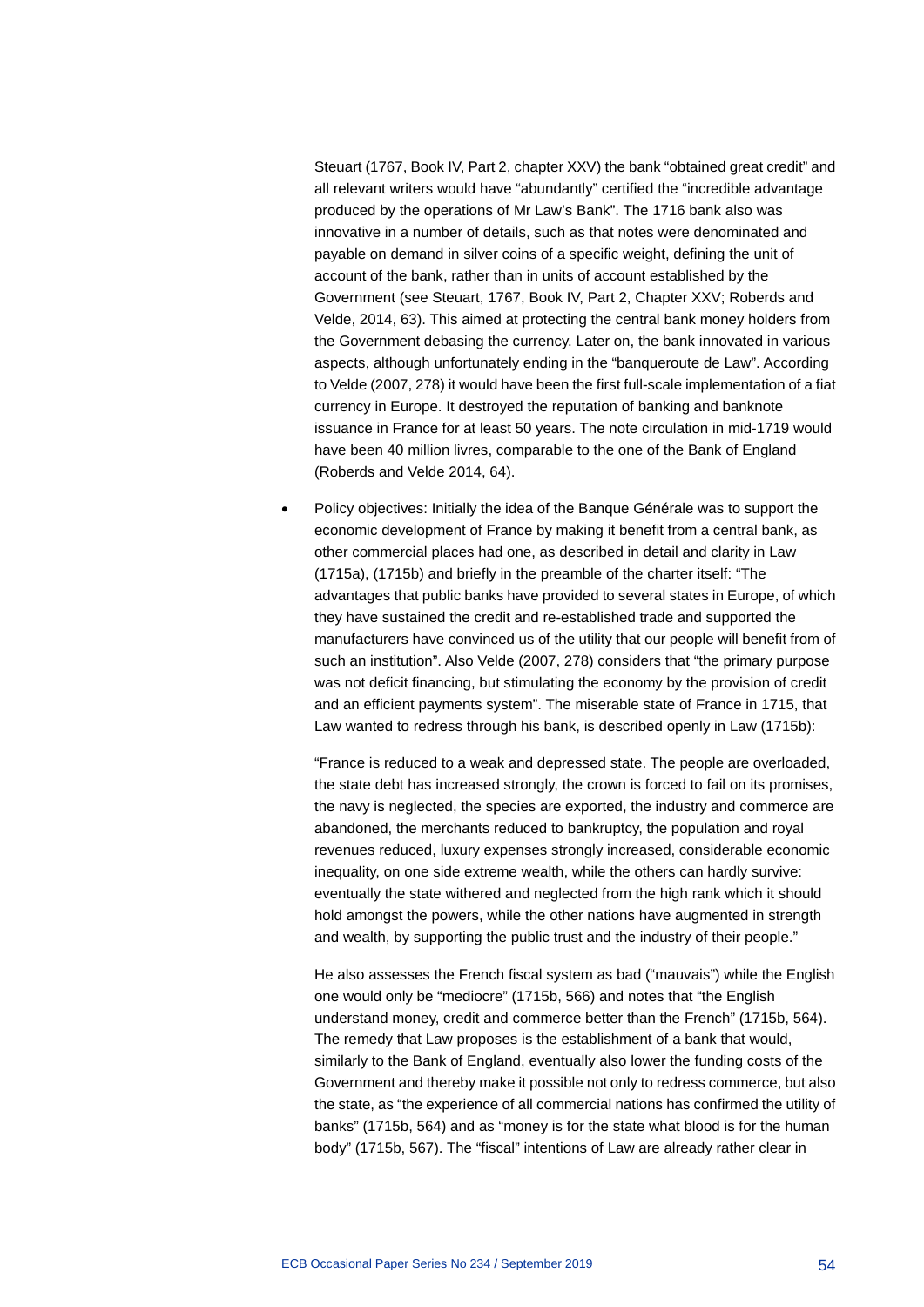1715b although he is careful enough to acknowledge that the restoring of state credit will have to take place gradually (p. 568):

"It is possible to improve the state debt, and to carry it from a discount of 60% to one of 50% or 40%. If the project is built on good principles and implemented in order, it will carry it to parity in limited time. But one has to go step by step, as a child cannot carry the burden of a man"

Law (1715b) suggests that his project could lower interest rates as far as to 2%, which would:

"relieve the King by reducing the interest on debt and charges, etc.; ... would relieve the nobility owning indebted land; enrich the latter as the price of fruits would increase, enrich the merchants who will be able to borrow at lower cost, and would provide work for the people. … millions of people who are now a burden to the state would find work, and could gain enough to live pleasantly."

- Private or public ownership: While the rejected 1715 bank scheme was the one of a public bank, the actual Banque Générale of 1716 was established as a private company. However, the bank was then gradually nationalised: in mid-1718 the King held 90% of the shares, and in December the rest of the shares was absorbed at par value and the Bank was renamed the Banque Royale.
- Assets: Capital was paid in up to an amount of 75% in the form of government bonds, implying a corresponding asset position (the rest of the capital was to be paid in in the form of specie). According to Roberds and Velde (2014, 62), the Banque Générale was only allowed to hold precious metals (coins and bouillon) and to discount bills of exchange and commercial bills. Murphy (1997, 149) also considers that the bank was "constrained by its charter from lending money to the Government or to the private sector" but acknowledges that Law would have "interpreted the statutes differently involving the bank in credit creation" (p. 161). Murphy (1997, 161) also quotes Law as reporting that

"It advanced funds to restore and maintain the manufactures. It prevented bankruptcies. It lent to merchants to help sustain them, and after some months it reduced its interest rate from 6 to 4 percent."

Consulting the charter and the regulation of the bank (see below) does not actually make it possible to ascertain a prohibition of Lombard lending, although it is true that only discounting is mentioned explicitly as an operation of the bank in Article XVII of the regulation. Article XVIII deals explicitly with prohibited activities, but does not refer to Lombard lending as being prohibited. Also, in view of the preamble to the charter of the bank, and the writings of Law (1715a), (1715b), there should be no doubt that Law was not aiming at a bank with tightly constrained asset activities. As of 1719, the bank engaged in large public debt refinancing and the funding of state-run corporates (see below).

• Liabilities: Deposits, banknotes, and capital. The issuance volumes of banknotes are reported in Murphy (1997, 159). Murphy (1997, 158) notes the rather low paid-in capital.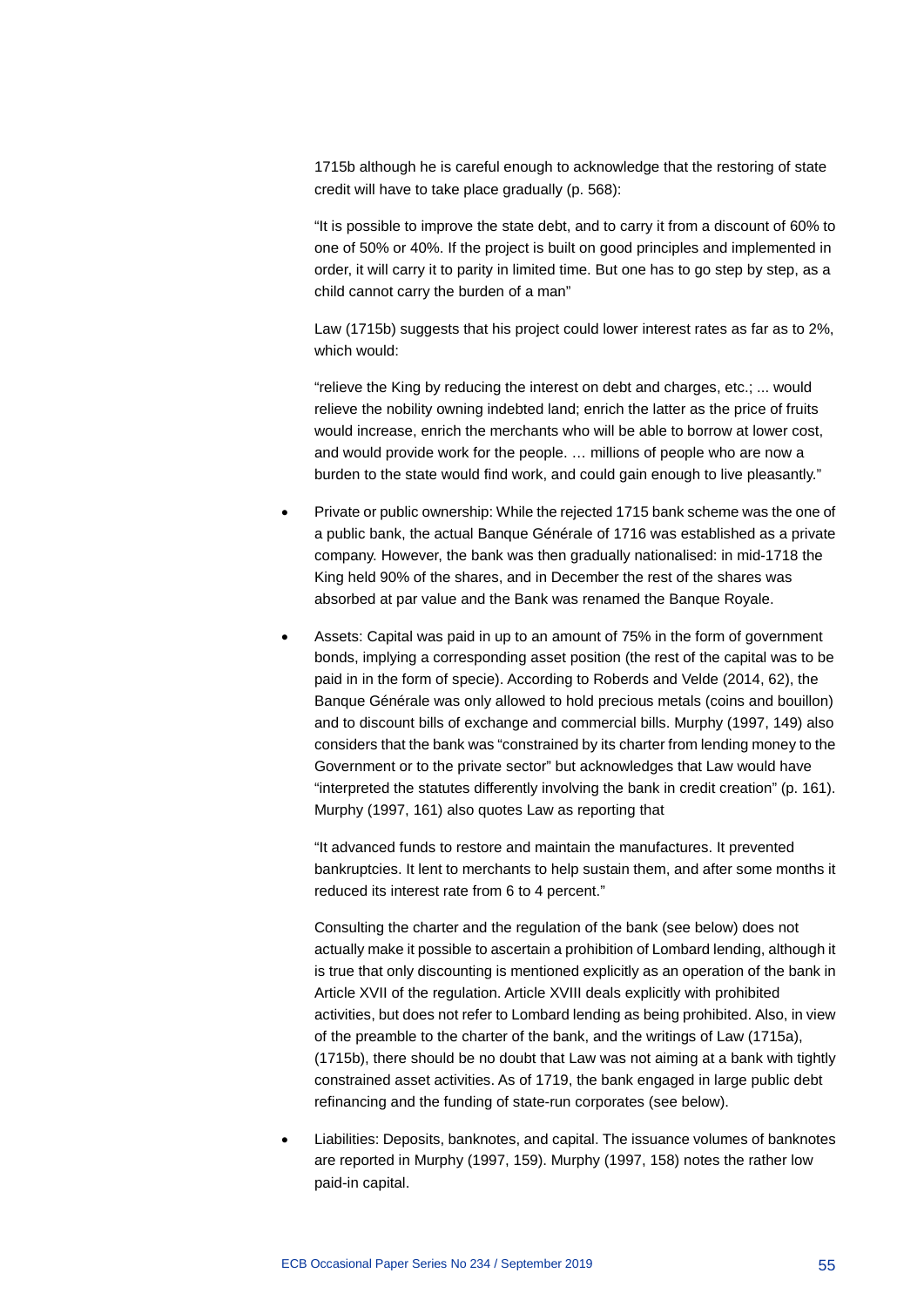- Special measures to support its success: The bank was allowed to issue banknotes (bearer notes), and was the only entity exempted from a prohibition to do so, i.e. it had a monopoly to issue banknotes. The Government soon made it possible to pay taxes using the banknotes. In 1719, a series of laws deprived gold and silver of legal tender status but for small amounts and banknotes were practically declared to be the sole legal tender. The possession of gold and silver above a certain amount was made illegal, amounts beyond that had to be exchanged against banknotes.
- How and why the bank ceased operations: Steuart (1767, Book IV, Part 2, Chapter XXV) notes that a major step towards the eventual fall of the bank was that, in the context of its nationalisation in January 1719, the clause was abandoned that the banknotes had to be associated with a certain silver value, and could not lose silver value when coins were debased on the basis of a royal decree. By early 1720, the amounts of banknotes in circulation increased by a factor of 10. At the same time, Law, now Finance Minister, launched a scheme, involving the Companie des Indes (which he had founded in 1717) to convert the entire national debt into a new 3% debt, and merged the Companie des Indes with the Banque Royale. The scheme triggered a loss of confidence, inflation and exchange rate depreciation, which Law tried to halt by a reduction of the face value of banknotes, which however created additional panic. Banknotes were demonetised in 1720, and the bank's liabilities other than equity were converted into government debt. Various decrees changed the money regime in France in various directions in the course of 1720, also as an attempt to first push to the limit, and then to save the system, including radical measures such as the demonetisation of gold and silver on 11 March 1720 (Murphy, 1997, 220; more generally in the year 1720, e.g. Murphy, 213-311). After this decree was revoked, and various other decisions in the meantime, Banknotes lost legal tender status on 10 October 1720 and the pre-1716 regime without a central bank was fully restored (Murphy, 1997, 266). Banknotes became part of the debt restructuring of 1721 (described in detail by Velde, 2016).

Sources: Law (1715a), (1715b); Harsin (1934), Murphy (1997), Velde (2007), Roberds and Velde (2014, 61-66); Savary and Savary (1750).

# 6.2 Charter of 2 May 1716

*The following is a translation of the "Lettres Patentes du Roy, portant privilege au Sieur Law & a sa Compagnie d' établire une Banque generale & de en stipuler Escus de Banque du poids & titre de ce jour", issued in Paris on 2 May 1716 ("Royal charter providing a privilege to Mr Law and his company to establish a general Bank and to stipulate in bank Ecus in the weight and title of this day"). It can be found online on the French banknote collector website multicollec.net.*

[Article 0.]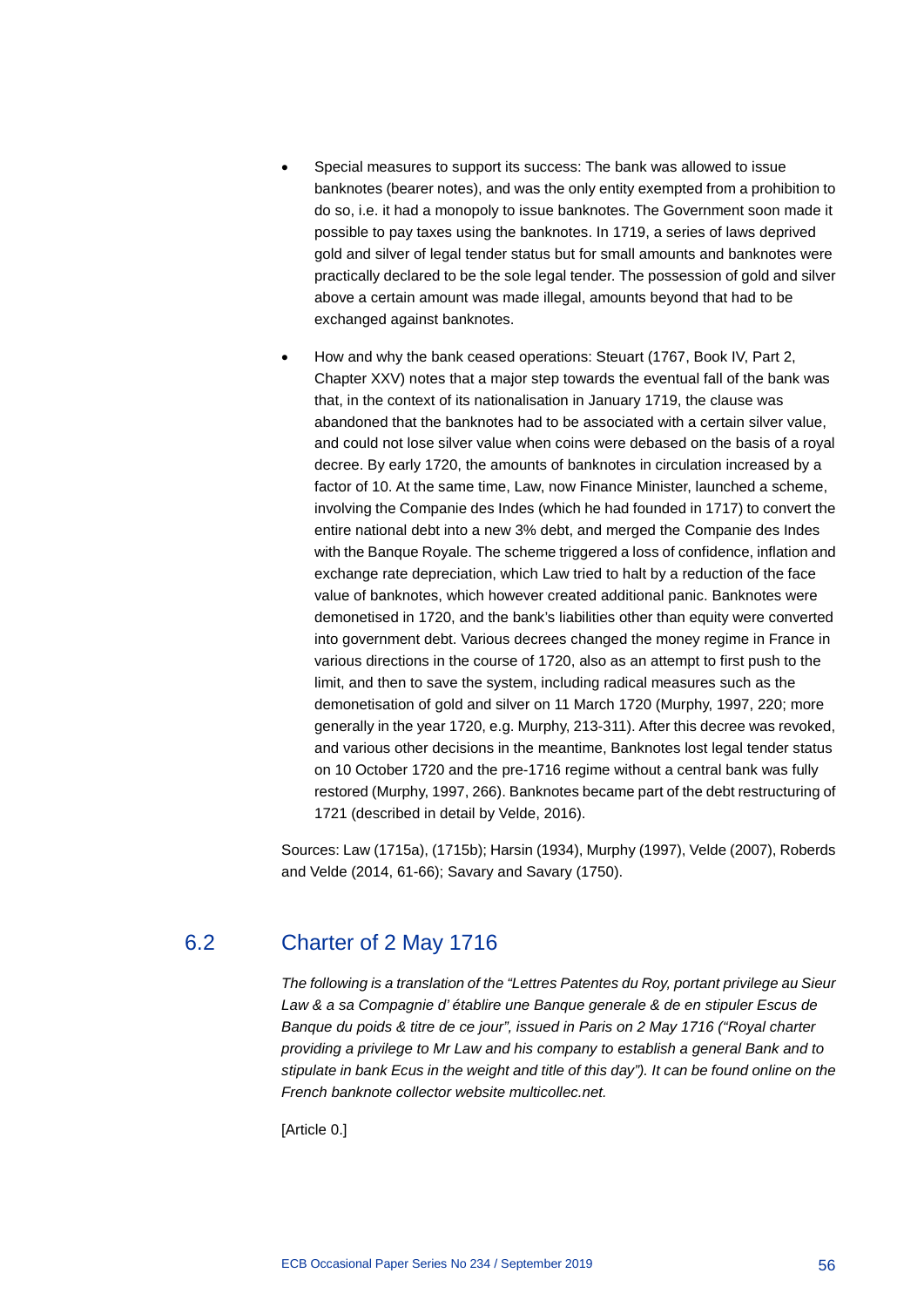[I. Recognised advantages of a public central bank, but conclusion not to launch one after hearings of stakeholders] Louis by God's grace King of France and of Navarre: to all who will see the following, be saluted. The advantages that public banks have provided to several states in Europe, of which they have sustained the credit and re-established trade and supported the manufacturers have convinced us of the utility that our people will benefit from of such an institution. Mr Law having proposed to us some months ago to establish one, of which the capital would be composed of our public funds and which would be administrated under our name and under our authority, the project has been examined in our Financial Council [Conseil des Finances], in which several bankers, merchants and delegates of the commercial towns have been called to provide their views, and all have agreed that nothing can be more advantageous for our Kingdom, which, due to its situation and fertility, together with the diligence of its inhabitants, would only have needed a solid credit to attract the most flourishing commerce. Nevertheless, they believed that the current conjuncture would not be favourable and that it would be better to establish such an institution on the basis of a company. These reasons linked to some particular conditions of the project have led us to refuse it.

[II. Alternative project of a private central bank, requested by Mr Law; its purposes] But the said Mr Law has invoked us to grant him the right to establish a different kind of bank, of which he would offer the capital, of his own funds and of those of his company, and with which he would propose to increase the circulation of money, stop usury, substitute the transport of species money between Paris and the provinces, provide the means to foreigners to invest without risk in our Kingdom, facilitate to our people the financing of their food and the payment of their taxes.

[III. Request of 20 years privilege; importance of invariant unit of account of bank] The grace he asks us for is to grant him a privilege for 20 years, to permit him to stipulate in bank ecus which will always be of the same weight and of the same title, cannot be subject to any variation, which is an essential and absolutely necessary condition to acquire and preserve the trust of our subjects and of the foreigners.

[IV. Necessity of qualification of bank management] We ask at the same time to nominate the persons of known honour and intelligence, to have supervision of the Bank, to check the banknotes, to check and sign off the books, such that the public is fully convinced that exactness and faithfulness will be observed.

[V. Conclusion to respond positively to request of Mr Law and to make the Duc d'Orléans its protector] And as it appears to us that this institution, in the way it is proposed, cannot cause any inconvenience, that on the contrary there is reason to expect that it will have an immediate and favourable success, and that it will produce advantageous effects, following the example of what happens in neighbouring states, we have thought that we should grant to the said Mr Law, of which the experience, brilliance, and ability are known to us, the privilege that he has asked us for, for him and his company. And our very dear Uncle, the Duc d'Orléans, Regent of our Kingdom, who is attentive to everything that which can relieve our people and achieve the good of our state, has thought that it is not unworthy of his rank and birth to be declared its protector.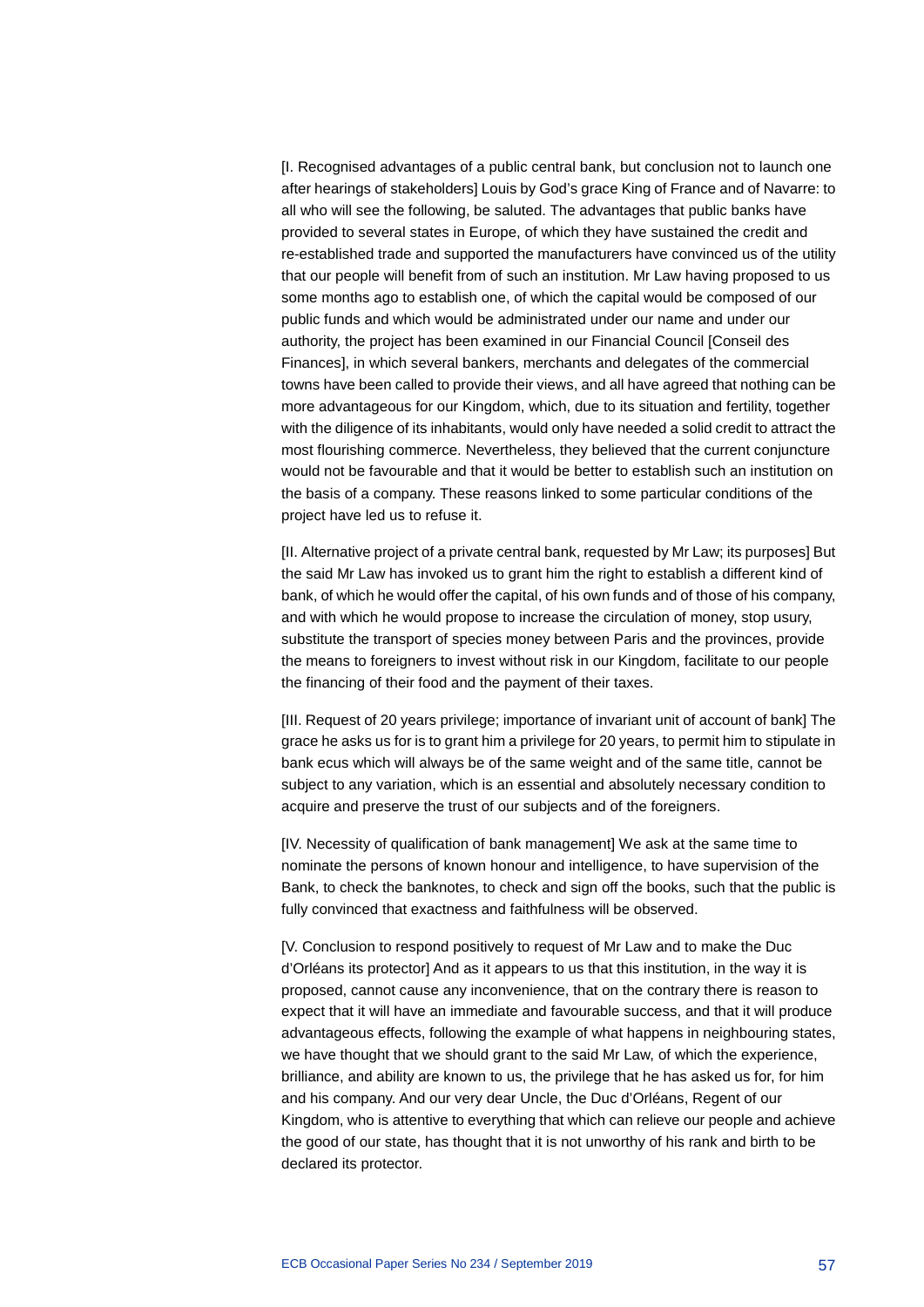For this reason and following the opinion of our very dear and much-loved cousin the Duc d' Orléans regent, of our very dear and much-loved uncle the Duque of Maine, of our very dear and much-loved uncle the Count of Toulouse, and other lords of France, great and official persons of our Kingdom; in our certain knowledge, full capacity, and royal authority, we have by the present, signed by our hand, stated and ordered, want and like.

### First Article [1.]

I. [Exclusive privilege to run a central bank for 20 years; denomination of books/contracts in écus] That the said Mr Law and his company should have the exclusive right and privilege to establish at their own account a general bank in our Kingdom and to maintain and run it over 20 years, to count as of the day of registration; they are allowed to stipulate, maintain their account and issue their notes in species ecu, under the name of bank ecu, which will be understood as ecu of the weight and title of this day; we allow similarly to our subjects and to foreigners who will negotiate or enter contracts with them to stipulate in the same manner, such that the money is subject of no variation at all, with the sole derogation of ordonnances, edicts, declarations and arrests to the contrary.

II. [Tax exemption, protection of shares and deposits] We want that the said bank is free and exempted of any taxes and impositions, and that the shares of the bank and the sums that will be deposited with it by foreigners, cannot be subject of the right of devolution, of confiscation, of retaliation letters, even in case of war between us and the princes and states of which the said foreigners would be the subjects; we renounce explicitly to our rights.

III. [Template for banknotes] The notes of the bank will be done in the format according to the template attached to the present letters and they will be signed by the said Mr Law and by one of his associates, supervised by the Inspector who will be designated for this role.

IV. [Cash vaults] The general cash vault of the bank will be closed by three lockers and three different keys, one of which will be kept by the said Mr Law, another one by the Inspector, and the third one by the Treasurer.

V. [Accounts of bank] Mr Law and his company will maintain registers in good form and signed off and paraphed by the Inspector of the bank.

VI. [Location of office and opening hours] The main office of the said bank will be located in Paris in the house of the said Mr Law, or in some other quarter of the town which will be judged convenient and comfortable for the public; it will be open every day from 9 a.m. to noon, and from 3 p.m. to 6 p.m., with the exception of Sundays and on holidays.

VII. [Bank open to everyone] Every person will be free to deposit its funds with the bank, for which they will receive banknotes payable on sight.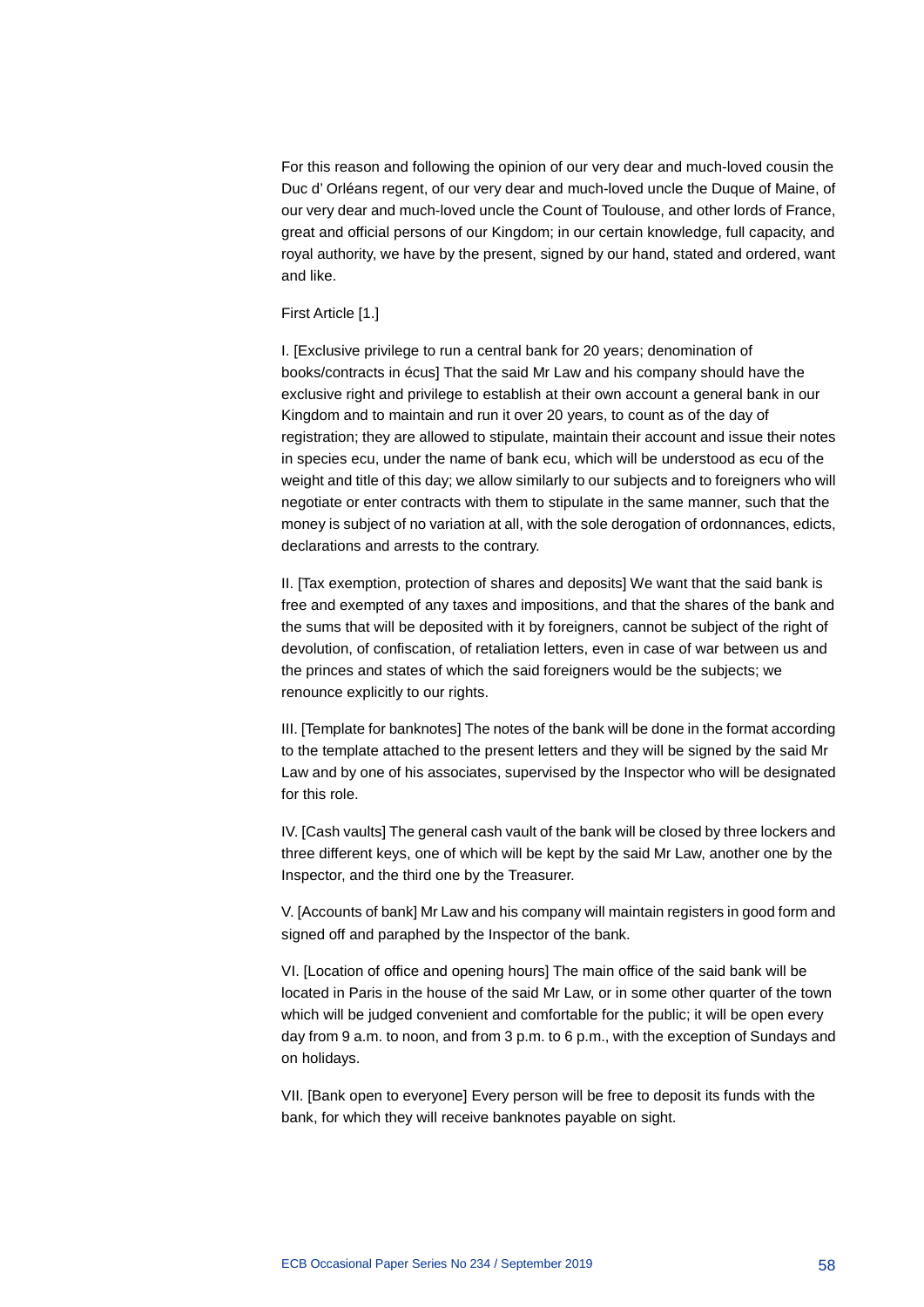VIII. [Prohibition to forge banknotes] It is prohibited under pain of death to fabricate or falsify the banknotes, or to duplicate the seal or the printing plate on which the said banknotes will be engraved.

IX. [Duke of Orléans the patron of bank] Our very dear and much-loved uncle the Duke of Orléans will be the protector of the bank, of which he will be presented the accounts or to those he will propose, as often as he will consider useful; he will also nominate the Inspector of the bank and will be able to replace or change him as he will judge it; The regulations, projects and operations of the said bank will be presented to him to obtain his approval, and as needed will be confirmed by us.

X. [General bank should not prevent normal banks to continue operating] We declare in addition that by granting the privilege to Mr Law and his company we do not have in mind in any way that the bankers of our Kingdom would be prevented from continuing their business as usual.

[Registered and signed in Paris on 4 May 1716, Dongois]

It follows as annex a template for banknotes of 10, 100 and 1000 ecus. The template for the 10 ecus banknotes is:

No.Ten Ecus in species

The Bank promises to pay to the bearer at sight ten Ecus in species of the weight and title of this day, amount received, in Paris the

of 171.

# 6.3 Regulation of 20 May 1716

*The following is a translation of the "Lettres Patentes du Roy, contenant Reglement pour la Banque generale, accordée au Sieur Law, & à sa Compagnie, Données à Paris le 20. May 1716", i.e. "Mandate of the King, containing a Regulation for the Banque generale, granted to Mr Law and his Company", given in Paris on 20 May 1716. It can be found online on the French banknote collector website multicollec.net.*

Preamble: Recalls the authorisation to establish the Banque Génerale of 2 May 1716 and provides legal formulas similar to those in the preamble of this previous text.

Article I. [Capital of the bank] The capital of the bank will be composed of 1200 shares of 1000 Ecus each; thereby the capital will be 1.2 million bank ecus, i.e. 6 million of current species money.

Article II. [Subscription of shares] On 1 June, a register will be opened with the Director Mr Law (at Place Louis-le-Grand) to receive there the subscriptions of persons who will find interest in it, and who will buy the number of shares that they would like to.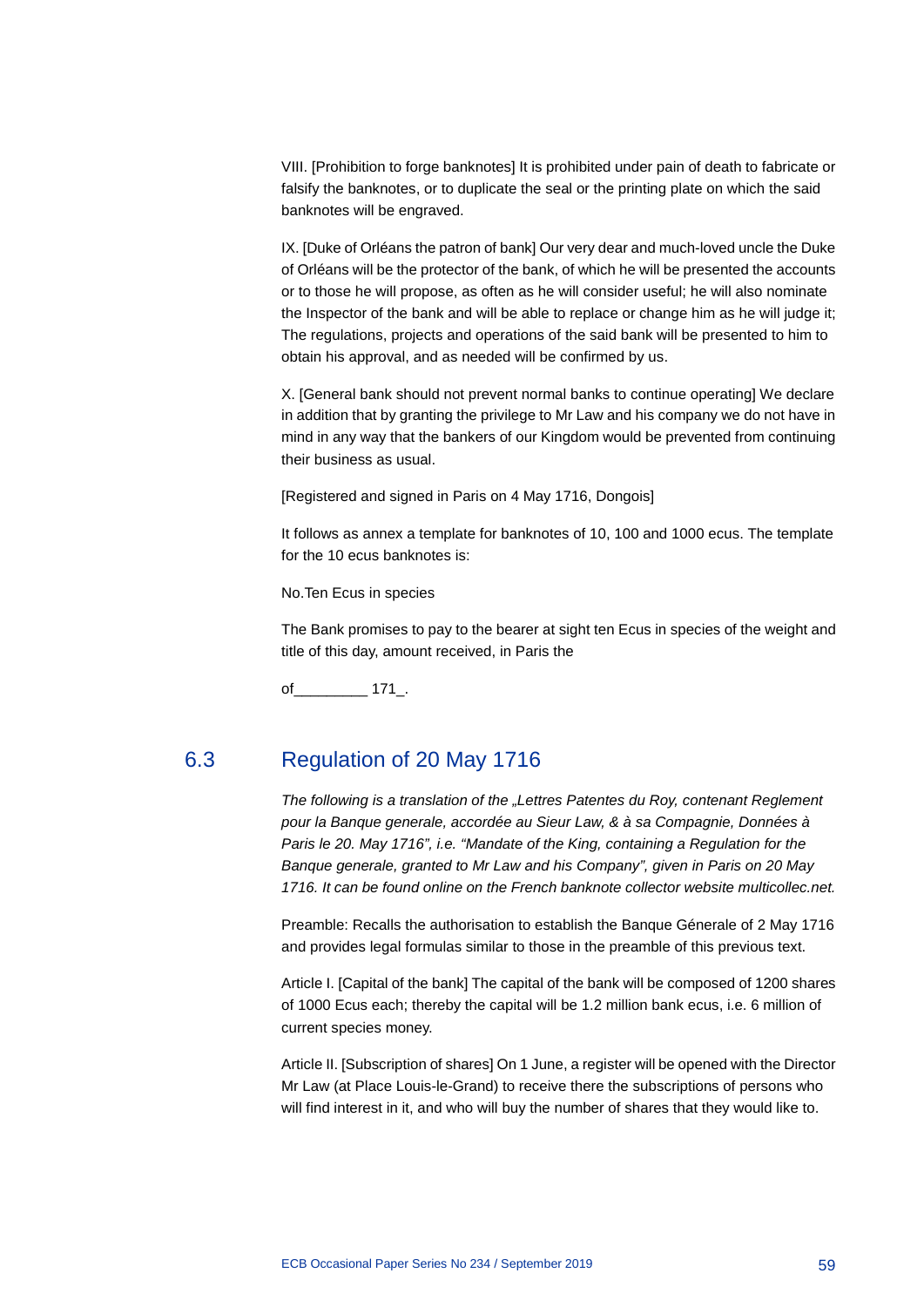Article III. [Register of share subscription] This register will be maintained and signed by the Director, and by Mr Fenelon, member of the Commercial Council, nominated by our very dear and very loved Uncle the Duc d'Orléans, Inspector of the said bank.

Article IV. [Location and opening times of bank] The bank will be held (awaiting that, one will be able to find a location that is more convenient for the public) in the house of the said Director Mr Law, and it will be opened every day from 9 a.m. to noon and from 3 p.m. to 6 p.m., with the exception of Sundays, holidays, and the days foreseen for drawing the balance sheet of the bank.

Article V: [When the bank will start operating] The bank will start operating as soon as it has received the subscriptions for the 1200 shares, and when the shareholders will meet in the house of the bank, to choose the officers who will be needed for the management and detail of the said bank, and to determine and order the payment of the shares.

Article VI: [Voting and voting rights in General Assembly] In this assembly, and in the other General Assemblies of the company, everything will be decided by majority vote, whereby the votes will be counted as follows: those who will have 5-10 shares will have one vote, those with 10-15 shares will have two votes, and so on every five shares. Those who have less than 5 shares will have no vote.

Article VII: [Drawing the balance sheet] The balance sheet of the bank will be made twice a year, and for this purpose the bank will be closed from 15-20 June and from 15-20 December.

Article VIII: [Regular General Assemblies] There will be two General Assemblies of the company, which will be held in the house of the bank, on 20 June and on 20 December at 10 am. One will discuss there the affairs of the company. The first one will be held on coming 20 December. In each of these assemblies one will specify the dividends or repartitions which will be paid to the shareholders.

Article IX: [Vaults of bank] The vault of the bank will be divided into the general vault and the ordinary vault. The general vault will be closed with three lockers and three different keys, of which one will be guarded by the Director one by the Inspector, and the third by the Treasurer, such that this vault can be opened only in the presence of the three persons.

Article X: [Ordinary vault] The ordinary vault will be entrusted to the Treasurer and cannot surpass 200,000 bank Écus. Each of the cashiers cannot have more than 20,000 Écus, and they will all give sufficient security for the amounts that will be entrusted to them.

Article XI. [Banknotes] The banknotes of the bank will be signed by the Director and by the Associates who will be nominated by the plurality of the votes in the first Assembly and are accepted by the Inspector. In one go, the quantity judged necessary will be produced, and will be registered by numbers, dates, amounts, in a book maintained for this purpose.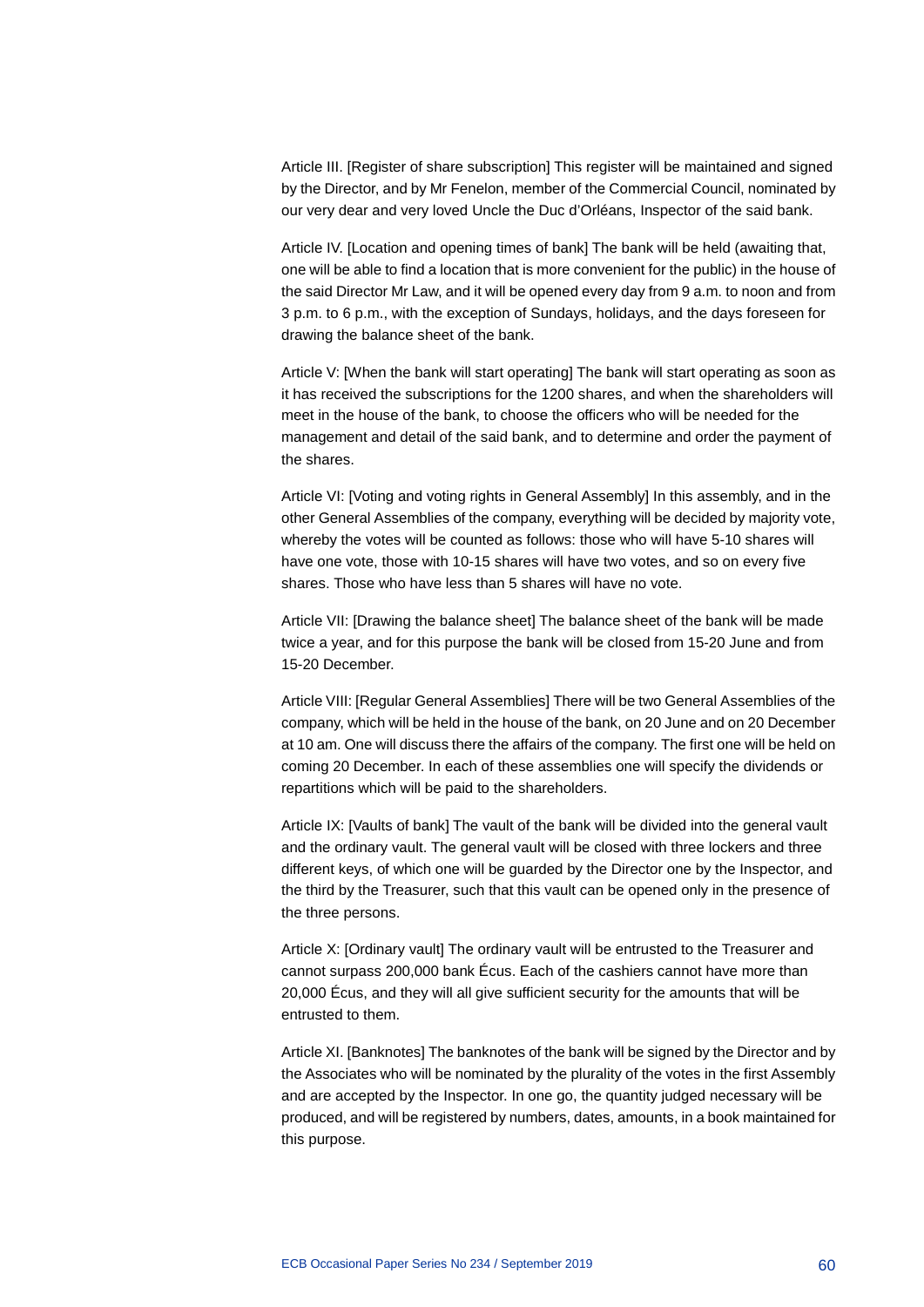Article XII. [Security features of banknotes] The seal of the bank will be impressed on the banknotes, in the presence of the Director, the Inspector, and the Treasurer, after which the banknotes will be signed, accepted and locked, and be put in the general vault, together with the seal of the bank and the printing plates, on which the banknotes would have been engraved.

Article XIII. [Issuance procedures for banknotes] When the Cashiers need money, the Treasurer will furnish it to them and will withdraw at the same time [from them] the value in banknotes. He will also provide them banknotes and will withdraw from them the value in money. The same operation will take place between the vault of the Treasurer and the General vault, in a way that the vault entrusted to the Treasurer can never exceed 200,000 ecus.

Article XIV: [Book registering share transfers, related fee] The bank will maintain a book for the sale and transfer of shares and the seller will pay in bank ecu for every share he will transfer, and in this book he will sign the sale and transfer.

Article XV. [Cost efficiency of banknote use and universal access to them] To prevent the loss from the charges of species measurement, fees, and other inconveniences of payments in species, it will be free to all persons to bring their funds to the bank, for which they will receive banknotes payable on sight.

Article XVI. [Opening deposit accounts and related fees for transfers, deposit book] To facilitate commerce, the bank could task itself to be the depository of individuals, for earnings and expenses, and it will make at their choice payments or transfers, with on average five bank sold for 1000 Bank ecus. The company will nominate two Commissioners to maintain the books of transfers, and for earnings and expenses of individuals.

Article XVII. [Discounting of notes and bills] She [the bank] will discount notes or bills of exchange in the way it is specified by the company.

Article XVIII. [Prohibited activities] As this institution must not cause damage to individuals, merchants, bankers, and brokers, the bank will not be engaged, either in land- or in maritime trade, or in maritime insurance, and she will also not engage in brokerage against commission, either within or outside the Kingdom.

Article XIX. [Prohibited liabilities] The Bank will not issue any notes payable at term. Instead, all of the notes issued have to be payable on sight. She will not be allowed to borrow against interest, with whatever justification, and not in any imaginable way.

Article XX. [Inspection of vaults] The Director will visit the vaults at least once a week, or more often if he judges to do so, without having marked any day. The Inspector could attend these visits, and similarly the shareholders who will be chosen at the General Assembly as Commissioners for the management of the bank, jointly with the Director.

Article XXI [Power of Council of bank to appoint and regulate] The Council of the bank will have the power to order, with the plurality of votes, the appointments which it will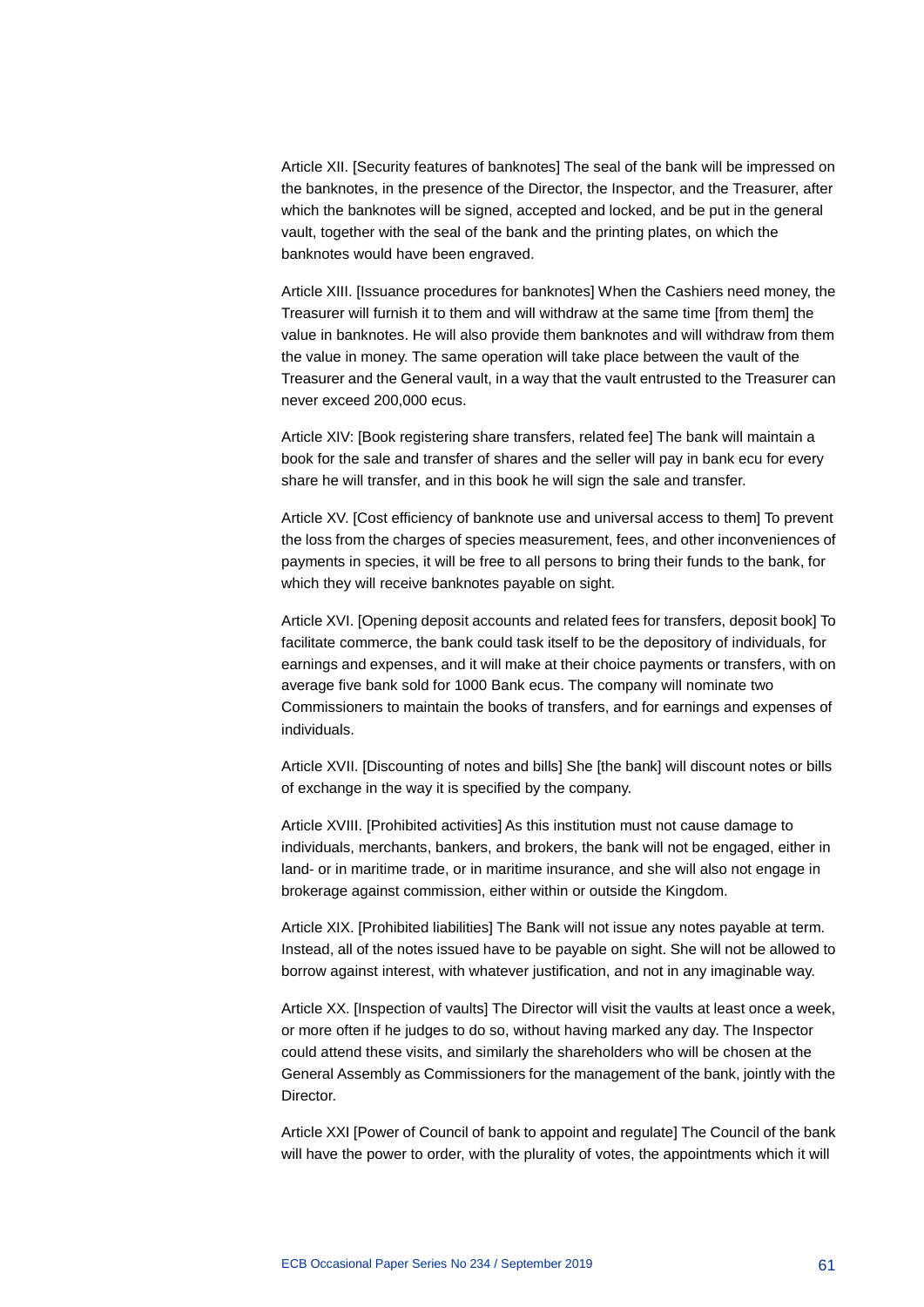judge adequate and useful for the good of the bank, and to adopt the specific regulations concerning the administration of the bank.

[Final formula of formal endorsement of this regulation]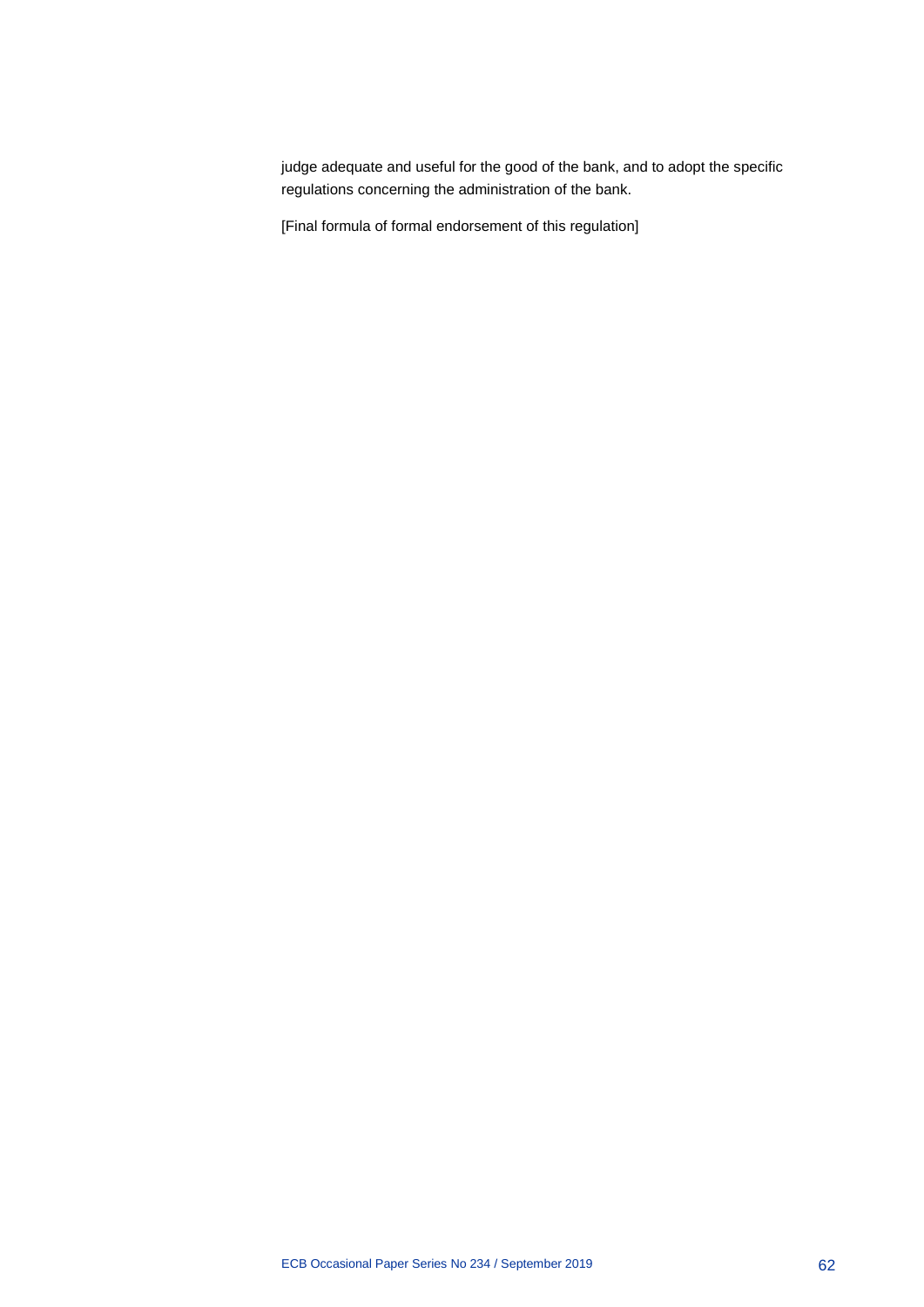# 7 Royal Bank of Berlin (1766-1846)

## 7.1 Schematic overview

- Antecedents: It was King Frederic II (the Great) of Prussia's fourth attempt to set up a central bank. The pre-Napoleonic phase of the bank begins in 1767 with a revised statute and ends with Napoléon's invasion of Prussia in 1806. The chronology of events before 1768 is as follows:
	- September 1753, publication of a royal charter for a giro and exchange bank to be established in Berlin, designed by the Prussian Mint Master Graumann (Niebuhr, 1854, 16-19; 173-177). Opposition to this plan from merchants and estates would have been such that it was soon abandoned and no financial operations were ever launched to establish it.
	- October 1764: opening of a Banking Commission to design and launch a new private capital-based central bank project, subscription of capital starting on 19 October 1764. Publication of a document describing the plan on 13 November 1764 (reproduced in Niebuhr, 1854, 178-180). Private capital subscription failed.
	- June 1765: a new public bank plan is launched, as defined in the "Edict and Regulation of the royal giro and lending bank" of 17 June (reproduced in Niebuhr, 1854, 185-199). Financial operations start soon with a provision of a royal capital injection of 0.4 million Taler (out of 8 million promised). The bank attracted only limited deposits and was soon exploited for lending operations to the entourage of the financial advisers of the King. The bank had to suspend convertibility already on 19 October 1765, and trust in the bank was thereby already destroyed after three months (Niebuhr, 854, 19-38).
	- October 1766: a revised charter is published which would in principle apply until 1846 (although with numerous deviations from it in the practice of the bank, see Niebuhr 1854, 80-81). Operations of the bank start in 1767, inheriting the balance sheet of the 1765 bank and its large negative capital. However, the King's readiness to fulfil his guarantee towards all depositors restored trust in the project, eventually leading to inflows of savings deposits and a gradually growing balance sheet for the coming decades.

Niebuhr (1854) emphasises the role of Italian and Dutch banking experts who were involved in setting up the schemes in 1764 and 1765, suggesting that existing central banks in the two countries also served as models. According to the charter, the bank would have been designed after a detailed investigation of the banks of "London, Amsterdam and Hamburg", while taking into account the specific properties of Prussia (Niebuhr, 1854, 185-196). The King also involved himself increasingly in the design of the bank (without much expertise), and the foreign advisers were ready to accommodate his ideas. The awkward wording of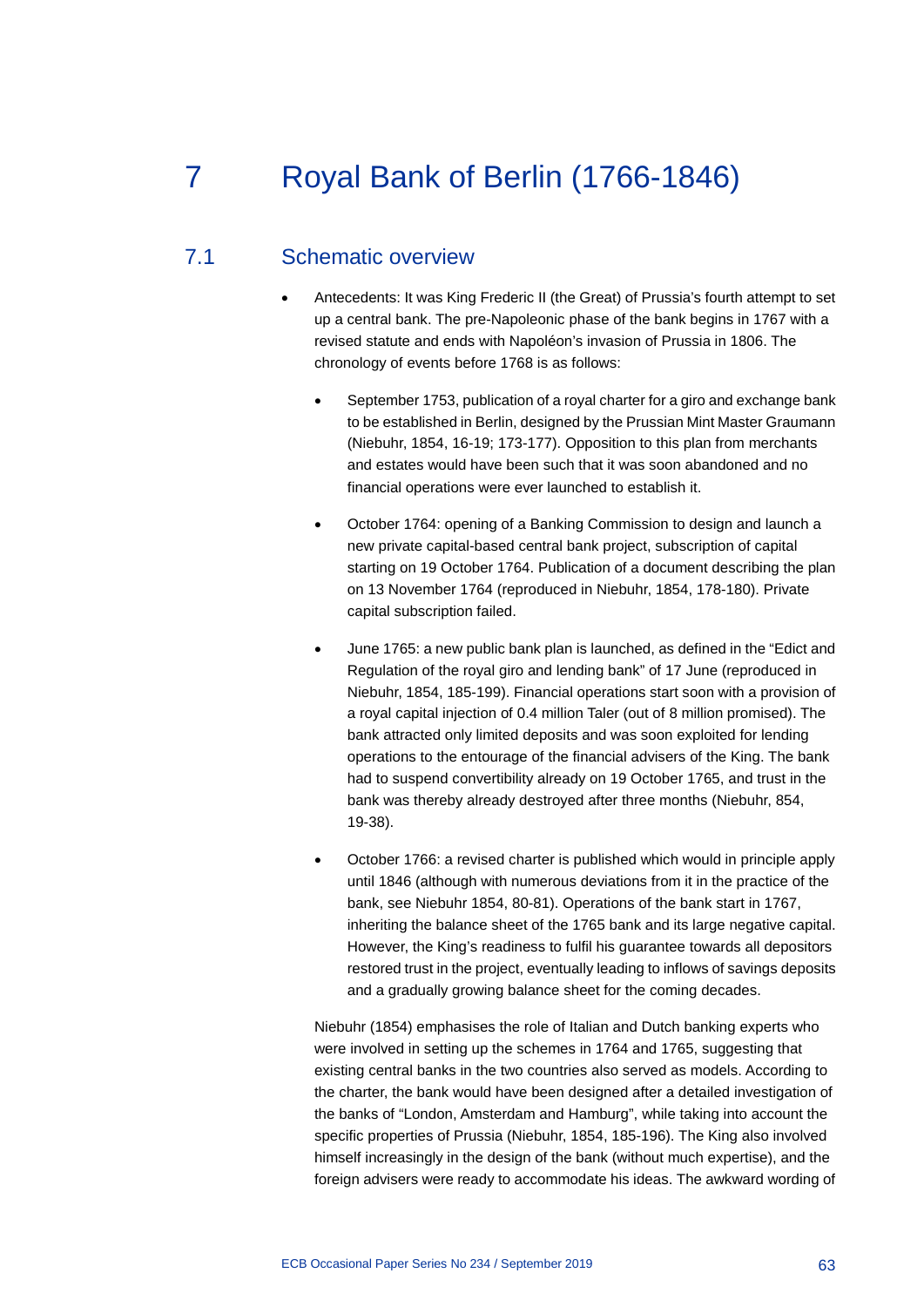the statutes of the bank probably also reflected both the greed of the advisers who themselves wanted to benefit from the bank (and exploit it for providing credit to enterprises that they would run), and the naïve ideas of the King. Temporarily, the idea was to launch the bank as a comprehensive financial conglomerate in the style of the system of Law in which the bank would run the major trading monopolies (Niebuhr, 1854, 179).

- Place in the history of central banking: An example of poor central bank design working in practice only by ignoring most articles in its statutes, and eventually developing into a public savings bank. In 1806, the bank had a balance sheet sum equal to 42 million Taler, or around 700 tonnes of silver (by comparison, the Bank of England had in 1800 a balance sheet of 4658 tonnes of silver, and the Hamburger Bank 236 tonnes). The bank was more a public savings and mortgage bank, and it did not experience significant giro-payment activity on its liability side, nor did it issue banknotes on a very large scale (Niebuhr, 1854, 51). Also, the bank's separation from the rest of the official sector became less and less clear. Official sector depositors were important, and the bank was considered a source of government income, government funding, and funding of politically desired development, such as mortgage loan provision to newly gained provinces that the state wanted to see catch up economically.
- Policy objectives: The King hoped, according to the statutes of the bank,

"to stimulate the circulation of money and the diligence of our subjects, and eventually to prevent the excessive and outrageous usury which so far, despite the laws, has kept our nobility and all other subjects who needed cash, in a cruel and unbearable yoke".

The King was also deeply unhappy that the Prussian currency was trading at a discount in Hamburg, relative to where he believed it should stand. Already in the preamble of the statutes of a Prussian central bank project of 1753, the Hamburger Bank had been blamed extensively for allegedly distorting the value of the Prussian currency by its "arbitrary" and "wrong" monetary constitution which would keep the Berlin merchants under permanent "uncertainty and danger" (Niebuhr, 1854, p. 172-173).

- Private or public ownership: Public ownership and supported by a public guarantee. The 1765 bank plan had foreseen a private capital structure like the Bank of England, which however failed due to a lack of interest of private investors.
- Assets: The rules and procedures of the bank, which were annexed to the statutes, foresaw both the conduct of discount (Articles 23-27) and Lombard operations (Articles 32-35). In practice, the bank engaged extensively in longer-term lending before 1800, including mortgage loans (Niebuhr, 1854). The result can be seen in the asset side composition of the 1806 balance sheet of the bank, shown in Niebuhr (1854, 214). Mortgage loans (13 million Taler) are the largest single asset, followed by Lombard lending (10 million) and precious metals (9 million). Credit to the public sector amounts to 6 million.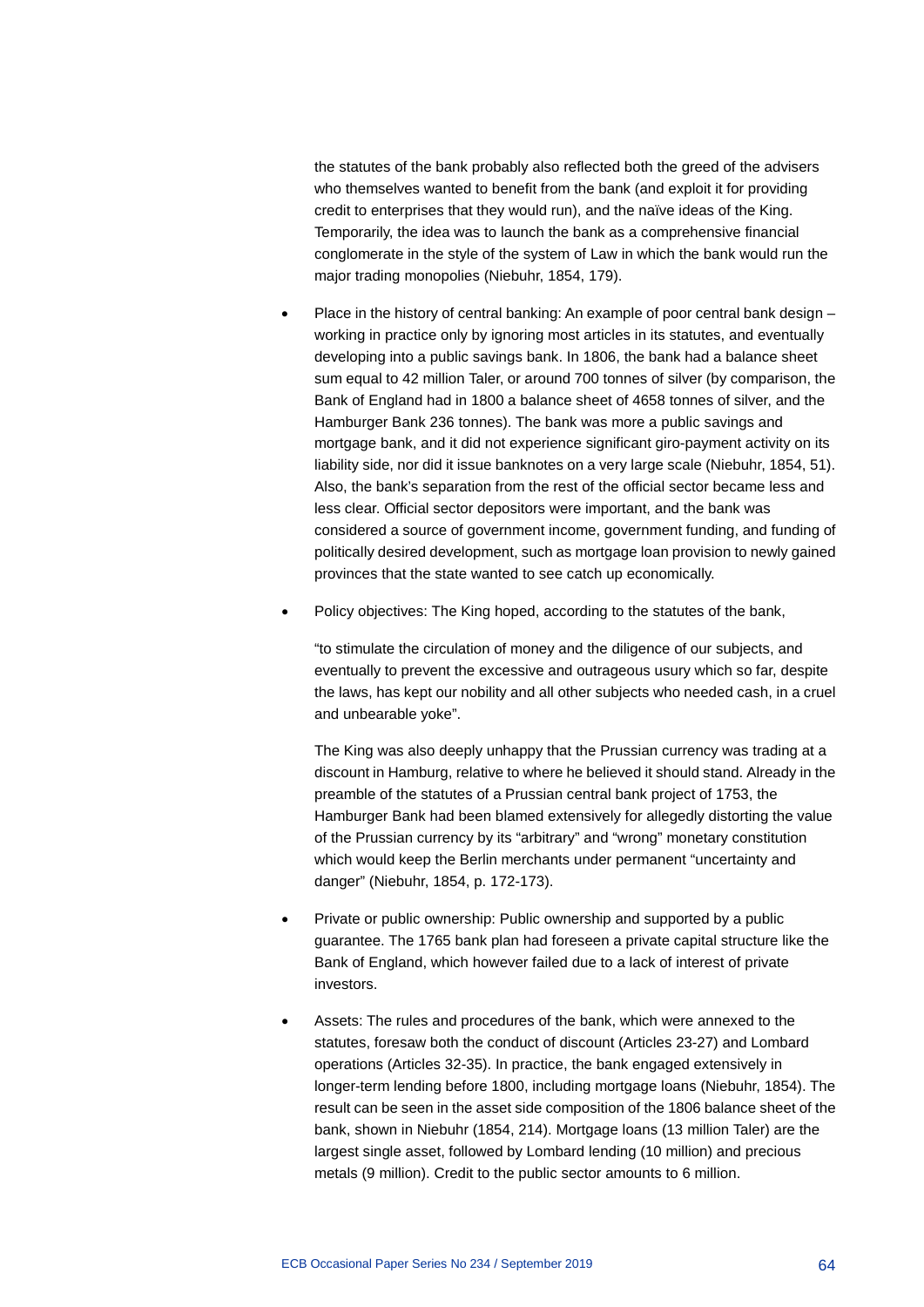- Liabilities: Dominated by savings deposits. One provision in the rules and procedures regarding giro-deposits undermined the functioning of the bank from the beginning: deposits could be withdrawn only up to the amount a depositor had personally paid in and it was not possible to convert deposits into species if the deposits were obtained through a giro-transfer from another depositor. Unsurprisingly, the bank developed into a savings banks with essentially longer-term deposits on its liability side. With regard to interest rates applied on the various liabilities, Niebuhr (p. 77-78) notes that interest rates on private deposits (including deposits by charitable foundations) were initially 3% but were then gradually reduced to 2% since the initial 3% was too attractive in view of the state guarantee on deposits, and such a high rate led to disproportional deposit inflows. For government deposits, the approach was heterogeneous, with sometimes a zero-rate applying and sometimes up to 5%. There was a general feeling that it does not matter as anyway the money would stay within the state sector, illustrating a poor separation between the bank and the rest of the state. The highest level of banknotes in circulation was reached in 1798 with 1.6 million Taler. In 1806 Prussia decided to no longer issue any new banknotes, but to rely on state paper money. The bank had no initial capital.
- Special measures to support its success. A number of dubious obligations aimed at imposing the use of the bank on the Prussian merchants, but this did not help to make the bank a success because of their coercive nature and lack of realism. In particular: Article 2 – Universal unit of accounts in Prussia: "All public administrations and merchants in Prussia are to have their books as of now in Pound Banco"; Article 3 – compulsory settlement of bills through the bank: All bills of exchange of a value above 100 Taler are to be settled through the Bank; Article 6 – All commercial and financial transactions in Prussia are to be denominated in Pound Banco and have to be settled through the bank. For real estate transactions the reliance on bank settlement is voluntary; Article 7 – Deposits with the bank can be used to make any payments of taxes, duties and tariffs to public authorities, but there is no compulsion (i.e. such payments can also be made in precious metal currency). The statutes also provide a universal public deposit guarantee: "For the security of the bank and of all money deposited in it, we and our successors are fully liable, without exceptions in times or persons" (Article 5 of the Edict of 29 October 1766). This guarantee would become very relevant after the disastrous impact of the Napoleonic wars on the banks' assets.
- History of convertibility: Article 14 of the bank regulation of 29 October 1766 contained the rather odd provision that it would not be possible to revert deposits into species if one had not previously paid in the species money oneself. No relevant giro-transfer system developed in practice, which may also have been an outcome of this provision (Niebuhr, 1854, 81). Convertibility was fully suspended in 1806 after the defeat of the Prussian army against Napoléon, and started to gradually resume only in the late 1820s.
- How and why the bank ceased operations: The bank had to stop convertibility with the Napoleonic conquest of Prussia in 1809, and convertibility could only be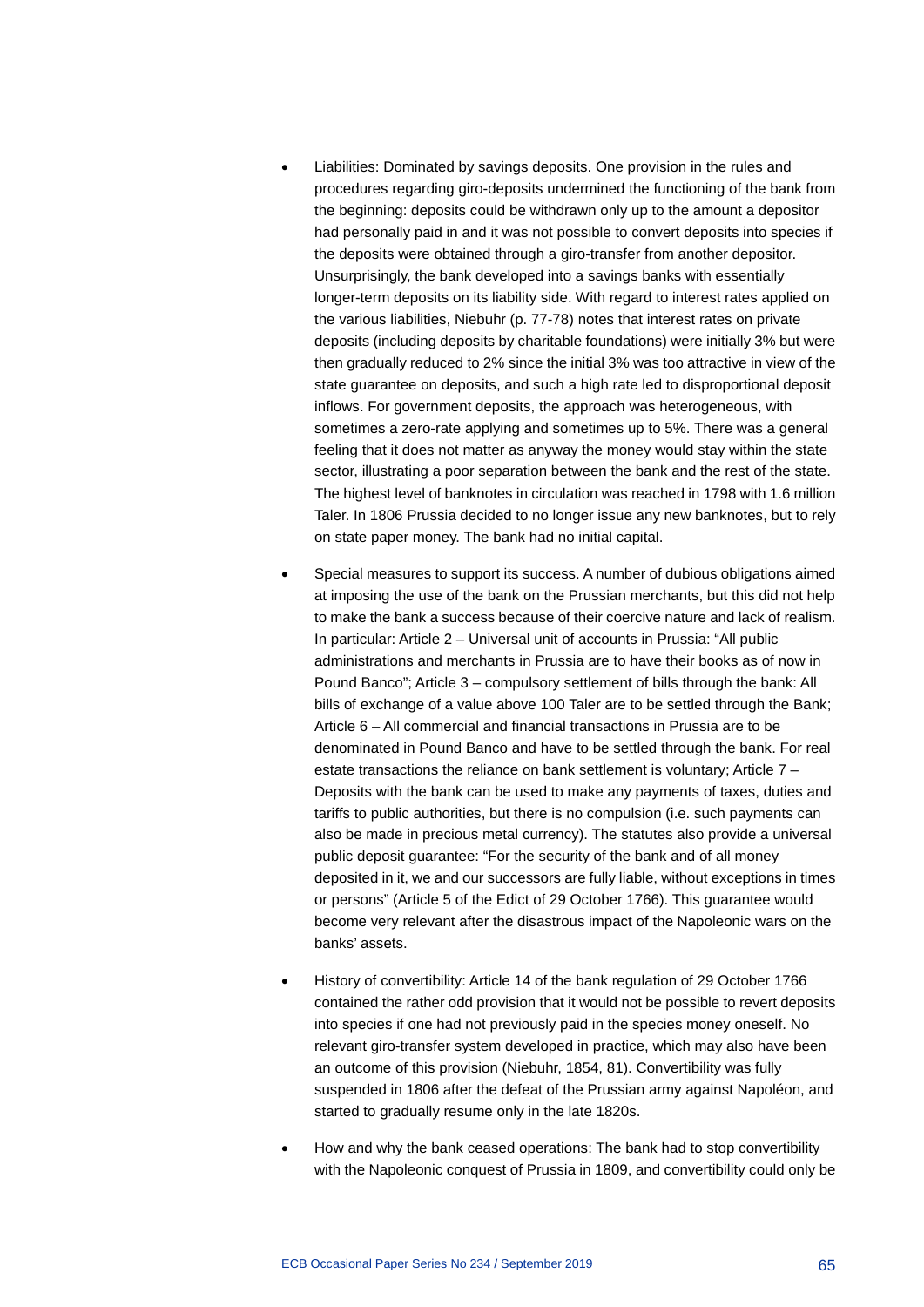fully re-established in the 1830s, as described in detail by Niebuhr (1854). In the meantime, the bank had to manage a huge negative capital resulting from the loss of foreign possessions and large-scale defaults of debtors due to the war with France. The bank was converted into the Prussian Bank in 1847, which itself became the basis of the Reichsbank in 1875.

Sources: Niebuhr (1854), von Poschinger (1876), Roberds and Velde (2014, 74-78).

# 7.2 Charter of 29 October 1766

*The following is a translation of the first part, namely the "Edict", of the text "Revidiertes und erweitertes Edict und Reglement der königlichen Giro- und Lehn-Banquen zu Berlin und Breslau. Berlin den 29sten October 1766" ("Revised and extended Edict and Regulation of the Royal Giro and Lending Banks in Berlin and Breslau. Berlin, 29 October 1766") as provided by Niebuhr (1854, 200-201). It was applicable (together with the Regulation shown in Section 7.3) in principle from 1766 to 1846, although, as Niebuhr (1854, 79-80) notes, many of the provisions were systematically ignored in practice.*

[I. Objectives of establishing a bank] We, Friedrich, etc. declare and make everyone know: We have always devoted privileged and serious attention to developing commerce, the flourishing and growth of industries, the convenience of bills of exchange, and the rapid and beneficial circulation of money in our countries. With this intention, and to facilitate commerce for the public, and in view of our responsibility as father of the country, we had established, at our own cost, last year a giro-Banco first in our residence Berlin, and afterwards in our Silesian capital Breslau. To our gracious satisfaction, our faithful mercantile community at both places made use of the bank.

[II. Banknote issuance and its objectives] As we however noted that the other towns and places of our countries, because of their remoteness, could not benefit from such giro-banks and from the activity they gave to commerce, we have decided, after careful consideration, to give new value to our banks, which will consist in the issuance of banknotes. The banknotes will be issued by the two existing banks, and by new discount desks to be established in our primary commercial centres. As of 1 January 1767, the banknotes will circulate in all our countries, they will be available to all our subjects without a difference to circulating species, thereby increasing the quantity of money, reduce the interest rate on money, facilitate commerce, and more generally provide to commerce an impeccable means to develop more and more, and to overcome as much as possible the obstacles which so far have hindered it from flourishing and developing.

[III. New regulation to replace previous regulation of bank] To this end, and to support the above-mentioned beneficial objectives, through a continuation of our banking institutions, we have not only revised the Giro- and Lending Banco regime of 17 June of the previous year, including the subsequent related specific announcements, but also have expressed our highest will by the present renewed Banco-Edict and the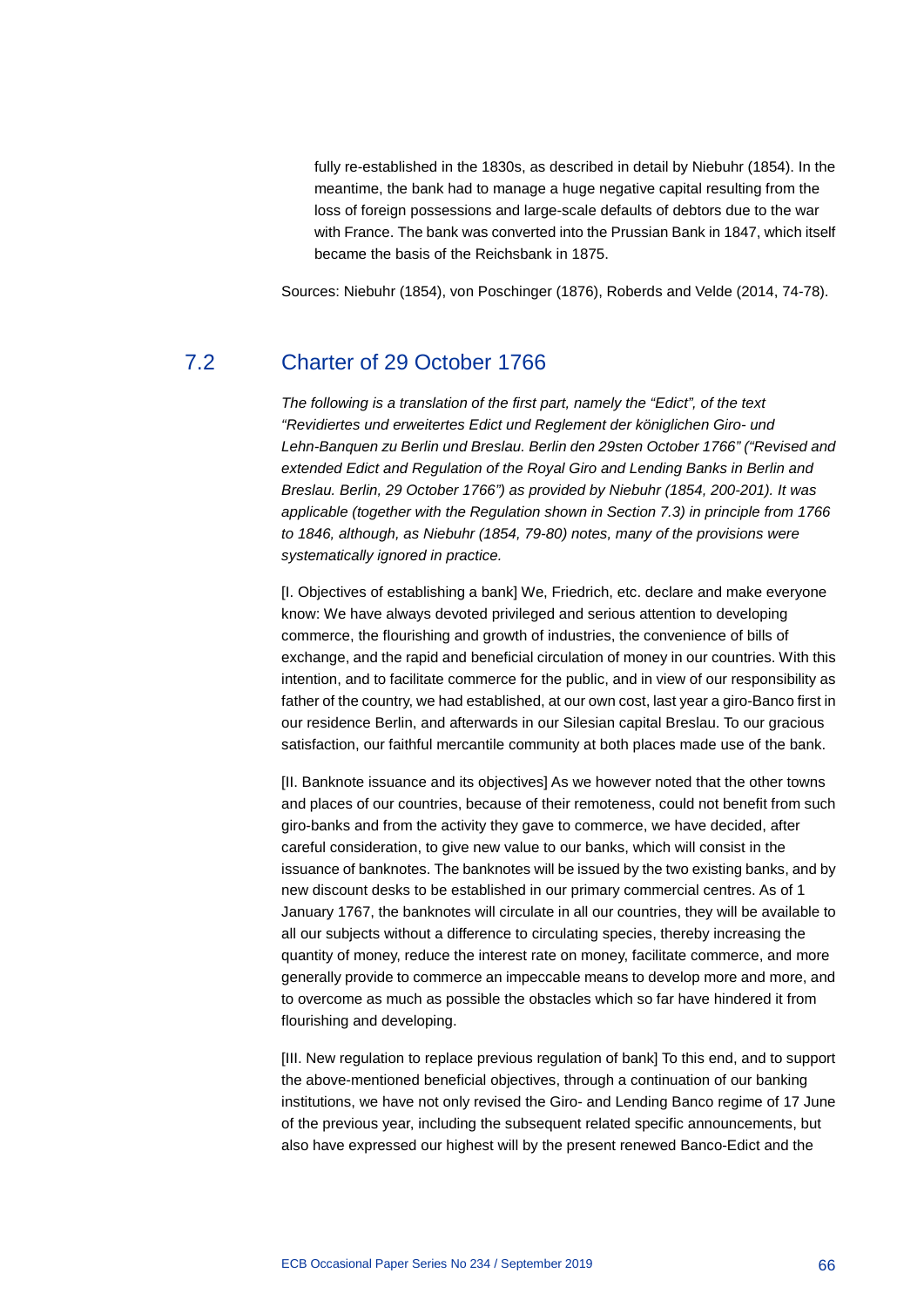attached regulation, with a complete revocation of the previous year's Edict. We bring it to the attention of everyone through a public printing.

[IV. Both branches to be led by the Directorate in Berlin] We accordingly order that the Giro-Banks of Berlin and Breslau, as well as the already existing discount and Lombard desks, and those still to be established, will all be reporting to the Directorate of the Bank in Berlin, and will all follow its facilities, … and rules, and will deliver their accounts to this said Directorate.

[V. Guarantee by King for liabilities of the bank] We will continue to be liable for the security of both banks and of the moneys deposited there, and we declare so for ourselves and for the heirs of our throne, without exception in time or persons. We also declare that we will cover all costs for the establishment and administration of both banks, and related discount and Lombard desks.

[VI. Role of special Commissioner to oversee bank] We have furthermore assigned to the Banco Directorate a special Commissioner who should monitor that everything is done in an orderly manner and according to the intentions and that everyone is treated equally and lawfully. Naturally, in case of disputes between private counterparties relating to banking operations, the legal decision will be reserved to our legal experts.

Finally, it is our high and serious will that the other decrees and provisions, as contained in the following 45 articles, will be applied in the most precise manner and according to their proper and literal meaning.

## 7.3 Regulation of 29 October 1766

*The following is the translation of the second part of the text (the Regulation) mentioned at the beginning of Section 7.2, as provided by Niebuhr (1854, 202-213).*

1. [All books to be in "Banco-Pounds"; definition of this currency unit] All books of these banks and related discount and Lombard desks should be denominated in Banco-Pounds, of which each should be composed of 24 Banco Groschen, and the Groschen of 12 Banco-Pennies. The eternal value content of such Banco-Pound should be 25% more than our Friedrich's d'or, which are coined at 24 Karat 9 Grän, and of which 35 are equal to one Mark, such that 4 Pound Banco are unchangeably equal to 1 Friedrich's d'or.

2. [Banco-Pound also to become unit of account for all merchants in Berlin and Breslau] Similarly, we want all merchants located in Berlin and Breslau to also maintain their small and large commercial accounts in Banco-Pounds.

3. [Obligation to settle bills of exchange drawn in Berlin and Breslau above 100 Reichstaler through Royal Bank and to denominate them in Banco-Pound] All bills of exchange above 100 Reichstaler of our subjects or inhabitants in Berlin or Breslau, to the order of one of our subjects, drawn and drawn on a foreigner, should all be denominated in Banco-Pounds, and be settled through our banks. If someone does not comply, he should pay a penalty equal to the value of the bill of exchange that he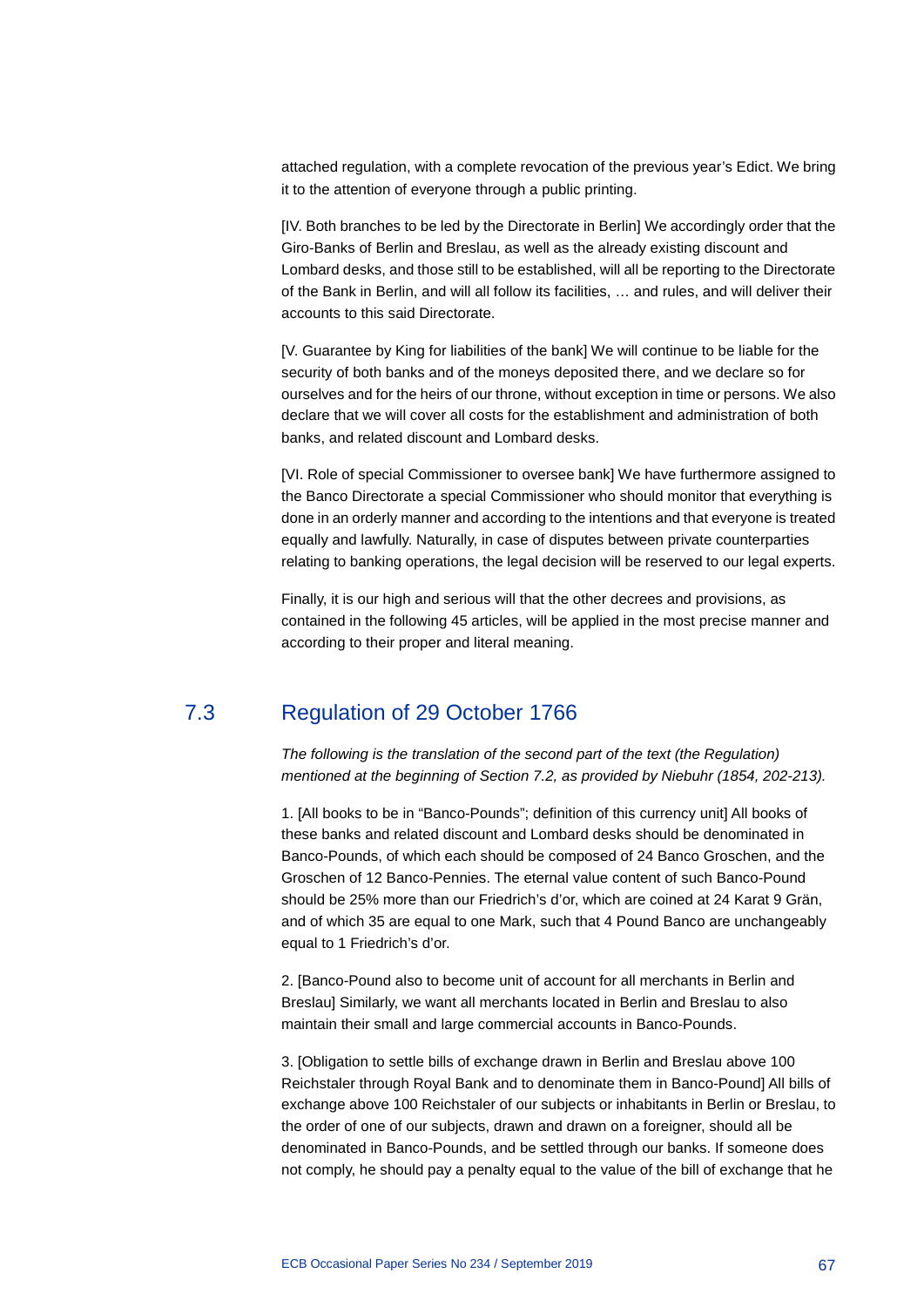settled outside our banks. One half of the paid penalty should be received by the informer, and the other by our disabled persons fund.

4. [Similar requirement for foreign bills, but not regarding denomination] All foreign bills and payment orders which import at least 100 Reichstaler have to be denominated (by order of the domestic merchant) in Banco-Pounds, be accepted and settled in Banco-Pounds through the banks. If such bills or payment orders are not denominated in Banco-Pounds, then still the drawee must not accept payment other than in Banco-Pounds.

5. [Discontinuation of a previous requirement that outside Berlin and Breslau bills need to be payable in these cities] Article 4 of the previous Banco regulation stipulated that our merchants and subjects in places in which we do not establish a bank have to make payable bills of exchange in the places where we are establishing our banks. In the event this hampers the activities of our merchants, and as our only intention is to facilitate in all possible ways the commercial activities or our subjects, this Article is removed.

6. [All commercial transactions to be denominated in Banco-Pound and be settled via Royal Bank; transactions to which this does not apply] All transactions between merchants in Berlin and Breslau, buying and selling of merchandise, commercial contracts, relating debt instruments, interest rates, insurance contracts, stocks, assignations, etc., generally all instruments of commerce in which a value is specified, must be expressed in Banco-Pounds and must be paid through our banks. We order all notaries and brokers not to establish any such contracts in a different denomination than Banco-Pounds, by penalty of one quarter of the value to be paid to our disabled persons fund. Concerning the purchase of sales of real estate and private transactions, we leave it free to everyone to decide whether to transact in Banco-Pounds or in cash. It therefore remains free to our Nobility and Military class to make their payment in cash, and to adjust the sum stated in contracts in Banco-Pounds by the amount of the agio, and to thereby undertake transactions such as leases, sales of real property, sales of products, renting of houses, capital transfers, and other payments relating or not to court cases. If they however devote themselves to commercial activities, they need to comply with our Banco-regulation. If a subject, noble or civic, lends money to a merchant for the conduct of his business, then this does not necessarily need to be transacted through the banks. If however one merchant lends to another merchant, than this has to go, as already stated, through the banks. It is obvious that every subject, noble or civic, is free to open, whenever he wants, an account in our banks, and to conduct his operations thereby through the banks. It is not intended to embarrass anyone, but instead to convince solely through the convenience and solidity of the banking institutions.

7. [Banknotes will be issued but are not legal tender] We considered necessary and useful for the sake of convenience of commerce and the circulation of money, to create banknotes as specified in these Regulations, and in a certain, non-harmful proportion. We want and hereby order that, as of 1 January 1767, banknotes will circulate in all our countries in parallel to our silver and gold coins. But no creditor who legitimately requests payment in cash should be forced to accept banknotes.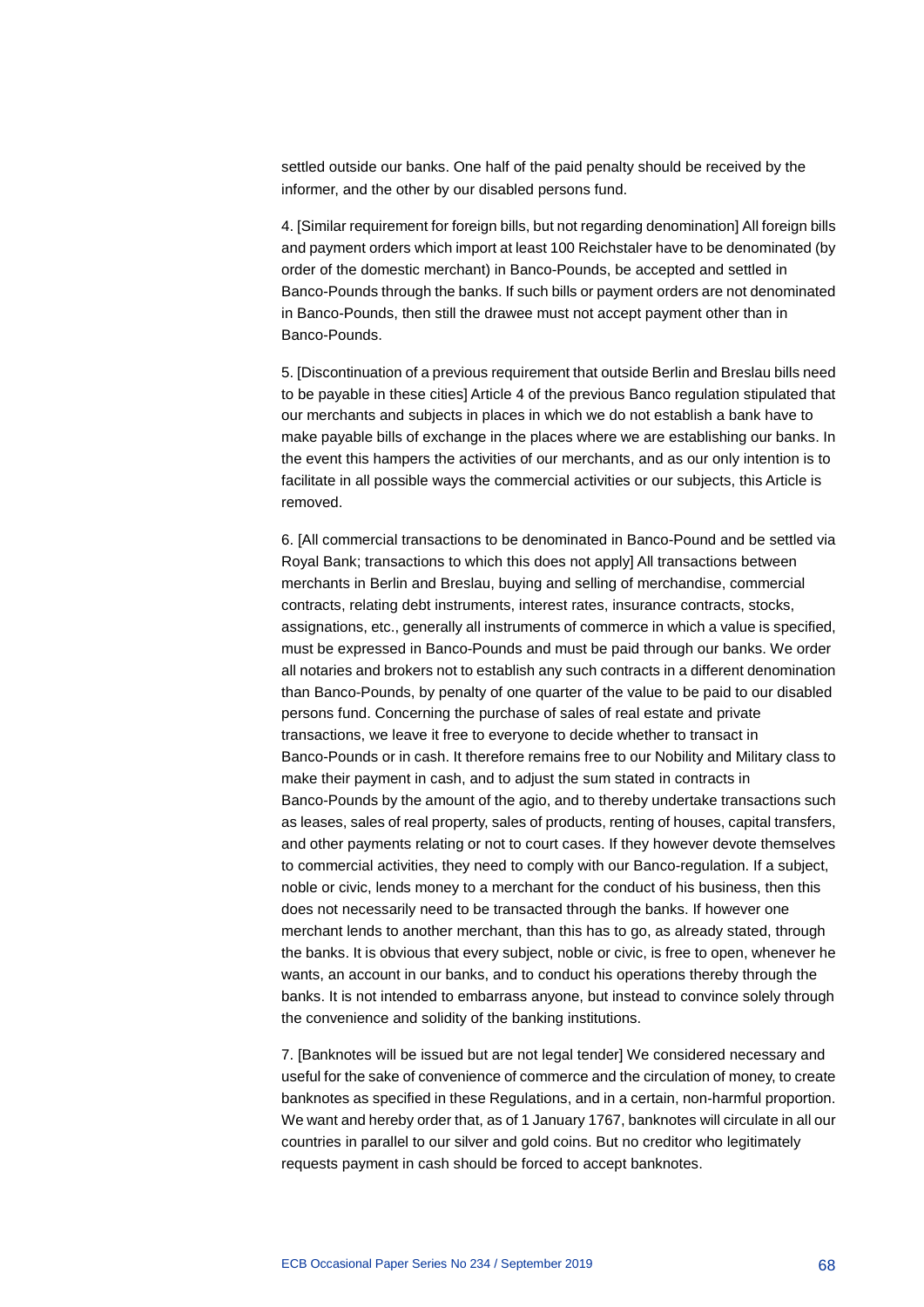8. [Key features of banknotes] These banknotes which should be initially issued solely in the bank in Berlin, and which from there on will circulate in all our countries, will be to the bearer and to who will present them. They will be numerated and under special precaution, be printed on paper specifically produced for that purpose, and via copper plate engraving, will have intertwined ornament, and a special stamp and seal, be signed also by the Royal Commissioner and the Banco-Directors, and be properly registered. They will have denominations of 10, 20, 50, 100, 500 and up to and including 1000 Pound.

9. [Safekeeping of stock of non-issued banknotes] The banknotes should be kept in the bank-vaults of the bank here in Berlin and will be safeguarded through five keys which will be assigned to the President of the bank, the Royal Commissioner, two Directors of the bank, and our Royal Banker. It will only be possible to take out the banknotes from the vault in the presence of these five persons, who will have to sign the relevant registrations each time, and which will be subject to counter-controls.

10. [Way the banknotes are issued] The banknotes which were taken in this way out of the vaults should then be distributed to the discount desks of the Berlin- and Breslau giro-banks, where they can be obtained either against cash payment of 125 Reichstaler Friedrich d'or, or 131.25 Reichtaler courant, for 100 Pound Banco, or through the discounting of good bills, or against a pledge of gold and silver in bars, grains, foreign gold- or silver coins, jewels, as specified in the following articles.

11. [All public pay-desks to accept banknotes and giro-payments] We want and we order that whenever it is requested, our pay-desks in Berlin and Breslau will accept inevitably payments above 100 Reichstaler in the form of giro-transfers or banknotes. The same should apply to all pay-desks in all places in our countries, where it should be free to everyone to pay in coined silver money or banknotes. None of our general or special pay-desks should ever refuse, under whatever pretext, to accept giro-payments or banknotes, according to their value of 131.25 Courant for 100 Pound Banco.

12. [Way to create giro-deposits through cash payment into bank] Those who need to establish bank deposits in our giro-banks in Berlin and Breslau, should be able to do so in the form of paying in Friedrichs d'or or Courant at the exchange rate stipulated in Article 10, or through banknotes which will be accepted without any deduction.

13. [Further details on how to create giro-deposits] If someone wants to obtain Banco-money in his account, against Friedrichs d'or or current silver money, he has to pay in such money at the cash desk of the bank. The paid-in money will be redenominated in Banco-Pounds and the depositor will receive from the General Cashier a receipt. With this receipt the depositor reports to the Banco Directorate which then orders that his account be credited accordingly. If someone wants instead to pay in banknotes for this purpose, then he should do so directly with the Directorate, who will then take care of the rest. Finally, it will be possible to obtain Banco-money through the Lending Bank, as the following articles will explain.

14. [Ability to withdraw cash only to the extent that account holder had paid it in] He who has paid cash into the cash desk of our banks, should be free to withdraw it again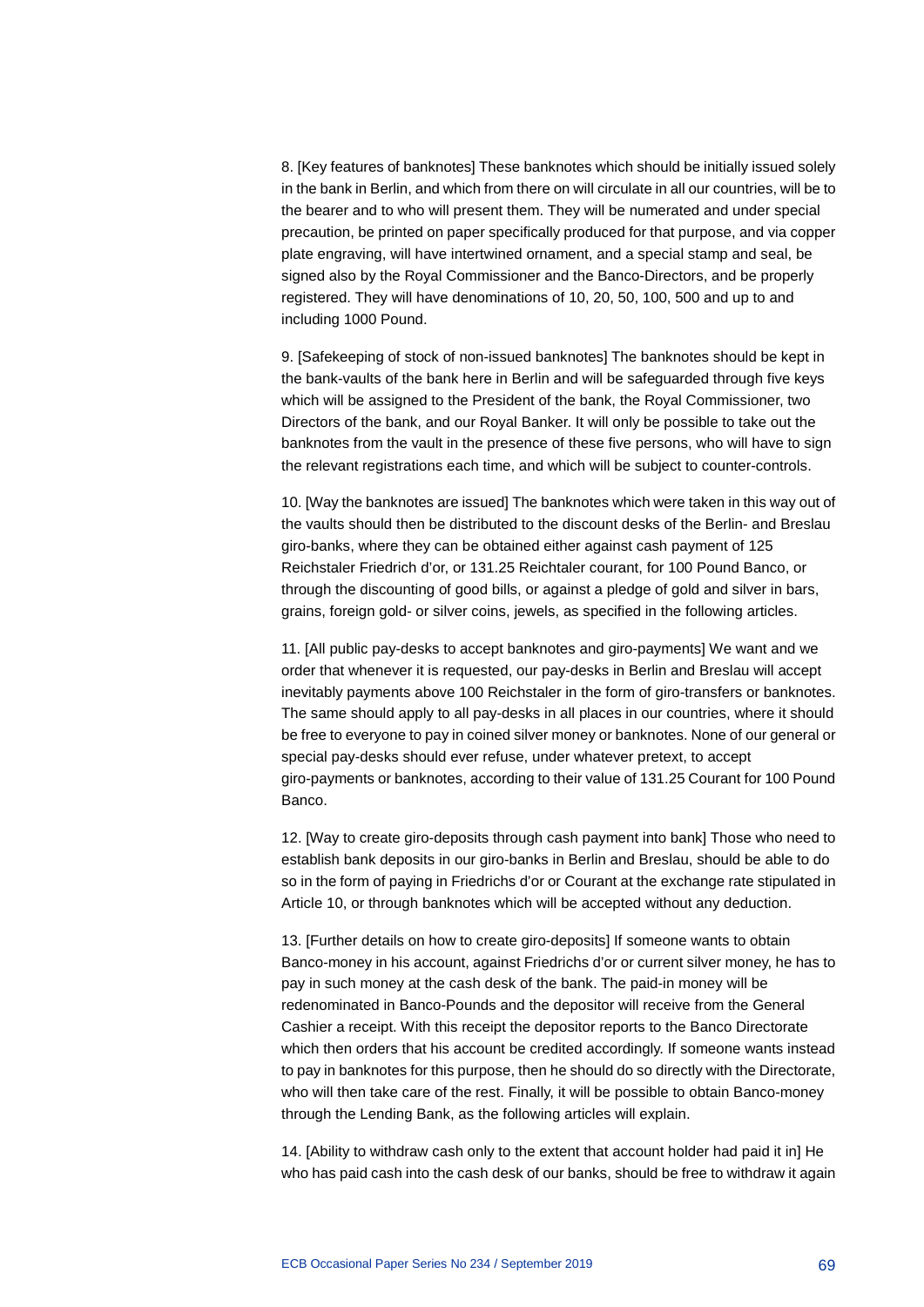completely or partially, although it has to stay in the bank for at least one night. He who has not paid in cash into the bank but has seen his account credited by the transfer from someone else, will not be able to withdraw this transferred money.

15. [How to withdraw cash from bank and related fee] He who, in the first case of the preceding article, wants to withdraw cash, has to submit a cash payment order for his own benefit to the giro-desk. They will return it to him with their signature, allowing him to hand it over to the General Cashier who will pay to him the stipulated sum, minus 0.25%.

16. [Opening hours of giro-desk] The giro-desk of our banks will be open every day, except Sundays and public holidays, starting at 7 a.m. Until 9 a.m. anyone can ask what transfers were made to his account. Between 9 a.m. and noon at the latest, anyone can make orders of transfers. After this, the Banco employees are no longer obliged to accept transfer orders. However, everyone is free to dispose of funds received per transfer in the morning, and to transfer them at the giro-desk which will reopen to others between 3 p.m. and 5 p.m.

17. ["Inter-depositor" lending of giro-deposits allowed only if Directors of bank informed] We forbid, to prevent misuse observed previously, that a merchant borrows Banco-money to another one through his account, without the Directors knowing about it. If it is done nevertheless, the lender should lose the entire sum, half of which will be given to the informer, the other half to our disabled persons fund.

18. [Giro-transfers must be recorded in accounts of merchants] All giro-transfers between merchants have to be recorded by the counterparties in their own commercial books according to the Italian accounting rules, and from there be transferred into the main books. Whenever the Banco Directorate requests it, merchants must show reliable excerpts of their main books, with page numbers and dates, so they and their accountants can produce them when needed. In case of infringement, the accountant will be subject to the same penalties as applied in the previous article to the counterparty.

19. [How to make a giro-transfer] He who wants to make a giro-transfer, should, during the period as specified in Article 16, personally appear at the giro-desk, and provide to the accountants a transfer order in the required format. It must contain clearly the first and second name of the receiver of the transfer, as well as the sum, both in letters and in numbers, moreover his account and the date, finally his own first and second name. He who makes a mistake should pay a fine of two Reichstaler to the Banco-writer. Every transfer order should not have more than one item. In the case of merchant companies, every companion should put his first and second name under the transfer order, but only one is allowed to hand it over to the accountant.

20. [Special requirement for multiple transfer orders] To address the case of double or multiple transfer orders within one post, we want and order that on such transfer orders it is always clearly stated if they are on his own behalf or if it is a payment on behalf of someone else. Otherwise, the payments will be regarded as void in the case of a default.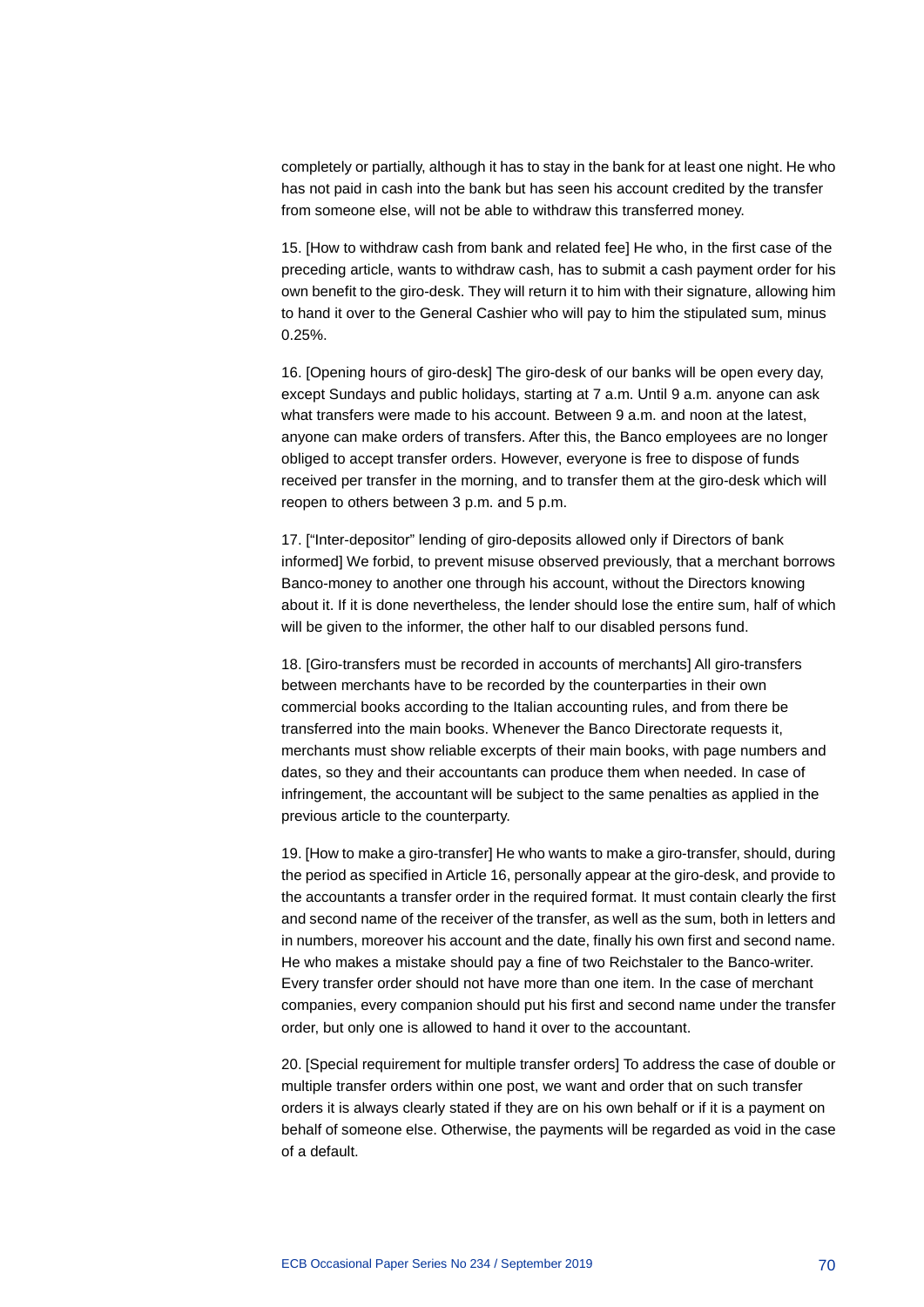21. [Power of attorney to clerks for giro-transfer ordering] Those who cannot or do not want to appear themselves at the Banco to make giro-transfers, can instead give power of attorney to their clerk or to another acquaintance and be thereby substituted. They have to be equipped with an authorisation signed by the Banco-Directorate which they can present to the accountant at the giro-desk, such as to be able to make transfer payments or to dispose of the deposits of the principal. These transfer orders have to be signed by the principal to be valid. If the principal is absent or unable for other important reasons to sign the transfer order, then he has to designate [another] attorney who has been authorised by the principal in the presence of a notary, and who has to sign with his own name, but certainly not with the name of the principal.

22. [Fee for providing power of attorney] The authorisations of the attorneys should be subject to an initial fee of one Friedrichs d'or payable to the bank, and have to be renewed every year after the reopening of the banks against a few of one half Friedrichs d'or.

23. [Option to have Banco-clerk to collect transfer order elsewhere from principal; related fee] If someone wants to order a transfer, who has not provided the authorisations according to Art. 21., but is prevented due to sickness to go to the Banco, then he can indicate so to the Banco-writer, who will send to him the Banco-clerk, to receive the transfer orders from his own hands, and for which the Banco-clerk needs to be paid with 6 Groschen per transfer order.

24. [Penalty in case of overdraft] He or they who order to transfer more than they have in their account should pay a penalty of one Pound Banco if the excess is below 50 Pound Banco; if the surplus exceeds 50 Pounds Banco, then in addition 3% of the excess.

25. [Fee to open bank account and transaction fee] He who wants to open an account in our Banco should pay one Friedrichs d'or once to cover the costs of our Banco, and afterwards for every account page, which consists of 20 positions, one Pound Banco. At the end of the year, one will count the last account page as a full one, even if it was just started.

26. [Confidentiality of deposit related information] We prohibit everyone to seek to find out what others have in their account. Also, none of the Banco-clerks should ever reveal such information, either through words, signs or writings, as otherwise they would lose their position and be punished as perjurers. With this in mind, they should take a special oath so that they take everything to the grave that comes to their hands as an employee of the Banco.

27. [Protection from seizure; case of default] All deposits in our bank should be protected from seizure. If, however someone defaults publicly, then his account balance should fall due to all creditors, as requested by the judges.

28. [Discount and Lombard desks] To facilitate the commerce of our subjects, a lending bank, consisting in a discount and a Lombard desk, has been associated with our two giro-banks in Berlin and Breslau. We will equip these with our own funds and will let them be managed by the Directorate of the banks.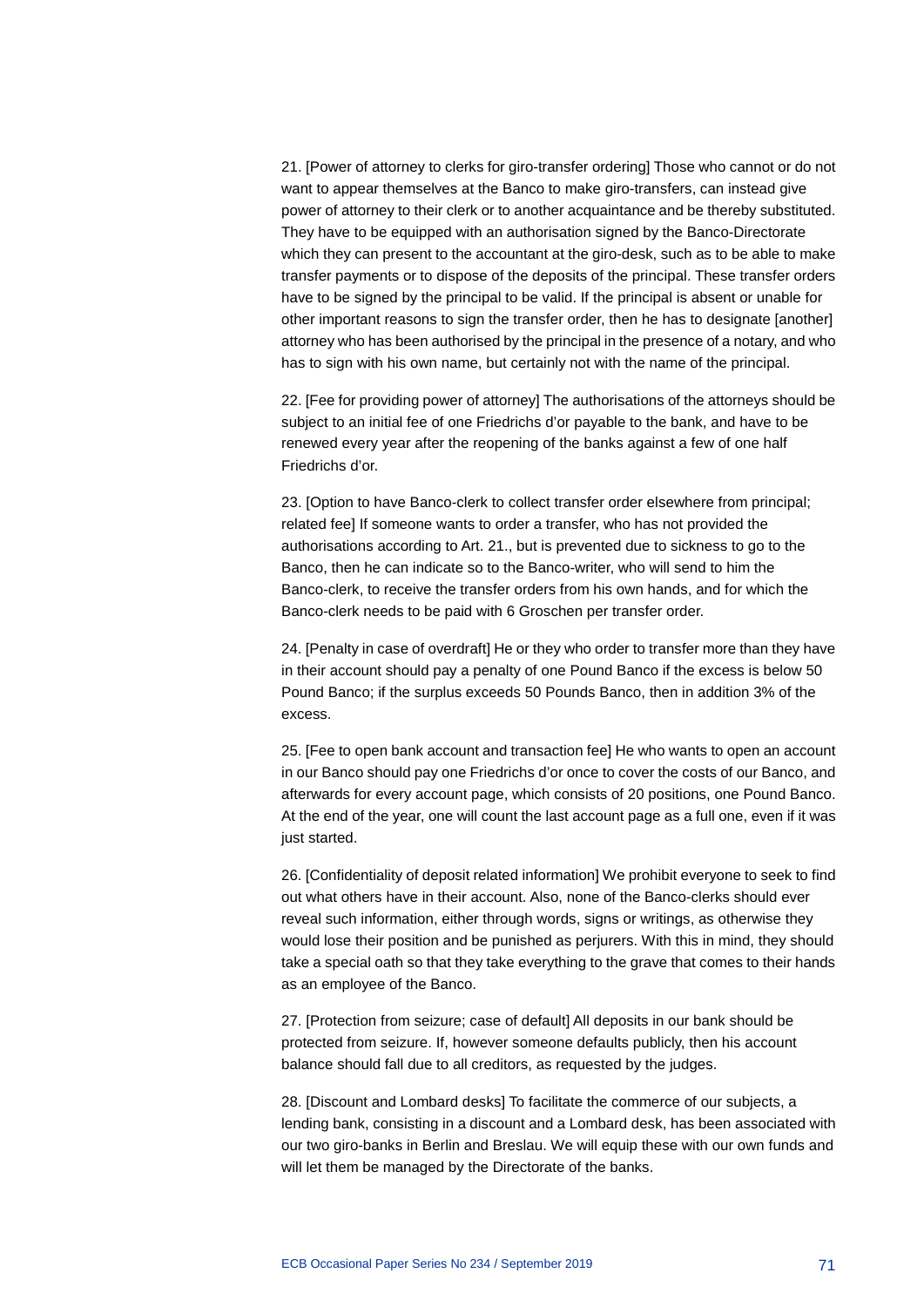29. [Opening hours of these desks] These two desks of the lending Banco should, except on Sundays and on public holidays, be open every day from 9 a.m. to 1 p.m.

30. [Eligibility criteria for bills of exchange and implication of failed payment; discount rate] The discount desk will discount only such bills of exchange which have a maximum maturity of two months, and which are guaranteed by three names. They can be drawn from domestic residents on foreigners, from foreigners on domestic residents, and from foreigners on foreigners. For prudence, and in line with practices of bankers, bills of exchange that have not been accepted yet will be sent for acceptation, and if the latter does not occur, then the one who has negotiated the bill should provide a bail to secure the payment. If the payment fails, and the bill is protested, then immediately, and without regard to the person, his standing and character, personal arrest should be legally imposed. Discounting will be offered for an interest rate of 1/3 percent per month.

31. [Rounding of day count in discounting] As the exact calculation of days creates excessive workload for the discount desk, calculation will be at the precision of 1/4 of a month. If the due date and the payment date falls only one day into the next 1/4 of the month, then this should be treated as including the full 1/4 month.

32. [Lombard loans against precious metal collateral; interest rate and minimum size; haircuts] Similarly, the discount and Lombard desks will, for a maturity of two months, against interest of 1/3 percent per month, advance money against gold and silver bars, gold grains, gold and silver dinner ware, and foreign silver and gold coins, but never below a value of 400 Pound Banco.

Against gold in bars of 21 to 24 carat, against every fine Mark, 150 Pound Banco; Against gold in bars of to 21 carat, against every fine Mark, 148 Pound Banco; Against gold of lower purity, against every fine Mark, 140 Pound Banco. For coined gold, one will assume the following purity: Portuguese, Guinées, Sovereigns: 22 carat; All species ducats, except the Turkish and Russian ones: 23 carat and 6 Grän; Louis neuf or Shield-Louis-d'or; old Louis d'or: 21 carat and 7 Grän; Braunschweigische 5 Reichstaler pieces: 21 carat, 8 Grän.

Against silver bars: From 12 to 16 Loth content for every fine Mark Nine Pound Banco 14 Groschen; From 6 to 12 Loth content for every fine Mark 8 ¾ Pound Banco 14 Groschen; For lower content for every fine Mark 8 Pound Banco 14 Groschen. The content of silver coins will be classified as follows: Fine 2/3 pieces, for every fine Mark 15 Loth 15 Grän; Species-Taler, for every fine Mark 14 Loth 2 Grän; Reichstaler according to the old standard, for every fine Mark 14 Loth 2 Grän; Ordinary old 2/3 pieces, for every fine Mark 11 Loth 17 Grän; Piasters, for every fine Mark 14 Loth 9 Grän; French [leaves] Taler, for every fine Mark 14 Loth 9 Grän, Old Louis blanc, for every fine Mark 14 Loth 11 Grän.

Similarly, one will provide two months loans against jewels for 1/3 percent interest per month.

33. [Exclusion of prolongation of loans: liquidation of collateral] The maturity of any credit provided by the discount and Lombard desks must not be prolonged, for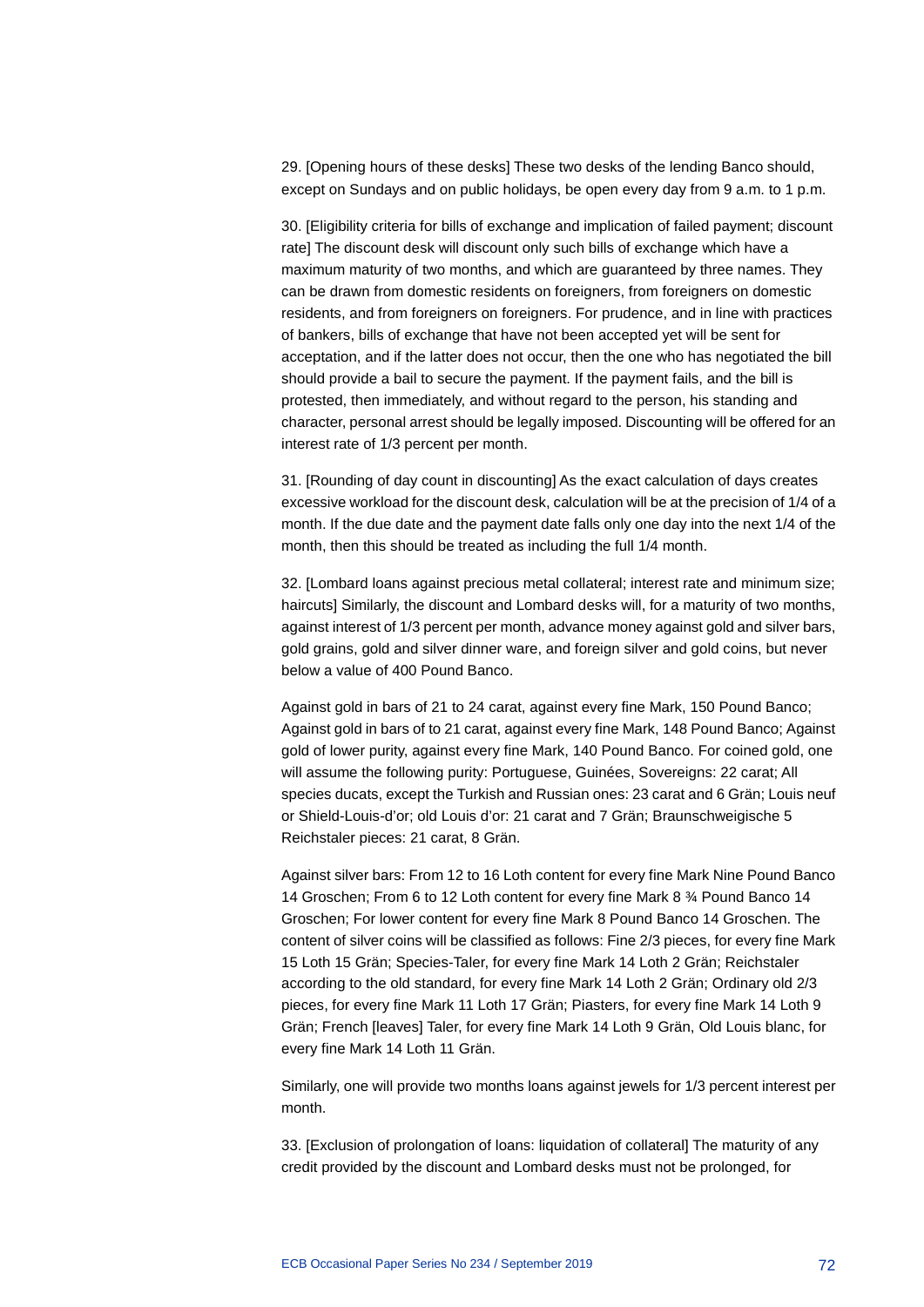whatever reason provided. If after the passing of the stipulated deadline, the pledged collateral is not redeemed, then these will be publicly auctioned off, on the account of the collateral provider, and at his risks and costs.

34. [Receipt for pledged collateral] He who pledges gold, silver or jewels with our lending Banco will be given an adequate receipt, which he needs to return upon redemption of the collateral.

35. [All loans to be paid out in the form of banknotes and not in the form of giro-deposits] Every loan by the Discount and Lombard desks, be it through discounting of bills of exchange or collateralised loans, should not be paid out by crediting the giro-deposits of the borrower, but in the form of banknotes, whereby the interest is deducted in advance.

36. [Unrestricted counterparty set for lending] Under the stated conditions, all domestic and foreign persons can approach the Berlin and Breslau lending banks and their Discount and Lombard desks. Foreign persons can do so via agents.

37. [Sworn brokers can pledge for principal] If someone does want to pledge something but does not want to come personally to the Lombard desk, he can make use of the sworn brokers ordered by us.

38. [Lombard desks in other places] We reserve our right to establish Lombard desks also in our other provinces.

39. [Loan redemption either in the form of banknotes or species] When collateral is to be redeemed, it is left to the pledger, whether he wants to do so against banknotes or against species, applying the exchange rate stipulated in Article 10.

40. [Prohibition to export precious metal] We have now ensured with our royal court bankers in Berlin and Breslau, and the Directors of our Discount desks in the other commercial towns, as well as the other specialised money changers, that according to proportion and needs of the payees [beneficiaries] of bills of exchange, the bills of exchange of domestic residents on foreigners can constantly and sufficiently be rolled over. Therefore, we forbid as of 1 January 1767 that coins circulating on this side, namely good Friedrichs d'or, foreign gold coins, silver coins not minted according to the Leipzig or so-called Convention-standard, or better, moreover gold and silver bullion, gold grains, fractionary gold and silver, old and used gold- or silverware, are brought or sent out of the country. Punishment will not only consist in confiscation of what has been sent or brought outside, but, depending on the case, also in an additional heavy financial penalty, to be paid one half to the informer and one half to the disabled person fund (like in Article 17), or physical and jail sentences. Therefore, travelling merchants and other members of the civil class will be allowed as of now to bring with them when travelling abroad, for the sake of maintaining commerce and for their needs, up to 250 Reichstaler in gold. For noble man and members of the military class, 400 Reichstaler in gold can be brought with them.

41. [Prohibition for bank management and employees to do commercial and financial transactions] We forbid in the strictest way that any Director, Accountant, Cashier, and other officials of our banks in Berlin and Breslau do any form of commerce, to do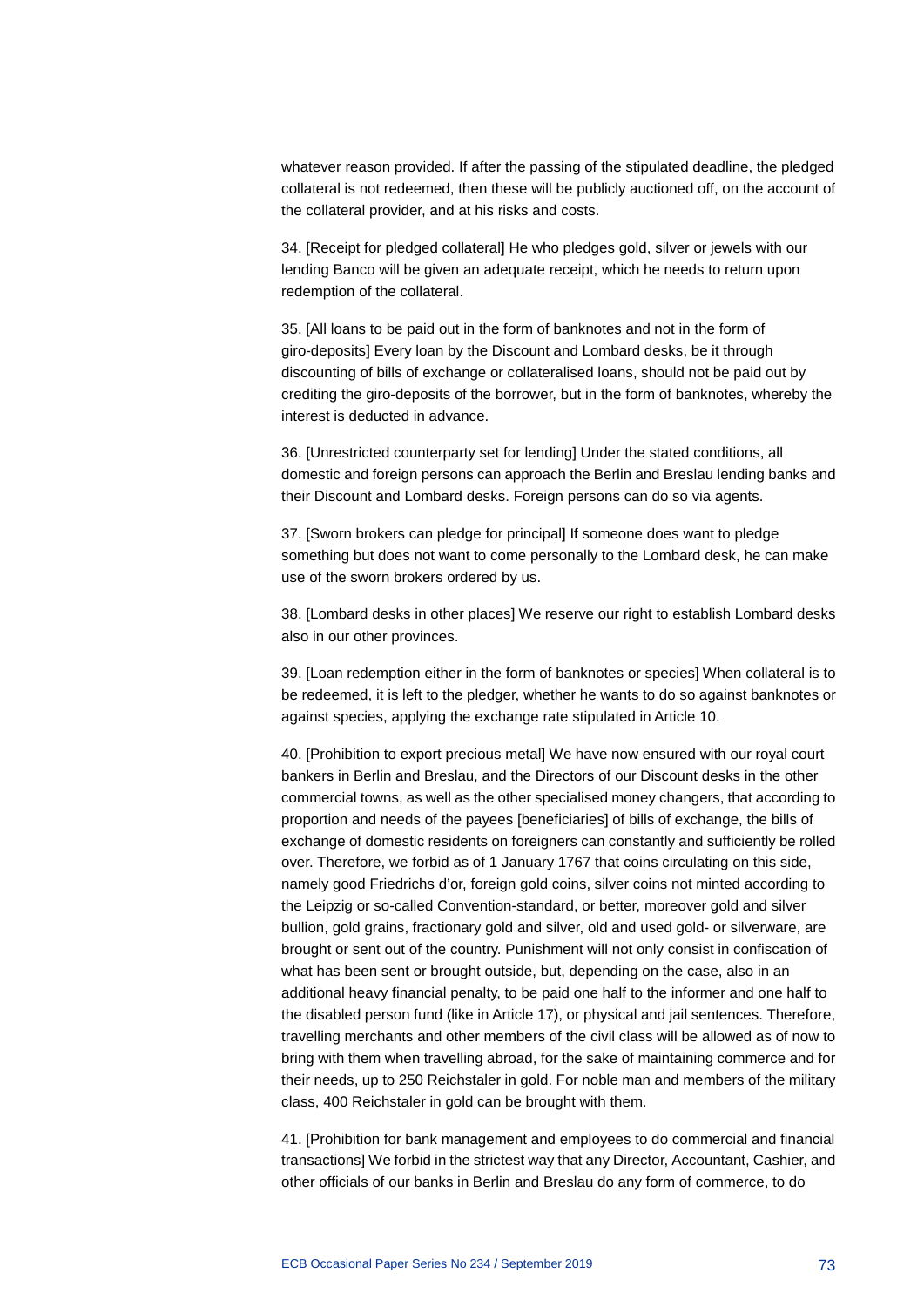agiotage, brokerage, either within or outside of the banks. If anyone acts against this serious order, he will not only loose his position, but also will be subject to a fine of 500 Pound Banco.

42. [Closing period of bank in first half of June to settle accounts] The giro-banks and the related Discount and Lombard desks should all be closed every year at end May, and reopen 14 June of the same year. During this time everything should be put into correct order.

43. [Reconciliation of accounts before relaunching giro-transfers] When the Banco is reopened after this period, the creditors of the bank should appear in front of the Directors of the Banco and should ask for their balances, before they order new transfers.

44. [Brokers not allowed to delegate tasks] We prohibit all brokers to rely on their children or on non-sworn agents, subject to a penalty of 500 Reichstaler, the loss of their position, and our most fierce penalty, including, depending on circumstances, heavy physical punishment.

45. [Invitation to take careful note of Banco regulation] Finally we order everyone, and in particular our merchants, to inform themselves graciously and seriously and with most precision about our revised Banco Regulation.

Documented and personally signed and sealed with the royal seal in Berlin on 29 October 1766.

(L.S.)Friedrich

Count von Reuß, v. Jariges, v. Massow, v. Blumenthal, v. Hagen.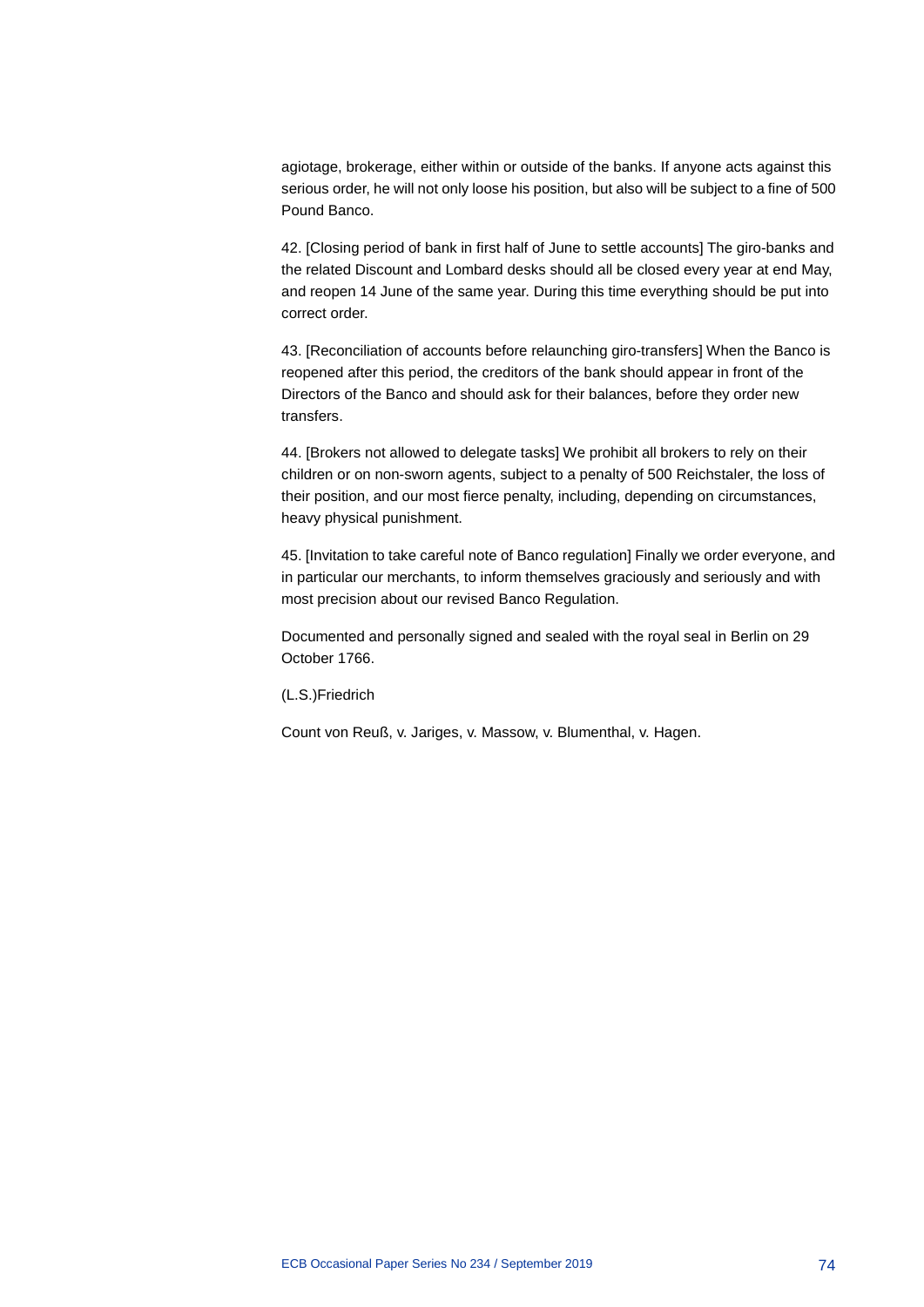# 8 Caisse d'Escompte in Paris (1776-93)

## 8.1 Schematic overview

• Genealogy: Important elements inspired by the Bank of England (private capital; banknote issuance; discounting of bills). The main designer of the Caisse d'Escompte was Isaac Panchaud, a financier and speculator of Swiss origins born in 1737 in London and married to a Dutch citizen, who had moved to Paris in 1763 and who had in mind the successful model of the Bank of England when trying to establish a central bank in Paris. At the same time, the French Finance Minister Turgot supported the project, driven by the hope that it would provide a source of government financing. According to Marion (1934, 301-303, own translation):

"The disaster of the system of Law was making the term 'Bank' so unpopular that one had to wait for long before trying again something with the slightest resemblance to a bank. It was only in 1776, 56 years after the fall of the system that Turgot believed to be able to equip France with an establishment discounting bills of exchange…"

Harsin (1933, 64-82) discusses the debates on re-establishing a central bank in France in the period between the failure of the Banque Royale in 1720 and the Caisse d'Escompte in 1776, with a number of relatively concrete projects, such as the ones of Ceretti in 1750 (p. 73-75), Fortbonnais in 1755 (p. 75-79), and Faral in the 1760s (p. 79-80), as well as the first Caisse d'Escompte of 1767 (that operated only for one year and left little traces; p. 83-84).

As for example Duclos-Dufresnoy (1789, 12-13) notes, the bank's success during its first two years (1776-1778) was moderate, and only when in 1778 the major Parisian banking houses endorsed the project after encouragement by Necker, and acquired important share ownership and provided the administration of the bank (pushing out Panchaud and others), the bank really took off.

• Place in the history of central banking: According to Roberds and Velde (2014, 82) in 1788 it would have been in total balance sheet terms the second largest bank in Europe, after the Bank of England, with its banknote circulation at around 40% of the one of the Bank of England. In deposit terms, it would have ranked 6th place. Until 1788 it was, besides the Bank of England, one of the rare banknote issuing central banks that actually achieved sustainable convertibility. According to Marion (1934, 301-303, own translation):

"This Caisse d'Escomte… would conduct its operations with great success, and in 1777 obtained the right to issue banknotes of which the circulation was limited to Paris; such was the confidence it inspired that in 1783 the circulation of banknotes reached a total volume of 40 million. At the end of the Ancient Régime, as a contemporaneous author noted, 'Paris is conducting banking operations of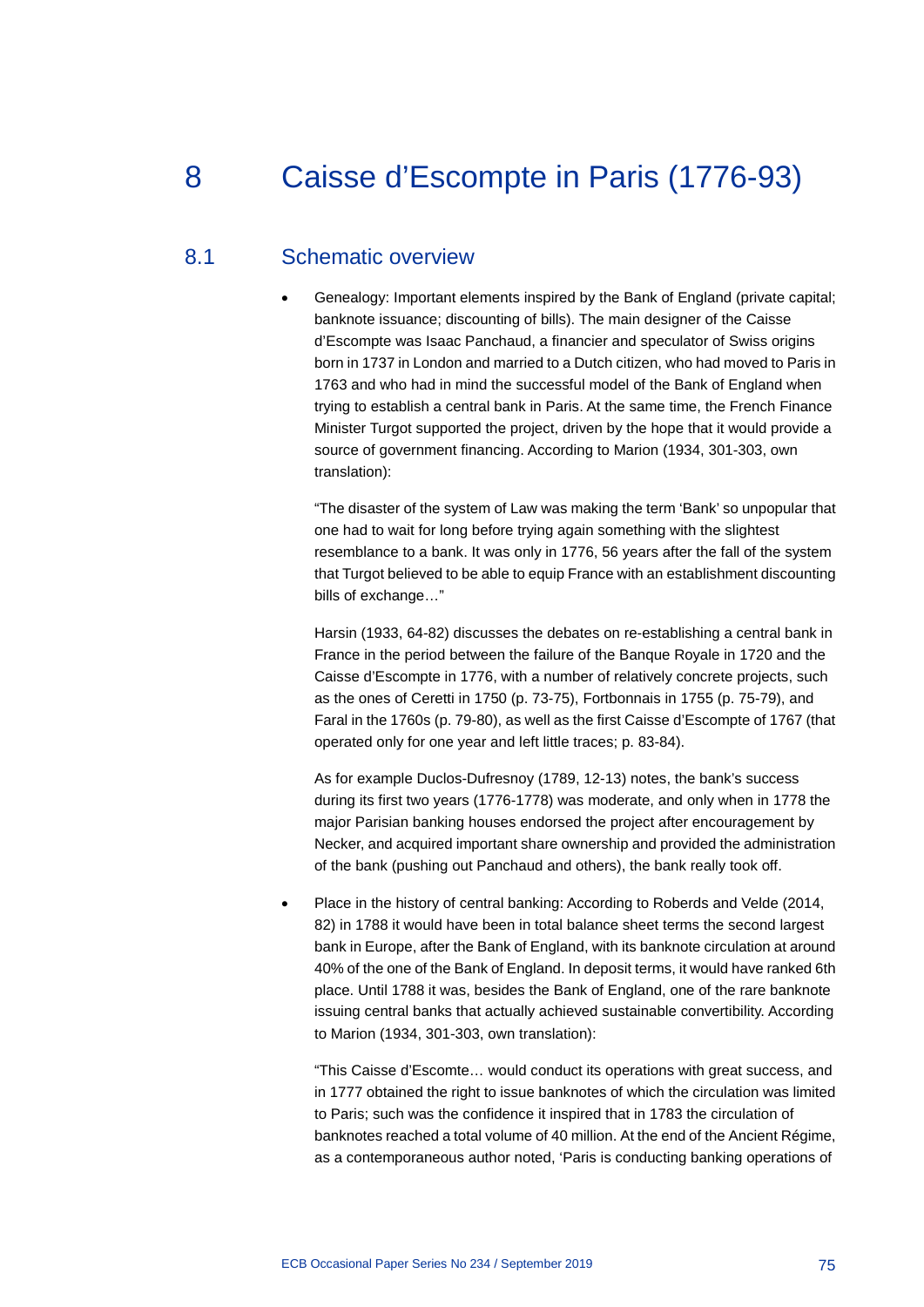an unbelievable extent, one can say that there is no town in the universe that is superior to it in this respect'."

Also, Courtois (1875, 68-79) notes the fast expansion of business and the sound economics of the institution, which would have continued, had there not been the fiscal difficulties of the Government and the eventual revolution. Indeed, its days were counted with the approaching French revolution. However, as noted for example by Plessis (1989, 1009-1010), the Banque de France closely followed the template of the Caisse d'Escompte, and its statutes would have been written by six banking houses of Paris who all had been engaged in the Caisse d'Escompte.

Policy objectives: Finance Minister Turgot, appointed in 1774 by Louis XV, believed that both the financial market of Paris and the financing of the public debt would benefit from a note-issuing bank following the model of the Bank of England (Roberds and Velde, 2014, 66-67). Mirabeau (1785) explains the advantages of banks in general and of the Caisse d'Escompte in particular through its ability to stabilise and reduce the scarcity of money, and to reduce the rate of interest to a level below the one that would otherwise prevail:

"One is suffering from the scarcity of species money for a long time before realising the reason for this suffering. One regards the scarcity as something temporary, and only if one has suffered for a long time one seeks to find solutions. Discount banks have at least the ability to delay considerably the episodes of financial embarrassment, as they provide money in the form of trustworthy banknotes, which retain a stable value if the confidence in them has a sound basis. Moreover, they allow the interest rate to be maintained at a lower and more stable level, which is also favourable to agriculture, manufacturers, commerce and finance"

Government financing was not mentioned in the initial charter of the bank and in its objectives, which only refer to the bank being available to manage for free the public funds. Finance minister Turgot had a true interest in finance and banking as means of economic development, as documented by his own writings on the subject (e.g. "Mémoires sur les prêts a intérêt" of 1769).

- Private or public ownership: Private ownership. It was technically a limited partnership but ownership was vested in bearer shares (Roberds and Velde, 2014, 67). Initial capital was 12 million livres tournois in the form of 4000 stocks at 3000 livres each (fully paid in only in April 1778). Capital was further increased several times, also in the context of increased lending to the Government.
- Assets: On average it could maintain a significant share of its assets in the form of discounted bills (in line with its name) and also convertibility was most of the time maintained through sufficient precious metal reserves. Discount rates were subject to a maximum of 4% bills with maximum maturity of 30 days and of 4.5% for bills of maturity between 30 and 90 days (according to the rules and procedures of 1783, see Mirabeau, 1785, 128). Today one would argue that such constraints on interest rate-setting (common for pre-1800 central banks) made it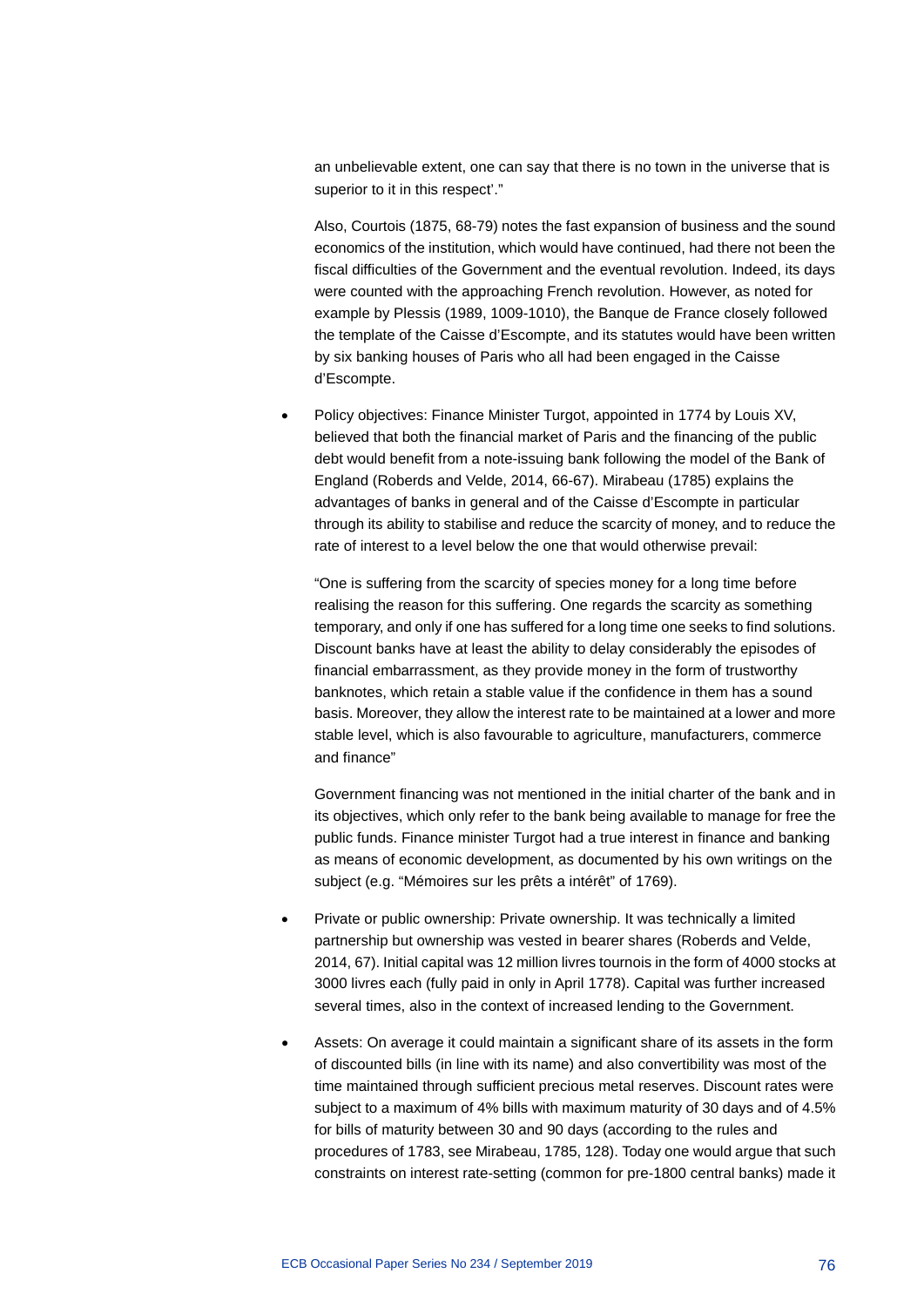difficult for the bank to restrict its credit when needed – unless it would do so through (inefficient) rationing (surprisingly, from today's perspective, this problem does not come to the mind of Mirabeau when he criticises heavily the Caisse for not having restricted lending before her liquidity crisis of 1783). As Roberds and Velde (2014, 68) note, after 1778, the "bank increasingly discounted government paper, thus supporting the banking houses that were placing the huge loans issued to finance the war." In the words of Marion (1934, 301-302):

"The cruel embarrassment under which the financial administration of the state operated inspired in it the natural temptation to make serve the prosperity of the Caisse d'Escompte a little bit to relieve its own misery: but the discredit of the public finance administration was such that the mere announcement of its recourse to the Caisse d'Escompte was sufficient to shake the public confidence. It was only a temporary shock, so strong was the situation of the Caisse. This is how it stayed during the coming years when the public finances continued to deteriorate …. During this cruel agony of the ancient regime, … the Caisse d'Escompte was the grand recourse with which Necker provided to the Government, even though with some pain, the means to survive."

The evolution of loans to the Government is described in Courtois (1875): as of 1788, it stood around or above 50%, while it had been zero at year-ends before 1787. Necker planned, after the start of the French revolution, to continue relying on the Caisse d'Escompte with some further innovative schemes to strengthen the Government's and the Caisse d'Escompte solvency through the sales of confiscated property of the church and allowing the Caisse to issue banknotes of up to 240 million. But (Marion, 1934, 302):

"the Constitutional Assembly was disgusted by the idea to rely on this Caisse d'Escompte…; it was more seduced to do great new things… a large emission of [state] paper money, secured by the sales of all nationalised properties, would furnish easily the required means, and would allow an eternal à Dieu to the narrow-minded approach of the past…. Necker's project was definitely rejected, he was forced to resign, and 1200 million money-assignats were created, a limit which was soon breached in view of ever increasing needs."

After a short liquidity crisis of the bank in 1783, the by-laws were amended "providing for a retention of earnings above a certain level, an issue of new shares, and mandating a cover ratio between  $\frac{1}{4}$  and 1/3: if the ratio fell to below the upper limit, discounting was to be slowed, and it was to stop if it fell below the lower limit (Courtois, 1875, 73; Roberds and Velde, 2014, 68; legal texts below). Again in 1787 the Government requested a sizeable loan. In 1788 the Government defaulted on the bank but allowed the bank to pay back its banknotes with government bills (i.e. to suspend convertibility, see Courtois, 1875, 75). In 1790 the Bank was fully reimbursed by the Government and could resume convertibility. In 1792, it could still play an important role as LOLR in the Paris financial crises triggered by the revolution of enslaved workers in St. Domingo, and it would have saved in particular one major bank from illiquidity (Plessis, 1989, 1006), i.e. would have acted as LOLR.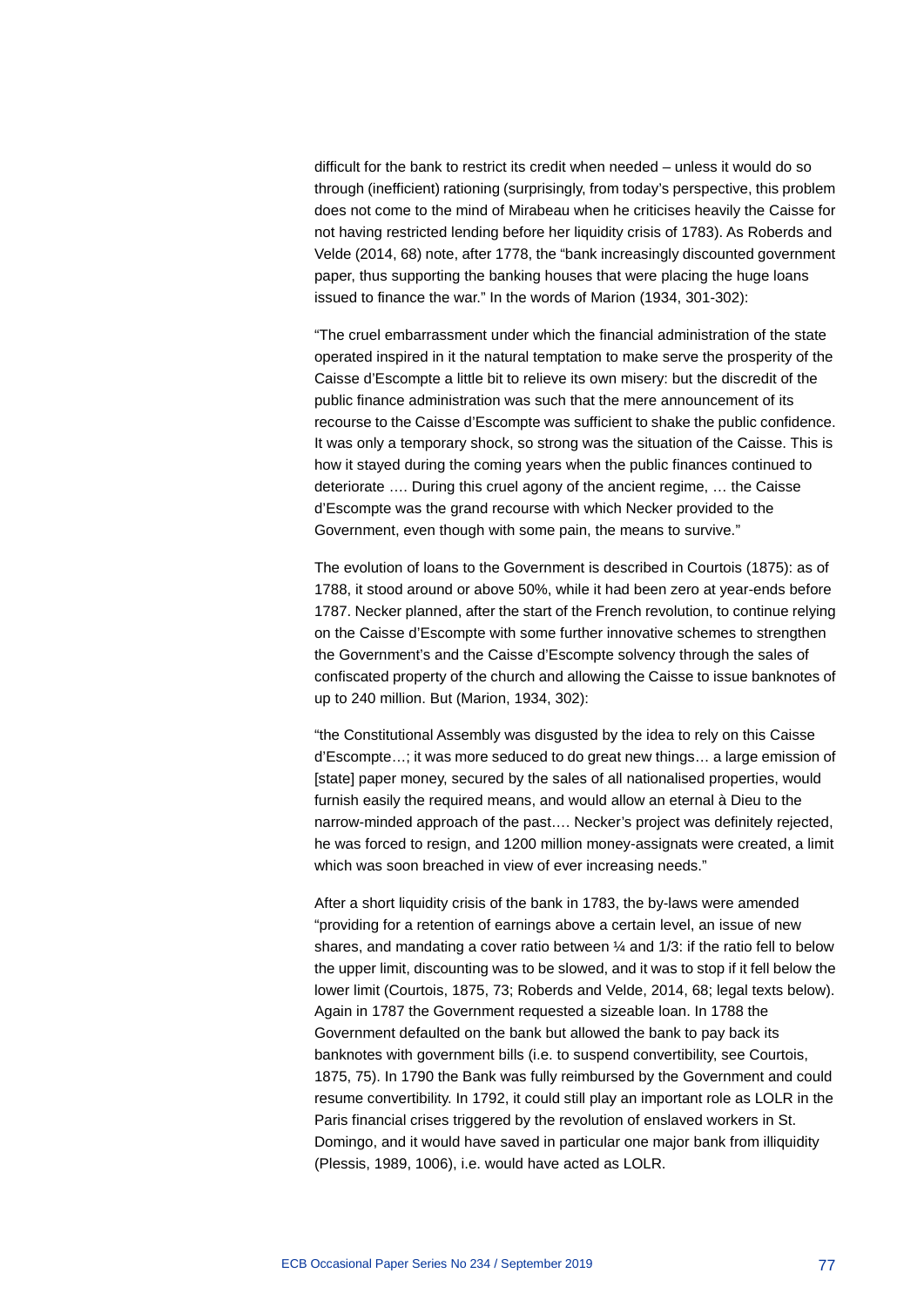- Liabilities: Deposits, banknotes and capital, following the example of the Bank of England. According to the balance sheet data of Courtois (1875), banknotes peaked in 1789 with 128 million livres Tournois. Capital had a high share of total liabilities, i.e. more than 50%, in the first three and last six years of the bank. During the last years, when the bank also provided large loans to the Government, this made its balance sheet resemble somewhat the one of the Bank of England. Deposits played a more minor role, with their share in total liabilities peaking at 20% in 1779 (see balance sheet data reported in section 7).
- Special measures to support its success. According to for example Plessis (1989, 1004-1005), the Government played an important role in both the initial creation of the bank and in its actual kick-off in 1778: it would have sponsored its establishment, and in 1778 Turgot "invited the principal banks of Paris to subscribe 1500 shares of 3000 pounds each, which had still not been subscribed. As of this moment, all big Paris bank names (…) are part of its Administrative Council, and she [the Caisse d'Escompte] becomes the 'bank of the bankers'."
- History of convertibility: Suspended in 1783 for around two months, and limited convertibility after 1788. On 18 August 1788, the Government had granted a general right to the bank to pay back banknote holders with government debt. The bank tried to avoid using this option to the extent possible.
- How and why the bank ceased operations: The radicalisation of the revolution led to the closure of the bank in August 1793 (Plessis, 1989, 1007). However, the Banque de France, created in 1800, followed the model of the Caisse d'Escompte and may be considered as its reestablishment under a new name.

Sources: Mirabeau (1785), Caisse d'Escompte (1789), Gaudot (1789), Duclos-Dufresnoy (1789), Say (1848), Courtois (1875, 68-79), Bigo (1927), Harsin (1933, 83-89), Marion (1934), Roberds and Velde (2014, 66-69). The general context of French banking in the years around the revolution is discussed for example in Plessis (1989).

## 8.2 Charter of 24 March 1776

*This is a translation of the "Arrêt du Conseil d'État du Roi, portant Établissement d'une Caisse d'Escompte. Du 24 Mars 1776. Extrait des Registres du Conseil d'Etat" ("Decree of the State Council of the King regarding the creation of a discount bank. Of 24 March 1776. Excerpts of the Registers of the State Council") as provided by Mirabeau (1785, 127-139).*

Preamble. [Request at origin of establishment of the bank; objectives of the bank] Upon the request presented to the King in his council, by Jean-Babtiste-Gabriel Besnard, containing: that he desires to establish in the capital a discount bank, of which all operations will tend to lower the money rate of interest, and which will provide a means of security and economy to the public, by committing itself to receive and maintain free of charges the funds of individuals who will want to deposit them; for this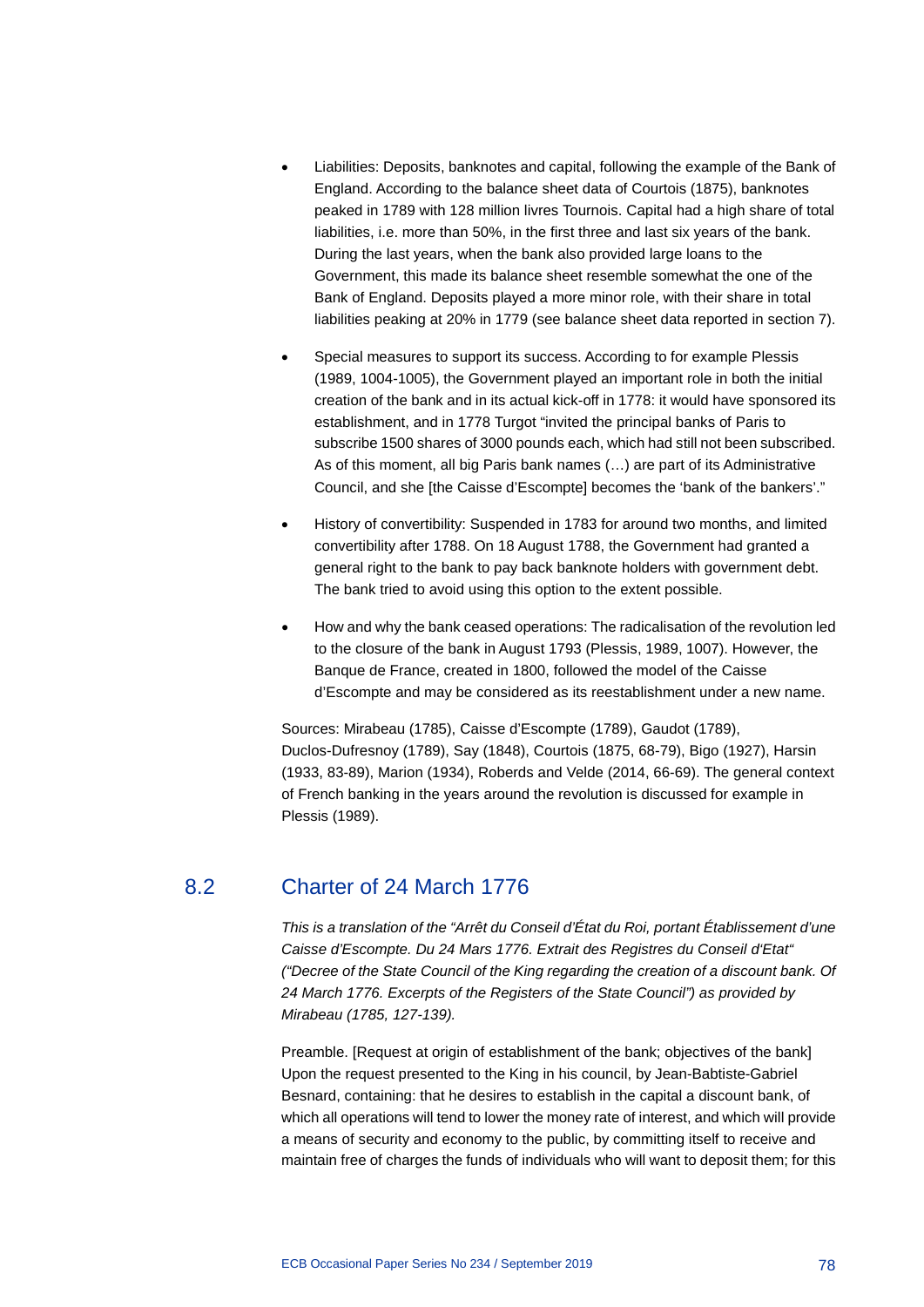purpose he asks his Majesty to authorise him to establish a joint stock company, at the … clauses and conditions listed below.

Article I: [Name and legal form of the company] The shareholders who will constitute the said company will be associated in limited partnership, under the name of Caisse d'Escompte.

Article II. [Type of operations of the bank] The operations of the Caisse d'Escompte will consist primarily in discounting bills of exchange and other commercially current securities, at the discretion of the administrators, and at an interest rate that could in no case exceed 4 percent per year; secondly, to deal in gold and silver; third, to be in charge of the receipts and payments of public funds, deposits and payments of interested individuals, without imposing any commissions, charges, or other payments of any kind.

Article III. [Prohibited operations] Under no circumstances and under no pretext, the company will borrow against interest, or contract any debt other than sight deposits; it forbids itself to undertake any trade in merchandise, maritime expedition, insurance and commerce whatever, outside what is explicitly mentioned in the preceding article.

Article IV. [Capital offer of 15 million pound; deposit of 10 million with Royal Treasury; repayment and interest $1^{19}$  $1^{19}$  $1^{19}$  The said shareholders will collect a capital of fifteen million pounds, for which they will receive five thousand shares of three thousand pounds each, which they will pay in legitimate money [argent comptant], in one installment. Of the fifteen million, there will be five which will serve to launch the operations of the said Caisse d'Escompte, and the other ten million will be deposited with the Royal Treasury on 1 June 1776, as a security for the engagements of the said bank, in the way further explained by Article VI. His Majesty will be asked to accept the ten million as a loan, and to provide receipts [quittances de finance] by the Royal Treasury for thirteen million, payable in thirteen years, to repay the capital and interest of the said sum of ten million. The receipts will be divided and issued in 26 equal payments of 500,000 pounds each, of which the first will be due on 1 December 1776, and which will continue afterwards every six months, 1 June and 1 December every year, until including 1 June 1789.

Article V. [Securing of deposit with Royal Treasury by the income from the postal services] To secure these payments stipulated in the previous article, his Majesty will be asked to assign the income of the postal services and to instruct the managers of his Royal Treasure, every year, to deliver to the Treasurer of the said company, as due payment of the receipt of 500,000 pounds, a legal assignation of the income of the postal services.

Article VI. [Deposits with Royal Treasury must not be encumbered] The thirteen million pounds which constitute the total amount of receipts mentioned above, or what will remain of it after the payments already made, will remain earmarked for the security and general guarantee of the operations of the said bank. Under no circumstances the

-

<span id="page-79-0"></span><sup>&</sup>lt;sup>19</sup> It may be noted that the depositing of 10 million of the capital with the Royal Treasury was reversed through a decree on 22 September 1776. Two million which were already paid in were returned to the shareholders, and the total capital was reduced from 15 million to 12 million. (See Mirabeau, 1785, 136).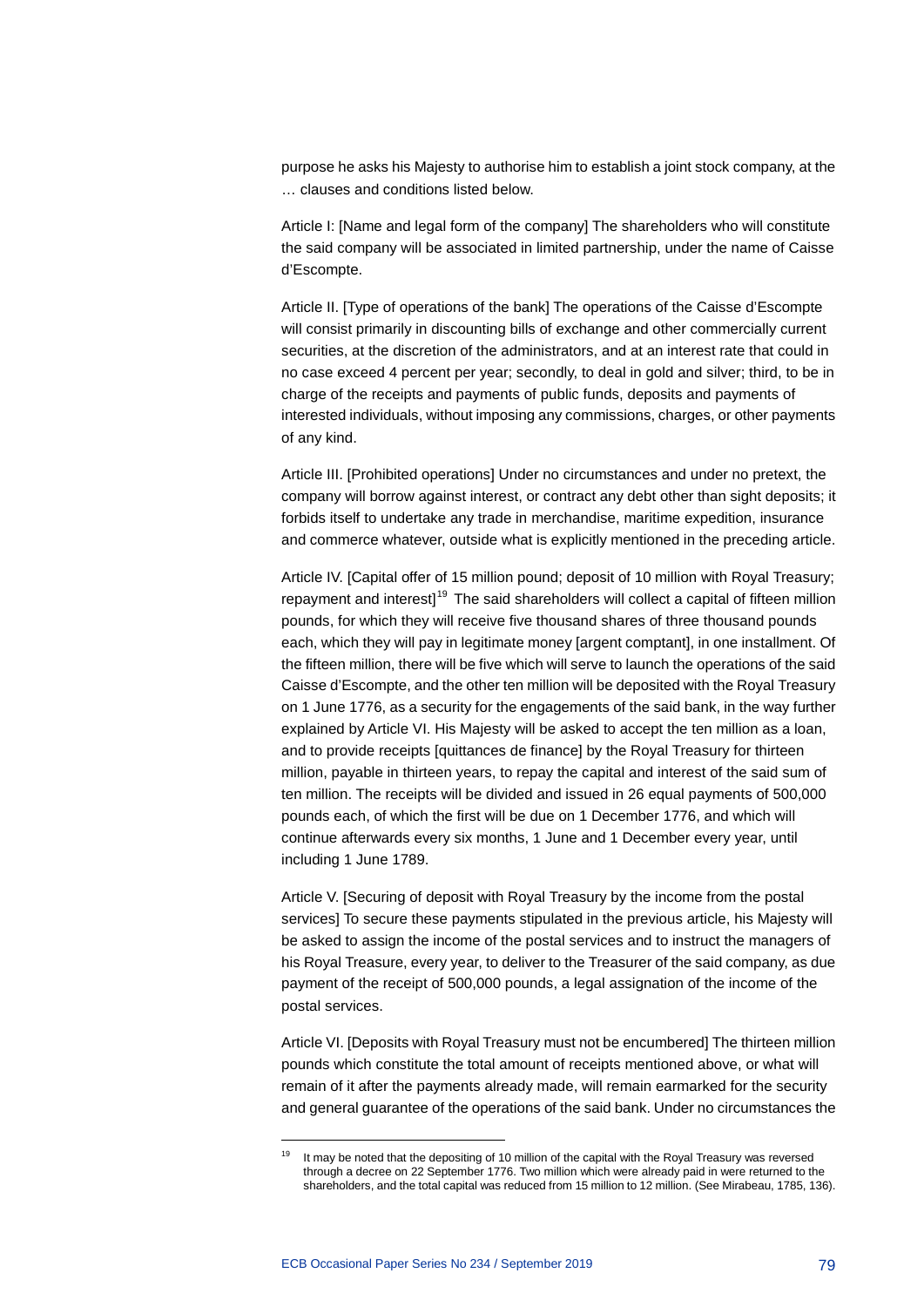administrators of the company can sell, alienate, transport or pledge the receipts which have not yet been paid.

Article VII. [Opening date and place] The said discount bank will be opened on 1 June next year, at a place in Paris which the company of shareholders will choose.

Article VIII. [Template for share certificates] The said shares will be printed in line with the template attached to this request and be numbered starting with number one and up to including five thousand. They will be signed by the general treasurer and be controlled by two administrators of the said bank.

Article IX. [Fist general treasury; his role in capital subscription] Mr de Mory will be nominated temporarily as general treasurer of the said discount bank. He will therefore receive all the sums which will comprise the fifteen million capital of the said bank, and he will provide to those who desire receipts promising to deliver to them the number of shares corresponding to the money they paid, at three thousand pounds per share.

Article X. [First general assembly; minimum number of shares for access and voting right] Mr de Mory will announce to the shareholders at least 10 days in advance the day and place of the first general assembly in which every holder of twenty-five shares will be admitted and will have voting rights for the choice of the administrators or the said company.

Article XI. [Role of seven administrators] The operations of the said company will be directed by seven administrators who will be elected, by a simple majority, in the said first general assembly. They will be held, in their administration, to conform to the decisions in the general assembly. They will nominate the employees, specify the terms of appointments, can revoke their employment, all this in a way and as judged necessary for the good and advantage of the company.

Article XII. [Minimum shareholding by administrators] Every administrator of the company will be held to be owner of fifty shares of the said bank and will have to deposit them three days after their election as specified below. If they fail to deposit them, their election will be void.

Article XIII. [Dismissal of administrators] No administrator may be dismissed unless through the vote of two-thirds of the shareholders present in a general assembly, or through the vote of the six other administrators, or by no longer holding the fifty shares, as specified in the previous article.

Article XIV. [Remuneration of administrators] The remuneration of the administrators will be taken from the profits of the said bank, and in no case from the receipts or assignations representing the thirteen million mentioned above. They will not have any salary before the profits have reached one hundred and fifty pounds per semester or more. Only in this case they will take one tenth of these profits and share them in equal proportions.

Article XV. [Semi-annual general assembly of shareholders] Every year, two general assemblies of shareholders will be held in January and July, to deliberate on the operations of the company, to receive and examine the accounts of the semester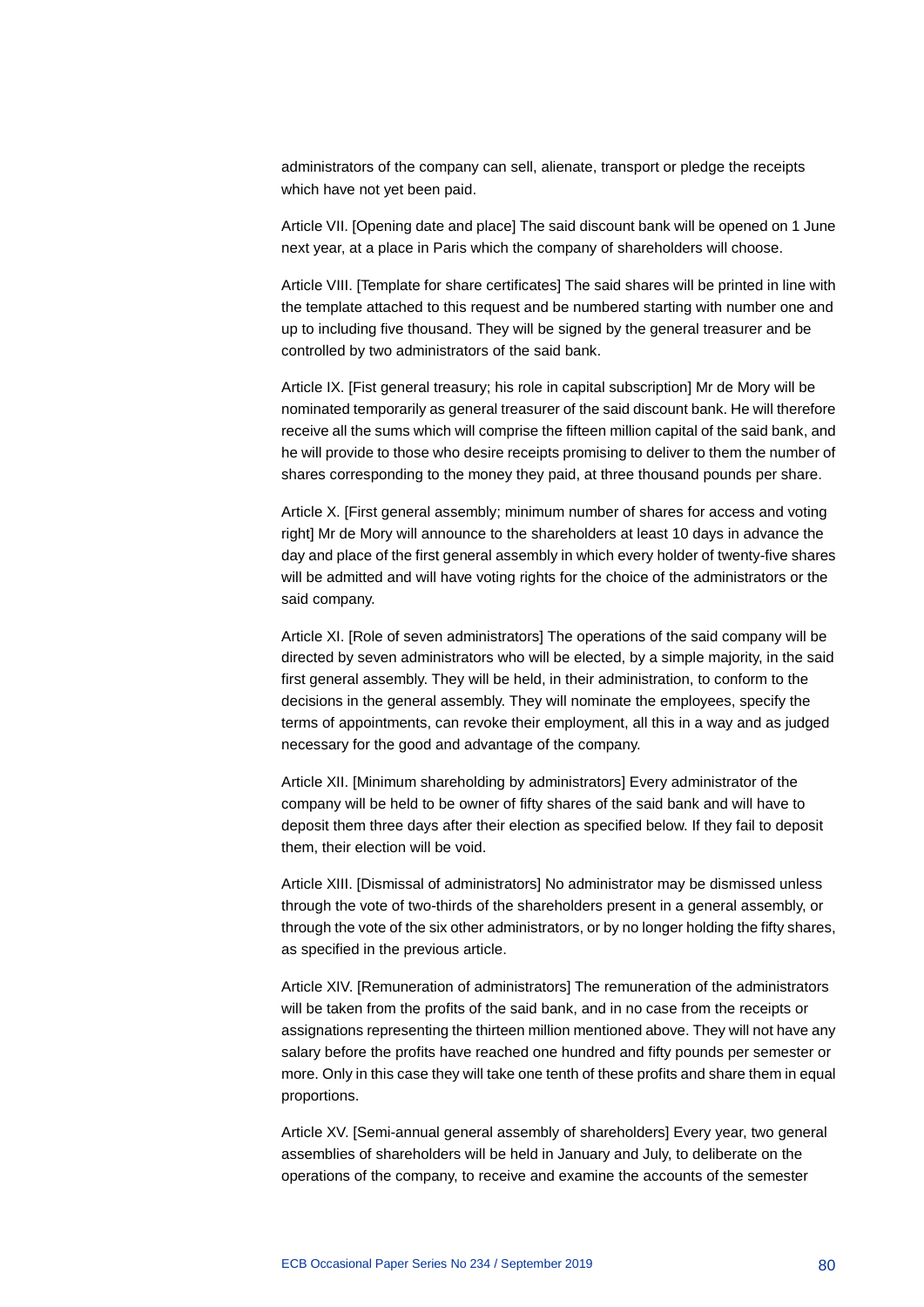which precedes the assembly. The accounts will be certified and signed by the administrators, and the dividend to be paid to the shareholders for the last six months will be determined.

Article XVI. [Dividend calculation] To establish the dividend, the administrators will produce detailed accounts of the profits of the previous semester, after deduction of all administrative costs and losses, if any. From these net benefits, if they exceed one hundred and fifty thousand pounds, and only in this case, one tenth will be given to the administrators in similar parts, as mentioned above. After the deduction of this tenth, one will add to the remaining benefits the five hundred thousand pounds which will have been returned relating to the thirteen million, and for this total the shareholders will determine, by a simple majority vote, the sum that they will judge to distribute as dividend, on their shares for the past semester. The first fixation will be done in January 1777 for the rest of the present year, and afterwards for every six months.

Article XVII. [Share depository] A depository for shares will be opened at the said bank, for those shareholders who will prefer to protect them from accidents, theft, fire or other, and from where they will be able to withdraw them any time; also, for those who will want to deposit them for complying with some notary act, or if the deposit is ordered by the judiciary system.

Article XVIII. [Access of all individuals to use bank for depositing] The said discount bank will be mandated and expected to be the personal cash repository of every individual … who will deposit his money. It will be accountable to these individuals…

[Article XIX Authorisation; unchanged rights of private bankers and brokers] In view of this request, the offer made and the proposed conditions; taking into account the report of Mr Turgot, regular counsellor to the Royal Council, general controller of finance, the King being counselled by him, has authorised and authorises the said Jean-Babtiste-Gabriel Besnard to establish the said discount bank, under the above-mentioned conditions, without however, through this authorisation, changing in any way the liberty from which bankers and brokers benefit and will continue to benefit, regarding their commerce in gold and silver, or to receive funds from individuals who wish to deposit with them. And his Majesty, accepting the offer to receive 10 million pounds to the royal treasure on 1 June, has ordered and orders Mr Savalete, guardian of his royal treasure, to issue as capital and interest, twenty-six receipts of five hundred thousand each, payable over 13 years, every six months, of which the first will be paid on 1 December 1776, the second on 1 June 1777, and so on, the receipts [quittances] will be transmitted to the profit of the company, to be paid with each maturity, by the guardian of the royal treasure…

Done in the King's state council, with the King's attendance, in Versaille on 24 March 1776. Signed de Lamoignon.

## 8.3 Regulation of 14 July 1784

*This is a translation of an excerpt of the "Règlement général servant de Code à l'Adminstration de la Caisse d'Escompte" ("General Regulation serving as*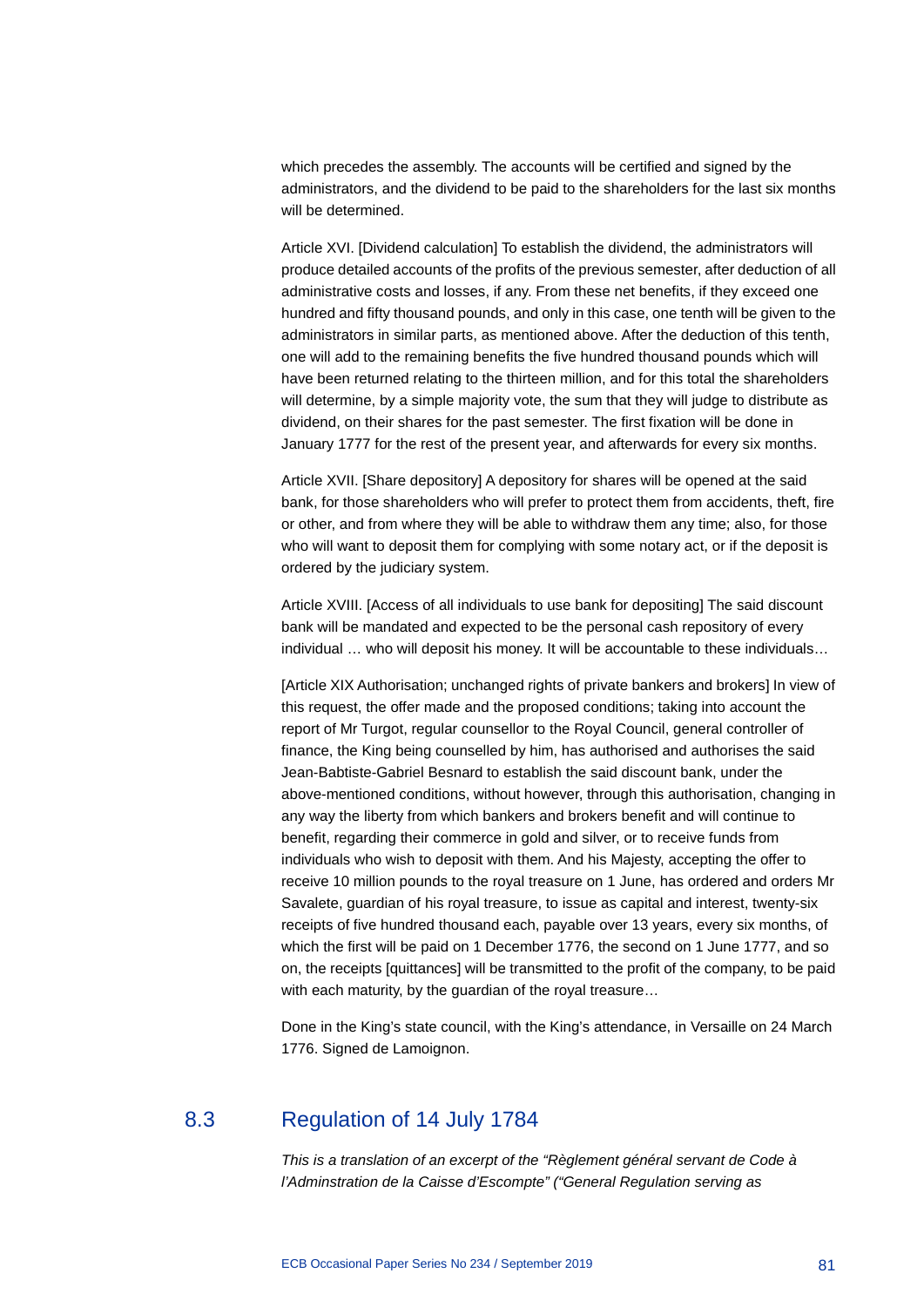*administrative rulebook of the Caisse d 'Escompte") as provided in Duclos Dufresnot (1789, 56-95). It is legally based on a "Regulation of the King's State Council of 18 September 1785 which endorsed the Regulation decided by the assembly of stock owners of the Caisse d'Escompte of 14 July 1784" (Duclos Dufresnot, 1789, 56).*

General regulation which serves as administrative rulebook of the Caisse d'Escompte.

II. [Capital of the bank] The capital of the Caisse will be 15 million pounds, with five thousand stocks of three thousand pounds each, with possible further capital increases according to Article II of the regulation of the State Council of 26 June of this year.

III. [Operations of the bank] The operations of the Caisse d'Escompte will consist in:

- Discounting bills of exchange and other tradable securities
- Being in charge of the credit and debit payments and deposits of parties who will ask for it, without being allowed to take any fees whatsoever for this.

IV. [Explicit prohibition of bank on other funding and investment operations] The company will not be allowed, under any pretext, to borrow against interest, or fund in any way other than on sight deposits; moreover, she must not deal in merchandise, undertake maritime expeditions, insurance, or commerce of any kind.

V. [Liability of the bank towards depositors] The Caisse d'Escompte will be liable individually to all those who will deposit their money with it.

VI. [Bank to offer custody services] It will continue to offer custody services for stocks, for all those who want to put them there for safety reasons, and they will be allowed to withdraw them at any time.

VII. [Governance: Administrators elected by General Assembly] The operations of the Caisse d'Escompte will be led by thirteen administrators, elected by a majority of the General Assembly of Stockholders. To ensure access of all classes of citizens, no more than 10 persons can be elected from one class… The General Assembly will be convoked for this purpose during the first 15 days of each year. Four out the thirteen administrators need to be changed every year. Those who resign can be re-elected again one year later.

VIII. [Role of Administrators] The Administrators are expected, in their management, to comply with the guidance provided by the General Assembly. They will nominate the employees, set their salary, could dismiss them; in a way to serve the objectives of the company. They will not be allowed to set the salary of any employee above 3000 pounds. The Administration will continue to be free of charge.

IX. [Administrators to report to General Assembly; prohibition of unauthorised negotiation with State Council] The Administrators are not allowed, under any pretext, to ask for new orders of the State Council, without having previously explained the topic and its objectives to the General Assembly of the shareholders, and without having been authorised by them explicitly.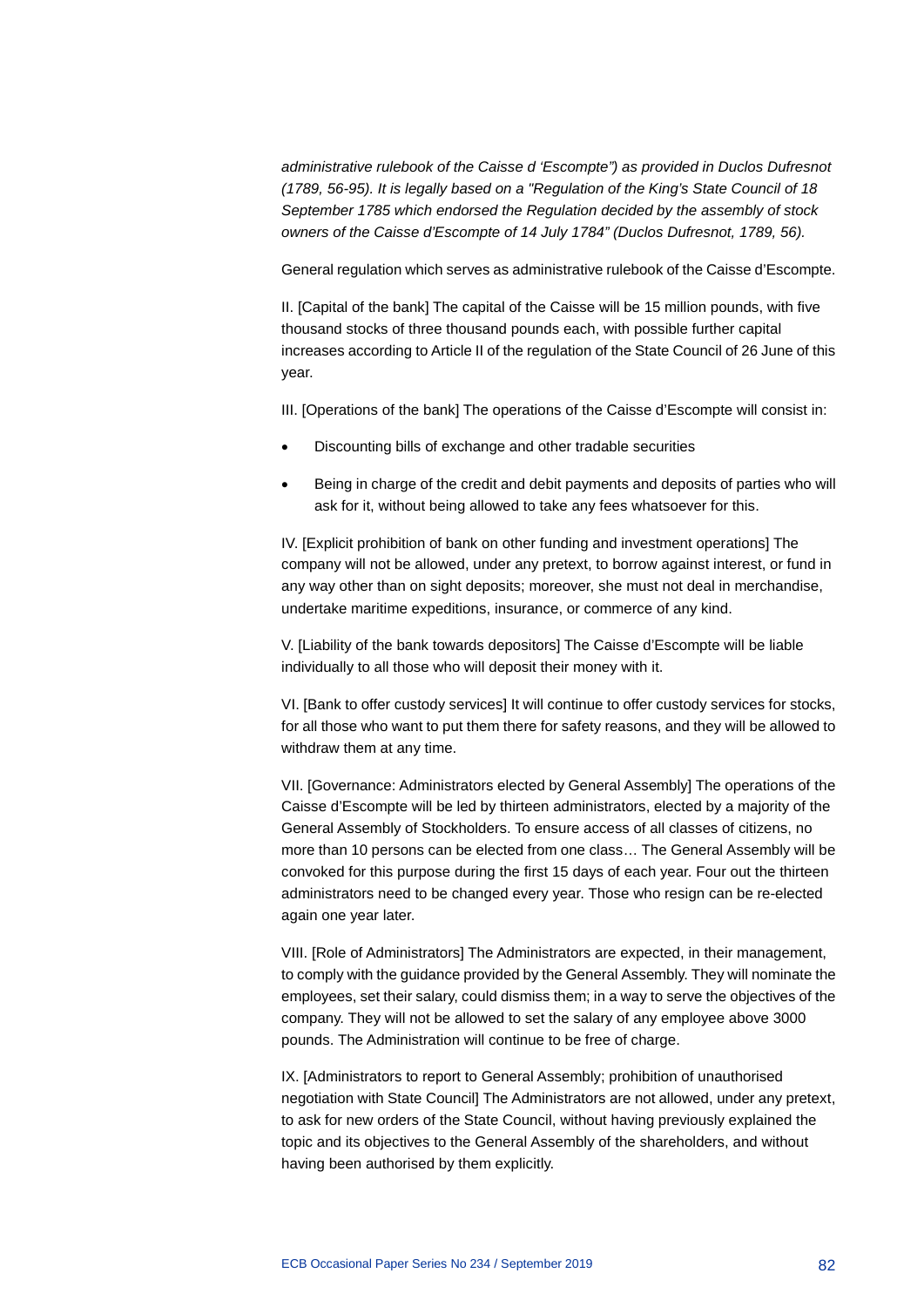X. [Administrators must hold 15 shares] Every Administrator will have to hold 15 shares in custody with the Caisse, for as long as he is an Administrator.

XI. [Authorisation required for share withdrawal] An Administrator cannot withdraw his shares without an authorisation signed by the Administration.

XII. [Procedure for discharging an Administrator] An Administrator can be discharged only by the vote of 2/3s of the shareholders present in a General Assembly, or by the unanimous vote of the 12 other Administrators. In this case, he will also be allowed to withdraw his shares.

XIII. [Administrators must not default] Any Administrator who defaults will immediately cease his function.

XIV. [Nomination of two Directors] There will be two permanent Directors with fixed term appointments, nominated by the General Assembly, after being proposed by the Administrators. The General Assembly will be able to dismiss them with a 3/4 majority.

XV. [Role of Directors] The Directors will follow all the operations of the Caisse, under the orders and control of the Administrators, in conformity with the internal rules.

XVI. [Weekly rotation of Administrators and reporting by Directors] The Administrators will nominate every week two amongst themselves to supervise the daily operations. Every eight days the Directors will report to the Assembly of the Administrators.

XVII. [Liquidity requirements] Under no circumstances must the Caisse d'Escompte issue any banknotes of which the value is not covered either in species or in securities discounted. [Therefore,] the above-mentioned capital must not be earmarked to any specific operations but will cover all of them. Therefore, the entire equity will be more than sufficient to ensure the absolute solidity of the banknotes. To ensure that the Caisse will be permanently in a state to satisfy the strict obligation to redeem the banknotes presented to it, it will always keep a sufficient reserve of species, and as implied by the Regulation of the internal rules, as ordered by the General Assembly on 27 January 1784, according to which it must never be less than between a third and a quarter of the banknotes in circulation. Every eight days, a statement representing the specie reserves and the amount of banknotes in circulation will be signed by the Directors and Administrators, and will be submitted at the end of each semester to the General Assembly.

XVIII. [Eligibility criteria for bills of exchange] Only commercially current bills of exchange and securities will be accepted, according to the choices made by the Directors and Administrators. The securities recognised as good will be treated equally by the discount facility.

XIX. [Maximum maturity of discount operation; interest rate] The maximum maturity of discount operations is 90 days. The interest rate of the discount facility must not exceed 4% for all operations with maturity of no more than 30 days, and 4.5% for the operations with maturity above 30 and up to 90 days.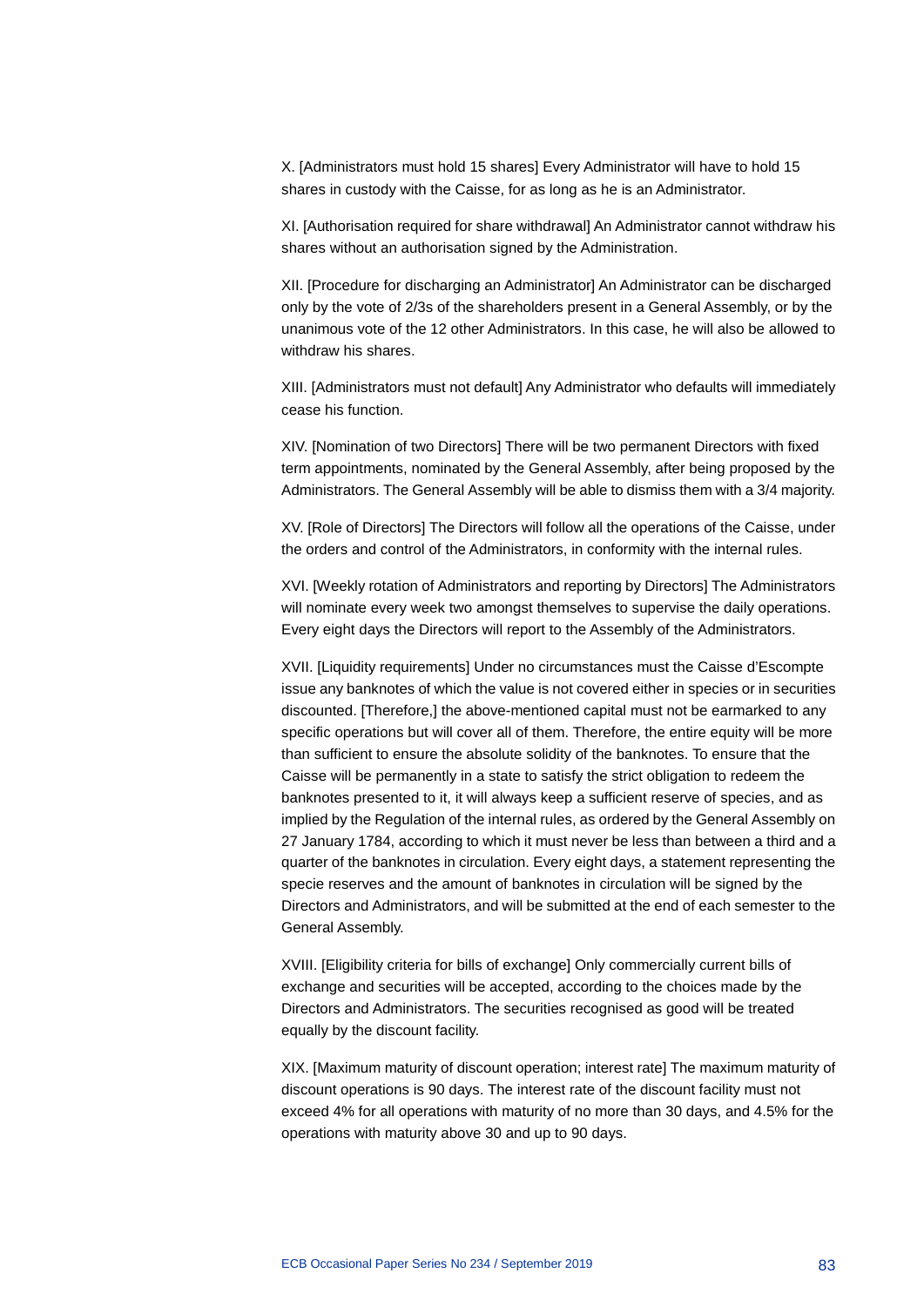XX. [Opening days per week] The discount office will be open for three days every week, namely on Mondays, Wednesdays and Fridays. It must not close on these days. If there is a public holiday or a General Assembly, then the office should operate the day before or after, as indicated by the Administration.

XXI.-XXIII provide further details on nominating and electing Administrators by the General Assembly.

XXIV. [Dividend calculation] To determine the dividend to be paid in the subsequent semesters on the 5000 shares, one will first take from the profits, after deduction of costs and the non-returned bills of exchange in the portfolio, five percent, which will always serve as basis for the setting of the dividend. To this basis, one will add half of the remaining benefits, the other half being added to the reserve, and in addition what comes to less than 10 pounds from the other half per share.

XXV. [Reserve fund and transfer to capital] When the reserve fund exceeds 3.5 million, then 2.5 million will be added to the capital held by the shareholders, meaning that each share will represent 3500 Pounds. Each time in the future the reserve fund exceeds again 3.5 million, similarly 2.5 million will be assigned to the capital held by the shareholders, increasing each share by 500 Pounds.

XXVI. [Case of profits to be topped up by reserves] If the profits in a semester are insufficient for a dividend of 5% on the capital held in the form of shares, then the reserve will be used for this purpose.

XXVII. [Non-performing loans credits to be recognised in profit calculation] One will reflect in the profits of a semester the discovery of doubtful credits, even if having originated in previous semesters.

XXVIII. [Main agenda items to be covered by each of the two regular General Assemblies of the shareholders] Omitted here.

XXIX. [Requirement to be allowed to vote in General Assembly] To participate and vote in the General Assembly, one needs to own 15 shares and one needs to have had deposited them for at least the preceding 6 months.

XXX. [Shares owned and votes in General Assembly] Shareholders can only participate in voting in the General Assembly if they are present, whereby the above-mentioned minimum requirement applies. If the shareholder has deposited at least 30 shares, he will have two votes; three if he has deposited 60, and four if he has deposited at least 80, without any possibility to have more votes, regardless of the number of shares. This applies to all votes which are given in ballots, to all elections, and to any other matter when at least 12 shareholders request it.

XXXI-XLI [Specifications of further rules and procedures for decision-making in the General Assembly] Omitted here.

XLII. [Procedure to change this Regulation] The rules prescribed by this Regulation must not be changed in any point, except by the General Assembly of shareholders by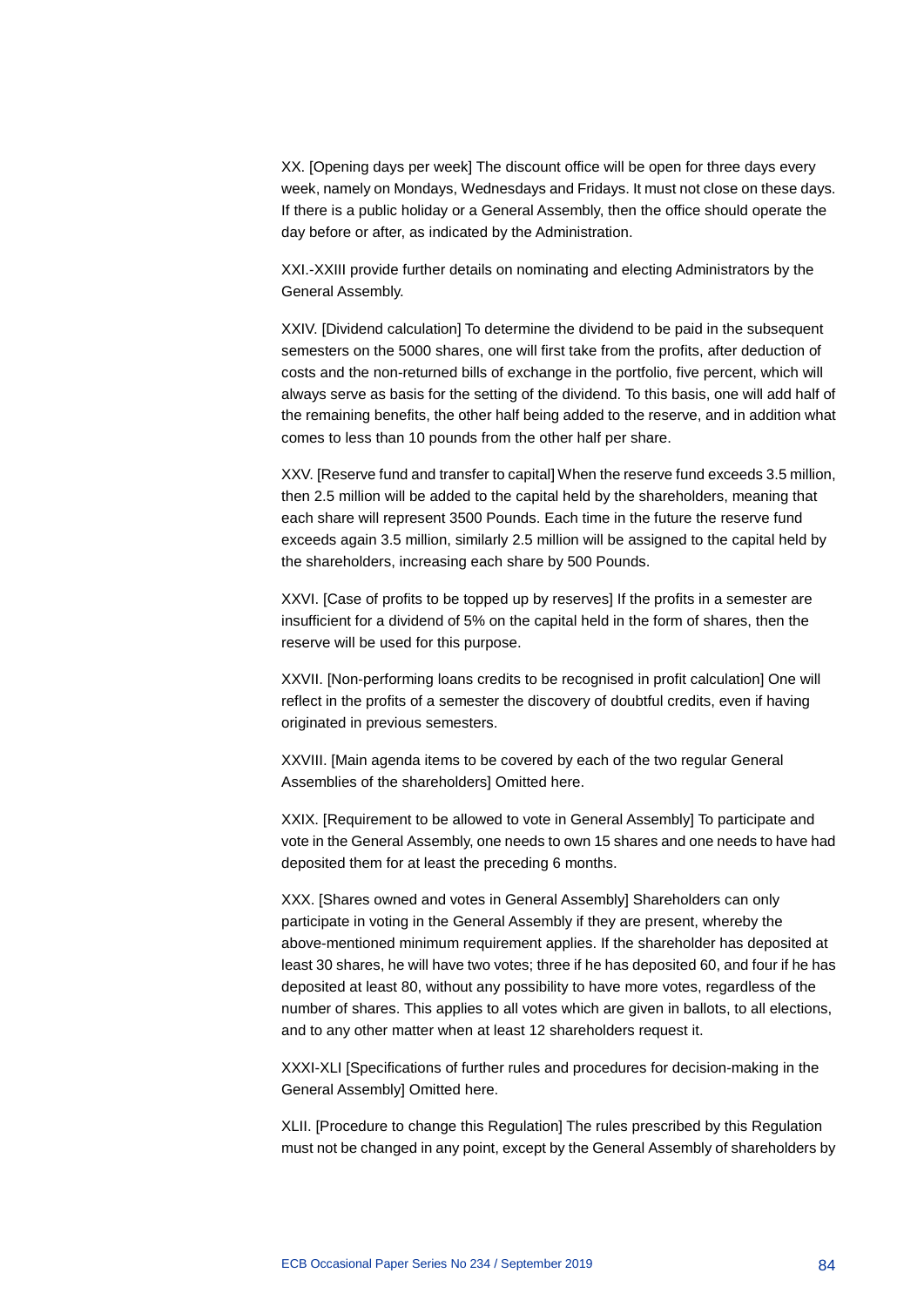a qualified majority of ¾ of the votes. His Majesty would be implored to agree to them and to approve them via an order of his State Council…

Seen and approved by the State Council of the King, his Majesty being at Saint-Cloud, the 18 September 1785, signed by le Baron de Breteuil.

## 8.4 Regulation of the Internal Regime of 27 January 1784 – Excerpt

*The following is a translation of excerpts of the "Rapport du Comité d'Actionnaires de la Caisse d'Escompte institué par l'Assemblée Générale, du 26 Novembre 1783, pour la confection d'un Réglement pour le Régime interieur" (Report of the committee of shareholders of the Caisse d'Escompte established in the General Assembly of 26 November 1783, for the design of a Regulation for the internal regime"). The excerpts focusing on financial operations. Omitted: Preamble; Chapter I on the Administrators; Chapter II on the Assembly of Administrators; Chapter III on the Directors; Chapter IV on the Controller; Chapter V on the Secretary.*

Chapter VI on discount operations

I. [Administrators of the week to decide on paper to be discounted] The Administrators of the week will make the choices of the paper which will be accepted for discounting, and the Cashier will be allowed to pay the nominal value only when the signatures of the Administrators of the week are on the border of the paper.

II. [Veto power of each Administrator of the week; Finality of rejection] It is sufficient that one Administrator of the week refuses to sign a border of a paper to reject it; such a rejection is final under all circumstances.

III: [Eligibility criteria for bills of exchange; equal treatment] No security will be accepted for discounting which does not have two good signatures and which is not presented by the last endorser directly. This condition implies that every person presenting a paper to the discount desk must sign the border of the submitted securities. However, all securities considered good and solid will be admitted equally for discounting, independently of whether they are presented by persons who received them directly from outside, or if they have already passed through several hands within Paris.

IV. [Minimum maturity of bills: exception for account holders] Nothing will be accepted for discounting with a residual maturity of less than 15 days. Those who have their current account with the Caisse will be exempted from this requirement.

V. [Unequal treatment of bills when needed] The permanent advantage of the Caisse d'Escompte can only arise from its more general utility. Therefore the Administrators of the week will represent the discount desk without regard to the persons [presenting securities]. However, they will prefer those who have their current account with the Caisse. In periods in which it is necessary to tighten the discounting of paper, one will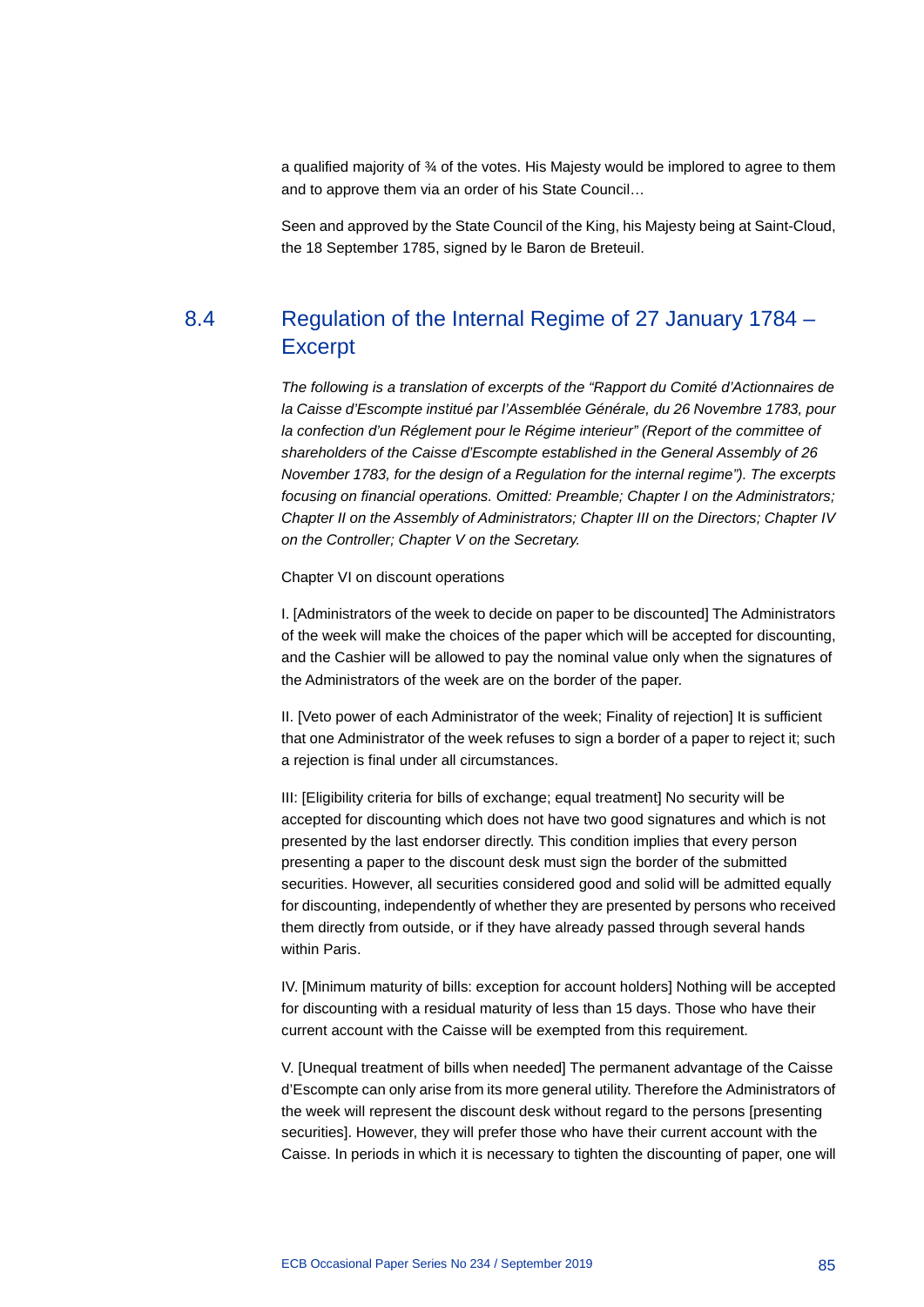normally prefer small positions to large ones, and the positions with shorter residual maturity to those with long ones.

VI. [Discount volume to be determined every week; implications of reserve level falling below 1/3 or ¼ of sum of banknotes and sight deposits] The sum devoted to discounting every week and the accompanying conditions need to be determined by the Assembly of Administrators, and the Administrators of the week must not deviate from this. However as soon as they discover that the cash reserve has fallen to below one third of the entire engagements, including both banknotes in circulation and sight deposits, they will markedly reduce the discounting, and will completely stop when the proportion falls to a quarter. This is independent of the instructions given by the Assembly of Administrators.

VII. [Prohibition to provide permanent loans] As permanent loans are one of the most common reasons for problems of banks, none such will be made.

VIII. [Discontinuation of loans collateralised with shares of bank and other securities] As the capital provided by the shares reflects the natural caution of our engagements, no new loans collateralised with deposited shares will be made after the next 30 June, and none will be renewed. Other loans collateralised with other public securities of whatever nature should also end in the same way; new ones will be made following principles which the shareholders will have to approve in the General Assembly.

#### Chapter VII: Cash vaults

I. [Role of a Committee of the cash vaults] The Administrators will form a Committee of the cash vaults, to determine related reporting, the numbers of cash vaults, the procedures and maintenance.

II. [Role of cashiers; Director of the cash vaults] The cashiers receive order of the Director of the cash vaults, will report to him on a daily basis on their operations of any kind, and will be subject to the surveillance and verification which he will decide upon and apply.

III. [Particular cash vault] As of next 15 March, there will be a particular cash vault subject to three keys, of which two will be guarded by the two Directors, and the other by the Administrator-President of the month. In the cash vault, one will deposit a number of millions of species, equal to at least one fifth of the engagements of the Caisse. One will add to it one million whenever the engagements will have augmented by five million. One will have recourse to this cash vault only if the other cash vaults are in need, or if it is made necessary by a marked reduction of the total engagements.

#### Chapter VIII: Banknotes

[....] [Rules regarding non-issued banknotes; denomination of banknotes] In the meantime, nothing will be changed regarding the current banknotes, nor with regard to their signature, but that the only instruction for the moment is to not create more banknotes than necessary for the celerity of the service, and to distribute them in a way avoiding any types of risks resulting from their concentration. With this purpose, there should be not more than banknotes of 10 million beyond those truly circulating in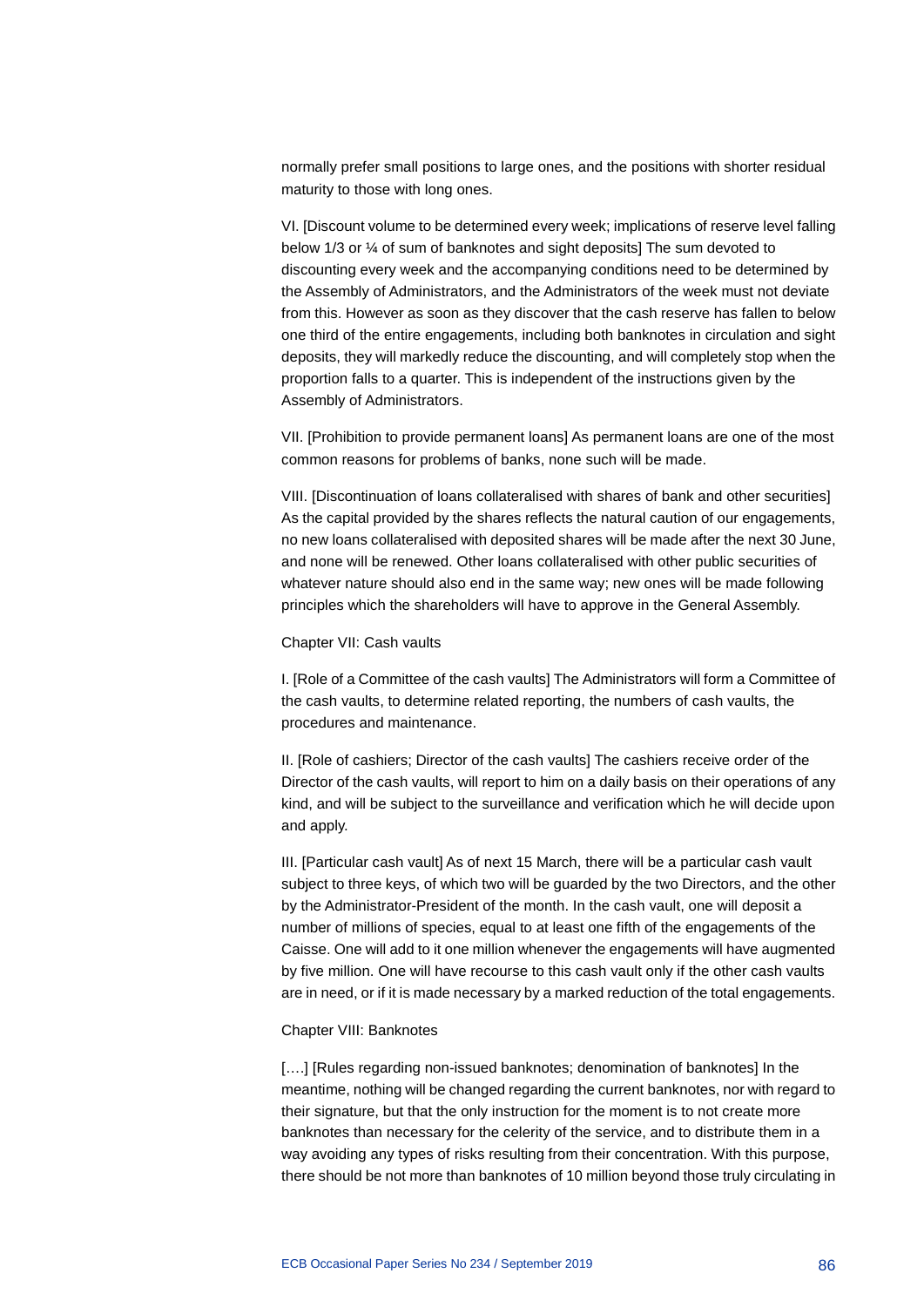public, and to be distributed as follows. Two million will be in the hands of the Cashiers, three in the distinct cash vault of the Directors and of the controller, five in the Cash vault of the Administration. The banknotes will only be denominated in 1000 Pounds and 600 Pounds in black characters, 300 and 200 Pounds in red characters.

Chapter IX: The current accounts (sight deposits)

I: [Regulation to prevent excessively early crediting of accounts] With regard to the current accounts, the Administrators will carefully establish a regulation regarding writing and accounting which ensures that the individual accounts will be credited only after the funds have actually been received.

II. [Availability of deposits only on T+1] With this purpose, money to be received by individuals to be put in current accounts will be available only the day after having been received. However, those funds which will have been submitted in the form of species and banknotes should be available on the same day.

III. [Immediate debit; avoidance of advances] The current accounts are debited immediately when a payment is made at their expense. It will be carefully avoided to make any advances. The payments to be made at the Caisse d'Escompte will never be settled before their actual due date. Bills of exchange due on any given day can serve as funds for same day payments, provided that the funds resulting from these bills of exchange have already been received in the current accounts.

IV. [Daily drawing of overall account balance] The current accounts will be added every evening, such that the Director of the current accounts receives the overall account balance.

V. [Oversight of current accounts] The Director in charge of the current accounts will strictly monitor the good order of all related registers, and all this under the oversight of the Committee for current accounts, and in compliance with the orders of the Administrators.

Chapter X: The custody of shareholdings

I. [Iron vault for shares in custody] An iron vault will be built immediately in the Palais, or in another secure place, where the papers will be perfectly protected from fire, and the keys will be held by the Directors.

II. [Keys to iron vault] The deposited shares will be held in this depot, in an iron vault, with three keys, one for the Administrator of the week, one for the Directors of the books, and one for the Secretary.

III. [Registers for deposited shares] The registries of the depots will be maintained in two copies. The main books will be closed by key. Every depot must be signed by the person making the deposit and must be paraphed by an Administrator. Nobody can discharge the registry of the deposited shares and their dividends, except the person in the name of which the depot has been made… It will be allowed to add to the custody account of any depositor clauses, restrictions and conditions, contained in the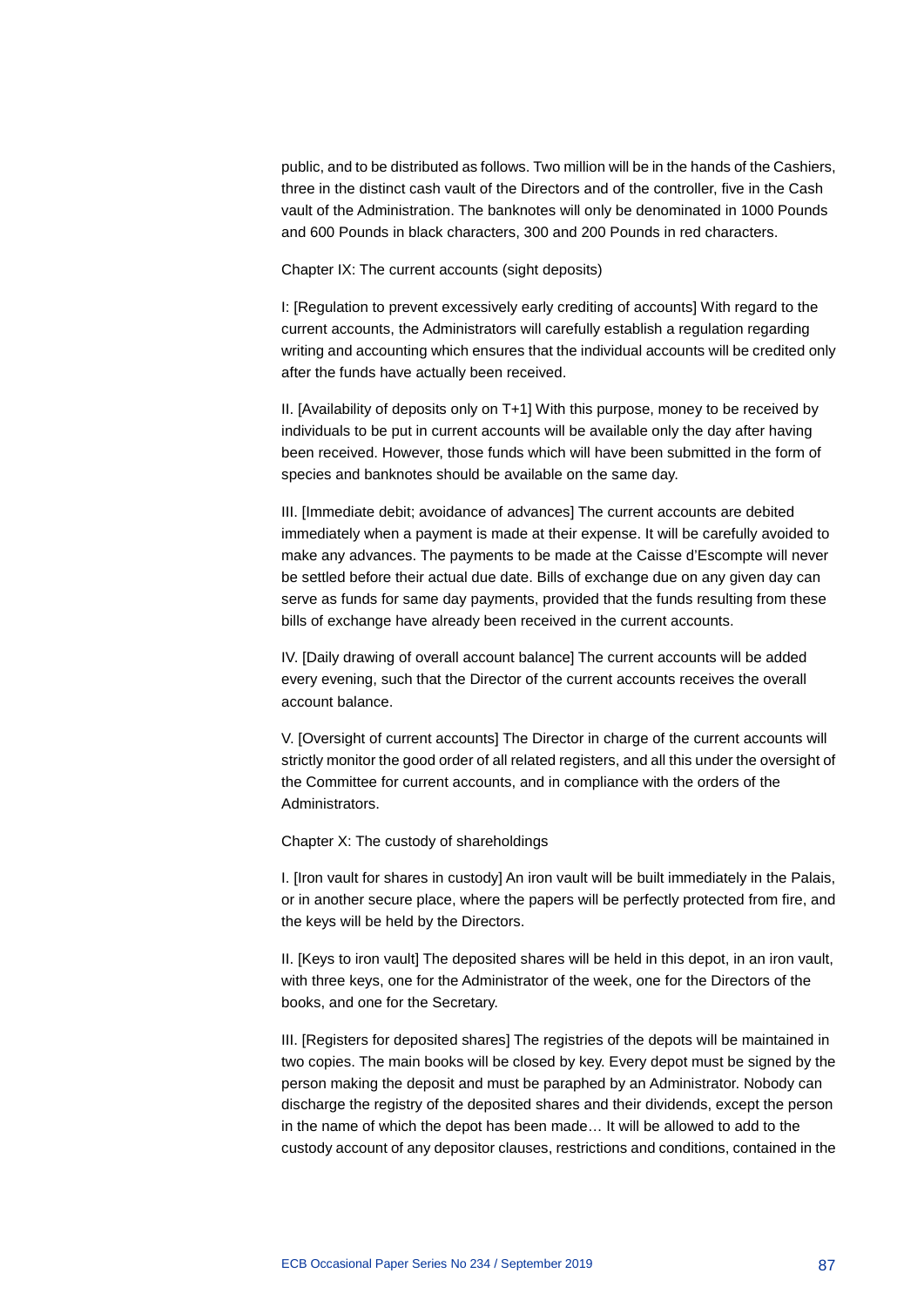dossiers of notaries which will accompany the depots and one will have to respect those.

IV. [Secrecy of depots] The depots will be maintained in absolute secrecy, and nobody outside the Administration will have recourse to them, except the owners of the deposited shares, or their authorised agents… Persons can be accompanied by a notary, with the purpose to verify the existence of their depot, whenever needed, with regards to the books of the company.

V. [Certification of share ownership for General Assembly] No certificates of share deposits will be provided, except with the purpose of allowing shareholders to enter General Assemblies. These certificates will mention the number of votes that shareholders will have in ballots, relative to their number of shares, following the regulation of 22 November 1783. They will be formulated in a way that they cannot serve as titles against the company, and to have no relevance any longer when the Assembly is over.

VI. [More on the registers] All books regarding the depots will be kept in two copies. Every operation is inscribed immediately into the books. One of the two copies will be brought every evening to the secure custody place mentioned in Article I of this chapter, and will be encased, and the key will remain with the Director of the books.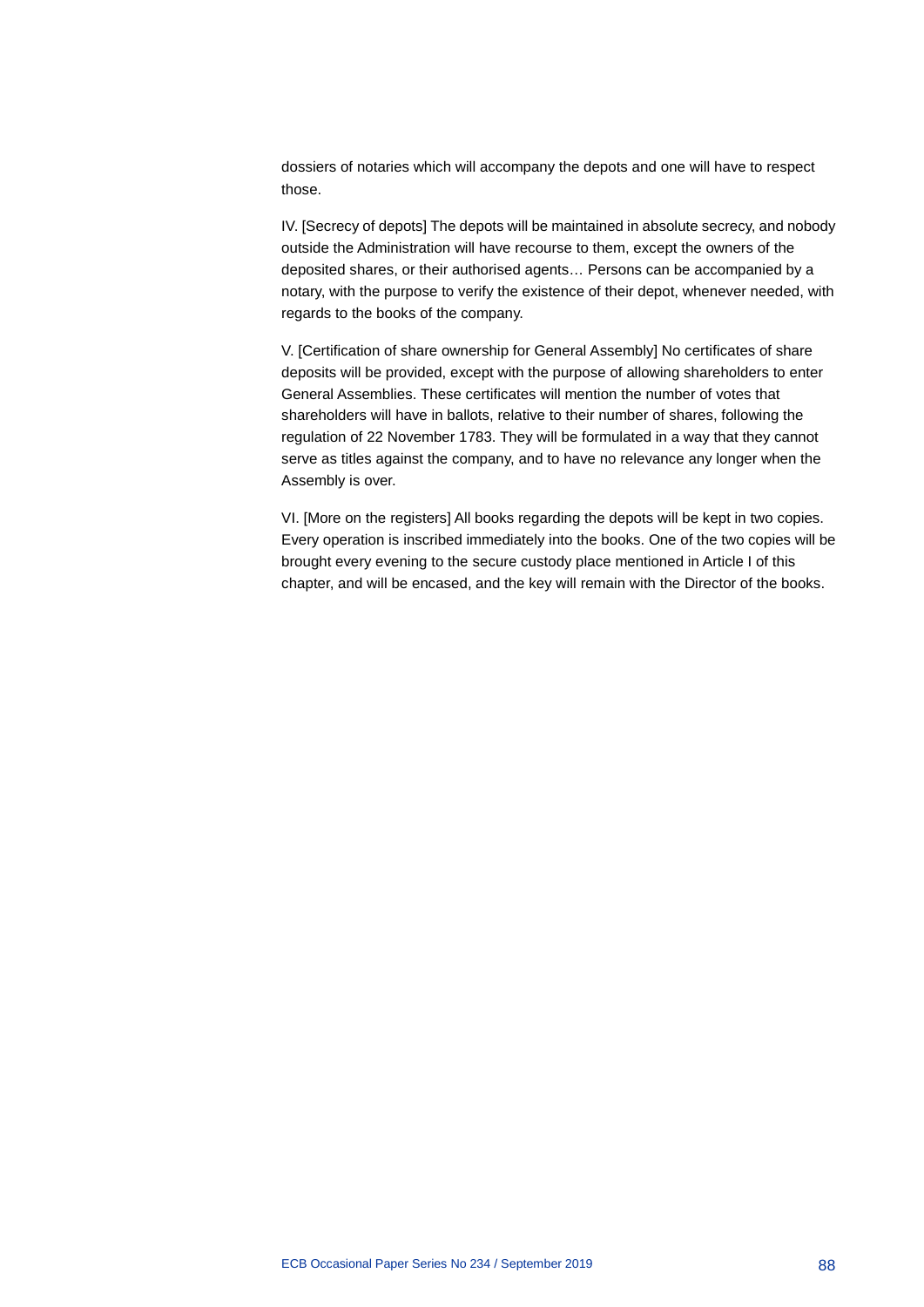## References

Ammann, H. (1970), "Die wirtschaftliche Stellung der Reichsstadt Nürnberg im Spätmittelalte*r*", *Nürnberger Forschungen Volume 13*, Verein für Geschichte der Stadt Nürnberg.

Arcelli, F. (2003), *Banking and charity in XVI century Italy, The Holy Monte di Pieta of Rome*, pp. 1539-84.

Bigo, Robert (1927), *La Caisse d'Escompte (1776-1793) et les origines de la Banque de France*, Thèse, Paris.

Bindseil, U. (2019), *Central banking before 1800 – a rehabilitation*, Oxford University Press, forthcoming.

Boland, V. (2009), ["The world's first modern public bank"](https://www.ft.com/content/6851f286%20288d%2011de%208dbf%2000144feabdc0), *Financial Times Magazine*, 17 April 2009.

Büsch, J. G. (1801), *Abhandlungen von den Banken, Sämtliche Schriften*, *Band 6*, Hamburg.

Brisman, S. (1918), *Den Palmstruckska Banken 1657-1668*, Kungl. Boktryckeriet P.A. Norstedt & Söner, Stockholm.

Caisse d'Escompte (1789*), Rapport sur la Caisse d'Escompte, fait à l'Assemblée Nationale, le 4 Décembre [1789] par ses Commissaires*, Imprimé par ordre de la Caisse d'Escompte.

Courtois, A. (1875), *Histoire de la Banque de France et des autres institutions de crédit de la France*, Guillaumin, Paris.

Denzel, M. A. (2012), *Der Nürnberger Banco Publico, seine Kaufleute und ihr Zahlungsverkehr (1621-1827)*, Franz Steiner Verlag, Stuttgart.

Denzel, M. A. (2014), "Die Errichtung der Hamburger Bank 1619", in D. Lindenlaub et al (eds.), *Schlüsselereignisse der deutschen Bankengeschichte*, Franz Steiner Verlag, pp. 38-49.

Deutsche Bundesbank (1876), *Währung und Wirtschaft in Deutschland 1876-1976*, Fritz Knapp, Frankfurt am Main.

Duclos Dufresnot, M. (1789), *Origine de la Caisse D'Escompte, son progrès, ses révolutions*, Paris.

Dunbar, C. F. (1892), "The Banco del Giro of Venice", *Quarterly Journal of Economics*, 6, Annex, pp. 371-392.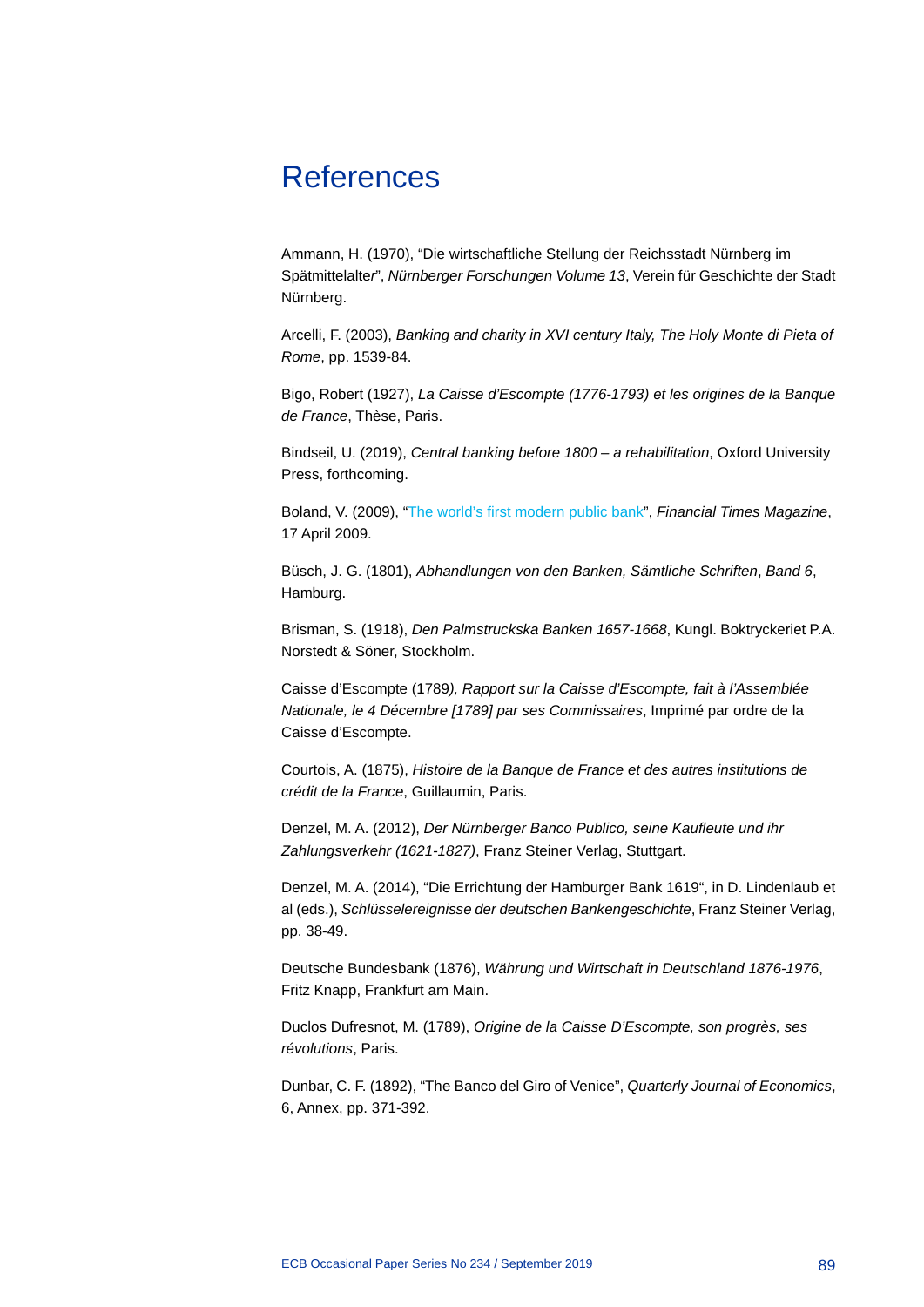European Union (1992), "Protocol (No. 4) on the Statutes of the European System of Central Banks and the European Central Bank", *Official Journal of the European Union*, 26 October 1992.

European Central Bank (2015), "Guideline (EU) 2015/510 of the European Central Bank of 19 December 2014 on the implementation of the Eurosystem monetary policy framework, ECB/2014/60 (recast)", *Official Journal of the European Union*, 2 April 2015.

Feliu, G. (2016), *Els primers llibers de la Taula de Cani di Barcelona*, 2 volumes, Pages Editors, Barcelona.

Felloni, G. (2012), "The primacy of Italian finance from the middle ages to early modern times", English translation of: ["Dall'Italia all'Europa: il primato della finanza](http://www.giuseppefelloni.it/en/index.php)  [italiana dal Medioevo alla prima età moderna"](http://www.giuseppefelloni.it/en/index.php), in *Storia d'Italia. Annali 23. La banca, a cura di Alberto Cova, Salvatore La Francesca, Angelo Moioli e Claudio Bermond*, Torino, 2008, pp. 93-149.

Gaudot, M. (1789), *Banque nationale, précédée de l'examen des principales banques publiques de l'Europe et de la Caisse d'Escompte*, Amsterdam.

Hamburg (1765), *Sammlung der Hamburgischen Gesetze und Verfassungen, Teil Eins*, J. Piscator, Hamburg.

Harsin, P. (1933), *Crédit public et Banque d'État en France du XVIe au XVIII siècle*, Librairie E. Droz, Paris.

Harsin, P. (1934), "La Banque et le système de Law", in J.G. Van Dillen (ed.), *The principal public banks*, pp. 273-299.

Kindleberger, C.P. (1984), *A financial history of Western Europe*, Allen & Unwin, London/Boston.

Law, J. (1705/1750), *Money and Trade consider'd with a proposal for supplying the nation with money*, first published in Edinburgh in 1705, A. Fulis, Glasgow.

Law, J. (1715a), "Premier mémoire sur les banques, Présenté à son altesse royale Monseigneur Le Duc D'Orléans, Régent de France", in E. Daire (ed.), 1843, *Collection des principaux économistes, Tome 1: économistes financier du 18ieme siècles*, pp. 517-542, Réimpression de l'édition de 1843, 1966, Otto Zeller, Osnabrück.

Law, J. (1715b), "Second mémoire sur les banques", in E. Daire (ed.), 1843, *Collection des principaux économistes, Tome 1: économistes financier du 18ieme siècles*, pp. 543-578, Réimpression de l'édition de 1843, 1966, Otto Zeller, Osnabrück.

Levy von Halle, E. (1891), *Die Hamburger Giro-Bank und ihr Ausgang*, Puttkammer & Mühlbrecht, Berlin.

Lünig, J. C. (1724a), "Erklärung Frederici Augusti, Königs von Polen und Churf. Zu Sachsen, wie und auf wes art dero Kauff- und Handelsstadt Leipzig ein Banco de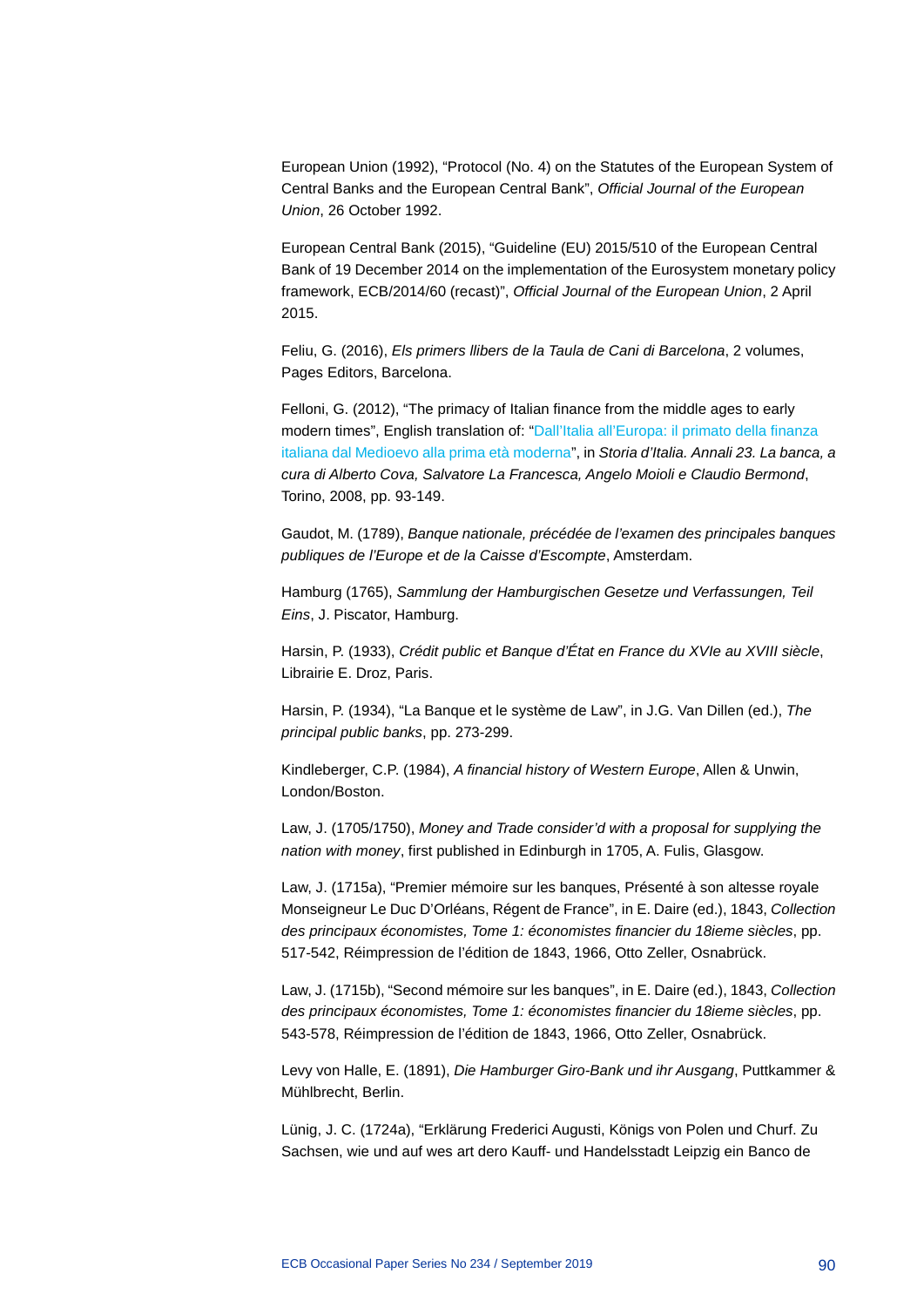Depositi aufgerichtet werden solle, den 28 December Anno 1698", in *Codex Augusteus, Anderer Band*, pp. 2049-2054.

Lünig, J. C. (1724b), "Ejusd. Ordnung dero zu Leipzig aufgerichteten Banco di Depositi, den 10/20 May, An. 1699", in *Codex Augusteus, Anderer Band*, 2054-2066.

Marion, M. (1934), "La fondation de la Banque de France et ses premieres années (1800-1814)", in Johannes Gerhard van Dillen (ed.), *History of the principal public banks*, Den Haag, pp. 301-318; Reprinted in 1964 in London by Fran Cass & Co.

Marperger, P. J. (1717), *Beschreibung der Banquen*, Felix du Serre, Halle und Leipzig.

Mirabeau, H.-G. R. de (1785), *De la caisse d'Escompte*, London.

Murphy, A. E. (1997), *John Law, Economic Theorist and Policy-Maker*, Clarendon Press, Oxford.

Niebuhr, M. (1854), *Geschichte der königlichen Bank in Berlin*, Decker, Berlin.

Plessis, Alain (1989), "La Révolution et les banques en France: de la Caisse d'Escompte à la Banque de France", *Révue Économique*, 40, pp. 1001-1014.

Pohl, M (1986), *Hamburger Bankengeschichte*, v. Hase & Koehler, Mainz.

Poschinger, H. von (1875), *Bankgeschichte des Königreichs Bayern: 1498 – 1876, Part II: Die Banken und Bankenprojekte in den an Bayern angefallenen Ländern*, Erlangen, pp. 1874-1876.

Poschinger, H. von (1876), "Die Bankenentwicklung im Königreich Sachsen. Nach amtlichen Quellen dargestellt", *Jahrbücher für Nationalökonomie und Statistik*, 26, pp. 296-355.

Poschinger, H. von (1878), *Bankwesen und Bankpolitik in Preußen, von der ältesten Zeit bis 1846*, Verlag von Julius Springer, Berlin.

Roberds, W. and F. Velde (2014), "Early public banks", *FRB of Atlanta Working Paper Series*, pp. 2014-9.

Savary J. and P.-L. Savary (1750), *Dictionnaire Universel du Commerce, 6-ième édition, Volume 1 (A-C)*, Paris.

Say, M. J.-B. (1848), *Histoire de la caisse d'escompte, 1776 à 1793*, Reims.

Sieveking, H. (1933), "Die Hamburger Bank, 1619-1875", in *Hamburgische Universität (ed.) Festschrift für Werner von Melle zum 80. Geburtstag*, Verlag der Universität Hamburg, Hamburg, pp. 21-110.

Sieveking, H. (1934), "Die Hamburger Bank", in Johannes Gerhard van Dillen (ed.), *History of the principal public banks*, Den Haag, pp. 125-160.

Soetbeer, A. (1866), "Die Hamburger Bank, 1619-1866. Eine geschichtliche Skizze", Teil I, *Volkswirtschaftliche Vierteljahresschrift, 3*, pp. 21-54.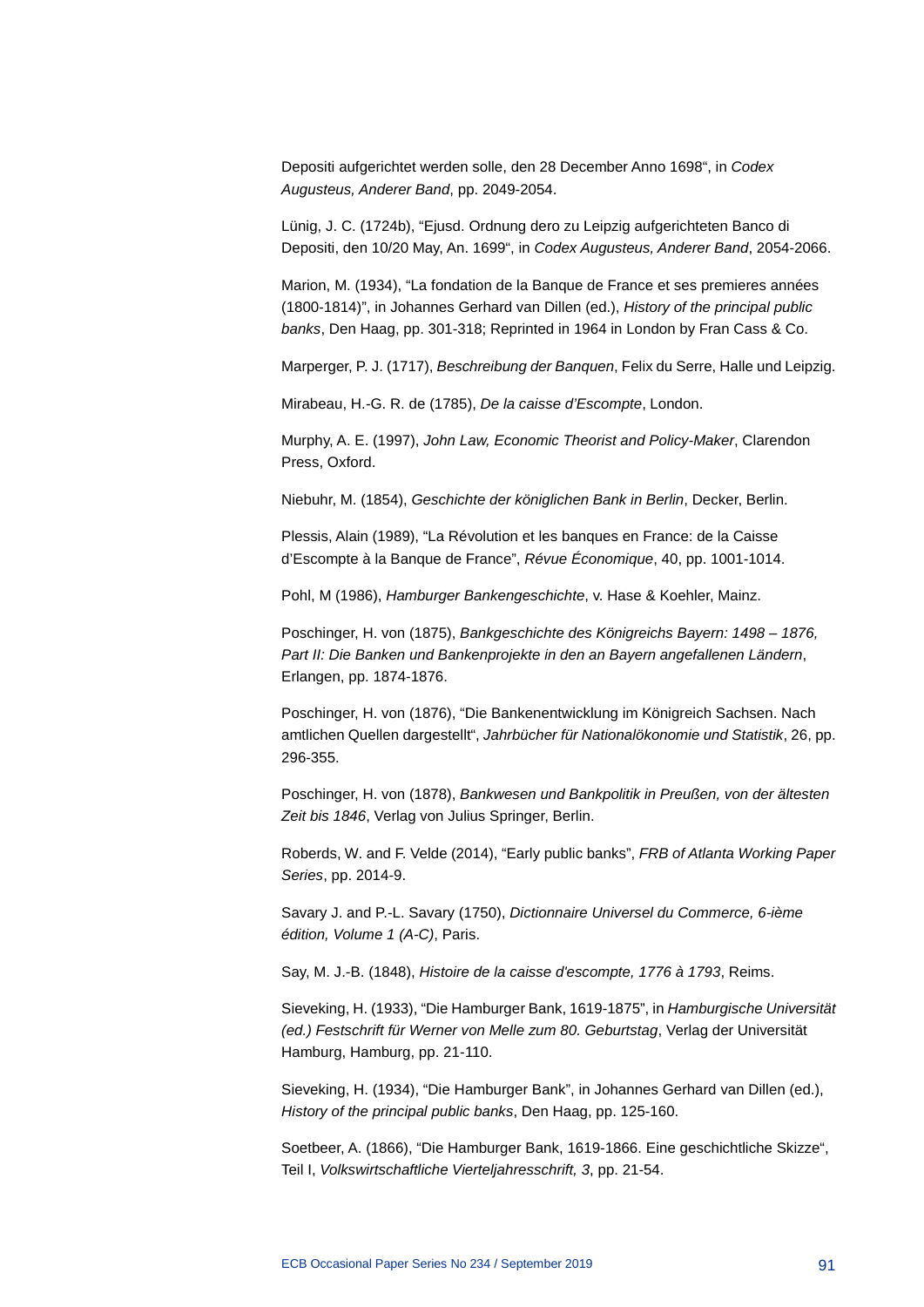Steuart, J. (1767), *An Inquiry into the Principles of Political Economy*, London. Text from the revised edition in Steuart's collected works from 1805.

Tarkka, J. (2009), "The North European model of early central banking," in D. Mayes and G. Wood (eds.), *Designing Central Banks*, Routledge, London.

Thier, A. (2014), "Die Gründung der Königlichen Giro- und Lehnbanco 1765", in Lindenlaub, D. et al (eds.), *Schlüsselergebnisse der deutschen Bankengeschichte*, Franz Steiner Verlag, Stuttgart, pp. 63-78.

Trapp, W. and T. Fried (2014), *Handbuch der Münzkunde und des Geldwesens in Deutschland*, Reclam.

Ugolini, S. (2017), "The evolution of central banking: theory and history", *Palgraves Studies in Economic history*, Palgrave-Macmillan, London.

Velde F. (2007), "John Law's System," *American Economic Review, 97*, pp. 276-279.

Velde, F. (2016), "What we learn from a sovereign debt restructuring in France in 1721," Federal Reserve Bank of Chicago, Economic Perspectives, 40, No. 5.

Van Dillen, J.G. (ed.) (1934), *History of the principal public banks*, Den Haag.

Van Nieuwkerk M. (ed.) (2009), *The Bank of Amsterdam*, Sonsbeek Publishers, Amsterdam.